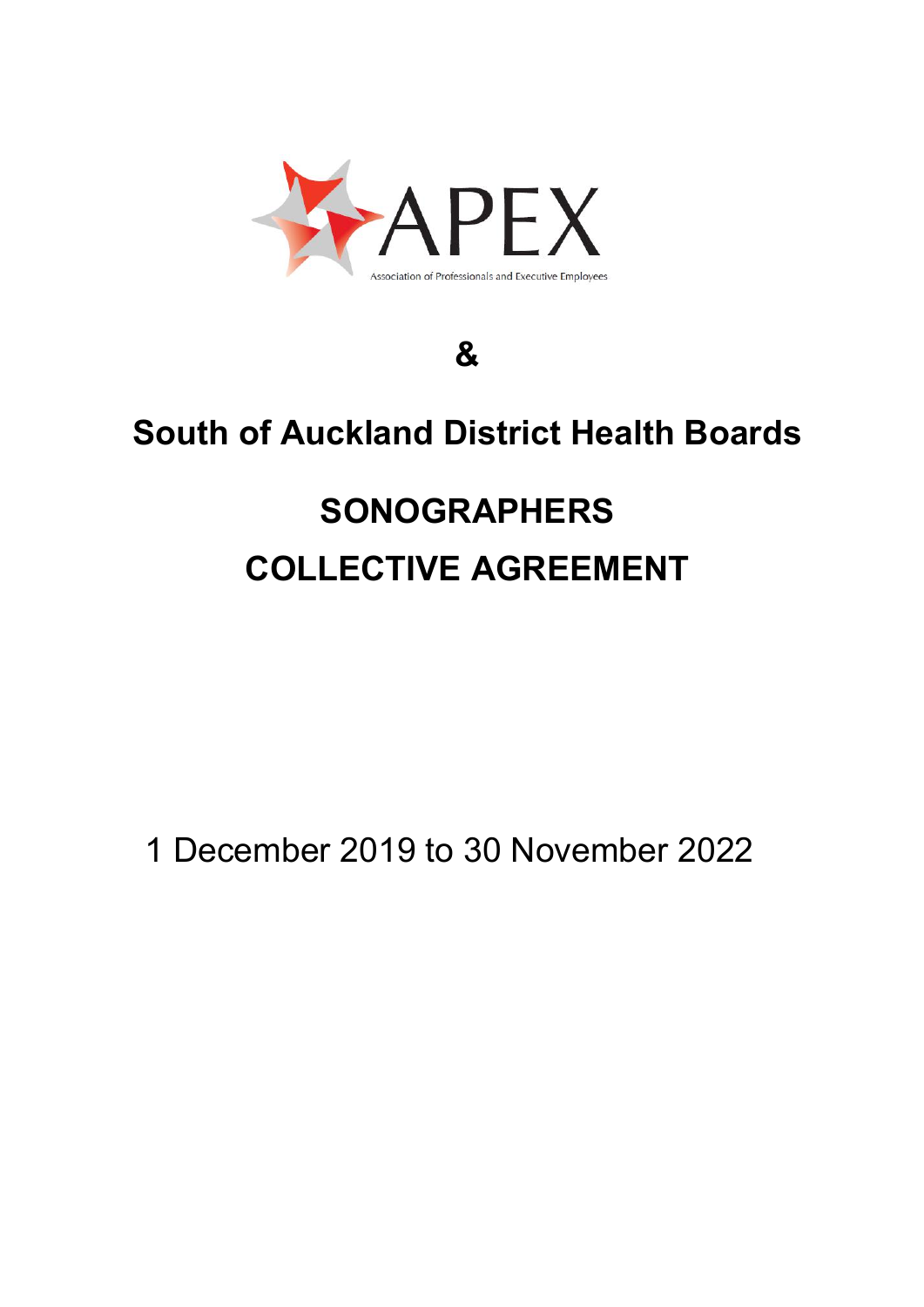# **ARRANGEMENT**

| 1.0  |                                                                        |  |
|------|------------------------------------------------------------------------|--|
| 2.0  |                                                                        |  |
|      |                                                                        |  |
|      |                                                                        |  |
| 3.0  |                                                                        |  |
| 4.0  |                                                                        |  |
|      |                                                                        |  |
| 5.0  |                                                                        |  |
| 6.0  |                                                                        |  |
| 7.0  |                                                                        |  |
| 8.0  |                                                                        |  |
| 9.0  |                                                                        |  |
| 10.0 |                                                                        |  |
| 11.0 |                                                                        |  |
| 12.0 |                                                                        |  |
| 13.0 |                                                                        |  |
|      |                                                                        |  |
| 14.0 |                                                                        |  |
| 15.0 |                                                                        |  |
| 16.0 |                                                                        |  |
| 17.0 |                                                                        |  |
| 18.0 |                                                                        |  |
| 19.0 |                                                                        |  |
| 20.0 |                                                                        |  |
| 21.0 |                                                                        |  |
| 22.0 |                                                                        |  |
| 23.0 |                                                                        |  |
|      |                                                                        |  |
|      |                                                                        |  |
| 24.0 |                                                                        |  |
| 25.0 | REFUND OF ANNUAL PRACTISING CERTIFICATE & PROFESSIONAL ASSOCIATION     |  |
| 26.0 |                                                                        |  |
| 27.0 |                                                                        |  |
| 28.0 |                                                                        |  |
| 29.0 |                                                                        |  |
| 30.0 |                                                                        |  |
| 31.0 |                                                                        |  |
| 32.0 |                                                                        |  |
|      |                                                                        |  |
| 33.0 |                                                                        |  |
| 34.0 |                                                                        |  |
| 35.0 |                                                                        |  |
| 36.0 |                                                                        |  |
|      | 37.0 PERSONAL GRIEVANCE, DISPUTES & EMPLOYMENT RELATIONSHIP PROBLEMS39 |  |
| 38.0 |                                                                        |  |
| 39.0 |                                                                        |  |
| 40.0 |                                                                        |  |
| 41.0 |                                                                        |  |

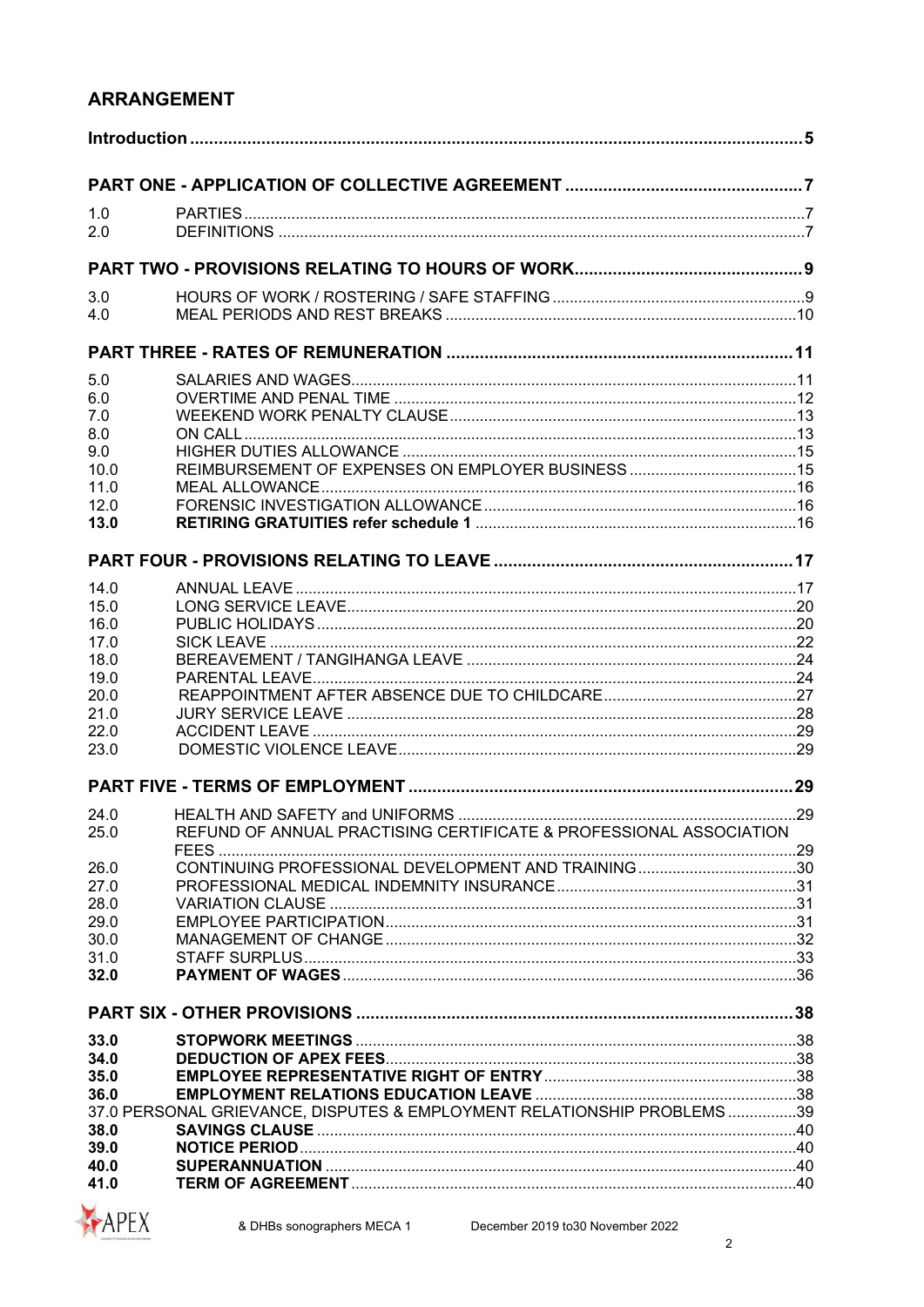| APPENDIX 1: SONOGRAPHER GUIDELINES - REDUCTION of MSI (MUSCULOSKELETAL INJURIES)<br><b>HAZARDS in ULTRASOUND</b> |  |
|------------------------------------------------------------------------------------------------------------------|--|

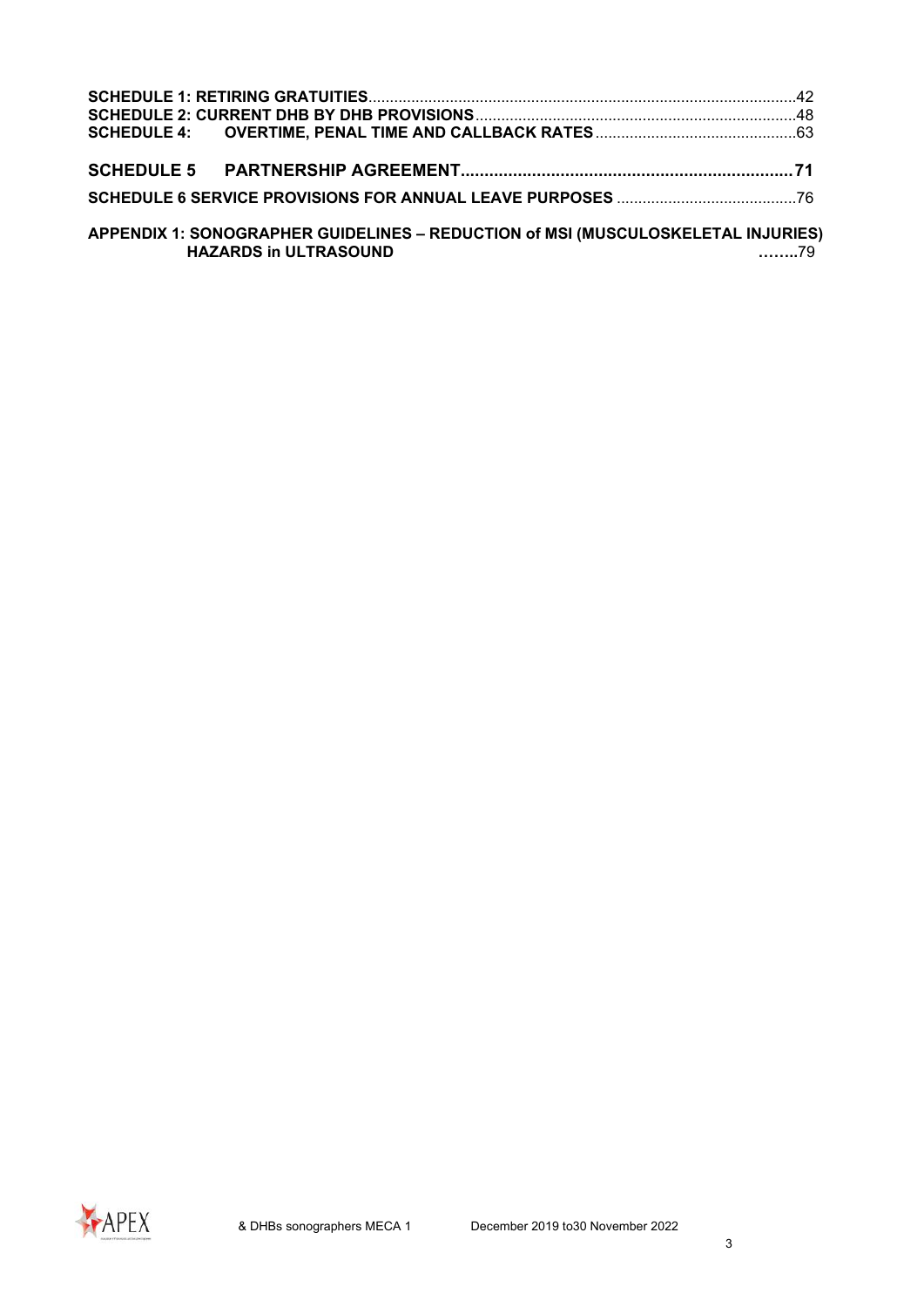

# **& South of Auckland District Health Boards**

# **SONOGRAPHERS COLLECTIVE AGREEMENT**

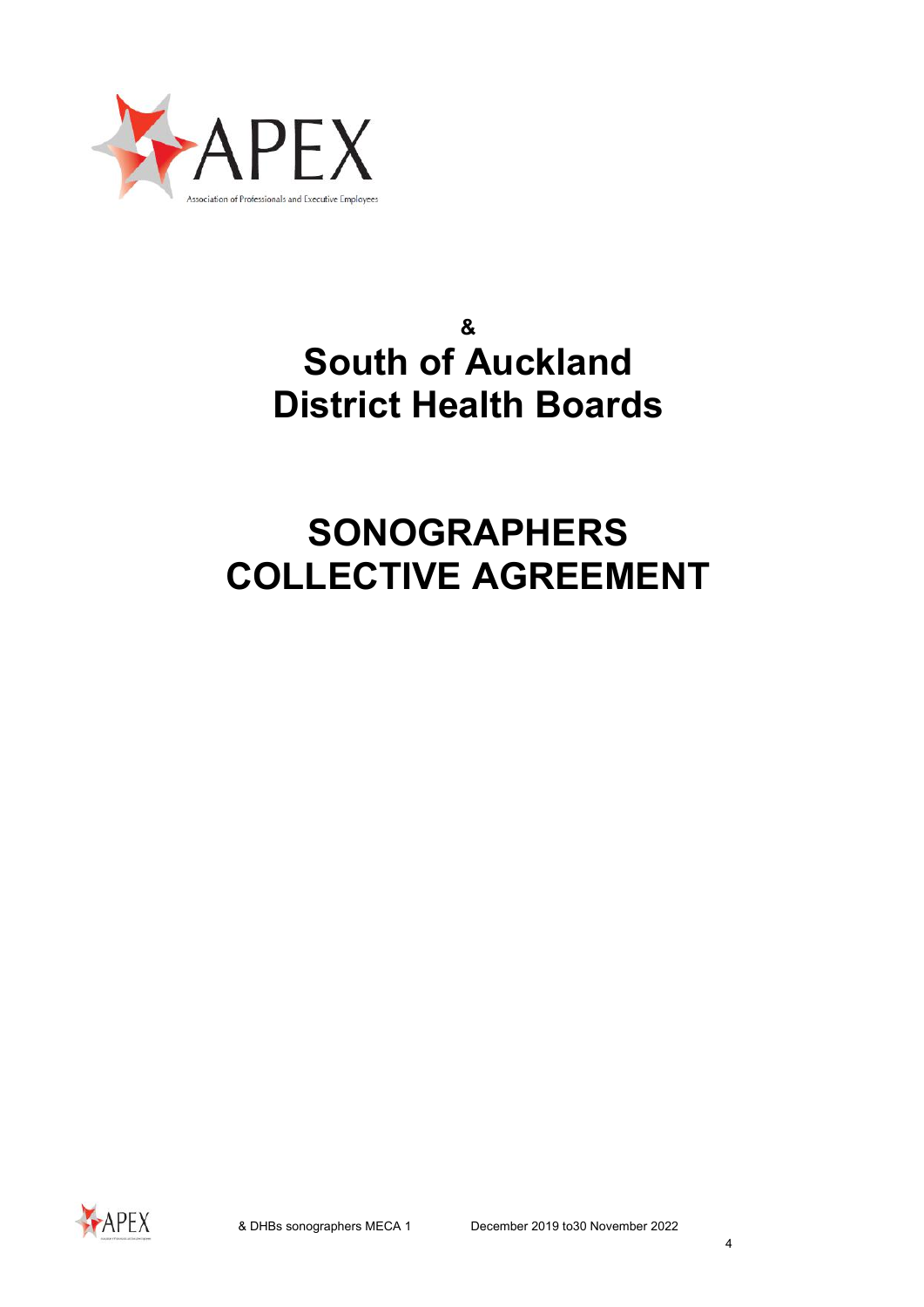# <span id="page-4-0"></span>**Introduction**

- 1. The parties are committed to the following desired future states:
	- a. *Both parties want a relationship characterized by mutual respect for roles, working to shared goals and trusting each other in the process of achieving them.*
	- b. *Both the parties want the DHBs to be the preferred employer of choice where the field of sonography is attractive to stay and join.*
	- c. *Both parties want salaries that attract, retain and reward staff for the skill and contribution brought to the workplace.*
	- d. *Both parties want a work environment that supports staff to maintain the relationship between visual acuity and effective performance.*
	- e. *Both parties want rosters that provide quality care to patients and meet the mix of requirements that enable the well-being of staff and an efficient system.*
	- f. *Both parties want to be able to meet current and future demand for services that entails a robust forecasting methodology and variance plan, integrated with what is happening elsewhere in the organisation, where demand and the supply of resources is matched.*
- 2. The parties agree to develop and support local and national engagement and commit to:
	- a. Proactive communication that is honest, open and productive at all levels;
	- b. Respect at all levels for the roles of the parties, including the employees rights to have and seek assistance and support;
	- c. The creation and/or utilization of local engagement opportunities so that both parties can speak freely (safely and without fear of consequences), within an environment of honesty and respect;
	- d. Issues raised are addressed and not deferred, acknowledging that the party raising the issue may not always achieve the resolution outcome they seek and will be free to pursue a solution beyond local engagement;
	- e. Local guidelines for local engagement (behaviours, safety nets, agendas) are implemented including;
		- Recognition of APEX as representing sonographers, and respect for the sonographer's right to involve APEX;
		- Acknowledgement that APEX delegates are able to provide a collective sonographer view;
		- That APEX delegates will need time to attend to their representative responsibilities and provision made for back filling of duties as and when required to enable this to occur;
		- DHBs will facilitate APEX's role to train and support its delegates and members;
		- Acknowledge that APEX delegates from DHBs other than the local DHB in which engagement is occurring may be involved as a result of their additional skills and knowledge. The DHBs shall use best endeavours to facilitate regional and national release of delegates to assist in this regard.
		- Agreement over any agenda and minutes compilation, distribution and timetabling to be incorporated as felt necessary
- 3. The parties want rosters that provide quality care to patients and meet the mix of requirements that enable the well-being of staff and an efficient system, including:
	- a. Patients receive timely, accessible and accurate sonography interventions delivered by people with appropriate skills;
	- b. Staff are able to achieve a healthy and safe work/life balance that reflects predictable rest and recovery away from the workplace;

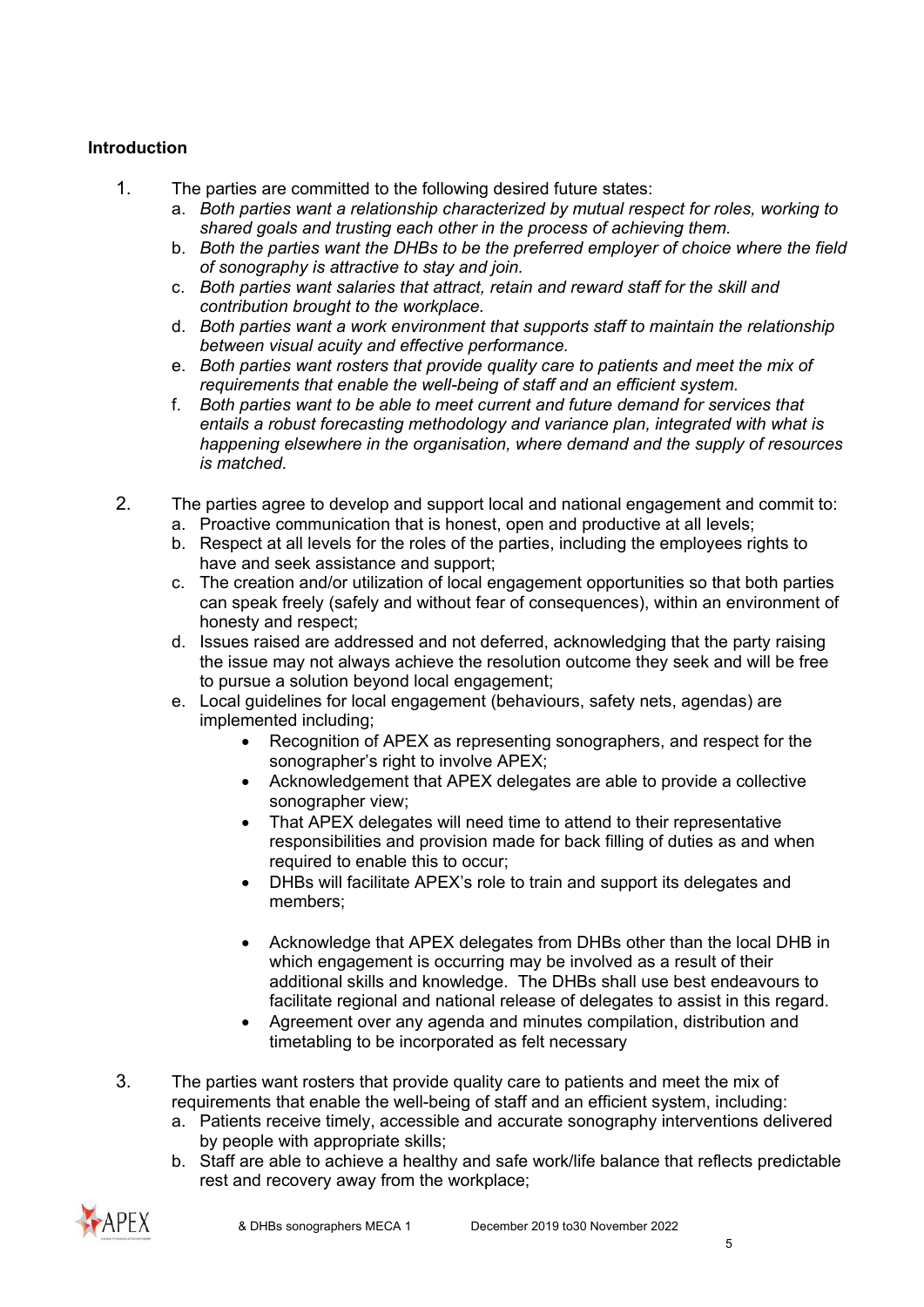- c. Systems are built and maintained that are efficient in terms of capital investment and reduce system waste.
- 4. The parties want to be able to meet current and future demand for services that entails a robust forecasting methodology and variance plan, integrated with what is happening elsewhere in the organisation, where demand and the supply of resources is matched.
	- a. Processes are developed and implemented to assist with the forecasting of changing demand and potential resource impacts, and improved organisation-wide awareness of priorities;
	- b. Flexibility, including effective teamwork to maximize the use of physical resources and the deployment of staff, including effective regional coordination of service delivery;
	- c. Processes to measure and reduce waste of resources.

MRTAC shall sponsor a project that:

- Acts as a resource to assist DHBs to achieve the above;
- Share knowledge, skills and information on successes (and failures to avoid repetition) in achieving the above

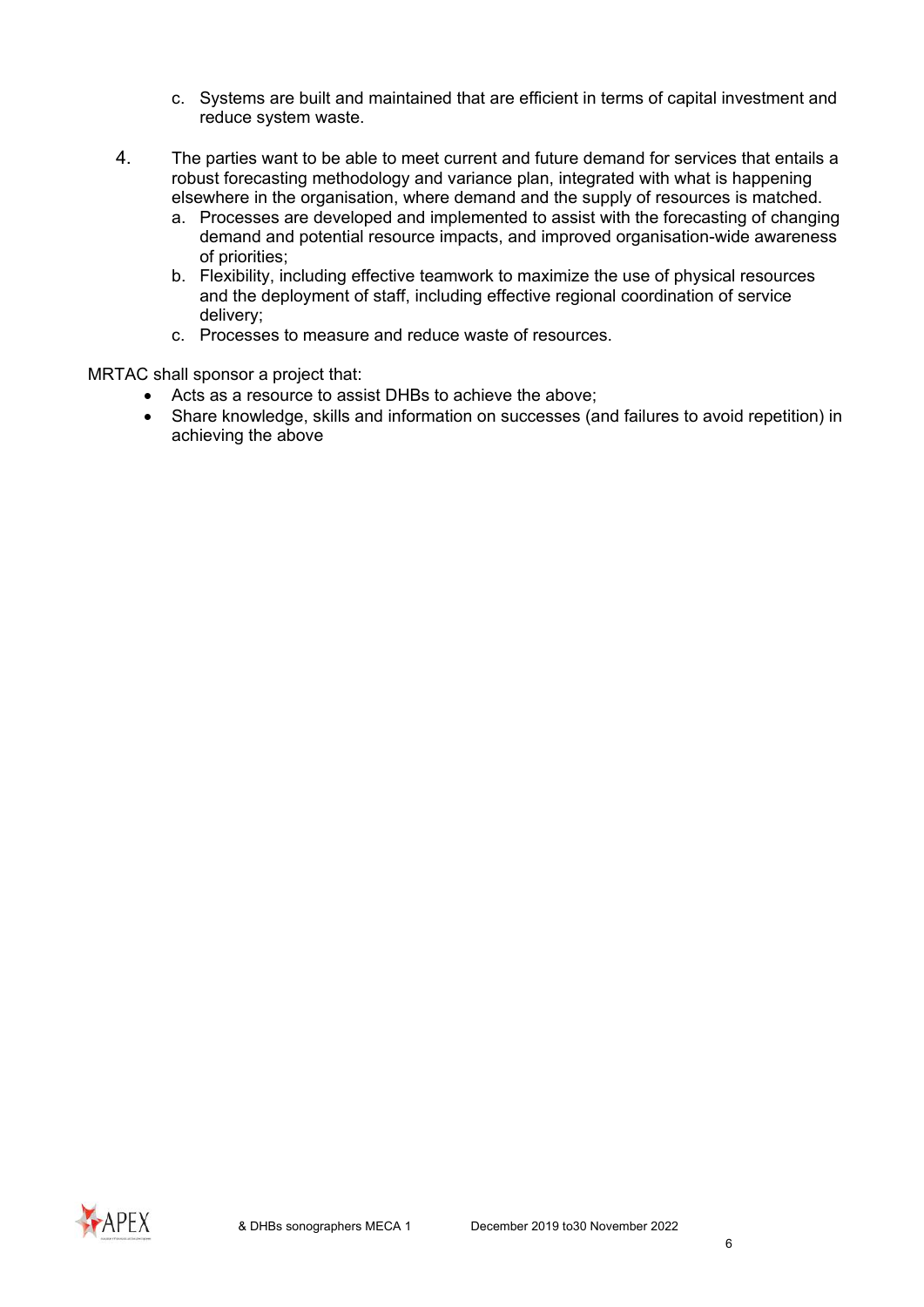# <span id="page-6-0"></span>**PART ONE - APPLICATION OF COLLECTIVE AGREEMENT**

This Agreement is made pursuant to the Employment Relations Act 2000.

### <span id="page-6-1"></span>**1.0 PARTIES**

- 1.1 This collective agreement shall apply to all employees of the named employer parties who are employed or engaged to be employed in ultrasound imaging as sonographers or student/trainee sonographers, and any employee substantially employed as a sonographer or student/trainee sonographer but who may from time to time use different titles, and any employee who is substantially employed in the use of ultrasound imaging equipment for medical diagnostic, therapeutic and associated purposes other than registered medical practitioners.
- 1.2 The parties to this Collective Agreement are:
	- a) Tairawhiti District Health Board (TDHB) (hereinafter referred to as "the employer")
	- b) Bay of Plenty District Health Board (BOPDHB) (hereinafter referred to as "the employer")
	- c) Lakes District Health Board (LDHB) (hereinafter referred to as "the employer")
	- d) Waikato District Health Board (WDHB) (hereinafter referred to as "the employer")
	- e) Hawkes Bay District Health Board (HBDHB) (hereinafter referred to as "the employer")
	- f) MidCentral District Health Board (MCDHB) (hereinafter referred to as "the employer")
	- g) Whanganui District Health Board (WhDHB) (hereinafter referred to as "the employer")
	- h) Wairarapa District Health Board (Wairarapa DHB) (hereinafter referred to as "the employer")
	- i) Hutt Valley District Health Board (HVDHB) (hereinafter referred to as "the employer")
	- j) Capital and Coast District Health Board (C&CDHB) (hereinafter referred to as "the employer")
	- k) Nelson- Marlborough District Health Board (NMDHB) (hereinafter referred to as "the employer")
	- l) Canterbury District Health Board (CDHB) (hereinafter referred to as "the employer")
	- m) West Coast District Health Board (WCDHB) (hereinafter referred to as "the employer")
	- n) South Canterbury District Health Board (SCDHB) (hereinafter referred to as "the employer")
	- o) Southern District Health Board (Southern DHB) (hereinafter referred to as "the employer") (formerly Southland District Health Board or Otago District Health Board before 1 May 2010)
	- p) Taranaki District Health Board (Taranaki DHB) (hereinafter referred to as "the employer")
	- q) APEX (hereinafter referred to as "the union")
- 1.3 This Agreement shall be binding on the parties to it.
- 1.4 The parties agree that any employee who is engaged by the employer from the date this Agreement comes into effect and the expiry of this agreement shall, in the first instance, be offered in writing the opportunity to become a party to this Agreement.

# <span id="page-6-2"></span>**2.0 DEFINITIONS**

In this Agreement unless the context otherwise requires:

**"Casual employee"** means an employee who has no set hours or days of work and who is normally asked to work as and when required.

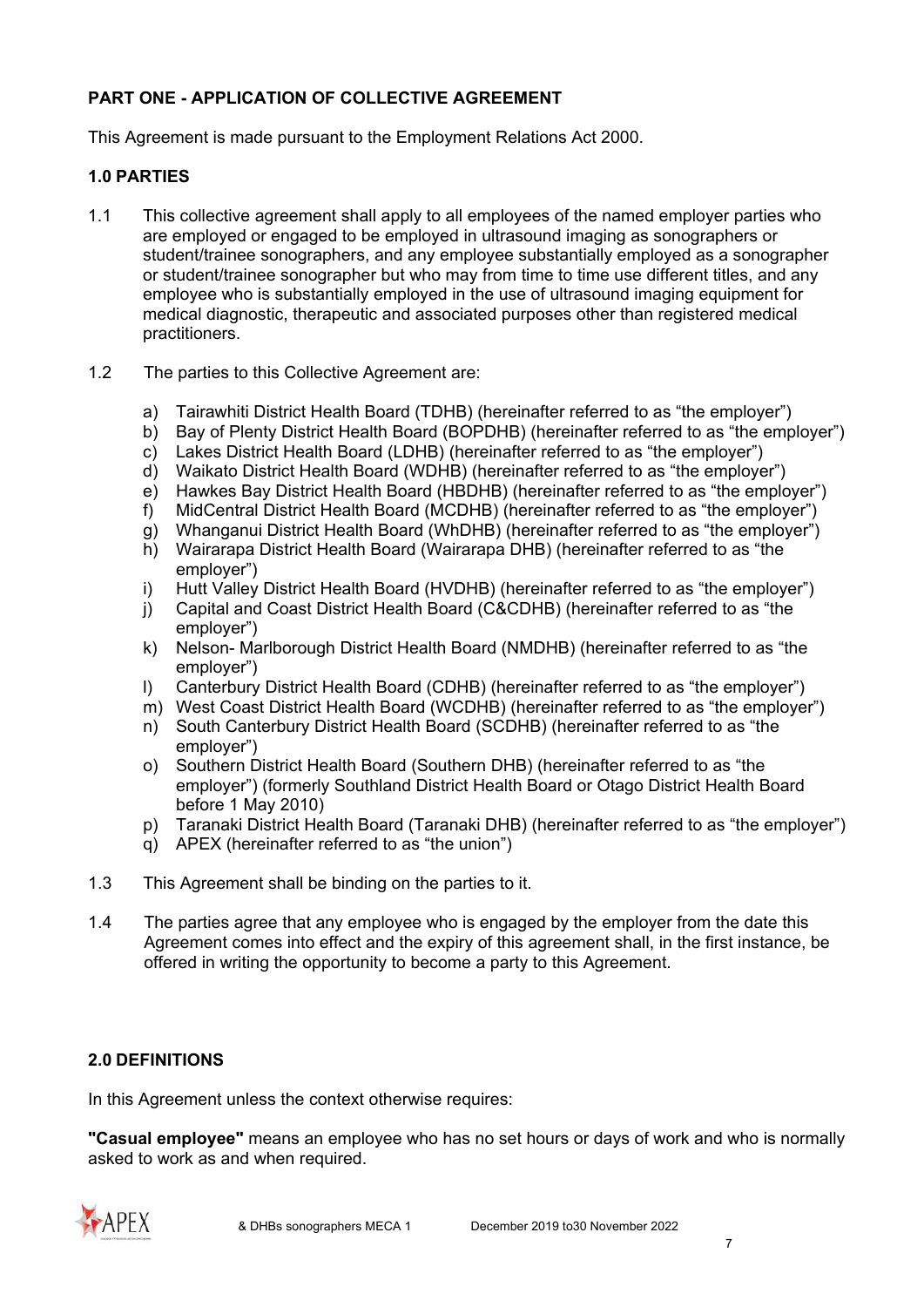**"Charge"** means an employee who is appointed by the employer to be in charge of a department or staff.

**"Day"** means a 24 hour period from the normal starting time of the DHB.

**"District Health Board" (DHB)** is an organisation established as District Health Board under Section 15 of the NZ Public Health and Disability Act 2000.

**"Emergency circumstance"** means a natural disaster or civil emergency.

**"Hourly Rate of pay"** shall be as follows corrected to three decimal places of a dollar of the yearly rate of salary payable:

| Ordinary Hours Per Week | <b>Hourly Rate Divisor</b> |
|-------------------------|----------------------------|
| -35                     | 1820                       |
| 37.5                    | 1950                       |
| 40                      | 2086                       |

**"Part-time employee"** means an employee, other than a casual employee, who works on a regular basis but less than the basic hours prescribed in this Agreement.

**"Unit or Area Charge"** means an employee supervising an independent department in each of which imaging equipment is operated for the purpose of examination or treatment (e.g., ultrasound,), or any other employee who by reason of special duties or responsibilities is for the purposes of this agreement designated as such by the employer.

**"Service"** means all service as a medical radiation technologist, student medical radiation technologist, mammographer, sonographer, trainee sonographer, dark room technician, MRI technologist, nuclear medicine technologist, clinical assistant, in health and service teaching radiation technology and/or sonography unless specifically stated otherwise in this collective agreement. Provided that existing employees shall have all previous service under a previous employment agreement recognised.

**"Shift Work"** is the same work performed by 2 or more employees or 2 or more groups of employees working successive periods

**"Sonographer"** means an employee who has been registered and passed an examination that is approved by the Medical Radiation Technologists Board (or equivalent) to practice by the Board.

**"Specialist "** means a sonographer who has qualifications and / or performs a special role (e.g. reporting on work that clinicians act on immediately), or is involved in non-invasive tests (e.g. Treadmill, ABPI, Liver transplant duplex, tertiary level scans) or teaching special skills to qualified sonographers.

**"Team Leader / Operations Coordinator / Grade"** means a charge.

**"Week"** shall be 7 consecutive days, commencing on a Monday.

**"Whole time employee"** means an employee who works not less than the basic hours set out under "hours of work' in this Agreement.

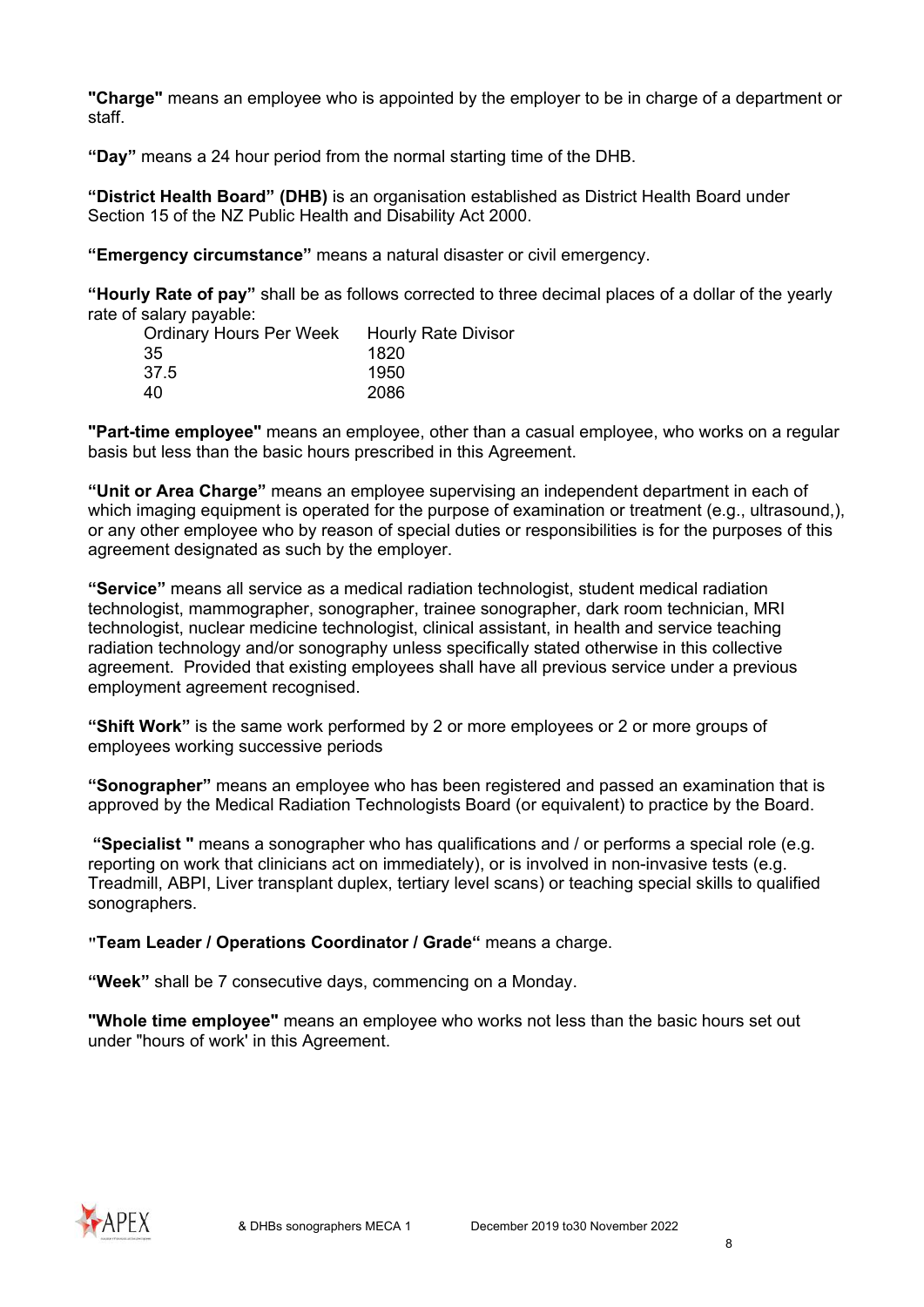# <span id="page-8-0"></span>**PART TWO - PROVISIONS RELATING TO HOURS OF WORK**

#### <span id="page-8-1"></span>**3.0 HOURS OF WORK / ROSTERING / SAFE STAFFING**

#### Preamble:

The employer is required to take all practical steps to prevent harm occurring to employees from the way work is organised. The employer is committed to safe staffing levels and appropriate skill mix. There shall be regular monitoring and any identified staffing deficiencies shall be addressed.

In designing and implementing shift rosters to meet service needs, the employer shall ensure the disruption, personal health effects and fatigue associated with shift work are minimised for the group of workers involved.

- 3.1 No later than 30 November 2019 all employers who have not already done so, shall implement a standard 80 ordinary hours per fortnight as described below.
	- i. Those individual employees who wish to stay on 35 (1820 divisor) or 37.5 (1950 divisor) hours will have these hours individually grand parented and shall continue to be treated as full time.
	- ii. The parties accept that they may move to ordinary hours of 80 per fortnight before the dates stipulated above by mutual agreement between the employer directly affected and APEX. Such agreement shall be recorded in writing.
	- iii. Clause 3.1 of the previous Collective Agreement (1/10/14-31/7/16) shall continue to apply until such time as this provision is implemented.
- 3.2 Ordinary Hours of Work shall be as follows:

Ordinary hours of work shall be 80 per fortnight, and not more than 8 hours per day.

An employee shall be entitled to either 2 periods of 2 consecutive days off each fortnight, or by mutual agreement 3 consecutive days off (inclusive of a weekend) and one further day off during the fortnight.

Provided, however, that in emergency circumstances, the employer may require an employee to work at other times and for periods other than those specified.

- 3.3 Except that the employer and employee may by mutual agreement work up to 10 hours per day. Such an agreement must be recorded in writing and must involve the prior consultation with APFX
- 3.4 Rosters will be notified not less than 28 days prior to the commencement of the roster and show duties for a minimum eight week period, provided that less notice may be given in exceptional circumstances.
- 3.5 The normal working week shall commence on Monday at the normal starting time of the employer.
- 3.6 Each daily duty shall be continuous except for meal periods and rest breaks.

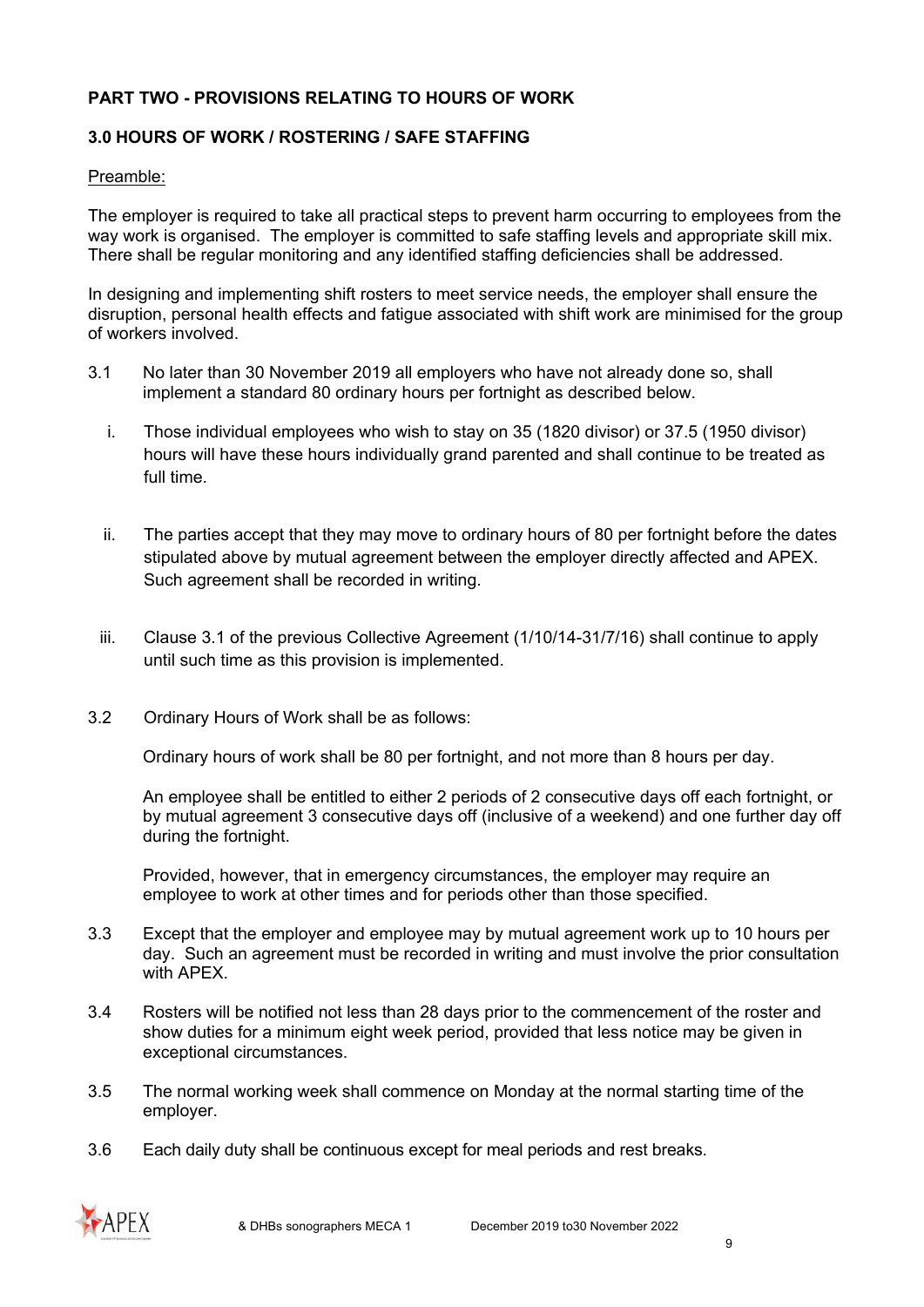- 3.7 Employees may change duties one with another by mutual arrangement and with the prior approval of the employer. This approval will not be unreasonably withheld. In most circumstances the change must be with an employee of equivalent skills. When a change of duty is made due to service demands or by the employer within 24 hours of the duty being worked, the duty shall be paid at overtime rates for all hours worked.
- 3.8 Night rosters shall provide for a sleep day (that being the 24 hour period following the cessation of the night duty and not being a rostered day off) and as a minimum one further day off after any period of consecutive night duties.
- 3.9 Any of the hours of work provisions prescribed in this clause may be varied by agreement in writing between the employer, the employees directly affected and APEX.
- 3.10 Except that at Canterbury DHB the rostering arrangements in force prior to 6/12/07shall continue to apply unless otherwise agreed between CDHB and APEX.
- 3.11 The parties agree that it is undesirable to roster employees to work more than 7 consecutive days in a row.

### <span id="page-9-0"></span>**4.0 MEAL PERIODS AND REST BREAKS**

- 4.1 Except when required for urgent or emergency work and except as provided in 4.3 below, no employee shall be required to work for more than five hours continuously without being allowed a meal break of not less than half an hour.
- 4.2 Rest breaks of 10 minutes each for morning tea, afternoon tea or supper, where these occur during duty, shall be allowed as time worked.
- 4.3 An employee unable to be relieved from work for a meal break shall be allowed to have a meal on duty and this period shall be regarded as working time.
- 4.4 Employers that currently provide a meal to employees at the employer's expense shall continue to do so.
- 4.5 Except where provided for in 4.3 above an employee unable to take a meal after five hours' duty shall be paid at time-half rate in addition to normal salary from the expiry of five hours until the time when a meal can be taken. Except that on Saturdays, Sundays and Public Holidays an employee shall be paid at time half (T1/2) in addition to normal salary.
- 4.6 During the meal break or rest breaks prescribed above, free tea, coffee, milo, milk and sugar shall be supplied by the employer. Where it is impractical to supply tea, coffee, milk, milo and sugar free of charge, an allowance of \$11 per week in lieu shall be paid. This allowance shall continue during all periods of leave except leave without pay.

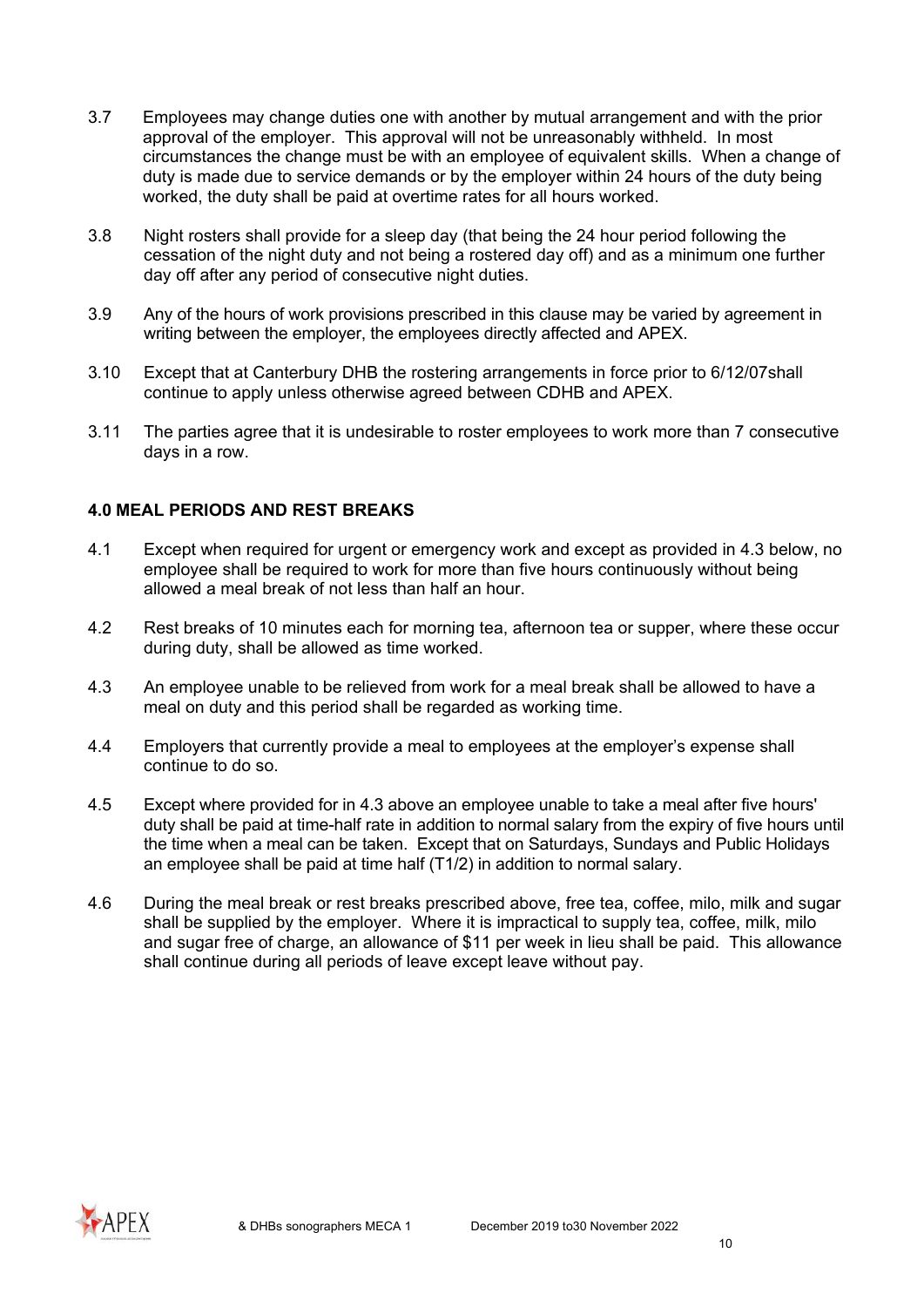# <span id="page-10-0"></span>**PART THREE - RATES OF REMUNERATION**

#### <span id="page-10-1"></span>**5.0 SALARIES AND WAGES**

| Sonographers |
|--------------|
|--------------|

| Step | 3-Dec-18 | $2-Dec-19$ | 2-Dec-20 | 2-Dec-21 |
|------|----------|------------|----------|----------|
| 11   | 119,646  | 124,432    | 128,165  | 132,010  |
| 10   | 116,199  | 120,868    | 124,494  | 128,229  |
| 9    | 113,127  | 117,652    | 119,182  | 124,817  |
| 8    | 110,036  | 114,437    | 117,870  | 119,406  |
| 7    | 106,945  | 111,223    | 114,560  | 117,997  |
| 6    | 103,854  | 108,008    | 111,248  | 114,585  |
| 5    | 100,763  | 103,786    | 106,900  | 110,107  |
| 4    | 97,673   | 100,603    | 103,619  | 106,730  |
| 3    | 94,582   | 97,419     | 100,342  | 103,352  |
| 2    | 91,492   | 94,237     | 97,064   | 99,976   |
| 1    | 88,400   | 91,052     | 93,784   | 96,598   |

Trainee Sonographers

| Step $3$ -Dec-18 2-Dec-19 |        | 2-Dec-20 2-Dec-21 |        |
|---------------------------|--------|-------------------|--------|
| 67,382                    | 69,403 | 71,485            | 73,630 |
| 63,550                    | 65,457 | 67,419            | 69,444 |

- 5.5.1 Movement through Steps 1-5 of the scale shall be by automatic annual increments.
- 5.5.2 Progression beyond Step 5 shall be dependent on job content, skill shortage, responsibilities of the position, and the employee's level of performance. Progression shall recognise that clinical skill, knowledge and responsibility, as well as managerial and leadership responsibilities shall be rewarded.
- 5.5.3 The minimum step payable to a specialist, unit or area charge shall be step 6. The employee shall progress to step 7 on the achievement of mutually agreed objectives set prospectively at the performance review undertaken when the employee is on step 6. Progression shall not be denied where a performance review is not completed through no fault of the employee or where work objectives are not met due to work reassignment directed by the employer.
- 5.5.4 The minimum step payable to a charge sonographer, shall be step 9.
- 5.5.5 All service as a sonographer, trainee sonographer, MRT and all periods of service in the employ of a DHB, CHE, HHS, Area Health Board, a separate institution or the crown in New Zealand shall be counted when determining the commencing step on the salary scale.
- 5.5.6 Notwithstanding the rates of salary specified above after having regard to the educational qualifications, and experience of a person appointed to this scale, the employer may pay a commencing salary higher than the first step (note: Whilst undertaking training towards qualification as a sonographer, employees will continue to be employed on the MRT scale of the APEX MRT MECA or the trainee scale above, whichever is the higher rate).

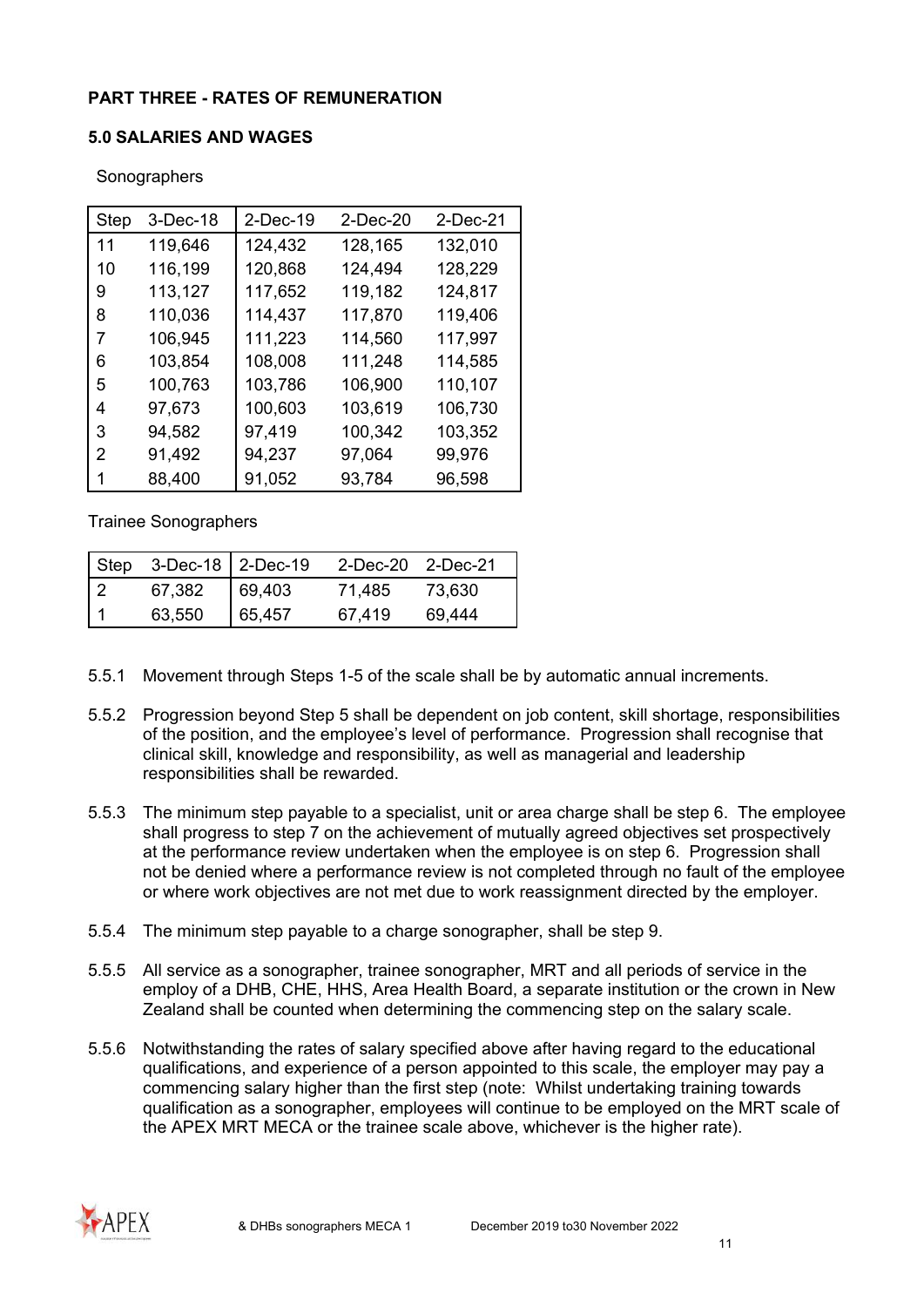- 5.5.7 Except that all trainee sonographers with the successful completion of DMU1 (or equivalent) and one years' employment as a trainee sonographer, shall move to step 2 of the trainee sonographers scale.
- 5.6 Employees on full-time study leave with or without pay shall continue to receive annual increments to which they would otherwise be entitled.
- 5.7 Part-time employees A part-time employee shall be paid a rate of salary representing the proportion of the salary payable in respect of full-time employment.

# <span id="page-11-0"></span>**6.0 OVERTIME AND PENAL TIME**

(Schedule 4 contains individual employer provisions in addition to the following. Except that where a condition is duplicated the schedule will apply).

- 6.1 Overtime is time worked in excess of the ordinary hours of work as set out in clause 3, when such work has been properly authorised. Overtime payment is detailed in schedule 4.
- 6.2 Penal Rate
	- (a) Weekend rate applies to ordinary time (other than overtime) worked after midnight Friday/Saturday until midnight Sunday/Monday shall be paid at time one half (T0.5) in addition to the ordinary hourly rate of pay.
	- (b) Public Holiday rate applies to those hours which are worked on the public holiday. This shall be paid at time one (T1) in addition to the ordinary hourly rate of pay. (See the Public Holiday clause for further clarification.)
	- (c) Night rate Current Clause 6.4
- 6.3 Overtime and penal time shall not be paid in respect of the same hours.

#### 6.4 **Night Allowance**

- 6.4.1 Night rate An employee whose normal hours of duty fall between 2000 hours and 0700 hours will be paid at time one quarter of the normal hourly rate of pay (T0.25) in addition to normal salary for all hours which so fall provided that:
	- (i) The rate is to be calculated on the ordinary time hourly rate;<br>(ii) The minimum payment under this provision shall not be less
	- The minimum payment under this provision shall not be less than payment for two hours at T 0.25 of the normal hourly rate even if the part of a shift which falls between the hours of 2000 hours and 0600 hours is less than two hours worked.
- 6.4.2 Night rate is not to be paid when overtime is being worked or a penal rate is payable.
- 6.4.3 Night Allowance In addition an employee who is rostered to work night shifts where the substantial number of hours falls between 2200 and 0700 the following day, shall be paid a night rate allowance of \$25.00 per night for that shift.

# 6.5 **Minimum Break Between Spells of Duty**

- 6.5.1 A break of at least nine continuous hours must be provided wherever possible between any two periods of duty of a full shift or more.
- 6.5.2 Periods of a full shift or more include:

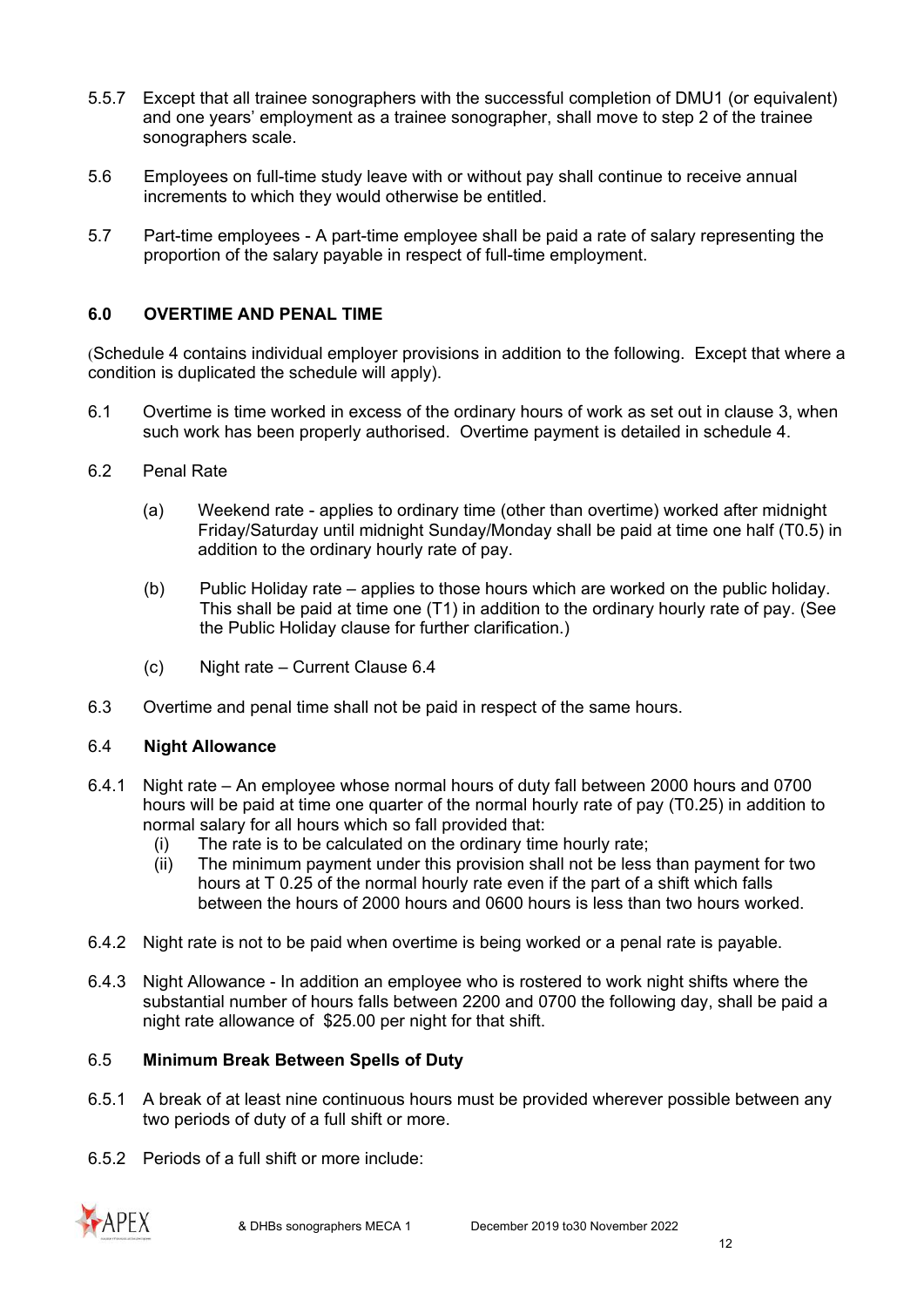- (i) Periods of normal rostered work; or
- (ii) Periods of overtime that are continuous with a period of normal rostered work; or
- (iii) Full shifts of overtime/call-back duty.
- 6.5.3 This requirement to provide a break wherever possible applies whether or not any additional payment will apply under the provisions of this clause.
- 6.5.4 If a break of at least nine continuous hours cannot be provided between periods of qualifying duty, the duty is to be regarded as continuous until a break of at least nine continuous hours is taken and it shall be paid at overtime rates, with proper regard to the time at which it occurs and the amount of overtime which precedes it.
- 6.5.5 The additional payment provisions of this clause will not apply in any case where the result would be to give an employee a lesser payment than would otherwise have been received.
- 6.5.6 Time spent off duty during ordinary hours solely to obtain a nine-hour break shall be paid at ordinary time rates. Any absence after the ninth continuous hour of such a break, if it occurs in ordinary time, shall be treated as a normal absence from duty.
- 6.6 Authorised absences, either with or without pay, are as provided for in this agreement and shall be counted as actual hours worked for the purposes of calculated overtime.

### <span id="page-12-0"></span>**7.0 WEEKEND WORK PENALTY CLAUSE**

- 7.1 For the purpose of this clause a weekend duty means period on call or on duty in which the majority of hours fall between 1630 hours Friday and 0800 hours Monday.
- 7.2 Where an employee is rostered to work one or more duties on three consecutive weekends, then a penalty payment of \$250 per weekend, for the third and subsequent weekends shall apply until there has been one weekend completely unworked or rostered. This Clause shall apply to On Call work in weekends.
- 7.3 This clause shall not apply to employees who are employed to work solely on weekends or where fixed ordinary hours/days of work include a weekend (non rotating).

# <span id="page-12-1"></span>**8.0 ON CALL**

An employee who is instructed to be on call during normal off duty hours shall be paid an on call allowance of \$8.00 per hour except on public holidays when the rate shall be \$10.00. The on call rates are payable per roster, per employee, per day.

- 8.1 When an employee is required to be on call, a cell phone shall be made available to the employee for the period of the on call period, at no expense to the employee.
- 8.2 Employees who are on call will accrue additional leave at a rate of 1 day leave for every 230 qualifying hours on call, up to a maximum of 5 days leave (1150 qualifying hours on call) per annum.

At the end of each year any hours worked on call by a Sonographer which have not been attributed to a days' leave will carry over into the following year. The hours will then be used as part of the calculation to qualify the sonographer for the next additional days leave.

By way of example:

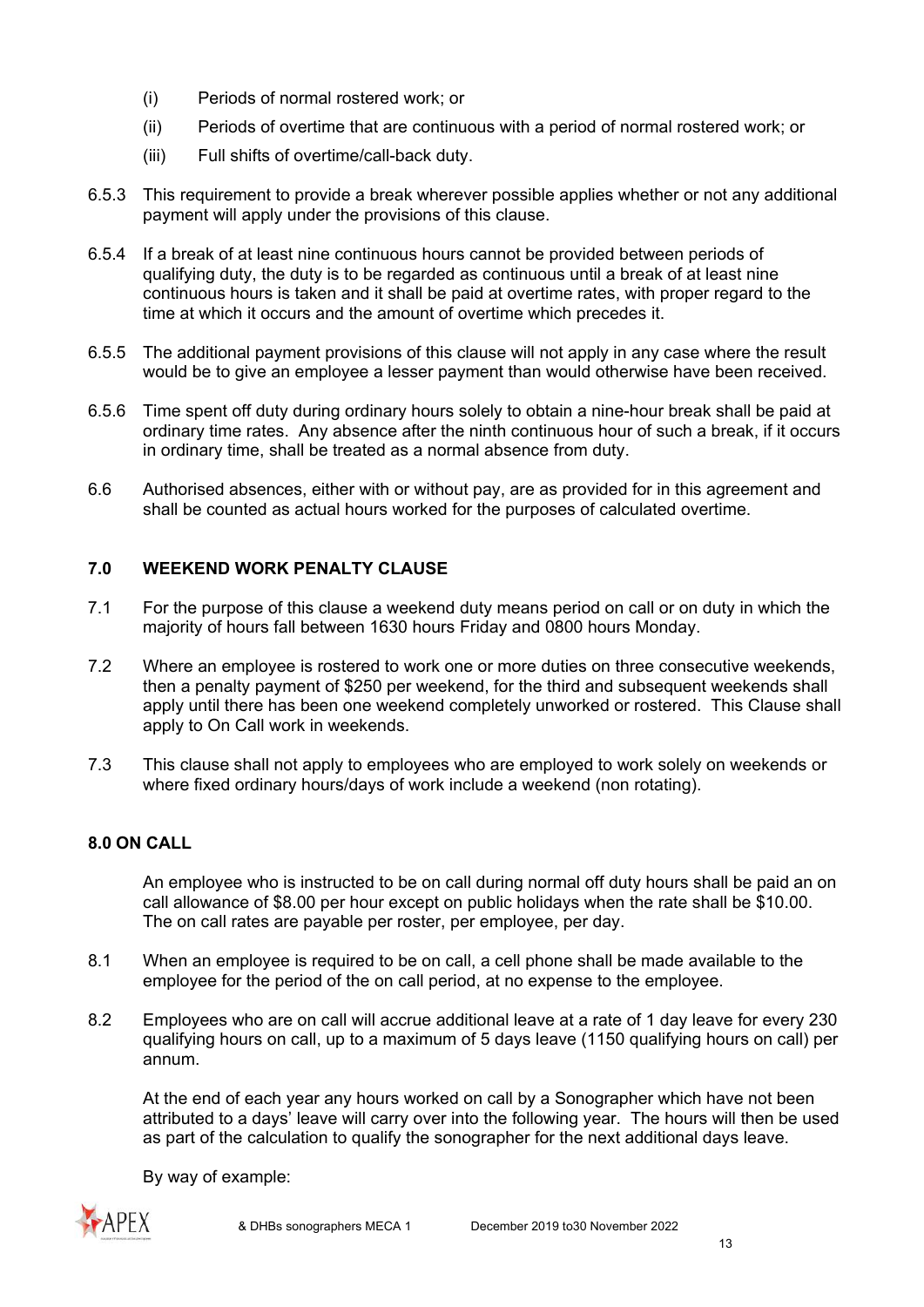Sonographer works 400 hours on call and receive 1 days leave by the end of 2020. 170 hours will be carried over to 2021 and after completing a further 60 hours on-call the sonographer will qualify for 1 additional days' leave

Where a Sonographer has achieved the maximum of five leave days in any one-year additional hours will not be carried over and the calculation of on call hours will start again at the beginning of the next applicable year.

- 8.3 Computer calls: Where the employer requires an employee to log on to the employer's computer system, having left their place of employment, they shall be paid a minimum of three hours at T2, on the same terms as set out in this clause.
- 8.4 Where an employee is called back to duty outside that employee's rostered hours of work the employee shall be reimbursed actual and reasonable expenses for transport to and from call duty.

Part-time employees (call-backs) - Where part-time employees are part of an official on call roster and are called out from their place of residence, they shall be paid on the basis of a minimum number of hours as per the table below at the rates outlined in schedule 4. The length of the call would be measured in respect of actual time worked and travelling time from the place of call to the place of duty and return to the place of call or residence. The minimum payment prescribed shall apply to each recall, except that call-outs commencing and finishing within the minimum period covered by an earlier call-out shall not attract any additional payment

8.5 Nuisance calls: Where an employee is called by the employer when not rostered on call or duty but having left the place of employment, the employer shall incur a penalty of \$250, per such call made. The employee shall report the incident to their service manager who must ensure that systems are put in place to prevent a repeat of the nuisance call.

The parties agree to review this provision during the term of this collective agreement. The aim is to prevent the practice of nuisance calls from occurring.

- 8.6 An employee shall be paid for a minimum number of hours as per the following table, or for actual working and traveling time, whichever is the greater, at the appropriate rate, when the employee:
	- (1) is called back to work after
		- completing the day's work, and
		- having left the place of employment, or
	- (2) is called back before the normal time of starting work, and does not continue working until such normal starting time, except that:
		- where a call back commences before and continues beyond the end of a minimum period for a previous call back, payment shall be made as if the employee had worked continuously from the beginning of the previous call back to the end of the later call back.
- NOTE: If a call-back of less than a full shift is worked between two periods of duty of a full shift or more, a break of nine continuous hours must be provided either before or after the call-back. If such a break has been provided before the call-back it does not have to be provided afterwards as well, except for those employees who are called back between 2200 hours and 0600 hours, for whom the break must be provided after the call back unless otherwise mutually agreed.

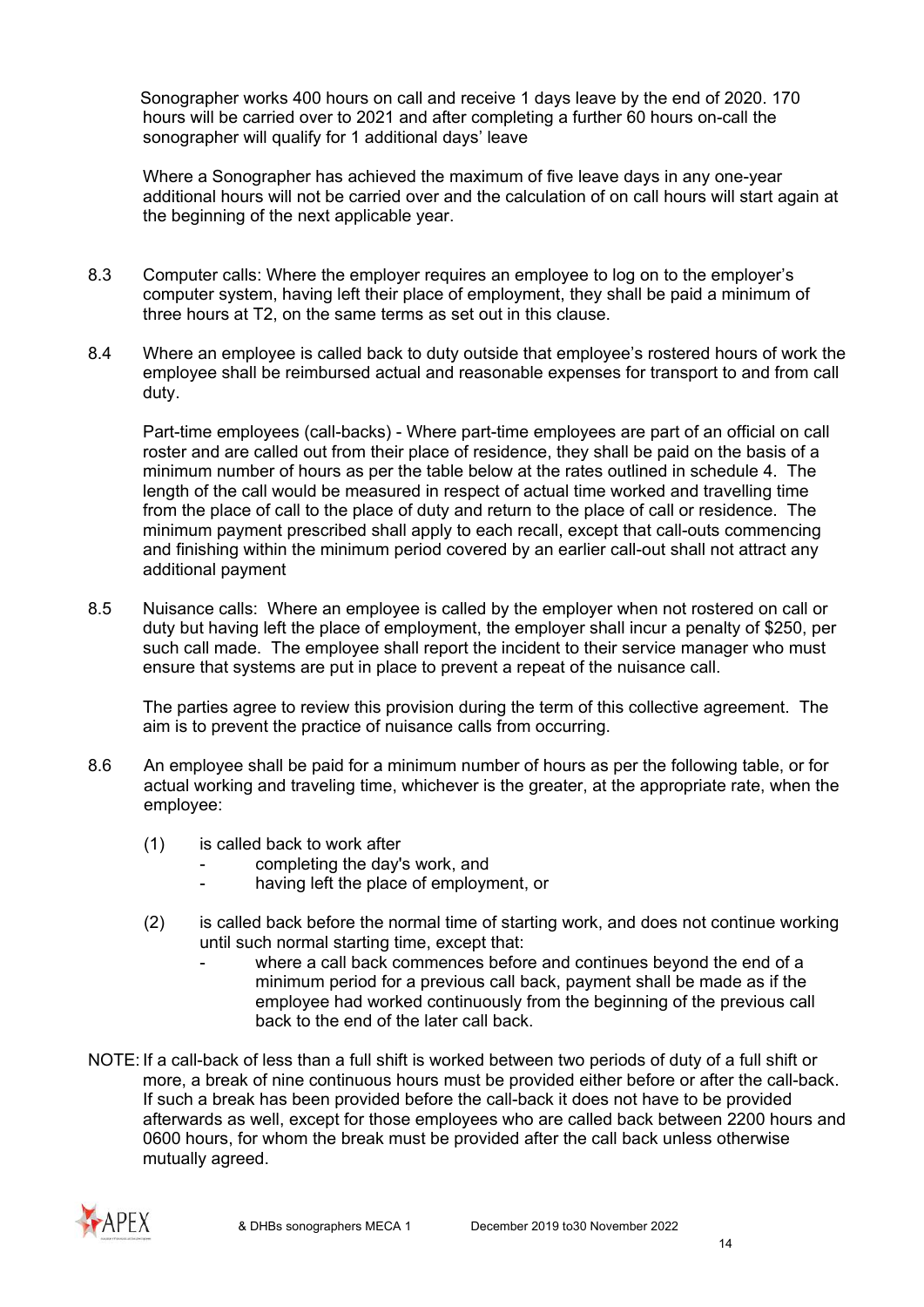| <b>DHB</b>             | Minimum number of hours |
|------------------------|-------------------------|
|                        | paid per call           |
| Waikato                | 2                       |
| Hawkes Bay             | 3                       |
| Southern               | $\overline{2}$          |
| Wairarapa              | 2                       |
| Tairawhiti             | 3                       |
| Lakes                  | 3                       |
| South Canterbury       | 2                       |
| <b>West Coast</b>      | 3                       |
| BOP - Tauranga         | 3                       |
| <b>BOP - Whakatane</b> | 2                       |
| <b>Hutt Valley</b>     | 2                       |
| Canterbury             | 2                       |
| <b>Mid Central</b>     | $\overline{2}$          |
| Whanganui              | 2                       |
| Capital & Coast        | 2                       |
| Nelson- Marlborough    | 2                       |

Call back – rates of pay are detailed in schedule 4.

### <span id="page-14-0"></span>**9.0 HIGHER DUTIES ALLOWANCE**

- 9.1 Where the employer requires an employee to substantially perform the duties and carry the responsibilities of a position of a class or grade higher than the employee's own or where an employee is temporarily appointed to a higher graded position for three days or more, the employee will receive for the whole period the salary and conditions of the position to which they are temporarily appointed or performing.
- 9.2 The salary payment shall be the minimum salary the employee would receive if appointed to that position.
- 9.3 Where the employer requires an employee to co-ordinate a shift or shifts for less than three days (1 day in Whanganui DHB) in the absence of an employee appointed for that purpose, they shall be paid an allowance of \$30.00 per shift in addition to the remuneration normally paid for such a shift.

#### <span id="page-14-1"></span>**10.0 REIMBURSEMENT OF EXPENSES ON EMPLOYER BUSINESS**

- 10.1 Employees who are instructed by the employer to use their private motor vehicle on employer business shall be paid a motor vehicle allowance as promulgated from time to time by the IRD in terms of the agreed formula.
- 10.2 When employees are instructed to leave and return to their normal place of work on the same day on employer business, they shall be reimbursed for actual and reasonable expenses.
- 10.3 In all other circumstances with the prior approval of the employer, actual and reasonable expenses incurred while on the business of the employer shall be reimbursed.
- 10.4 Employees who are required by the employer to travel and stay away from their normal place of work may claim reimbursement of their accommodation costs on an actual and reasonable basis on presentation of receipts. In addition, employees shall be paid an allowance of

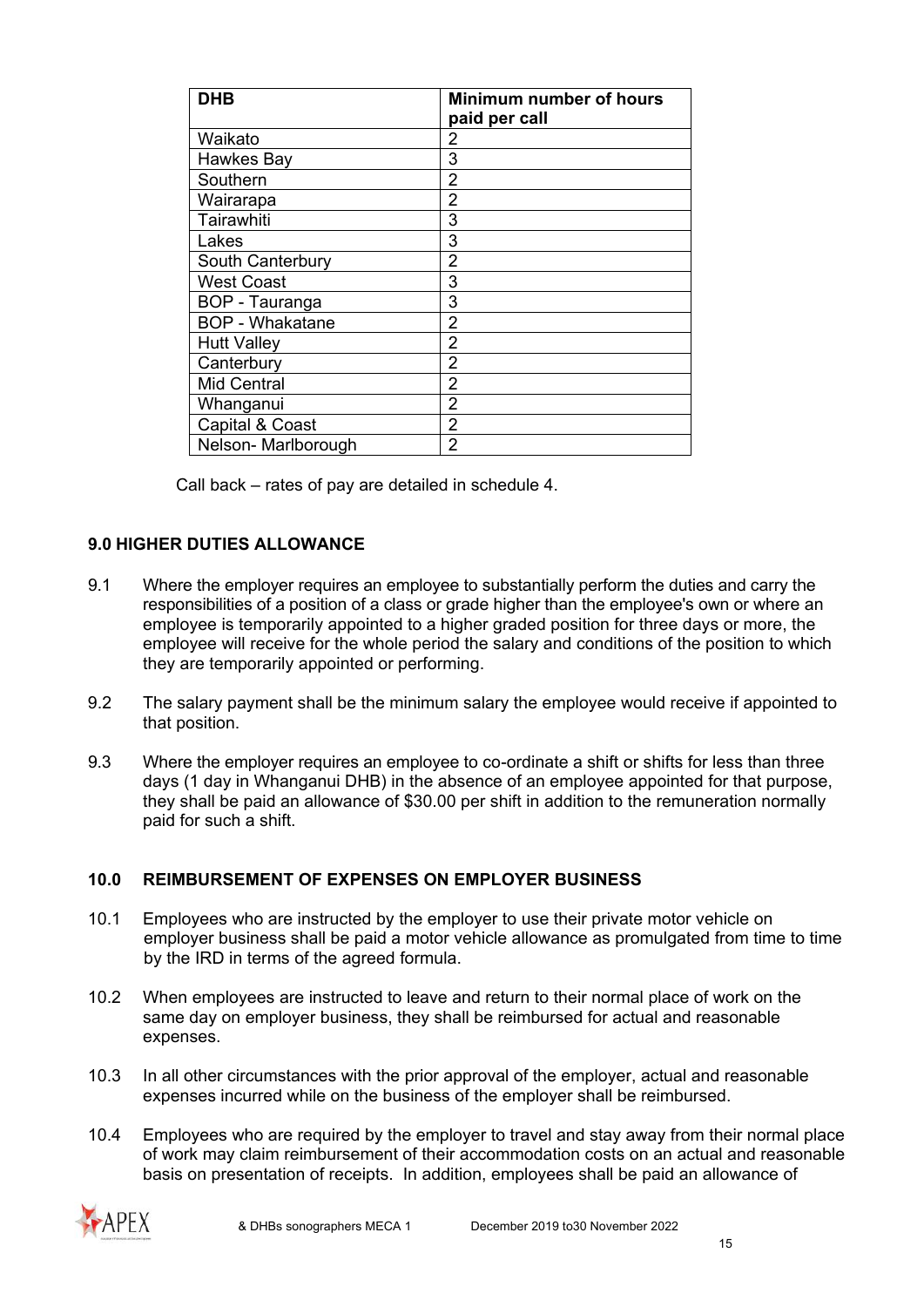\$62.40 per day (except where an employer provides a higher payment prior to the coming into force of this agreement, the employer shall continue to pay at that higher level and this clause shall not apply), (no receipts shall be required) to cover incidental costs including meals.

For the sake of clarification, the payment of \$62.40 per day as set out above shall also be paid for each day or part therefore where an employee has been required to travel and stay away overnight from their normal place of work. As an example, where an employee travels away on a Monday from their normal place of work, stays away from home overnight and returns to work/home on Tuesday, they shall receive \$62.40 x 2.

### <span id="page-15-0"></span>**11.0 MEAL ALLOWANCE**

A shift worker who works a qualifying shift of 7, 7.5 or 8 hours (depending on which employer as per clause 3.1) or more and who is required to work more than one hour beyond the end of any shift (including an ordinary day), (excluding any break for a meal), shall be paid a meal allowance of \$11.00 or, at the option of the employer, be provided with a meal.

### <span id="page-15-1"></span>**12.0 FORENSIC INVESTIGATION ALLOWANCE**

An employee who is required to perform a radiological procedure as part of a post mortem examination shall be provided the equivalent time off within 48 hours of the procedure being performed. Where this is impractical, as a consequence of workloads in the relevant department, an allowance of \$100 shall be paid per employee (to a maximum of 2 employees) required to perform the procedure.

### <span id="page-15-2"></span>**13.0 RETIRING GRATUITIES refer schedule 1**

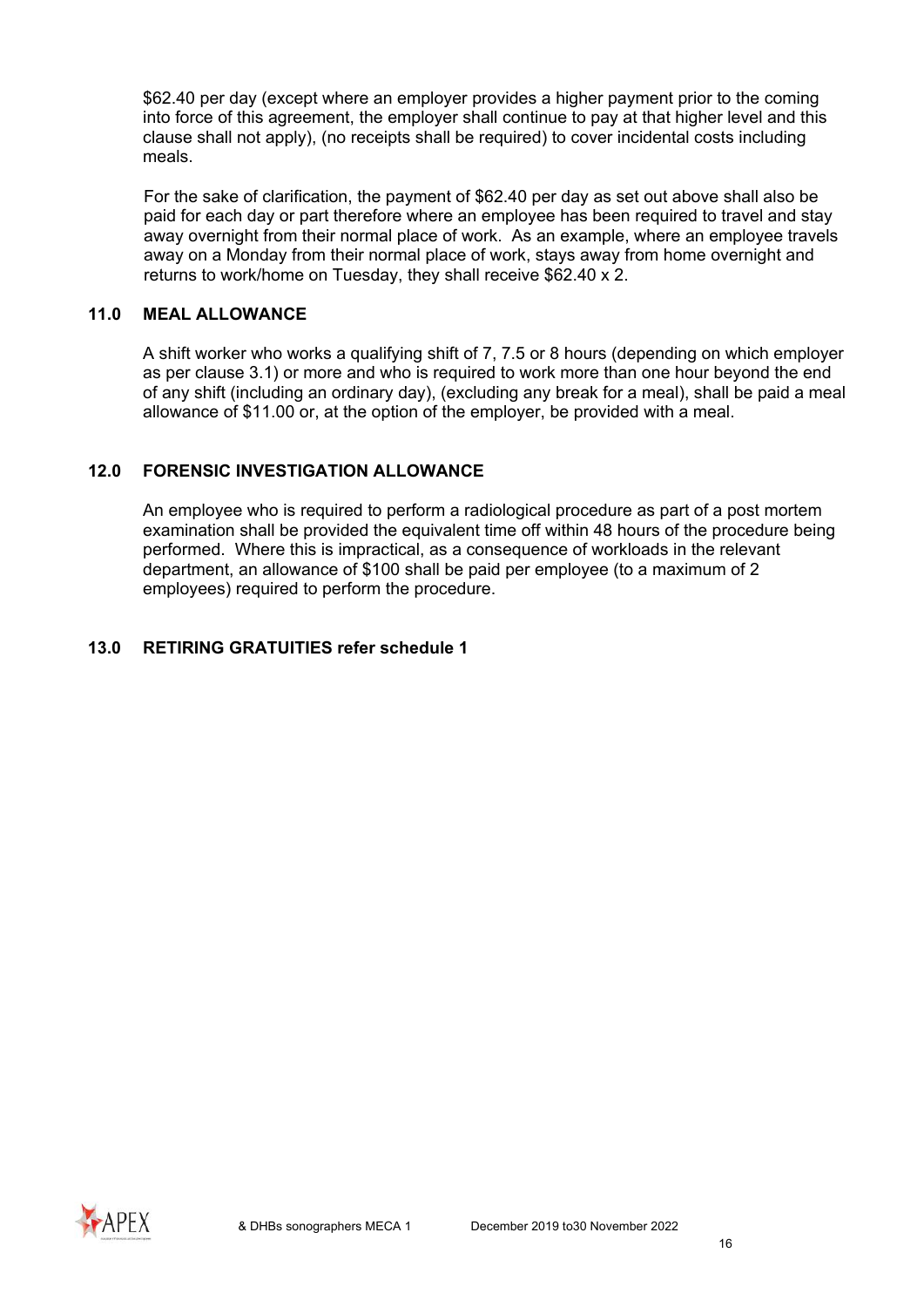# <span id="page-16-0"></span>**PART FOUR - PROVISIONS RELATING TO LEAVE**

# **WHOLE HOLIDAYS**

#### <span id="page-16-1"></span>**14.0 ANNUAL LEAVE**

14.1 Employees, other than casual employees, shall be entitled to four (4) weeks annual leave, taken and paid in accordance with the provisions of the Holidays Act 2003, except that on completion of five (5) years current continuous service the employee shall be entitled to five (5) weeks annual leave.

Unless schedule 6 provides otherwise, for the purpose of calculating current continuous service, time taken on leave without pay in excess of three months on any one occasion (except for Parental Leave) shall be excluded. Except that where the employee remains engaged on MRT work or study whilst absent, the period of three months shall extend to twelve months.

- 14.2 Conditions -
- 14.2.1 The term "leave year" means the year ending with the anniversary date of the employee's appointment.
- 14.2.2 For the purposes of this clause, "current continuous service" is as per the attached schedule 6.
- 14.2.3 The employer may permit an employee to take annual leave in one or more periods.
- 14.2.4 The employer may permit all or part of the annual leave accruing in respect of a leave year to be postponed to the next following year, but the annual leave entitlement at any one time shall not exceed the total of annual leave accruing in respect of two leave years.

Provided that, where an employee is on continuous leave without pay due to illness or accident the employee will be permitted to take or accumulate leave for up to two years. After this, an employee will not qualify for any further period of leave until duty is resumed.

- 14.2.5 When an employee ceases duty, salary shall be paid for accrued annual leave and the first day of service shall be the last day of such accrued leave.
- 14.2.6 Within two weeks of receipt of a written application for planned leave from an employee, the employer shall respond in writing confirming approval for the leave or stating the reasons leave is unable to be taken.
- 14.2.7 Except where the employer approves, where an employee is absent on special leave, whether with or without pay (i.e., including leave for study awards but excluding sick, accident or military leave) for an intermittent or continuous period of more than 35 days (including Saturdays and Sundays) during a leave year, annual leave shall be reduced in accordance with the scale below

Note: A "study award", for the purpose of this sub clause shall be deemed to be a full-time course of study at a tertiary educational institute, during which the employee is able to take advantage of the mid-term holidays available to other full-time students of that institute. It shall not include leave to attend organised classes, lectures, block courses or examinations required for the attainment of essential basic qualifications.

14.2.8

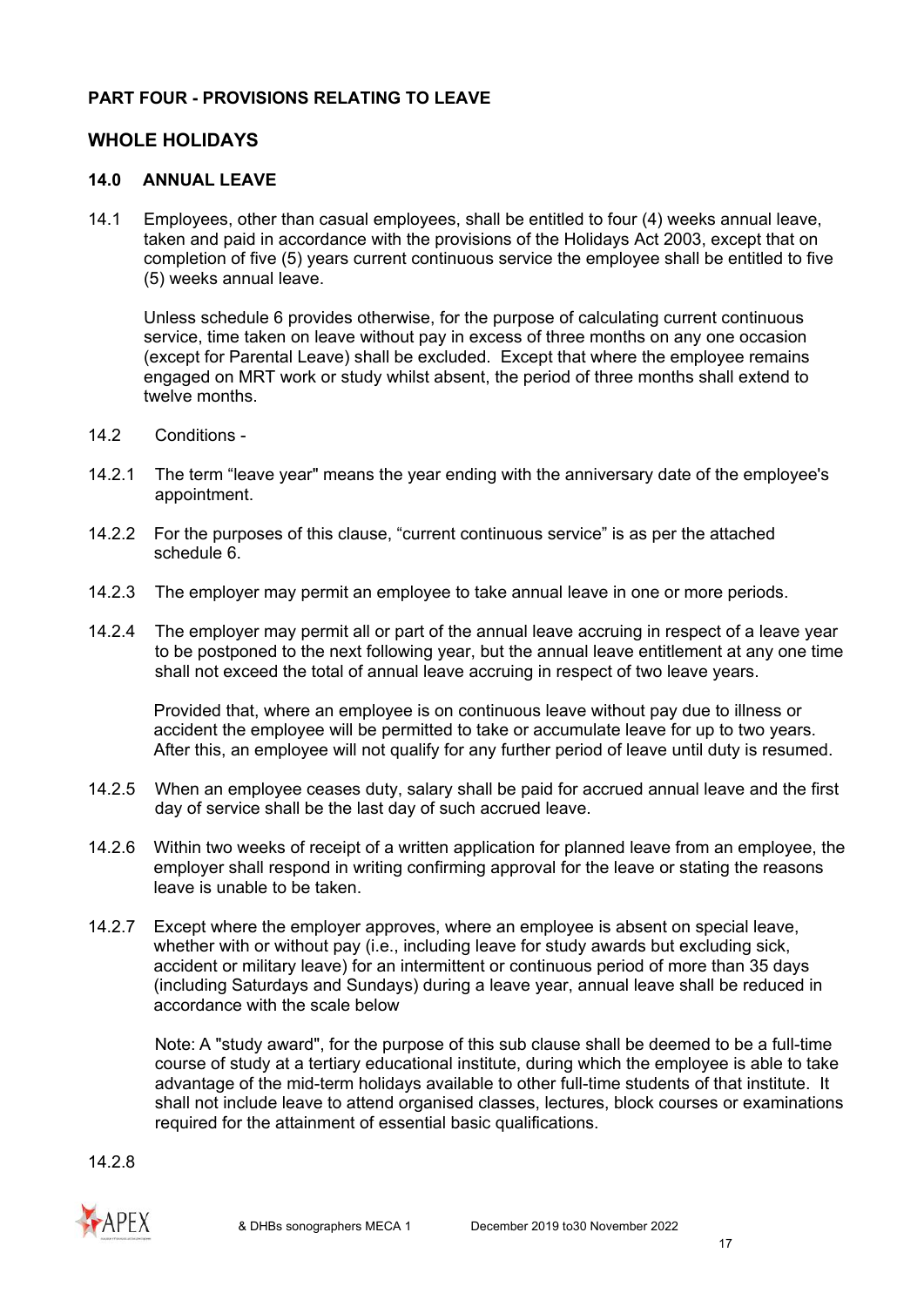| <b>Days of Absence (including</b><br><b>Saturdays and Sundays)</b> | Annual Leave Entitlement to be reduced by the number<br>of working days shown below. |         |                |
|--------------------------------------------------------------------|--------------------------------------------------------------------------------------|---------|----------------|
| <b>Days</b>                                                        | 4 Weeks                                                                              | 5 Weeks | <b>6 Weeks</b> |
| $0 - 35$                                                           |                                                                                      |         |                |
| 36-71                                                              | $\overline{2}$                                                                       | 2.5     | 3              |
| 72-107                                                             | 4                                                                                    | 5       | 6              |
| 108-143                                                            | 6                                                                                    | 7.5     | 9              |
| 144-179                                                            | 8                                                                                    | 10      | 12             |
| 180-215                                                            | 10                                                                                   | 12.5    | 15             |
| 216-251                                                            | 12                                                                                   | 15      | 18             |
| 252-287                                                            | 14                                                                                   | 17.5    | 21             |
| 288-323                                                            | 16                                                                                   | 20      | 24             |
| 324-359                                                            | 18                                                                                   | 22.5    | 27             |
| 360-365                                                            | 20                                                                                   | 25      | 30             |

- 14.3 Every part-time employee will be entitled to annual leave as prescribed. Salary during leave will be paid for the employee's usual working week.
- 14.4 Anticipation of annual leave for overseas trip An employee with over 20 years' current continuous service may anticipate one year's annual leave entitlement for the purpose of taking a trip overseas.
- 14.5 Payment in lieu of annual leave for casual employees Casual employees should be paid 8% gross taxable earnings in lieu of annual leave, to be added to each fortnightly wage payment (no annual taxable earnings calculation is therefore necessary).
- 14.6 Leave without pay in relation to annual leave entitlement An employee who is granted leave without pay and who remains in the service of the employer, will, except where provision is made otherwise, have such leave counted as service for annual leave purposes.
- 14.7 Extra leave for shift workers
- 14.7.1 "Shift work" is defined as the same work performed by two or more workers or two or more successive sets or groups of workers working successive periods.

Employees who are shift workers may be granted up to one week (five working days) additional annual leave on completion of 12 months' employment on shift work (or pro rata according to proportion of the year on shift work) in accordance with the provisions outlined below:

- (A) Any shift work performed during a period which is not overtime that meets any of the following criteria qualifies for additional leave:
	- (a) the shift work performed each day:
		- (i) extends over at least 13 continuous hours, and
		- (ii) is performed by two or more workers working rostered shifts, and
		- (iii) the shift involves at least two hours of work performed outside the hours of 8 a.m. to 5.00 p.m.
	- (b) the shift work does not extend over at least 13 continuous hours each day but at least four hours of the shift work are performed outside the hours of 8 a.m. to 5.00 p.m.
	- (c) the shift work performed:
		- (i) is rostered and rotating, and

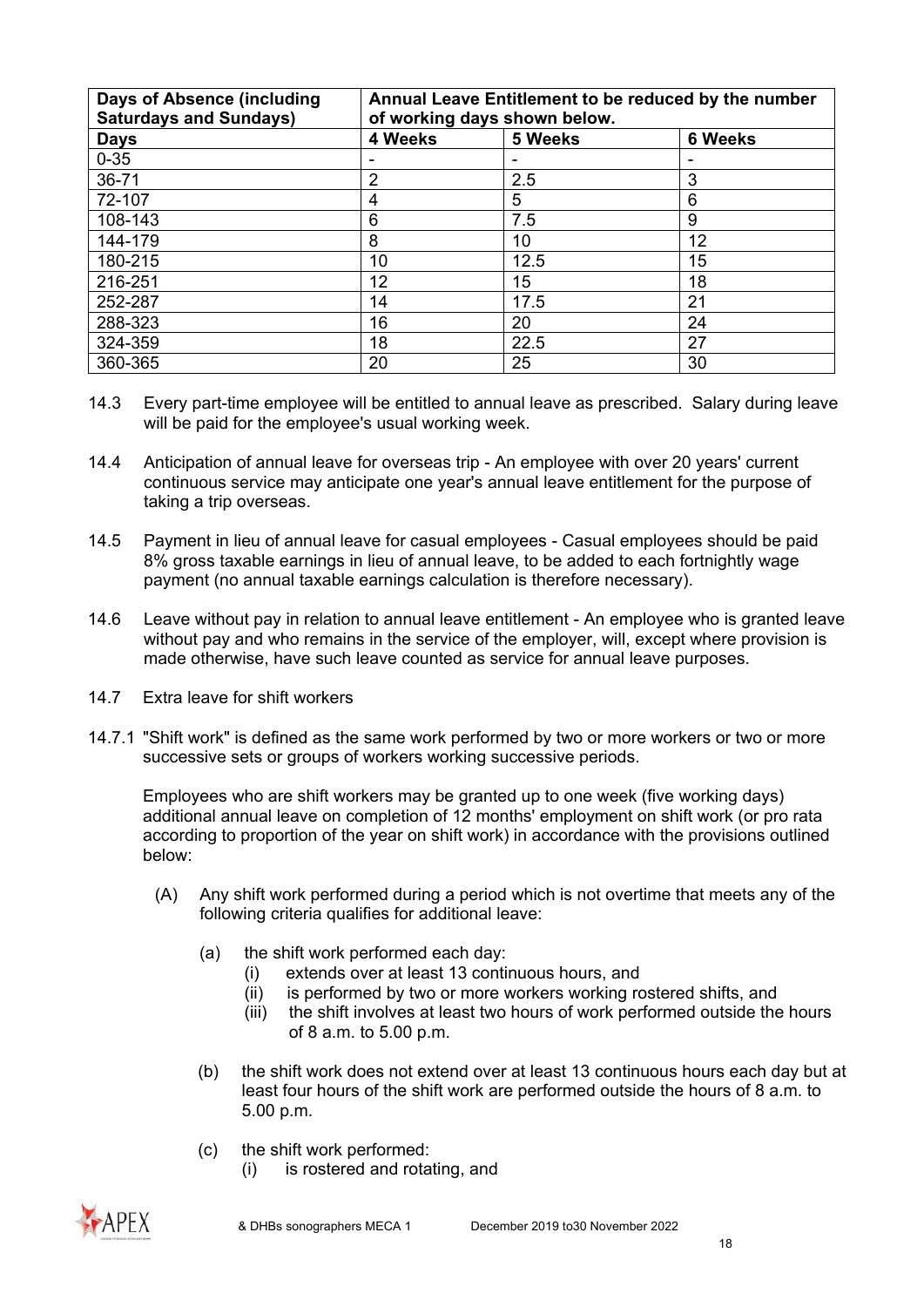- (i) extends over at least 15 continuous hours each day, and
- (iii) not less than 40% of the hours worked in the period covered by the roster cycle is outside the hours of 8 a.m. to 5.00 p.m.

| The following additional leave is granted: |                                  |  |  |
|--------------------------------------------|----------------------------------|--|--|
| Number of qualifying shifts                | <b>Number of days additional</b> |  |  |
| per annum                                  | leave per annum                  |  |  |
| 121 or more                                | 5                                |  |  |
| 96-120                                     | 4                                |  |  |
| 71-95                                      | 3                                |  |  |
| 46-70                                      | 2                                |  |  |
| 21-45                                      |                                  |  |  |

**Provided** however that staff who do not qualify for a full extra week's leave in accordance with the above scale may alternatively qualify under one of the following criteria:

- (B) Shift workers who work alternating shifts may qualify for additional leave according to the number of shift changes occurring during the year provided that employees who alternate on shifts which fall wholly between the hours of 6 a.m. and 6 p.m. will not qualify for extra leave.
	- (a) Where the roster requires the shift worker to change as frequently as every week or less frequently (e.g., every two weeks), the following pro rata scale will apply:

#### **Shift Changes each year Number of days additional**

|                        | leave per annum |
|------------------------|-----------------|
| 40 changes and over    | 5               |
| 32-39 changes and over | 4               |
| 24-31 changes and over | 3               |
| 16-23 changes and over | 2               |
| 8-15 changes and over  |                 |

(b) Where the roster requires the shift worker to change more frequently than every week (i.e.: every day or every other day, etc.), the following pro rata scale will apply:

#### **Number of weeks in leave year Number of days additional**

| employed on such rosters | leave per annum |
|--------------------------|-----------------|
| 40 weeks and over        | ხ               |
| 32-39 weeks              |                 |
| 24-31 weeks              | 3               |
| 16-23 weeks              | 2               |
| 8-15 weeks               |                 |
|                          |                 |

**Provided** that, where circumstances require, clauses (B) (a) and (b) shall be applied cumulatively but not concurrently in respect of a single leave year.

(C) Shift workers who work ordinary hours of work which regularly commence up to three hours prior to 6 a.m. or finish up to three hours later than 6 p.m. may also be considered for additional leave. The amount of leave will have regard to the following pro rata scale:

| Number of weeks on<br>"early" or "late" | Hours outside 6 a.m. or 6 p.m. | Extra leave<br>per annum |
|-----------------------------------------|--------------------------------|--------------------------|
| duties each year<br>40 or more weeks    | Two hours up to three hours    | 5 days                   |

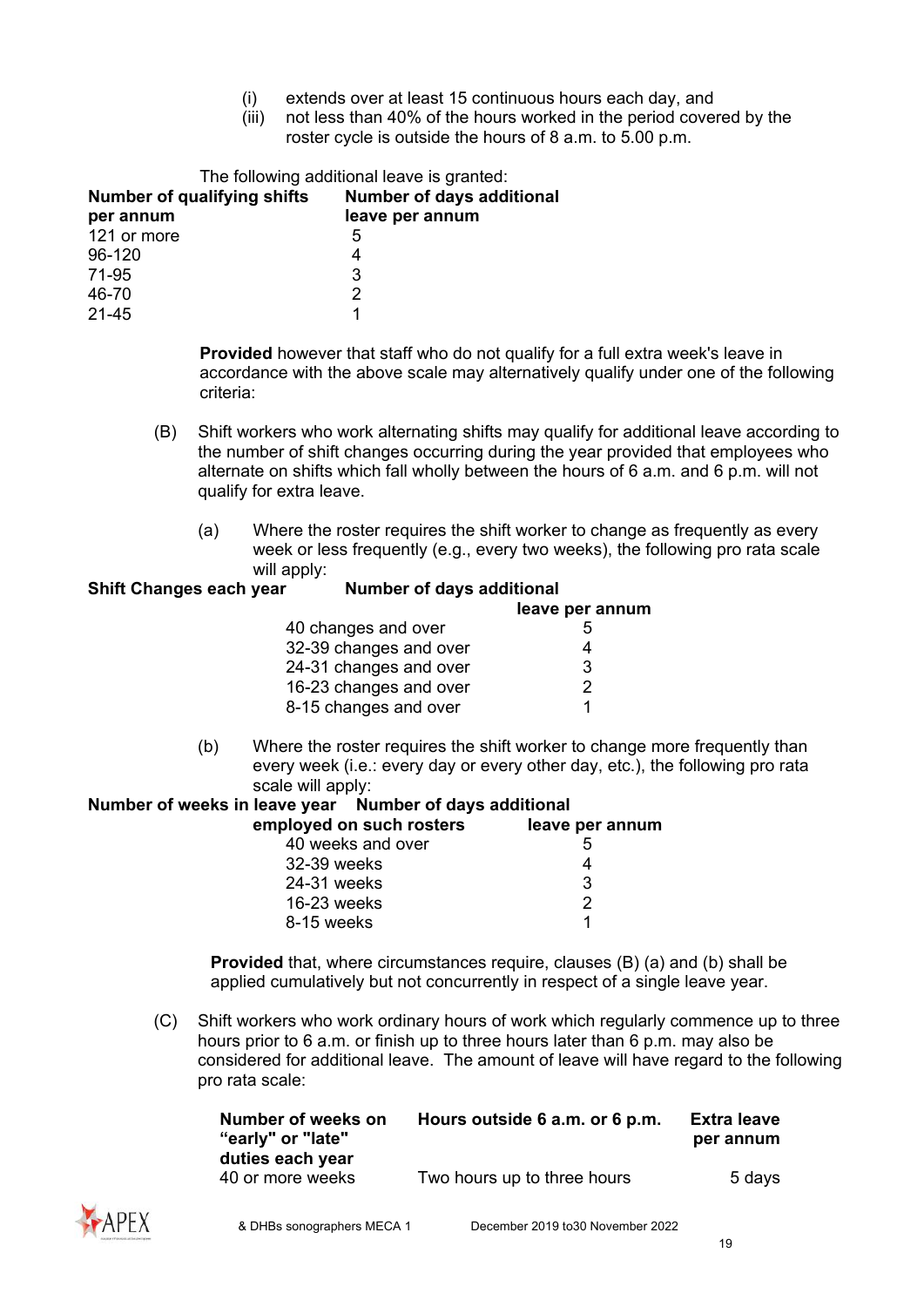|             | One hour up to two hours    | 4 days |
|-------------|-----------------------------|--------|
| 30-39 weeks | Two hours up to three hours | 4 days |
|             | One hour up to two hours    | 3 days |
| 20-29 weeks | Two hours up to three hours | 3 days |
|             | One hour up to two hours    | 2 days |
| 15-19 weeks | Two hours up to three hours | 2 days |
|             | One hour up to two hours    | 1 day  |

14.7.2 An employee who is regularly required to work ordinary fixed hours of work which commence after 6 p.m. but are not part of a rostered shift system will not qualify for additional leave.

#### <span id="page-19-0"></span>**15.0 LONG SERVICE LEAVE**

Long service leave as follows shall be allocated to the employee, on the basis of the employee's FTE status at the time of taking the leave, and paid in accordance with the provisions of the Holidays Act 2003:

- on the completion of ten (10) years of current continuous service (as defined below), two weeks of long service leave; and
- on each subsequent five (5) years of current continuous service (as defined below), one weeks of long service leave.
- 15.1 For the purposes of sub-clause 15.0 above, "current continuous service" means unbroken service with any DHB employer starting from 1 July 2007 subject to clause 15.2 below in respect of employees with a previous entitlement to long service leave. For the purpose of calculating current continuous service, time taken on leave without pay in excess of three months on any one occasion (except for Parental Leave) shall be excluded.
- 15.2 The provisions of sub-clause 15.0 above are intended to replace any employees' previous entitlement to long service leave provided that, where an employee had a previous entitlement under a previous employment agreement, the following shall apply:
- 15.2.1 The employee's current continuous service shall be deemed to commence on the date upon which service was deemed to commence under the previous entitlement;
- 15.2.2 The employee's long service leave shall be calculated in accordance with clause 15.0; and
- 15.2.3 Any long service leave that the employee has received under the previous entitlement shall be deducted from the allocation under sub-clause 15.0 above and any residue shall be allocated to the employee.
- 15.3 Long service leave must be taken in one period (except that an employee recalled from leave because of an emergency is entitled to resume leave after the emergency) and at a time mutually convenient to the employer and employee within 5 years of allocation.

# <span id="page-19-1"></span>**16.0 PUBLIC HOLIDAYS**

16.1 The following days shall be observed as public holidays:

New Year's Day 2 January Waitangi Day **Good Friday** Easter Monday **ANZAC Day** Sovereign's Birthday **Labour Day** Christmas Day Boxing Day Anniversary Day (as observed in the locality concerned).

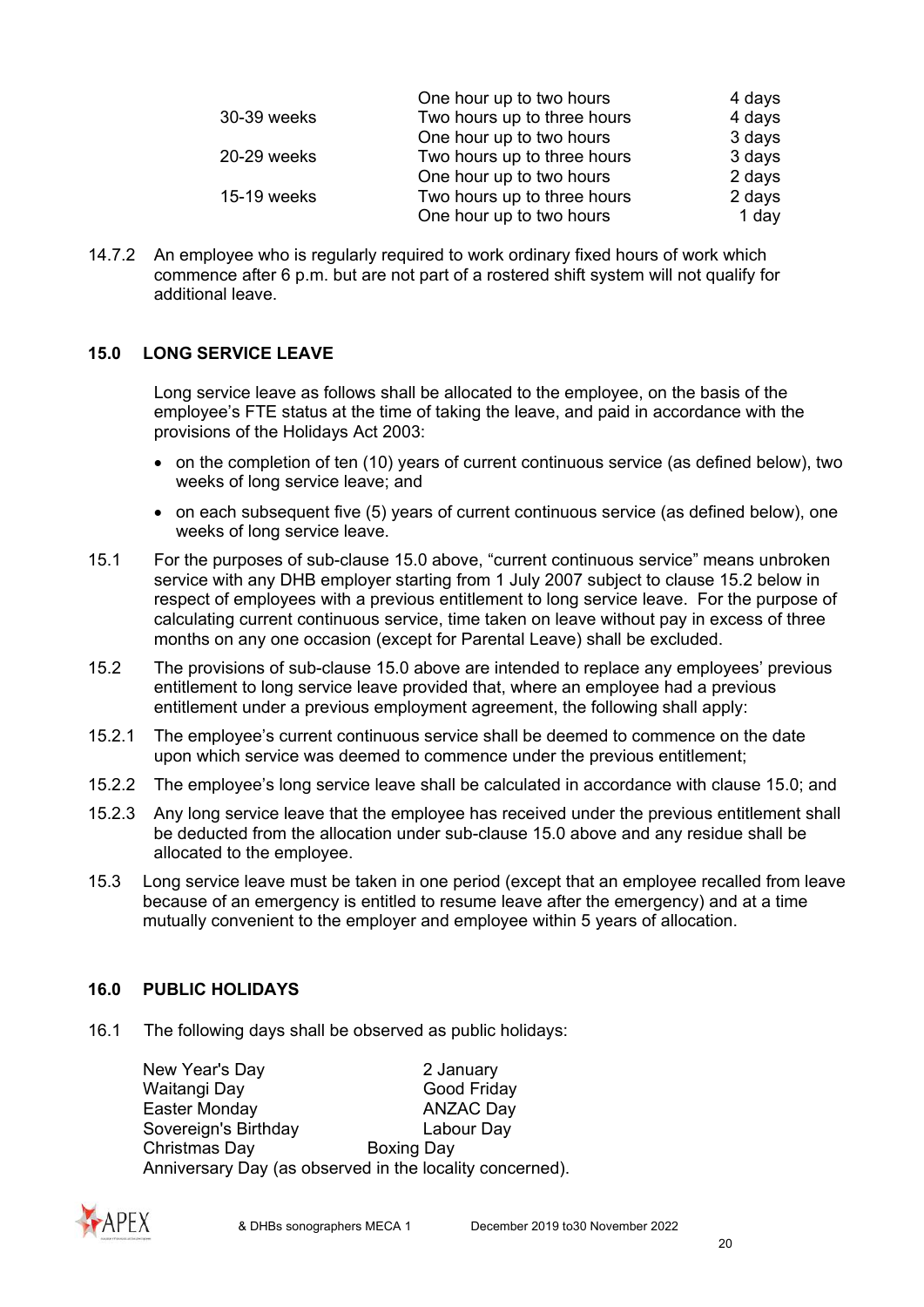- 16.2 The following shall apply to the observance of Christmas Day, Boxing Day, New Year's Day, 2nd January, Waitangi Day or ANZAC Day where such a day falls on either a Saturday or a Sunday:
- 16.2.1 Where an employee is required to work that Saturday or Sunday the holiday shall, for that employee, be observed on that Saturday or Sunday and transfer of the observance will not occur. For the purposes of this clause an employee is deemed to have been required to work if they were rostered on, or on-call and actually called in to work. They are not deemed to have been required to work if they were on-call but not called back to work.
- 16.2.2 Where an employee is not required to work that Saturday or Sunday, observance of the holiday shall be transferred to the following Monday and/or Tuesday in accordance with the provisions of Sections 45 (1) (b) and (d) of the Holidays Act 2003.
- 16.2.3 Should a public holiday fall on a weekend, and an employee is required to work on both the public holiday and the week day to which the observance would otherwise be transferred, the employee will be paid at their ordinary hourly rate of pay (T1) for the time worked on the weekday/transferred holiday. In a call-back situation, the callback rates identified in clause 8 and schedule 4 shall apply. Only one alternative holiday will be granted in respect of each public holiday.
- 16.3 In order to maintain essential services, the employer may require an employee to work on a public holiday when the public holiday falls on a day which, but for it being a public holiday, would otherwise be a working day for the employee.
- 16.4 When employees are required to work on a public holiday as provided above they will be paid at double the ordinary hourly rate of pay (T2) for each hour worked and they shall be granted an alternative holiday. Such alternative holiday shall be taken and paid as specified in the Holidays Act 2003.
- 16.5 An employee who is required to be on call on a public holiday, but is not called in to work, shall be granted an alternative holiday, except where the public holiday falls on a Saturday or Sunday and its observance is transferred to a Monday or Tuesday which the employee also works. Such alternative holiday shall be taken and paid as specified in the Holidays Act 2003.
- 16.6 Those employees who work a night shift which straddles a public holiday shall be paid at public holiday rates for those hours which occur on the public holiday and the applicable rates for the remainder of the shift. One alternative holiday shall apply in respect of each public holiday or part thereof worked.
- 16.7 Off duty day upon which the employee does not work:
- 16.7.1 Fulltime employees For fulltime employees and where a public holiday, falls on the employee's rostered off duty day, the employee shall be granted an alternative holiday at a later date.

In the event of Christmas Day, Boxing Day, New Year's Day, 2 January, Waitangi Day or ANZCA Day falling on either a Saturday or Sunday and a full time employee is rostered off duty on both that day and the weekday to which the observance is transferred, the employee shall only receive one alternative holiday in respect of each public holiday.

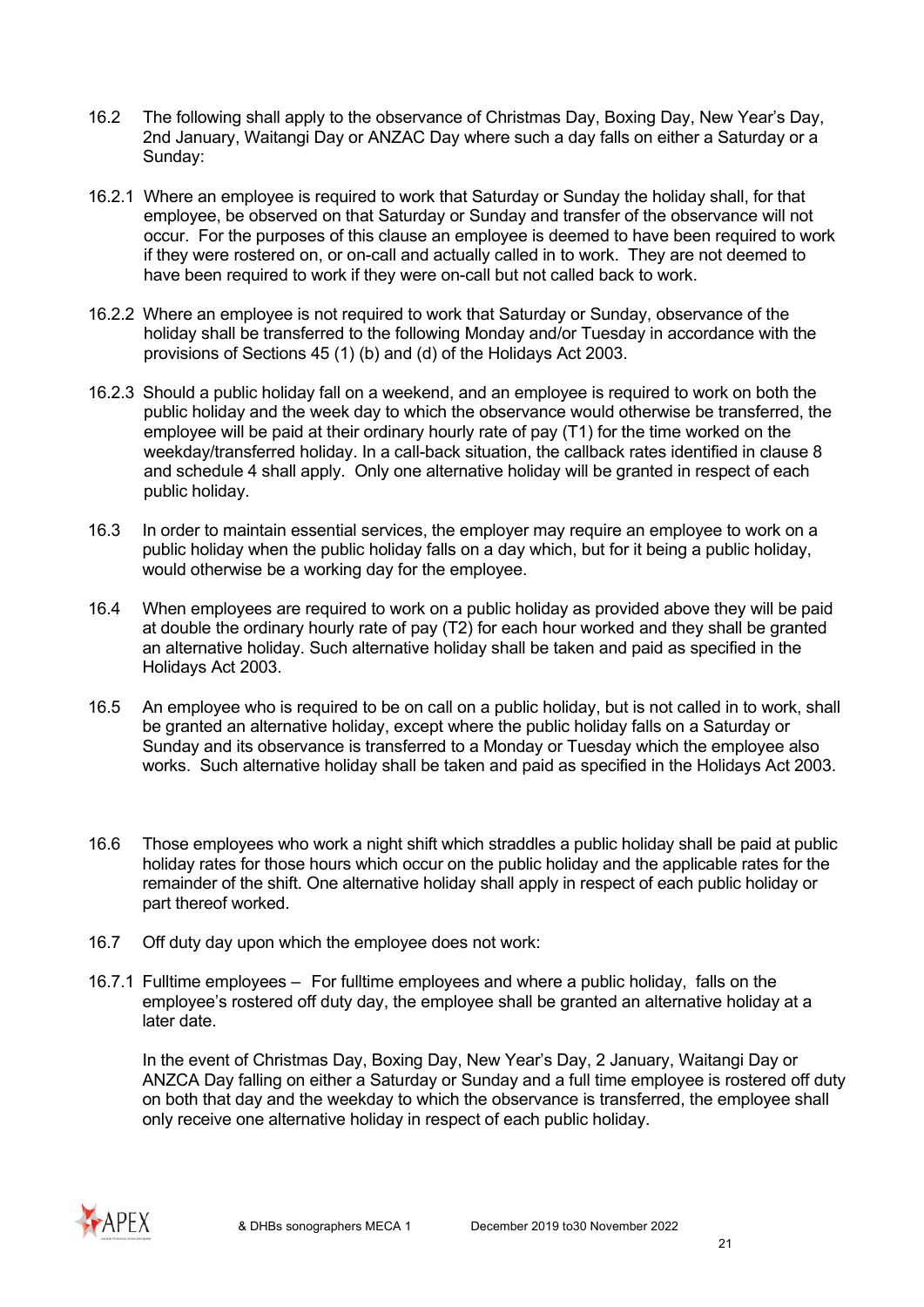16.7.2 Part-time employees – Where a part-time employee's days of work are fixed, the employee shall only be entitled to public holiday provisions if the day would otherwise be a working day for that employee.

Where a part-time employee's days are not fixed, the employee shall be entitled to public holiday provisions if they worked on the day of the week that the public holiday falls more than 40 % of the time over the last three months. Payment will be relevant daily pay.

- 16.8 Public holidays falling during leave:
- 16.8.1 Leave on pay

When a public holiday falls during a period of annual leave, sick leave on pay or special leave on pay, an employee is entitled to that holiday which is not debited against such leave.

16.8.2 Leave without pay

An employee shall not be entitled to payment for a public holiday falling during a period of leave without pay (including sick or military leave without pay) unless the employee has worked during the fortnight ending on the day on which the holiday is observed.

16.8.3 Leave on reduced pay

An employee, during a period on reduced pay, shall be paid at the relevant daily pay for public holidays falling during the period of such leave.

### <span id="page-21-0"></span>**17.0 SICK LEAVE**

Schedule three shall apply regarding:

Grandparented accumulation of sick leave for Waikato and Hawkes Bay DHBs, and Wellness (sick) leave provisions for Lakes, Bay of Plenty, Wairarapa, Hutt Valley and Capital and Coast DHBs.

#### *For all other DHBs excluding those with Wellness (see schedule three) the following shall apply:*

An employee will be granted the following sick leave:

- a) 10 days on appointment
- b) After each period of 12 months service an employee shall be entitled to an additional 10 days.
- c) Where an employee is granted sick leave they shall be paid their relevant daily pay for the first 5 days in any year and ordinary daily pay thereafter. Sick leave shall be reckoned in working days.
- d) Sick leave shall accumulate by carrying forward from one year to another any unused sick leave but shall not exceed an accumulation of 260 days.
- e) The employee shall ensure that notice is given to the employer on the first day of absence due to illness.
- f) The employer is able to require a claim for leave to be supported by a medical certificate where absence exceeds three days.
- g) 20 days sick leave from previous service shall be credited on appointment provided that the remaining sick leave entitlement is greater than zero.

#### **Discretionary Powers of Employer To Grant Leave In Excess Of The Above Prescribed Limits**

(a) Where an employee is incapacitated by sickness or injury arising out of and in the course of employment, salary may be paid at the discretion of the employer.

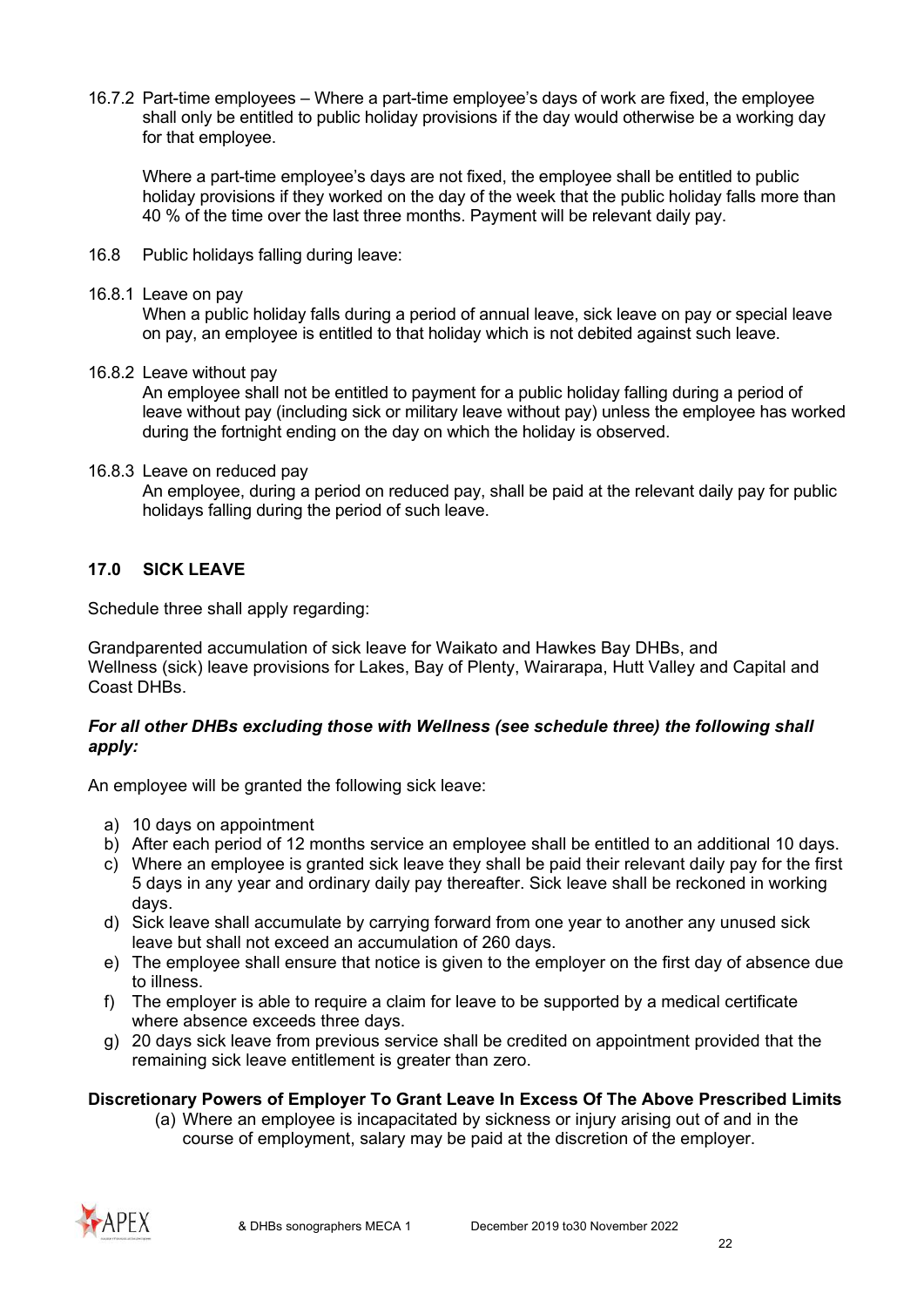- (b) In special cases the employer may allow an employee to anticipate up to 5 days sick leave.
- (c) Where an employee is suffering from an illness which could have a detrimental effect on the patients in the employer's care, the employer may, at their discretion, either:
	- ii.Place the employee on suitable alternative duties.
	- (ii) Direct the employee to take leave on payment at base rates (Tl only) for not more than eight days in any one year, in addition to the normal entitlement to sick leave.

#### **Incapacitated Dependants**

- (a) The employer may grant an employee leave on pay as a charge against sick leave entitlement when the employee must attend a person who through illness/injury becomes dependent on the employee. This person would in most cases be the employee's child or partner but may be another member of the employee's family or household.
- (b) The production of a medical certificate or other evidence of illness may be required.

#### **Sick Leave In Relation To Annual & Long Service Leave**

- (a) When sickness occurs during annual or Long Service Leave the employer shall permit the period of sickness to be debited against sick leave entitlement, except where the sickness occurs during leave following resignation, provided:
	- (i) The period of sickness is more than three days.
	- (ii) A medical certificate is produced, showing the nature and duration of the illness.
- (b) In cases where the period of sickness extended beyond the approved of annual or Long Service Leave, approval shall also be given to debiting the portion which occurred within the annual or Long Service Leave period against sick leave entitlement if the total continuous period of sickness exceeds three days.

#### **Debiting Sick Leave**

Sick leave is to be debited to an hour for hour basis except that absences of less than 2 hours shall not be debited against sick leave.

#### **Leave Without Pay In Relation To Sick Leave Entitlements**

An employee who is granted leave without pay and who remains in the service of a District Health Board, will have such leave included in determining sick leave entitlement.

#### **Sick Leave For Part-Time Employees**

Any specified entitlement to sick leave shall be pro-rated for part-time employees except that a part-time employee shall receive an entitlement to no less than five (working) days paid sick leave for the first twelve months of their employment and a minimum of five additional working days for each subsequent 12 month period.

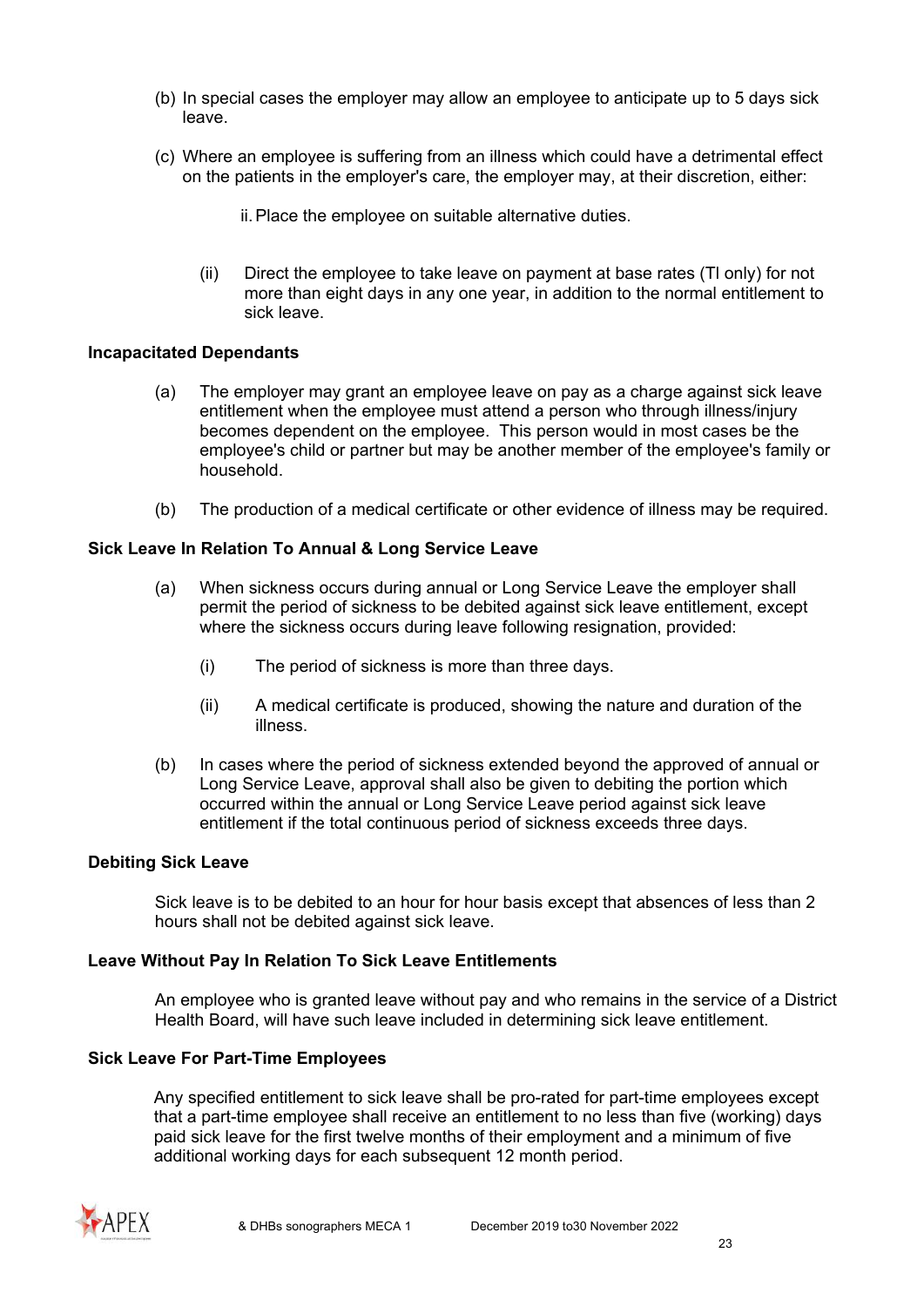### **Sick Leave for Casual Employees** -

Where a casual employee is unable to attend work as arranged due to sickness then the employee shall be paid the hours they would have worked.

Sick Leave provisions are detailed in schedule three.

### <span id="page-23-0"></span>**18.0 BEREAVEMENT / TANGIHANGA LEAVE**

- 18.1 The employer shall approve special bereavement leave on pay for an employee to discharge any obligation and/or to pay respects to a deceased person with whom the employee has had a close association. Such obligations may exist because of blood or family ties or because of particular cultural requirements such as attendance at all or part of a tangihanga (or its equivalent). The length of time off shall be at the discretion of the employer.
- 18.2 If a bereavement occurs while an employee is absent on annual leave, sick leave on pay, or other special leave on pay, such leave may be interrupted and bereavement leave granted in terms of 18.1 above. This provision will not apply if the employee is on leave without pay.
- 18.3 In granting time off and for how long, the employer must administer these provisions in a culturally sensitive manner.

### <span id="page-23-1"></span>**19.0 PARENTAL LEAVE**

- 19.1 Statement of principle The parties acknowledge the following provisions are to protect the rights of employees during pregnancy and on their return to employment following parental leave and is to be read in conjunction with the Parental Leave and Employment Protection Act 1987 (referred to as the Act in this clause 19, provided that where this clause 19 is more favourable to the employee, the provisions of this clause 19 shall prevail. Employees should seek the advice of their manager, Human Resources or APEX in applying for parental leave. Advice on parental leave is also available from Employment New Zealand. Advice on parental leave payments is available from the Inland Revenue Department.
- 19.2 Entitlement and eligibility Provided that the employee assumes or intends to assume the primary care as defined in the Act, or is the primary carer or partner of a primary carer, the entitlement to parental leave is:
	- (a) in respect of every child born to them or their partner;
	- (b) in respect of every child under six years of age, where the employee becomes a primary carer for the child;
	- (c) where two or more children are born at the same time or where the employee becomes a primary carer for two or more children under six years of age within a onemonth period, for the purposes of these provisions the employee's entitlement shall be the same as if there were only one child.
- 19.3
- (a) Parental leave of up to twelve months is to be granted to employees with at least one year's service at the time of commencing leave.
- (b) Parental leave of up to six months is to be granted to employees with less than one year's service at the time of commencing leave. Provided that the length of service for the purpose of this clause means the aggregate period of service, whether continuous or intermittent, in the employment of the employer.
- (c) The maximum period of parental leave may be taken by either the employee exclusively or it may be shared between the employee and their partner either concurrently or consecutively. This applies whether or not one or both partners are

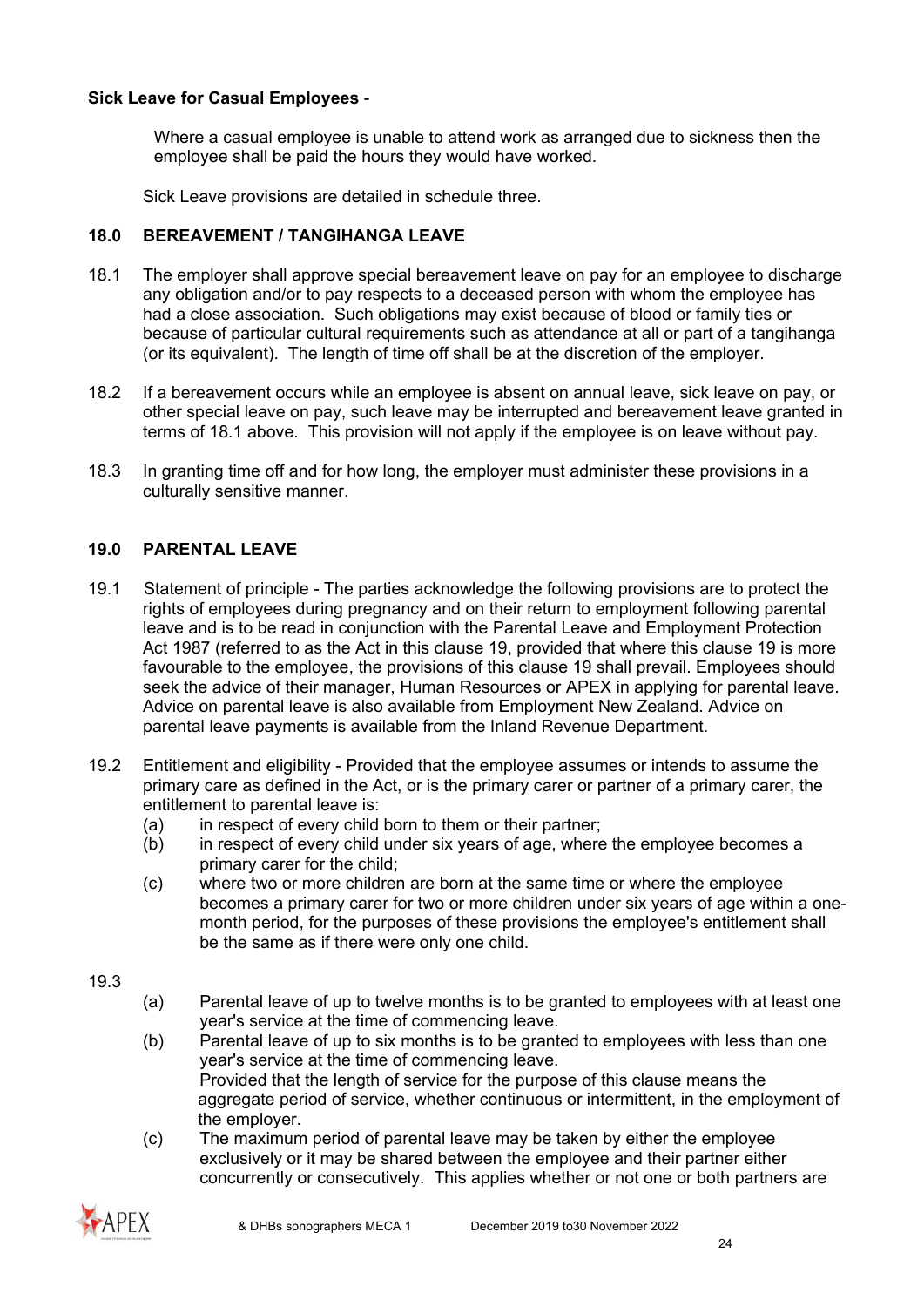employed by the employer. The parental leave may be taken in more than one continuous period, with the start and finish dates of each additional period, and any extension of parental leave past the anniversary date of the commencement of parental leave, to be agreed between the employer and the employee.

- (d) Pursuant to Part 3 (A) of the Act employees who are not entitled to primary carer leave may request a period of negotiated carer leave from their employment. Negotiated carer leave may enable the employee to receive parental leave payments from IRD if they meet the parental leave payment threshold test.
- 19.4 In cases of adoption of children of under six years of age, parental leave shall be granted in terms of 19.2 and 19.3 above, providing that fourteen days-notice is given before the employee intends to assume the responsibility for the care of the child. Evidence of an approved primary care placement shall be provided to the employer's satisfaction.
- 19.5 Employees intending to take parental leave are required to give at least one month's notice in writing and the application is to be accompanied by a certificate signed by a registered medical practitioner or midwife certifying the expected date of delivery. The provision may be waived where the employee becomes a primary carer for a child under the age of six or in circumstances outside the control of the employee.
- 19.6 The commencement of leave shall be in accordance with the provisions of the Parental Leave and Employment Protection Act 1987.
- 19.7 An employee absent on parental leave is required to give at least one month's notice to the employer of their intention to return to duty. When returning to work the employee must report to duty not later than the expiry date of such leave.
- NOTE: It is important that employees are advised when they commence parental leave that, if they fail to notify the employer of their intention to return to work or resign, they shall be considered to have abandoned their employment.
- 19.8 Parental leave is not to be granted as sick leave on pay.
- 19.9 Job protection
	- (a) Subject to 19.10 below, an employee returning from parental leave is entitled to resume work in the same position or a similar position to the one they occupied at the time of commencing parental leave. A similar position means a position:
		- (i) at the equivalent salary, grading;
		- (ii) at the equivalent weekly hours of duty;<br>(iii) in the same location or other location w
		- in the same location or other location within reasonable commuting distance: and
		- (iv) involving responsibilities broadly comparable to those experienced in the previous position.
	- (b) Where applicable, employees shall continue to be awarded increments when their incremental date falls during absence on parental leave.

#### 19.10

- (a) Where possible, the employer must hold the employee's position open or fill it temporarily until the employee's return from parental leave. However, in the event that the employee's position is a "key position", the employer may fill the position on a permanent basis if they meet the requirements set out in the Act.
- (b) Where the employer is not able to hold a position open, or to fill it temporarily until an employee returns from parental leave, or fills it permanently on the basis of it being a key position, and, at the time the employee returns to work, a similar position (as defined in 19.9 (a) above) is not available, the employer may approve one of the following options:

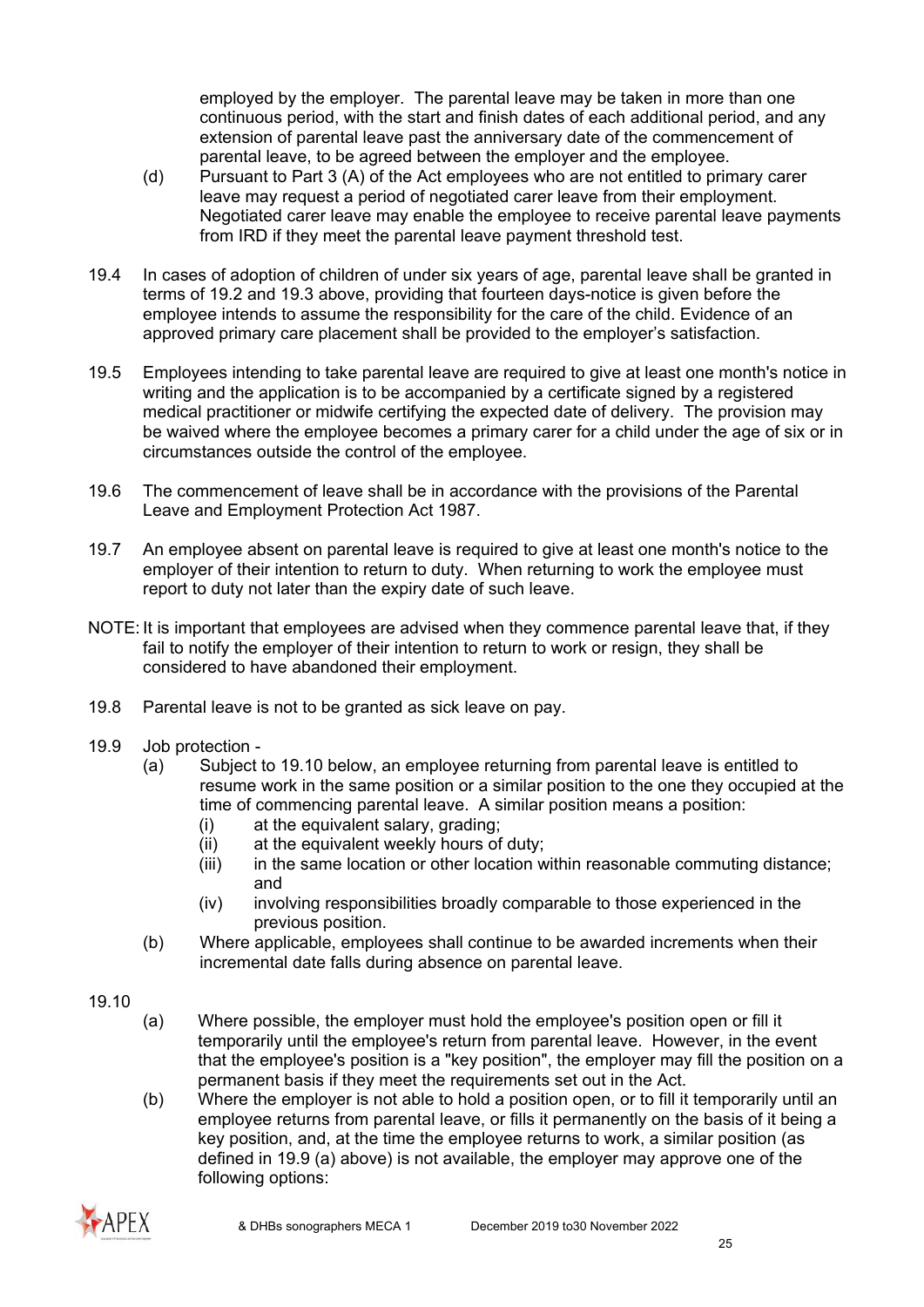- (i) an extension of parental leave for up to a further 12 months until the employee's previous position or a similar position becomes available; or
- (ii) an offer to the employee of a similar position in another location (if one is available) with normal transfer expenses applying; if the offer is refused, the employee continues on extended parental leave as in 19.10(b)(i) above for up to 12 months; or
- (iii) the appointment of the employee to a different position in the same location, but if this is not acceptable to the employee the employee shall continue on extended parental leave in terms of 19.10(b)(i) above for up to 12 months: provided that, if a different position is accepted and within the period of extended parental leave in terms of 19.10(b)(i), the employee's previous position or a similar position becomes available, then the employee shall be entitled to be appointed to that position; or
- (iv) where extended parental leave in terms of 19.10(b)(i) above expires, and no similar position is available for the employee, the employee shall be declared surplus under clause 28 of this contract.
- 19.11 If the employee declines the offer of appointment to the same or similar position in terms of sub clause 19.9(a) above, parental leave shall cease.
- 19.12 Where, for reasons pertaining to the pregnancy, an employee on medical advice and with the consent of the employer, elects to work reduced hours at any time prior to starting parental leave, then the guaranteed proportion of full-time employment after parental leave shall be the same as that immediately prior to such enforced reduction in hours.
- 19.13 Parental leave absence filled by temporary appointee If a position held open for an employee on parental leave is filled on a temporary basis, the employer must inform the temporary appointee that their employment will terminate on the return of the employee from parental leave.
- 19.14 Employees on parental leave may from time to time and by agreement work occasional duties during the period of parental leave and this shall not affect the rights and obligations of either the employee or the employer under this clause.
- 19.15 Paid Parental Leave Where an employee takes parental leave under this clause, meets the eligibility criteria in 19.2 (i.e. they assume or intend to assume the primary care of the child), and is in receipt of the statutory paid parental leave payment in accordance with the provisions of the Parental Leave and Employment Protection Act 1987 the employer shall pay the employee the difference between the weekly statutory payment and the equivalent weekly value of the employee's base salary (pro rata if less than full-time) for a period of up to 14 weeks.

Employees who negotiate carer leave under Part 3 (A) of the Act are not eligible for the Parental Leave payment under Clause 19.15.

These payments shall be made at the commencement of the parental leave and shall be calculated at the base rate (pro rata if appropriate) applicable to the employee for the six weeks immediately prior to commencement of parental leave. From 1 June 2017 an employee who takes a period of paid leave (e.g. annual leave) at the start of his or her parental leave may elect to start his or her parental leave payment period on the day after the date on which that period of paid leave ends, even if it is later than the child's arrival or due date.

These payments shall only be made in respect of the period for which the employee is on parental leave and in receipt of the statutory payment if this is less than 14 weeks.

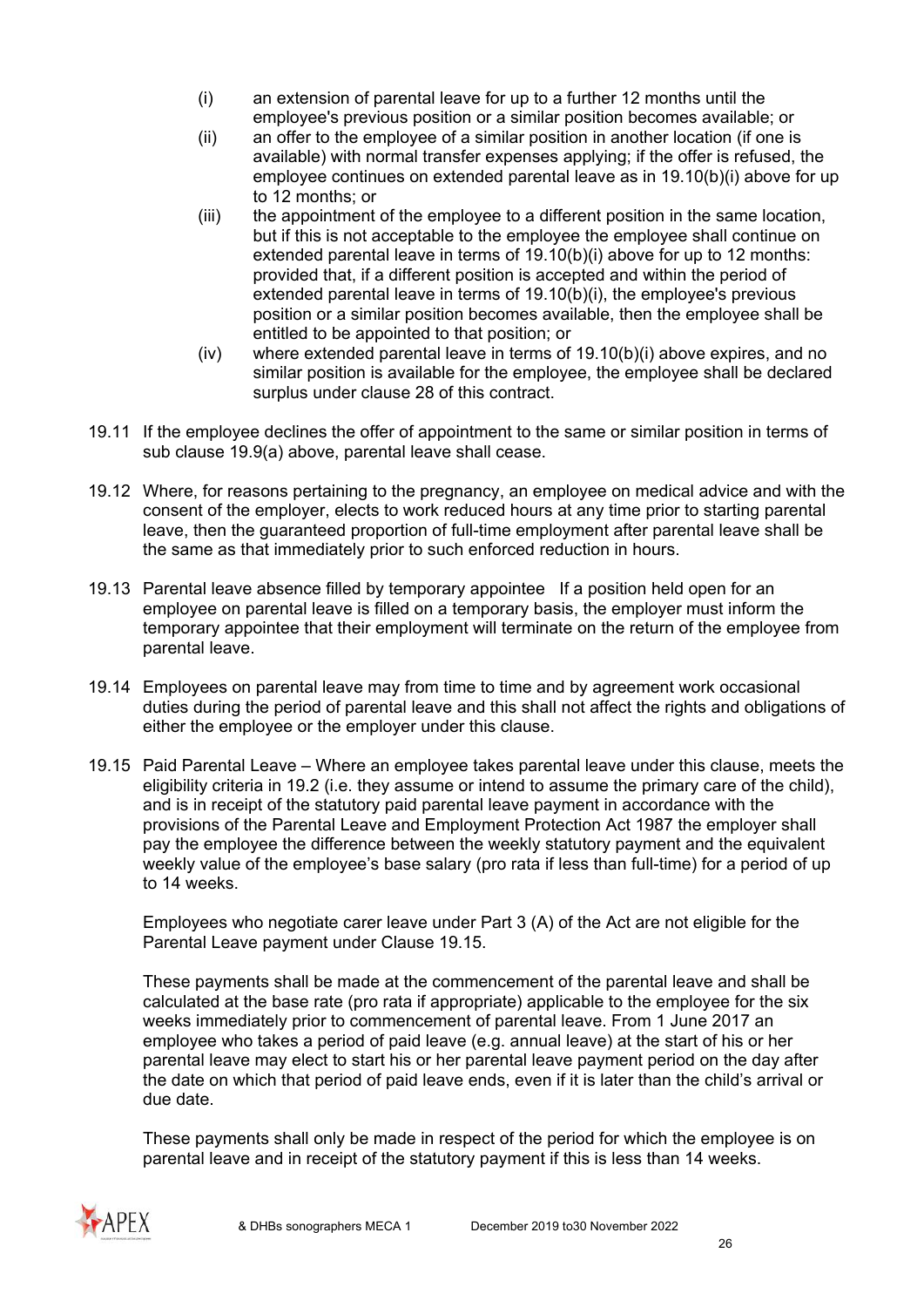Where 19.3(c) applies and both partners are employed by the DHB, the paid parental leave top up will be made to only one employee, being the employee who has primary care of the child.

# <span id="page-26-0"></span>**20.0 REAPPOINTMENT AFTER ABSENCE DUE TO CHILDCARE**

- 20.1 Employees who resign to care for a dependent preschool child or children may apply to their employer for preferential appointment to a position which is substantially the same in character and at the same or lower grading as the position previously held.
- 20.2 Total period of childcare absence allowed is four years plus any increases in lieu of maternity leave. Longer absence renders a person ineligible for preferential appointment.
- 20.3 Parental leave is a distinct and separate entitlement from childcare absence. Some women may choose to resign rather than take maternity leave. In this case they shall be credited with one additional year or six additional months of childcare absence in lieu of each maternity leave entitlement. Should a woman resign during the course of maternity leave she shall similarly be credited with a period of absence in lieu of the remainder of her maternity entitlement.
- 20.4 An employee may resign more than once for childcare reasons and qualify each time for the preferential re-entry rights provided that the total time away from work does not in aggregate exceed four years.
- 20.5 If two persons caring for the same dependent child or children are employees of the employer, they are jointly eligible for a total of four years' childcare absence plus any additional periods of absence in lieu of parental leave.
- 20.6 Wherever possible notice of intention to return to employment should be given upon resignation for childcare reasons. However, those who, for whatever reason, fail to give such notice shall not incur any penalty or disadvantage in their application for re-entry.
- 20.7 Persons seeking reappointment under childcare provisions must apply to the former employer at least three months before the date on which they wish to resume duties.
- 20.8 This application for reappointment must be accompanied by:
	- (a) the birth certificate of the preschool child or children;
	- (b) a statutory declaration to the effect that the absence has been due to the care of a dependent preschool child or children, that the four year maximum has not been exceeded, and that paid employment has not been entered into for more than 15 hours per week. Where paid employment has exceeded 15 hours per week the reappointment is at the employer's discretion.
- 20.9 On receiving an application for preferential appointment, the employer shall acknowledge receipt of the application and confirm the employee's eligibility for re-entry within 21 days of receipt of such notice. Applicants must be informed at this point that:
	- (a) if they are not-appointed to a vacancy within three months after the expiry of the notice given in 20.7 above the benefits of these provisions lapse; and
	- (b) they are required to renew notice of intention to work at least one month prior to the intended date of return.

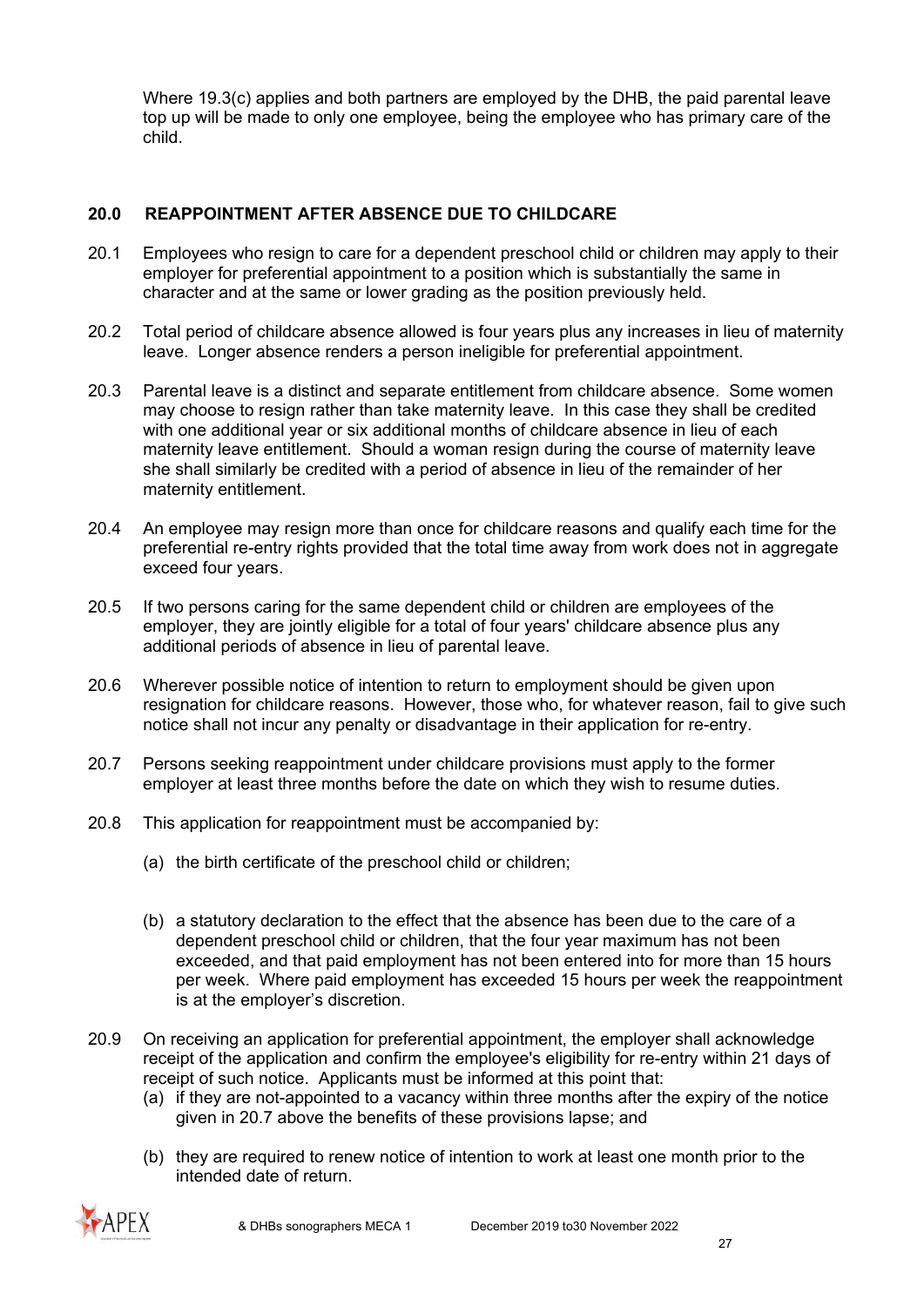- 20.10 The employer shall acknowledge the notice given in 20.9(b) at least 14 days prior to the intended date of return informing the applicant as to whether or not a suitable vacancy exists.
- 20.11 The employer shall make every effort to find a suitable vacancy for eligible applicants as soon as their eligibility for preferential re-entry is established. Appointment to a position may be made at any time after the original notification of intention to return to work, provided the appointee agrees.
- 20.12 Where:
	- (a) the applicant meets the criteria for eligibility; and
	- (b) there exists at the time of notification or becomes available within the period up to two weeks before the intended date of resumption of duties a position which is substantially the same in character and at the same or lower grading as the position previously held; and
	- (c) the applicant has the necessary skills to competently fill the vacancy; then the applicant under these provisions shall be appointed in preference to any other applicant for the position.
- 20.13 Where a suitable vacancy is not available, the employer is required to notify the applicant as soon as possible and no later than 14 days prior to the intended date of resumption of duties.
- 20.14 Applicants for preferential re-entry rights do not have a right of review against their nonappointment.
- 20.15 Absence for childcare reasons will interrupt service but not break it.
- 20.16 The period of absence will not count as service for the purpose of sick leave, annual leave, retiring leave or gratuities, long service leave or any other leave entitlement.

#### <span id="page-27-0"></span>**21.0 JURY SERVICE LEAVE**

- 21.1 Employees called on for jury service leave are required to serve unless there are exceptional circumstances which preclude this, in which case the employer may apply to the court for postponement.
- 21.2 An employee called on for jury service may elect to take annual leave, special leave on pay, or leave without pay. Where annual leave or leave without pay is granted or where the service is performed during an employee's off duty hours, the employee may retain the juror's fees and expenses paid.
- 21.3 Where special leave on pay is granted, a certificate is to be given to the employee by the employer to the effect that the employee has been granted special leave on pay and requesting the Court to complete details of juror's fees and expenses paid. The employee is to pay the fees received to the employer but may retain expenses.
- 21.4 Where special leave on pay is granted, it is only in respect of time spent on jury service, including reasonable travelling time. Any time during normal working hours when the employee is not required by the Court, the employee is to report back to work where this is reasonable and practical.

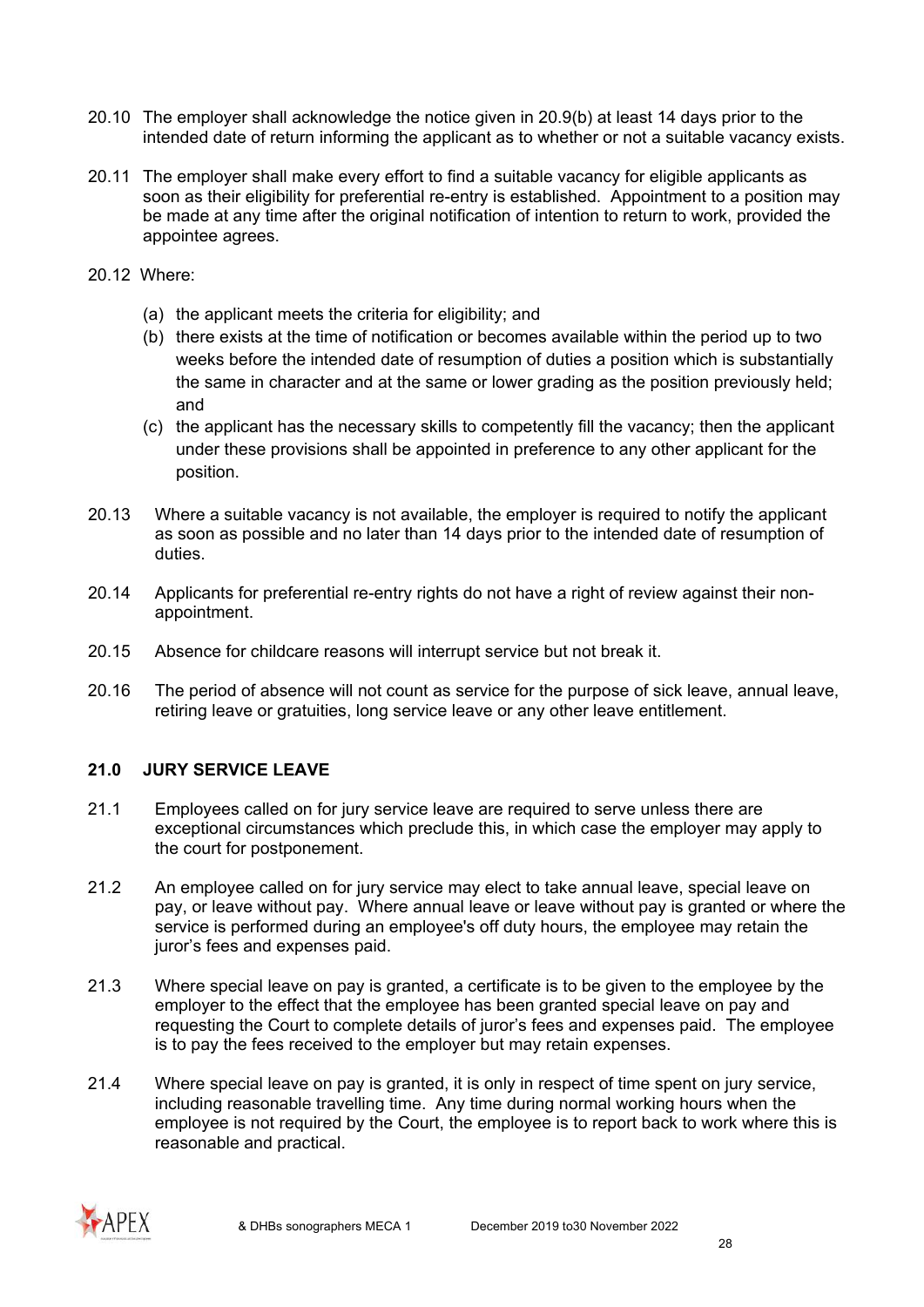# <span id="page-28-0"></span>**22.0 ACCIDENT LEAVE**

- 22.1 Transport of injured employees Where the accident is work-related and the injury sustained by the employee necessitates immediate removal to a hospital, or to a medical practitioner for medical attention and then to their residence or a hospital, or to their residence (medical attention away from the residence not being required), the employer is to provide or arrange for the necessary transport, pay all reasonable expenses for meals and lodging incurred by or on behalf of the employee during the period she/he is transported, and claim reimbursement from ACC.
- 22.2 Where an employee has no sick leave and is off work due to a work related accident, the employer will give favourable consideration to providing additional leave.
- 22.3 The employer may agree to reimburse employees for treatment and other expenses or for financial disadvantage incurred as a result of a work related accident. This agreement will be on a case by case basis.

### <span id="page-28-1"></span>**23.0 DOMESTIC VIOLENCE LEAVE**

23.1 The employer will apply the provisions specified in the Domestic Violence Victims Protection Act 2018 including applications for leave and changes to working arrangements in accordance with the Act and the relevant employer policies.

#### <span id="page-28-2"></span>**PART FIVE - TERMS OF EMPLOYMENT**

#### <span id="page-28-3"></span>**24.0 HEALTH AND SAFETY and UNIFORMS**

24.1 The parties shall ensure a work environment that supports staff to maintain the relationship between visual acuity and effective performance and shall ensure proactive system for the elimination of visual acuity hazards. The parties acknowledge their respective obligations to work together under the Health and Safety at Work Act 2016 to ensure healthy and safe work places and work practices are maintained.

Where the employer requires the employee to wear a uniform it shall be supplied free of charge but shall remain the property of the employer. Employees shall be supplied with uniform on the following annual basis:

| If working 35-40 hours per week -    | 7 items  |
|--------------------------------------|----------|
| If working 25-34 hours per week -    | 5 items  |
| If working 17-24 hours per week -    | 4 items  |
| If working up to 16 hours per week - | 3 items. |

Or a uniform allowance equal to \$11 per week shall be paid.

24.2 Where the employer stipulates a uniform is not to be worn then the uniform allowance of \$11 per week shall be paid.

#### <span id="page-28-4"></span>**25.0 REFUND OF ANNUAL PRACTISING CERTIFICATE & PROFESSIONAL ASSOCIATION FEES**

Where an employee is required by law to hold an annual practising certificate, licence or equivalent under HPCAA in order to practise that profession or trade with the employer, the cost of the certificate, licence or equivalent shall be refunded to the employee.

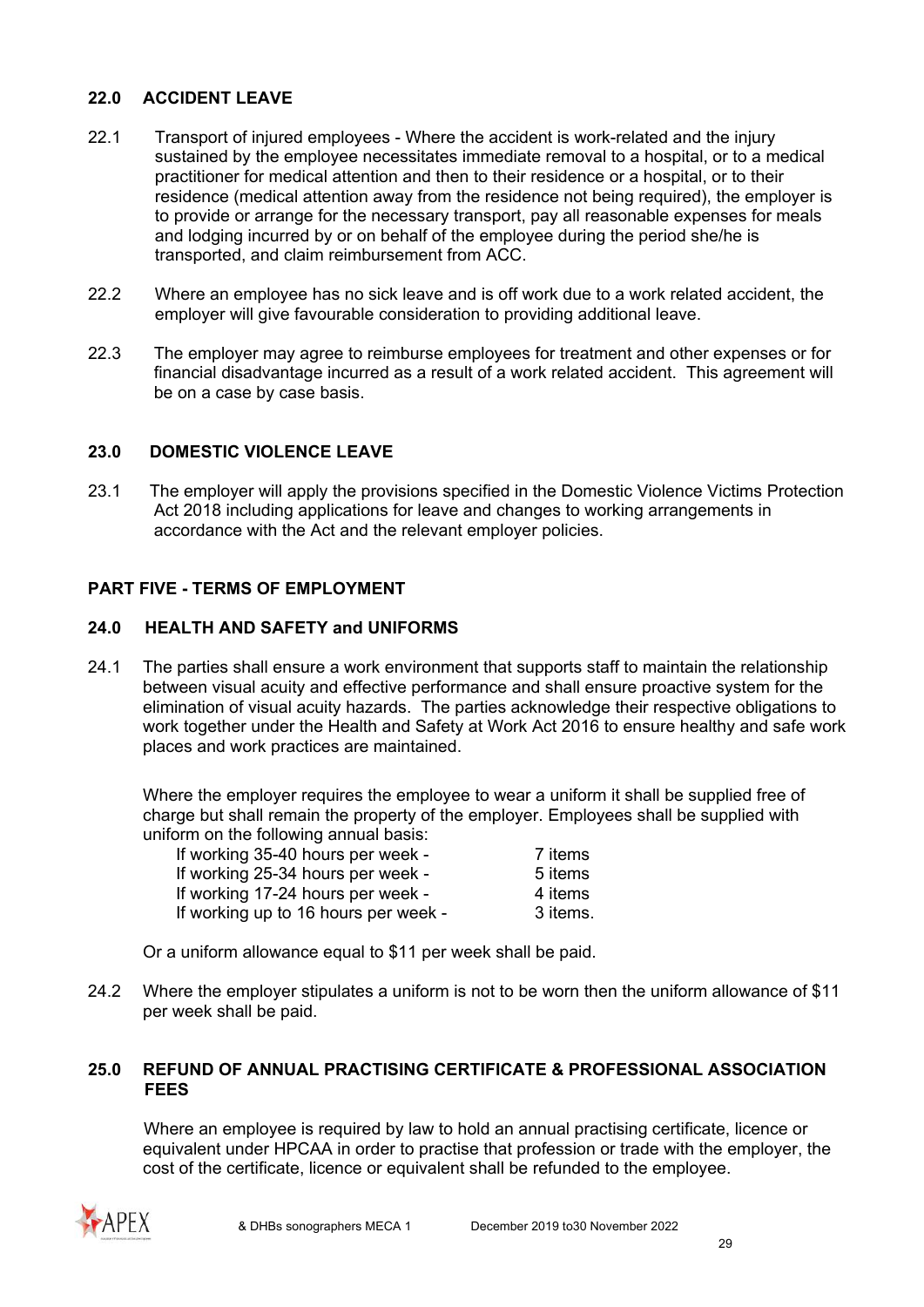The employer shall reimburse to employees the annual membership fee of at relevant professional organization to the value of up to \$500 per annum on production of receipts.

# <span id="page-29-0"></span>**26.0 CONTINUING PROFESSIONAL DEVELOPMENT AND TRAINING**

26.1 The employer is committed to continuing professional development (CPD) and the ongoing professional development of its employees.

Employees shall be entitled to:

- A minimum of 5 days approved education leave each year, which can be used on rostered and non-rostered days (including weekends), accumulative to three years. Compulsory requirements are not included in this allocation.
- Reimbursement for all travel, accommodation, fees and expenses incurred in CPD to a maximum of \$2,800 per annum as per the following provisions.
- This entitlement may be accumulated to a maximum of \$8,400 over a three year period.

Where an employee also undertakes ordinary hours work in the private sector in the specific field of work also performed in public, the sum of \$2,800 shall be prorated down equivalent to the hours worked in that specific field in private (e.g. if working  $2/10<sup>th</sup>$  in private general sonography, reimbursement shall be to a maximum of \$2,240).

26.2 All unused CPD funds at each DHB, at the end of each year, will be pooled into a general fund and held at each DHB. The pooled funds will be for the use of Sonographers to assist them to meet their CPD requirements over and above their individual allowances

The unused funds will be pooled from CPD allowances not used due to a Sonographer

- Reducing their full time equivalent hours;
- Leaving the DHB;
- Not using their full accumulated CPD funds at the end of the three year period

CPD Pooled Fund Administration

The CPD pool shall be administered by a CPD Pool Fund Committee (the Committee) in each respective DHB by the service manager, Charge/Team Leader, APEX Delegate and Sonographers in a manner agreed by APEX and the DHB party concerned. This agreement shall be confirmed in writing by the parties.

The chair of the committee shall be rotated between a Manager and Sonographer annually unless agreed otherwise and confirmed in the local committee agreement.

Management of the pool must at least provide the following:

- a) Ensure that required continuing professional development is achieved and maintained by employees; and
- b) Is managed in a fair transparent and consistent manner, and
- c) The Committee shall maintain a standard reporting record that includes
	- $\triangleright$  Full financial detailing the level and use of expenditure; and
	- $\triangleright$  Any declined applications and the reason for declination
- d) The reporting record shall be made available to APEX on request

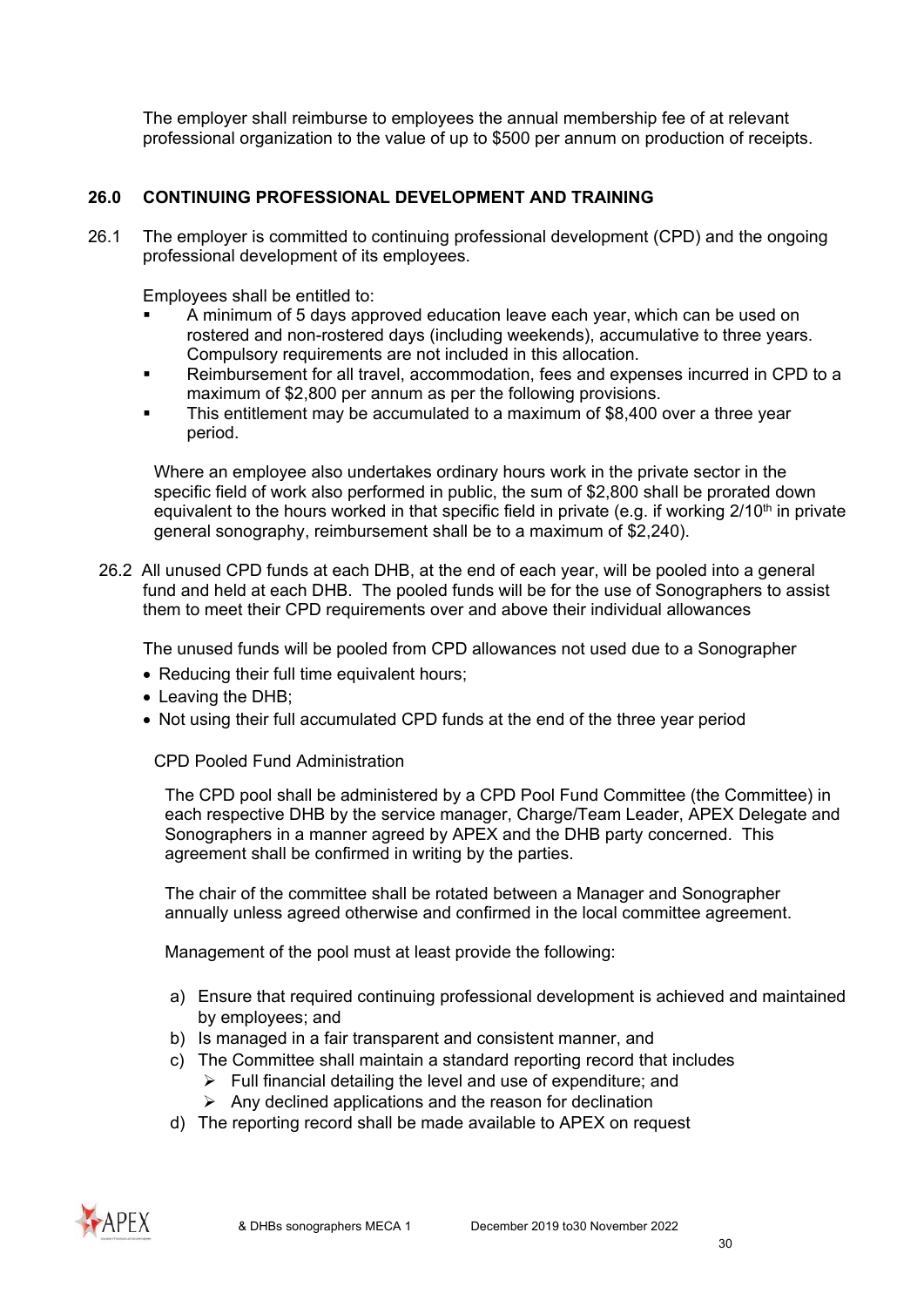- 26.3 The employee who is to attend a course of study or conference shall present formal feedback via a presentation or practical teaching sessions as discussed and agreed with their manager.
- 26.4 In addition, on application to the employer, the employer may grant employees study leave and some financial assistance to enable employees to complete qualifications, to attend courses, conferences and seminars and to undertake research or projects.
	- 26.4.1 The employer shall reimburse all the costs of training including training/educational provider costs, training courses and examination fees, conference costs, and all actual and reasonable travel and accommodation costs.
	- 26.4.2 Participation in any such training shall be subject to the prior approval of the appropriate manager.
	- 26.4.3 Whenever possible, 4 hours a week shall be rostered for personal study time for the Trainee Sonographers. Where endorsed by the clinical tutor the manager has discretion to grant a trainee up to 16 additional hours study leave in the week prior to their final examination or for completing internal assessment.
- 26.5 If the DHB requires an employee to attain an additional qualification, the employer will meet the course costs for obtaining that qualification. It is expected that the employer and employee will formally agree any other course related expenses, including study leave, that will be required to ensure the employee is positioned to obtain the qualification.

# <span id="page-30-0"></span>**27.0 PROFESSIONAL MEDICAL INDEMNITY INSURANCE**

The employer shall ensure that it is insured in such manner as to provide adequate professional indemnity insurance cover for employees, including cover for the costs of independent legal representation in the event of claims or issues that affect an employee, and the provision of adequate run-off cover from an employee for claims arising after an employee has ceased employment with the employer in respect of acts or omissions during employment.

In Hawkes Bay DHB the costs of professional indemnity insurance shall be reimbursed by the employer to the employee on presentation of receipts up to a maximum of \$190 per annum.

# <span id="page-30-1"></span>**28.0 VARIATION CLAUSE**

This Agreement may be varied by agreement between all employer parties, APEX and a majority of directly affected employees. Such agreement shall be in writing and signed by all employer parties and the union party.

# <span id="page-30-2"></span>**29.0 EMPLOYEE PARTICIPATION**

The parties recognise that they have a mutual interest in ensuring that health services are provided efficiently and effectively, and that each has a contribution to make in this regard.

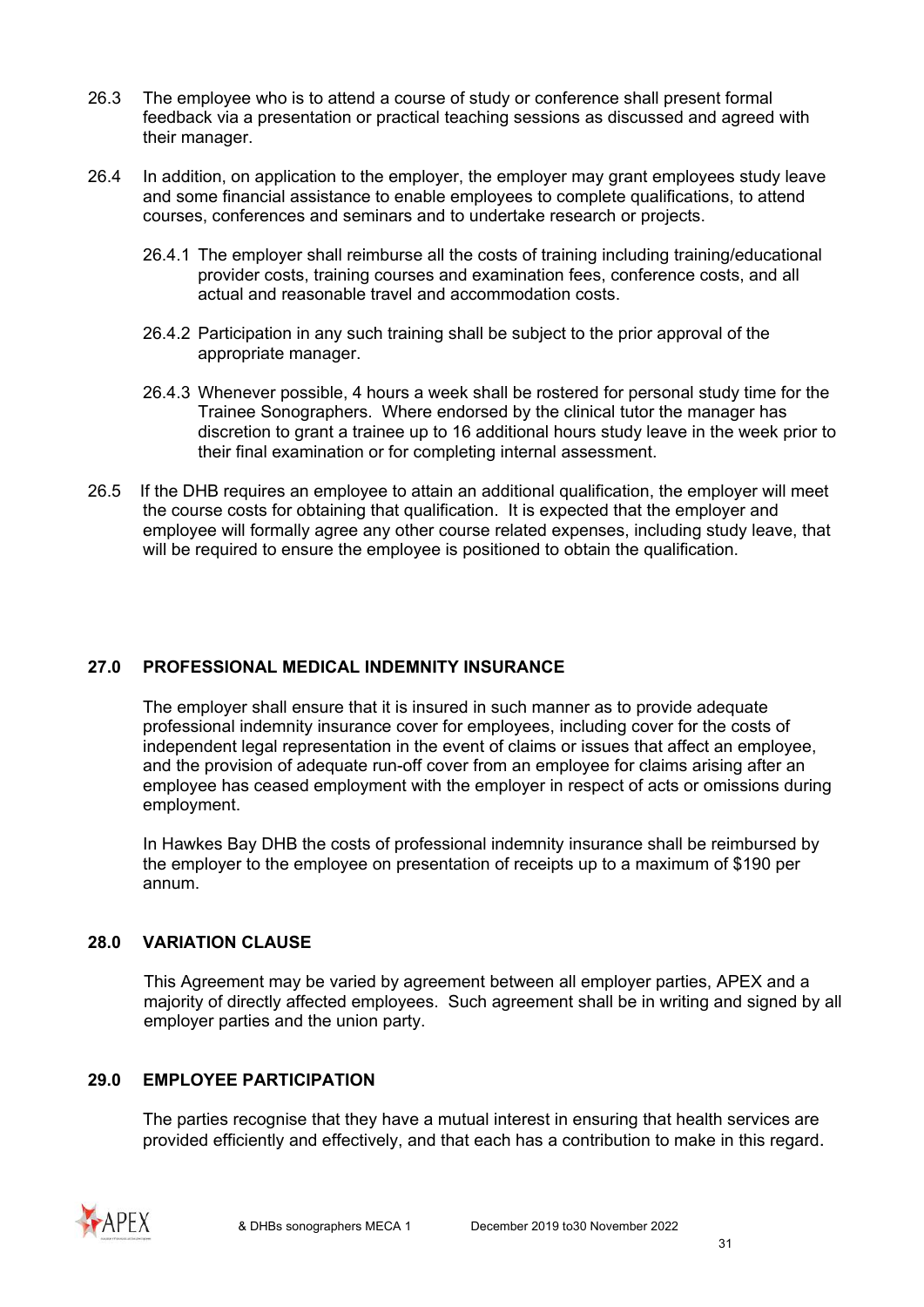# <span id="page-31-0"></span>**30.0 MANAGEMENT OF CHANGE**

30.1 The parties to this agreement accept that change in the health service is necessary in order to ensure the efficient and effective delivery of health services.

Regular consultation between the employer, employees and their union is desirable on matters of mutual concern and interest. The aim of consultation is to contribute to:

- maintaining co-operation between the parties
- improved decision making
- contribute to a more harmonious, effective, efficient, safe and productive workplace.
- 30.2 (i) The employer accepts that elected delegates are the recognised channel of communication between the union and the employer in the workplace.
	- (ii) Paid time off shall be allowed for recognised delegates to attend meetings with management and to consult with employees covered by this Agreement, other recognised workplace delegates and union officials. The purpose will be to consult and discuss the issues addressed in this clause, other clauses of this Agreement and employee participation, staff surplus, effectiveness studies and options for resolving staff surplus.
	- (iii) The amount of time off and facilities provided shall be sufficient to allow full consideration of these issues addressed by this clause.
- 30.3 Mechanisms established for the purpose of 'Management of Change' will allow input and recommendations to be made to the employer, who will consider these recommendations and will endeavour to take the views of their employees into account as far as possible before making final decisions.
- 30.4 The employer agrees that the employees and their employee union representatives will be advised of any review which may result in significant changes to either the structure, staffing, or work practices affecting employees and allow for the opportunity for employees and their representatives to be involved in the review so as to allow substantive input.

When the implementation of decisions arising from any such reviews will result in staff surpluses the procedures under staff surplus shall be adopted.

#### **30.5 Employment Protection Provisions**

- 30.5.1 The intent of the following provisions is to meet the requirements of Part 6A, "Continuity of employment if employer's business restructured" Section 69, subpart 2, of the Employment Relations Act 2000 (as amended by Employment Relations Amendment Act (No 2) 2004, and Schedule 1B, parts 19, 20 and 21 of the same Act. The definitions as contained in Subpart 2 of the Employment Relations Amendment Act (No 2) 2004 shall apply to this clause. These provisions shall only apply so long as a statutory obligation to include them in employment agreements remain in force.
- 30.5.2 The employer, before undertaking any restructuring, will identify any affected employees (as defined in section 69L (2), and quantify the full cost of their employment. This is for the purpose of advising the prospective employers of the cost of the affected employees' employment by the new employer (as defined in section 69L (1)) should the new employer enter into a restructuring agreement with the employer and all affected employees choose to transfer to the new employer.
- 30.5.3 The employer will give written notice to all affected employees, and to APEX, of the proposed restructuring, including the work being performed which is part or the whole of the

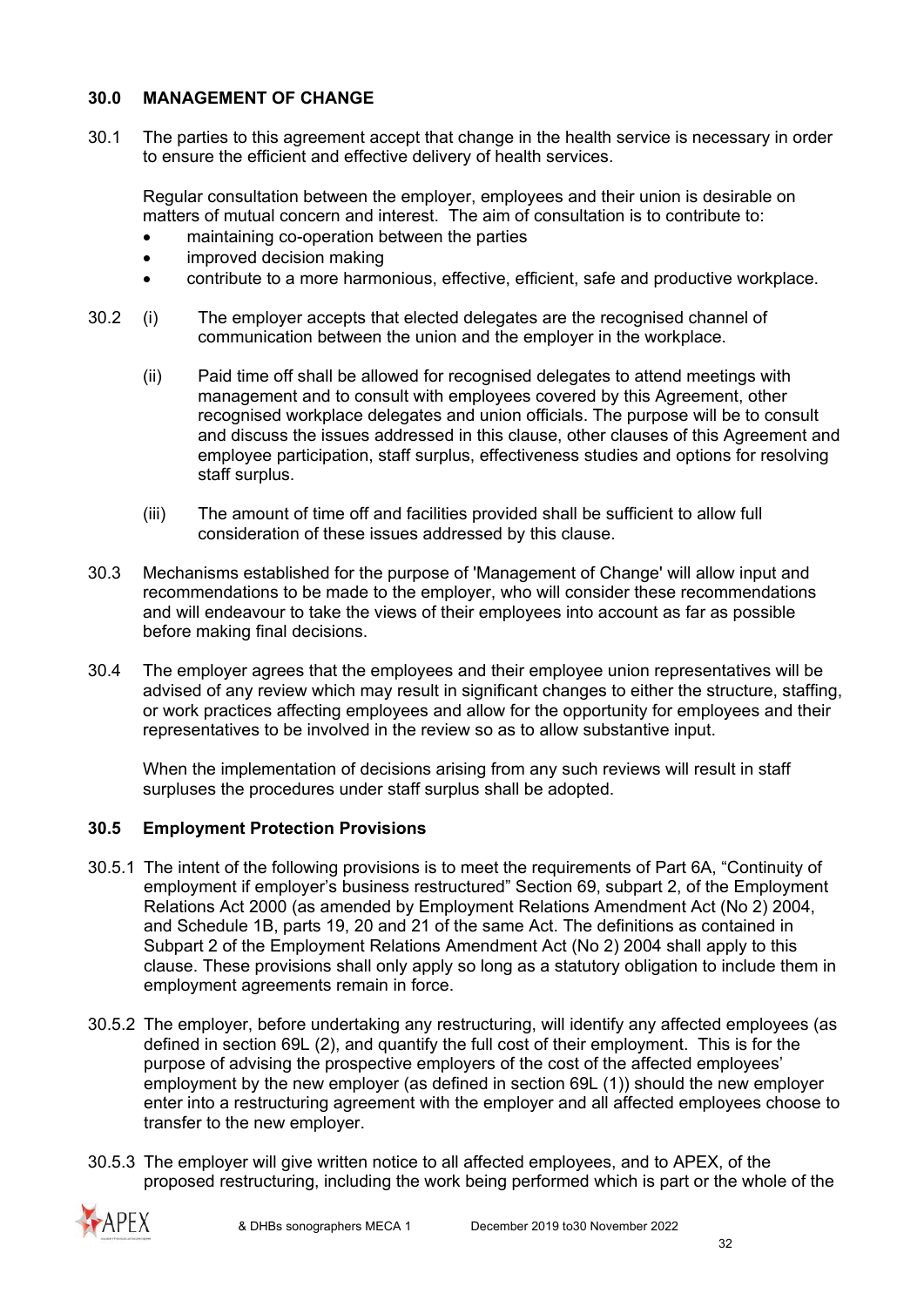employers' business that the employer is negotiating for restructuring. The notice must be given prior to or at the same time as any request for proposal (or equivalent) is publicly notified.

- 30.5.4 The employer will give written notice to the new employer before any agreement as to the restructuring is entered into. The notice will include:
	- a. A copy of this Agreement.
	- b. The terms of paragraphs 19 and 20 of the code of good faith for public health sector, Schedule 1B to the Employment Relations Amendment Act (No 2) 2004, as required by paragraph 21 of the code.
- 30.5.5 Upon a restructuring agreement being entered into by the new employer with the employer, the employer shall notify the new employer with whom it has entered into the restructuring agreement ("the Contracted New Employer" or "CNE") and each affected employee of the specific following employment details (relating to that affected employee) which shall be transferred to the CNE:
	- a Superannuation entitlements.
	- b Long service entitlements.
	- c. Leave balances except annual leave that is required to be cashed up at the date of transfer.
	- d. Any conditions of employment enjoyed by the employee outside this agreement.
	- e. Provision for liability cover in the event of a future claim where the event arose during the employee's employment with the employer.
- 30.5.6 The CNE shall provide offers of employment to the affected employees. The offer of employment must be on the same terms and conditions as applied to the employee immediately before the restructuring took effect.
- 30.5.7 The CNE shall give the affected employees the opportunity to meet with the CNE during the two weeks following the offer of employment being made to answer any questions the employee has and only for that purpose. The union shall be invited to attend all such meetings.
- 30.5.8 The employee shall be given a two week period from the date of receipt of the offer of employment to inform the CNE of whether they choose to transfer to the CNE (by accepting the offer of employment) or choose not to transfer to the CNE.
- 30.5.9 If any employee is unable to respond within the timeframe set out in clause 29.5.8 above, because they are away from the workplace or as a result of some other extenuating circumstance, the employee shall have until such time as is reasonable to respond. For example, should the employee be overseas on holiday, and then the time for response should be two weeks from their return from overseas.
- 30.5.10 Clause 30 shall apply to any employees who choose not to transfer to the CNE, except that the terms of clause 30.2.1 and the notice period in clause 30.3 shall be regarded as having been met, so that the employer shall not be required to pay compensation for redundancy to the employee as set out in clauses 30.11 and 30.12 of this agreement.

# <span id="page-32-0"></span>**31.0 STAFF SURPLUS**

31.1 When as a result of the substantial restructuring of the whole, or any parts, of the employer's operations; either due to the reorganisation, review of work method, change in plant (or like

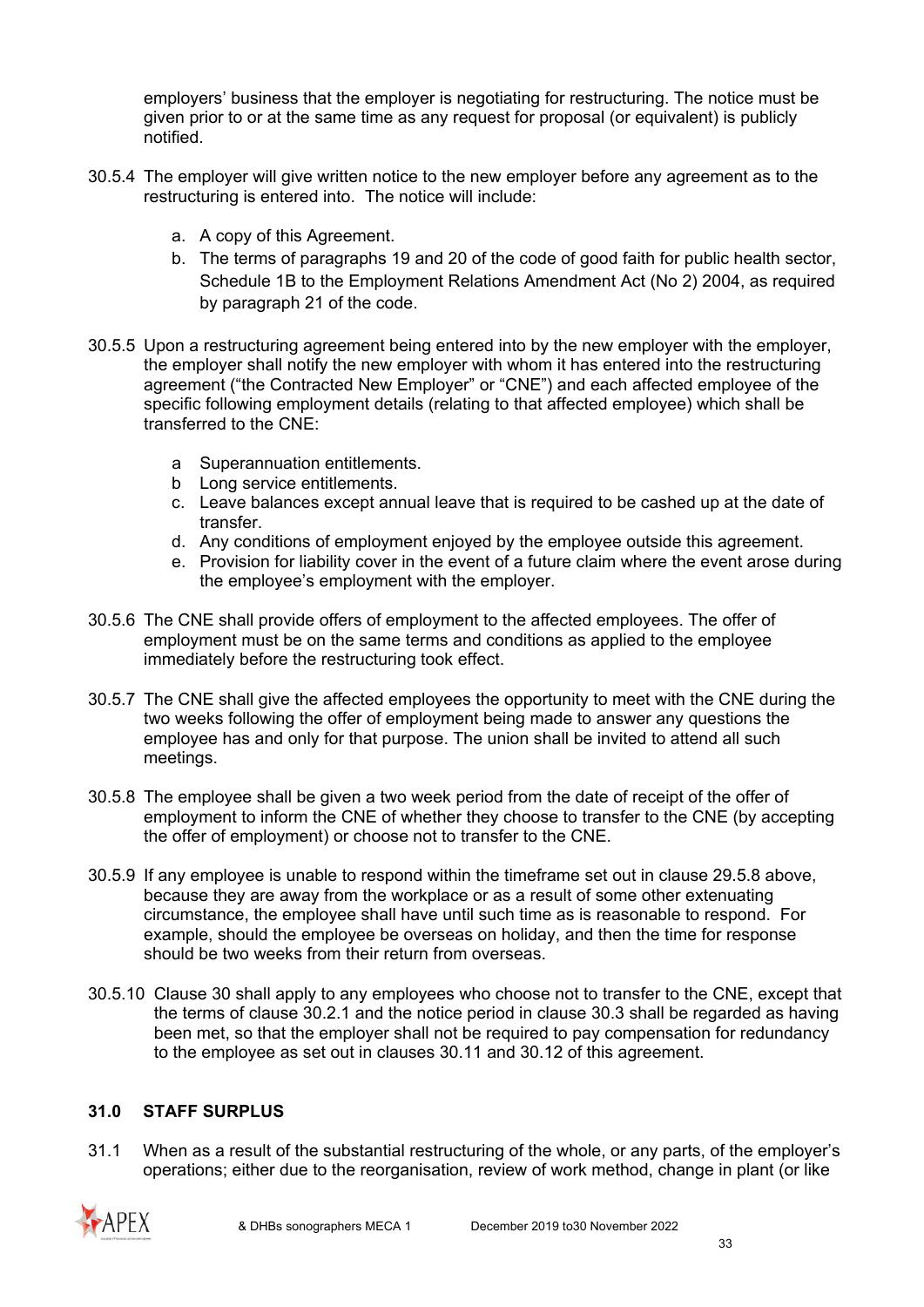cause), the employer requires a reduction in the number of employees, or, employees can no longer be employed in their current position, at their current grade or work location (i.e. the terms of appointment to their present position), then the options in sub clause 30.5 below shall be invoked and decided on a case by case basis by the employer having due regard to the circumstances of the affected employee.

- 31.2 Where an employee's employment is being terminated by the employer by reason of the sale or transfer of the whole or part of the employer's business, nothing in this Agreement shall require the employer to pay compensation for redundancy to the employee if:
- 31.2.1 The person acquiring the business or the part being sold or transferred
	- (a) has offered the employee employment in the business or the part being sold or transferred; and
	- (b) has agreed to treat service with the employer as if it were service with that person and as if it were continuous; and
- 31.2.2 The conditions of employment offered to the employee by the person acquiring the business or the part of the business being sold or transferred are the same as, or are no less favourable than, the employee's conditions of employment, including:
	- (a) any service related conditions; and
	- (b) any conditions relating to redundancy; and
	- (c) any conditions relating to superannuation under the employment being terminated; and
- 31.2.3 The offer of employment by the person acquiring the business or the part of the business being sold or transferred is an offer to employ the employee in that business or part of the business either:
	- (a) in the same capacity as that in which the employee was employed by the employer; or
	- (b) in any capacity that the employee is willing to accept.
- 31.3 Notification The employer will advise the employee at least six weeks prior to the date that notice is required to be given to the employee whose position is required to be discharged. Notification of a staffing surplus shall be advised to the affected employee. This date may be varied by agreement between the parties. During this period, the employer and the employee will meet to discuss the option most appropriate to the circumstances. Where employees are to be relocated, at least six weeks notice shall be given to employees, provided that in any situation, a lesser period of notice may be mutually agreed between the employee and the employer where the circumstance warrant it (and agreement shall not be unreasonably withheld).
- 31.4 Upon written request the following information shall be made available to the employee representative if nominated:
	- (a) the location/s of proposed surplus
	- (b) the total number of proposed surplus employees
	- (c) the date by which the surplus needs to be discharged
	- (d) the positions, grading, names and ages of the affected employees
	- (e) availability of alternative positions in the employer.

On request the employee representative will be supplied with relevant additional information where available.

- 31.5 Options The following are the options in order of preference to be applied by the employer in staff surplus situations:
	- (a) Reconfirmed in position

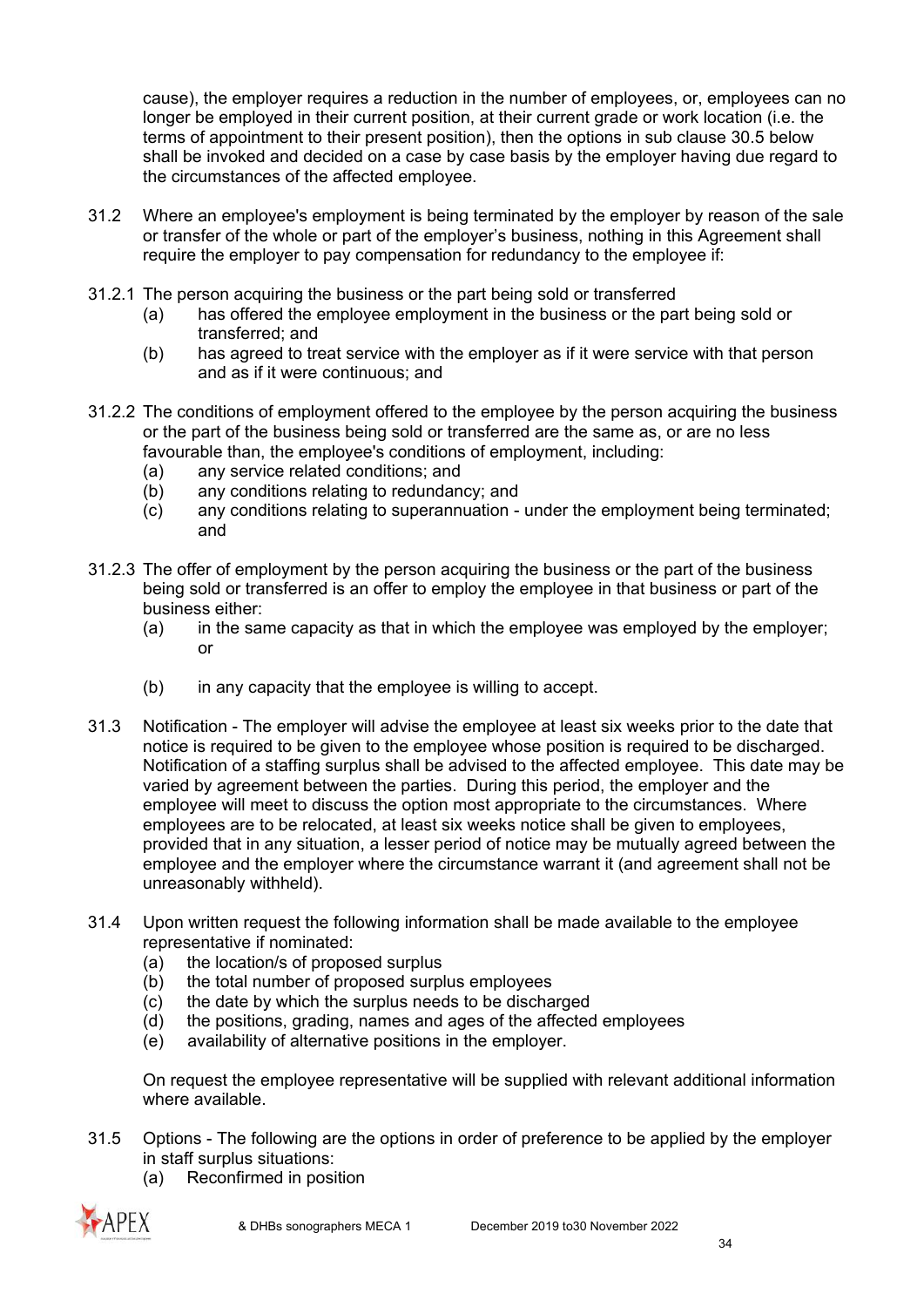- (b) Attrition
- (c) Redeployment
- (d) Leave without pay
- (e) Retraining
- (f) Severance.

Option (a) will preclude employees from access to the other options. The aim will be to minimise the use of severance. When severance is included, the provisions in sub clause 30.11 will be applied as a package.

- 31.6 Reconfirmed in Position Where a position is to be transferred into a new structure in the same location and grade, where there is one clear candidate for the position, the employee is to be confirmed in it. Where there is more than one clear candidate the position will be advertised with appointment made as per normal appointment procedures.
- 31.7 Attrition Attrition means that as people leave their jobs because they retire, resign, transfer, die or are promoted then they may not be replaced. In addition or alternatively, there may be a partial or complete freeze on recruiting new employees or on promotions.
- 31.8 Redeployment Employees may be redeployed to a new job at the same or lower salary in the same or new location.
	- 31.8.1 Where the new job is at a lower salary, an equalisation allowance will be paid to preserve the salary of the employee at the rate paid in the old job at the time of redeployment. The salary can be preserved in the following ways by the employer:
		- (a) a lump sum to make up for the loss of basic pay for the next two years (this is not abated by any subsequent salary increases); or
		- (b) an ongoing allowance for two years equivalent to the difference between the present salary and the new salary (this is abated by any subsequent salary increases).
	- 31.8.2 Where the new job is within the same local area and extra travelling costs are involved, actual additional travelling expenses by public transport shall be reimbursed for 12 months.
	- 31.8.3 The redeployment may involve employees undertaking some on-the-job training.
- 31.9 Leave Without Pay Special leave without pay may be granted within a defined period without automatic right of re-engagement. This provision does not include parental or sick leave.
- 31.10 Retraining:
- 31.10.1 Where a skill shortage is identified, the Employer may offer a surplus employee retraining to meet that skill shortage with financial assistance up to the maintenance of full salary plus appropriate training expenses. It may not be practical to offer retraining to some employees identified as surplus. The Employer needs to make decisions on the basis of cost, the availability of appropriate training schemes and the suitability of individuals for retraining.
- 31.10.2 If an employee is redeployed to a position which is similar to his or her previous one, any retraining may be minimal, taking the form of "on the job' training such as induction or inservice education. Where an employee is deployed to a new occupation or a dissimilar position the Employer should consider such forms of retraining as in-service education, block courses or night courses at a technical institute, nursing bridging programmes, etc.
- 31.11 Severance Payment will be made in accordance with the following:

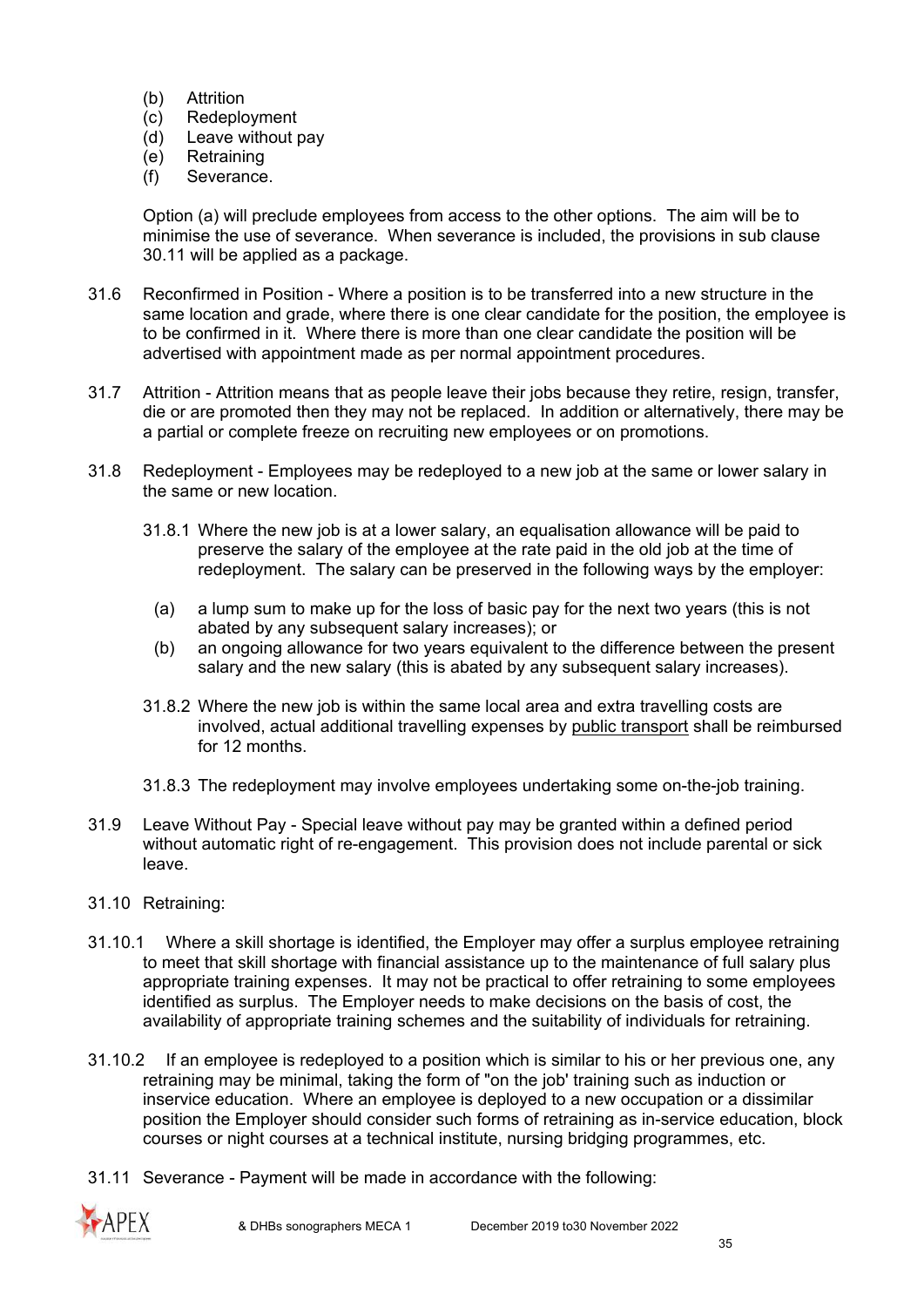- 31.11.1 "Service" for the purposes of this sub clause means total aggregated service with the employing DHB, HHS, CHE, an Area Health Board or Hospital Board and with one or more of the following services:
	- (a) Public Service
	- (b) Post Office
	- (c) New Zealand Railways
	- (d) any University in New Zealand
	- (e) any Health Centre in any New Zealand Polytechnic and/or College of Education but excludes any service with any of the above Services or with any DHB which has been taken into account for the purposes of calculating any entitlement to a redundancy/severance or similar payment from any of the above services or from any DHB.
- 31.11.2 8.33 per cent of basic salary (Tl rate only) for the preceding 12 months, in lieu of notice. This payment shall only be made where the requisite notice cannot be given. Notice that is of a lesser period than required by this document shall require the employer to pay an amount proportionate to the ungiven period of notice. This payment is regardless of length of service; and
- 31.11.3 12 per cent of basic salary (TI rate only) for the preceding 12 months, or part thereof for employees with less than 12 months' service; and
- 31.11.4 4 per cent of basic salary (Tl rate only) for the preceding 12 months multiplied by the number of years of service minus one, up to a maximum of 19; and
- 31.11.5 Where the period of total aggregated service is less than 20 years, 0.333 per cent of basic salary (Tl rate only) for the preceding 12 months multiplied by the number of completed months in addition to completed years of service.
	- NB: The total amount paid to employees under this provision shall not exceed the basic salary (Tl rate only) the employee would have received between their cessation and the date of their compulsory retirement.
- 31.11.6 If the employee has ten or more years' service, the full retiring gratuity as set out in the scale contained in schedule 1 shall be paid.
- 31.11.7 Employees with not less than eight years' service but less than ten years' service, shall be paid two weeks' basic salary (Tl rate only).
- 31.11.8 Employees with not less than five years' service but less than eight years' service, shall be paid one week's basic salary (Tl rate only).
- 31.11.9 Outstanding annual leave and long service leave may be separately cashed up.
- 31.11.10 Job Search The Employer should assist surplus staff to find alternative employment by allowing them a reasonable amount of time off work to attend job interviews without loss of pay. This is subject to the Employer being notified of the time and location of the interview before the employee is released to attend it.
- 31.11.11 Counselling Counselling for affected employees and family will be made available as necessary.

#### <span id="page-35-0"></span>**32.0 PAYMENT OF WAGES**

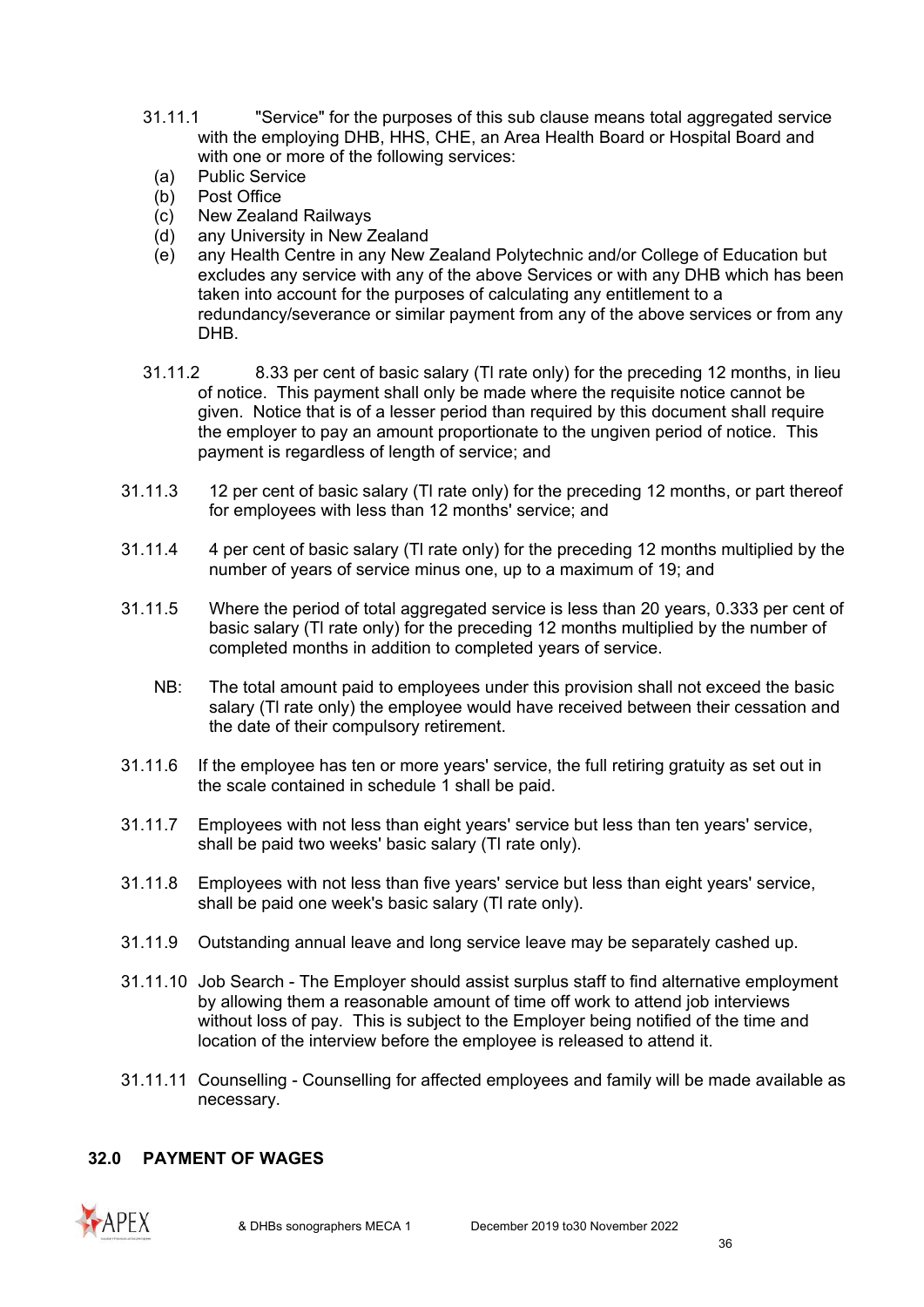- 32.1 All wages shall be paid two weekly (14 day), no later than Thursday.
- 32.2 Each employee shall be supplied with a statement showing details of earnings, allowances and deductions for each pay period.
- 32.3 Wages shall be paid by cheque or direct lodgement at a financial institution to the credit of an account nominated, in writing, by the employee. Such authority may be withdrawn or altered by the employee at any time by application, in writing, specifying the alterations or cancellations required.
- 32.4 All wages shall be paid on termination in the event of the dismissal of an employee. When an employee leaves of their own accord they shall be paid on the final day of their employment, all monies owing them.

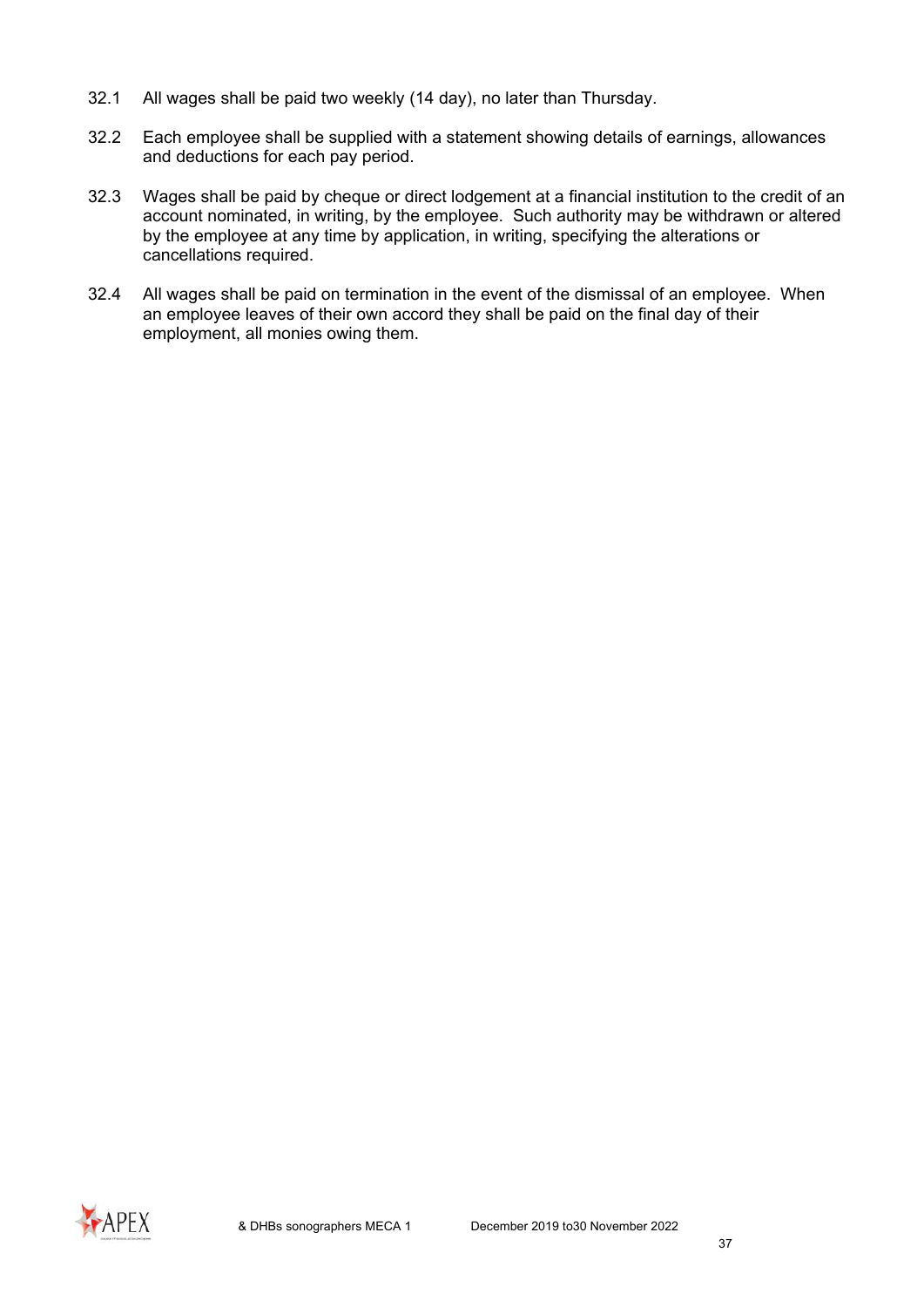#### **PART SIX - OTHER PROVISIONS**

#### **33.0 STOPWORK MEETINGS**

- 33.1 Subject to subsections 33.2 to 33.5, the employer shall allow every employee covered by this agreement to attend, on ordinary pay, at least two meetings (each of a maximum of two hours' duration) in each year (being the period beginning on the lst day of January and ending on the following 31st day of December) with their representatives.
- 33.2 The representative shall give the employer at least 14 days' notice of the date and time of any meeting to which subsection 33.1 is to apply.
- 33.3 The representative shall make such arrangements with the employer as may be necessary to ensure that the employer's business is maintained during any meeting, including, where appropriate, an arrangement for sufficient employee's members to remain available during the meeting to enable the employer's operation to continue.
- 32.4 Work shall resume as soon as practicable after the meeting, but the employer shall not be obliged to pay any employee for a period greater than two hours in respect of any meeting.
- 33.5 Only employees who actually attend a meeting shall be entitled to pay in respect of that meeting and to that end the representative shall where requested supply the employer with a list of employees who attended and shall advise the employer of the time the meeting finished.

#### **34.0 DEDUCTION OF APEX FEES**

The employer shall deduct employee APEX fees from the wages/salaries of employees when authorised in writing by members. The employer will provide APEX, on a quarterly basis, with a list of employees covered by this agreement specifying, also, occupations and workplaces. In each instance where APEX requests the employer to increase the fees deducted, APEX shall provide written confirmation of its legal entitlement to request such an increase.

#### **35.0 EMPLOYEE REPRESENTATIVE RIGHT OF ENTRY**

The authorised union representative shall be entitled to enter at all reasonable times upon the premises for the purposes related to:

- the employment of its members,
- and / or the union's business.

#### **36.0 EMPLOYMENT RELATIONS EDUCATION LEAVE**

The employer shall grant leave on pay annually for members of APEX to attend courses authorised by APEX to facilitate the employees' education and training as employee representatives in the workplace.

The number of days education leave per annum granted shall be as follows:

- 1- 5 members =  $3$  days;
- $6-50$  members = 5 days;
- 51-280 members = 1 day for every 8 FTE or part thereof;
- Over 281 members = 35 days plus 5 days for every 100 FTE or part thereof that

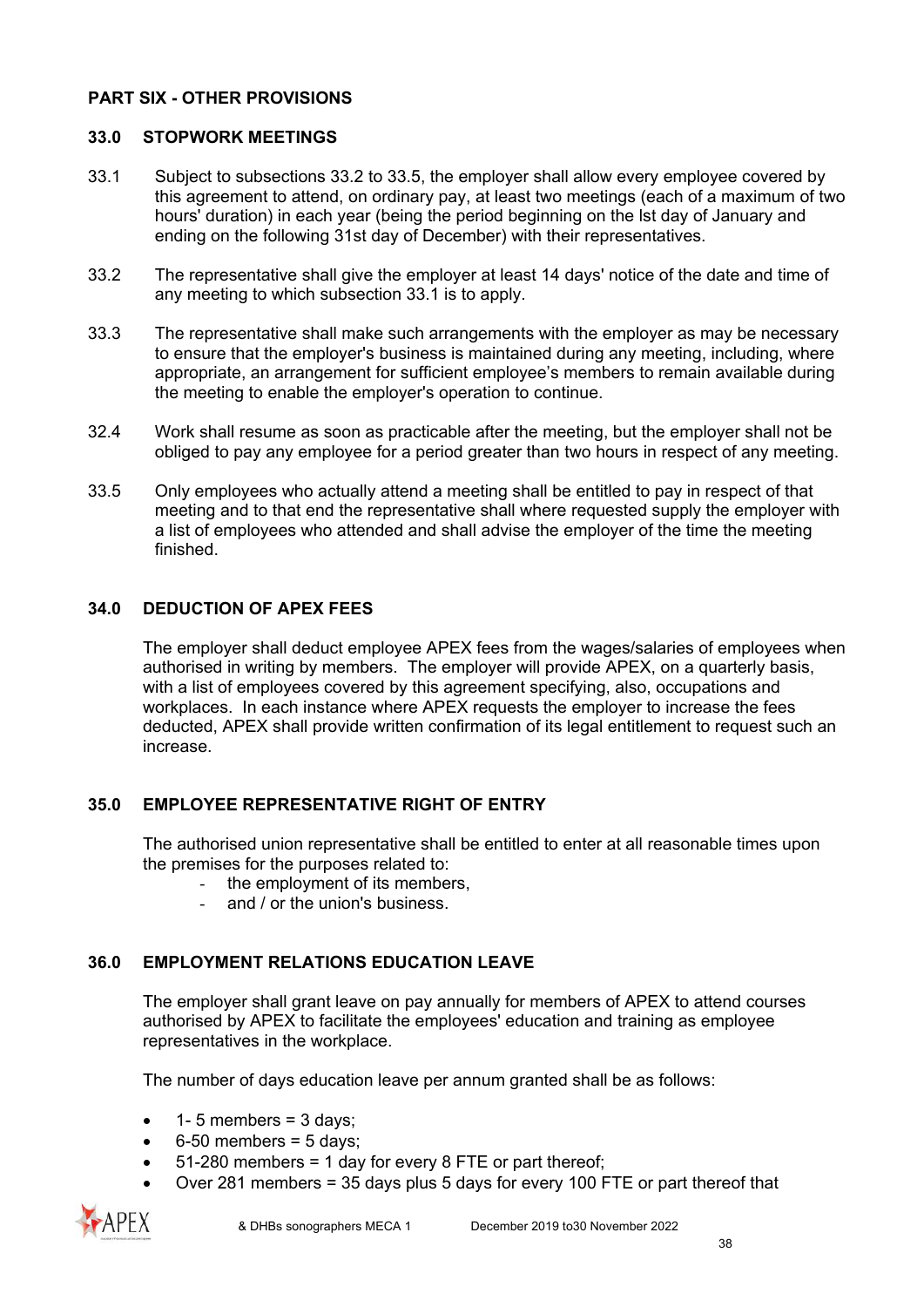exceeds 280.

#### **37.0 PERSONAL GRIEVANCE, DISPUTES & EMPLOYMENT RELATIONSHIP PROBLEMS**

- 36.1 An "employment relationship problem" includes:
	- i) A personal grievance
	- ii) A dispute
	- iii) Any other problem relating to or arising out of the employment relationship.
- 37.2 Where an Employment Relationship Problem arises the parties will in the first instance seek to resolve it between the immediately affected parties. Further to this:
	- a) The Employee will be provided the opportunity to be represented by their union or other such support person of their choosing at any time during the resolution process.
	- b) If the matter is unresolved either party is entitled to seek mediation from the Ministry of Business, Innovation and Employment or refer the matter to the Employment Relations Authority. (Both mediation and investigation by the Authority are services available for the resolution of employment relationship problems.)
- 37.3 A "personal grievance" means a claim that you:
	- i) have been unjustifiably dismissed; or
	- ii) have had your employment, or your conditions of employment, affected to your disadvantage by some unjustifiable action by The employer; or
	- iii) have been discriminated against in your employment; or
	- iv) have been sexually harassed in your employment; or
	- v) have been racially harassed in your employment; or
	- vi) have been subjected to duress in relation to union membership.
- 37.4 If the employment relationship problem is a personal grievance, you must raise the grievance with the employer within a period of 90 days, beginning with the date on which the action alleged to amount to a personal grievance, occurred or came to your notice, whichever is the latter.
- 37.5 Where any matter comes before the Authority for determination, the Authority must direct the matter to mediation in the first instance. Where mediation has failed or been deemed inappropriate in the circumstances, the Authority will then have the power to investigate the matter.
- 37.6 If the employment relationship problem relates to discrimination or sexual harassment, services available for the resolution of the problem include either application to the Authority for the resolution of this grievance or a complaint under the Human Rights Act 1993, but not both.

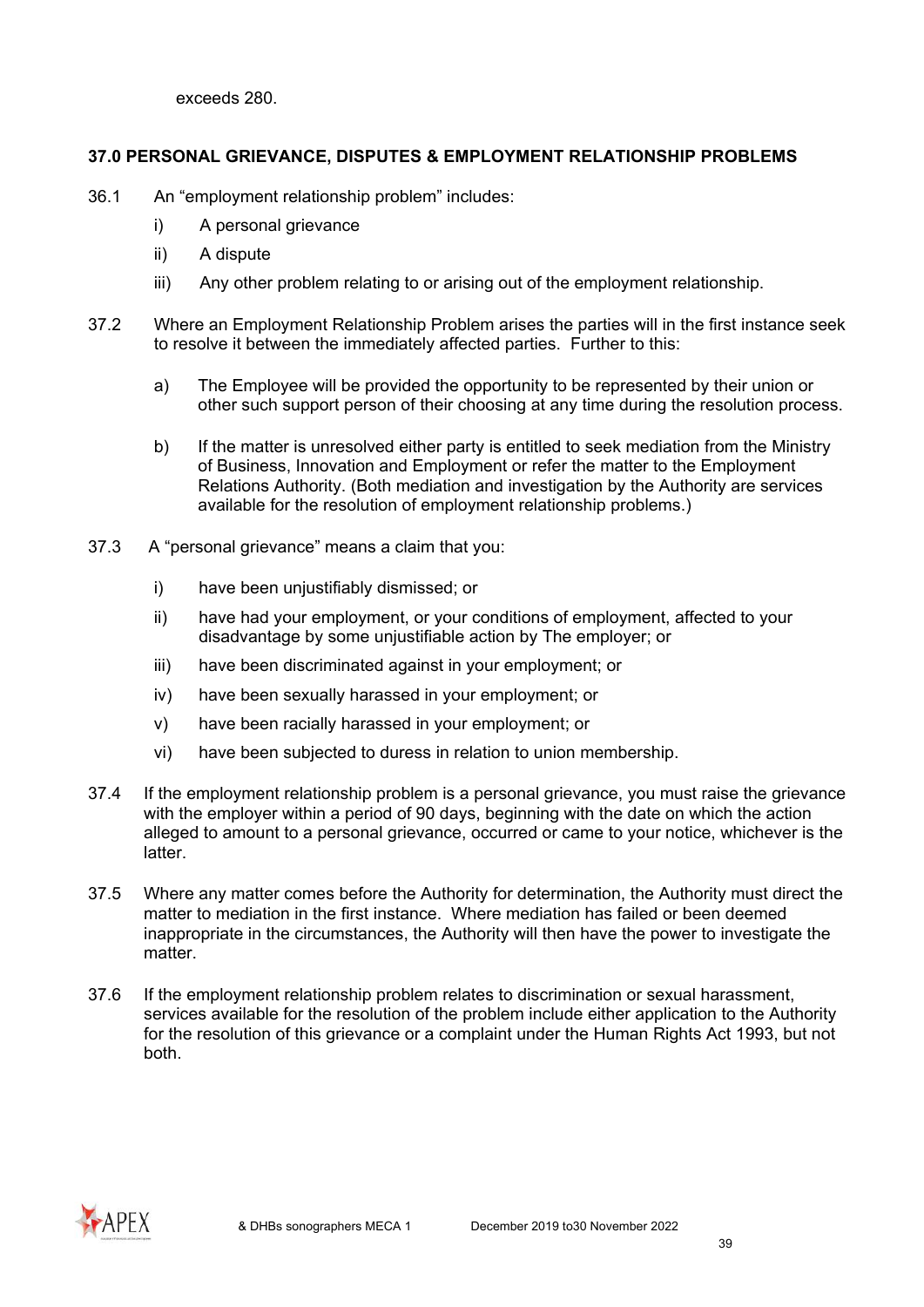#### **38.0 SAVINGS CLAUSE**

Nothing in this Agreement shall operate so as to reduce the conditions of employment applying to any employee at the date of this Agreement coming into force unless specifically identified and agreed between the parties.

#### **39.0 NOTICE PERIOD**

Where the employer or employee wishes to terminate employment, a period of notice of four weeks is required. This period of notice may be varied by mutual agreement.

#### **40.0 SUPERANNUATION**

The provisions of the KiwiSaver Act 2006, shall apply.

#### **41.0 TERM OF AGREEMENT**

 $\mathbf{r}$ 

This Agreement shall have a term from 1 December 2016 until the 30 November 2019.

| Dr Deborah Powell<br><b>National Secretary APEX</b>                                              | <b>Kevin Snee</b><br><b>Chief Executive Officer</b><br><b>Waikato District Health Board</b>          |
|--------------------------------------------------------------------------------------------------|------------------------------------------------------------------------------------------------------|
|                                                                                                  |                                                                                                      |
| <b>Nick Saville-Wood</b><br><b>Chief Executive Officer</b><br><b>Lakes District Health Board</b> | <b>Simon Everitt</b><br><b>Acting Chief Executive Officer</b><br>Bay of Plenty District Health Board |
|                                                                                                  |                                                                                                      |
| Jim Green<br><b>Chief Executive Officer</b><br>Tairawhiti District Health Board                  | Craig Climo<br>Interim Chief Executive Officer<br>Hawke's Bay District Health Board                  |
|                                                                                                  |                                                                                                      |
| Fionnagh Dougan<br><b>Chief Executive Officer</b><br>Capital & Coast District Health Board       | <b>Russell Simpson</b><br><b>Chief Executive Officer</b><br>Whanganui District Health Board          |
|                                                                                                  |                                                                                                      |
| Fionnagh Dougan<br><b>Chief Executive Officer</b>                                                | Kathryn Cook<br><b>Chief Executive Officer</b>                                                       |

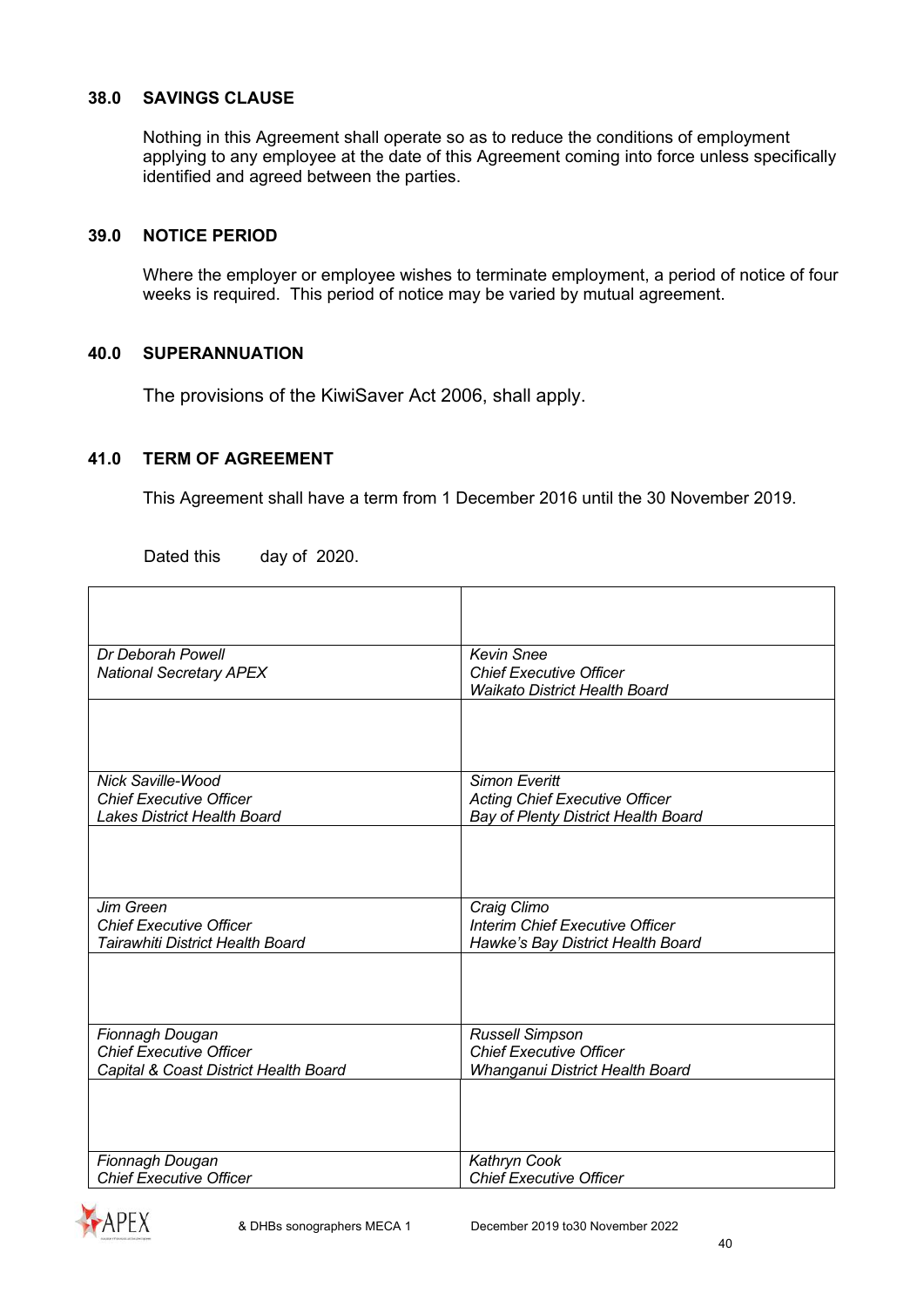| <b>Hutt Valley District Health Boards</b> | <b>MidCentral District Health Board</b>  |
|-------------------------------------------|------------------------------------------|
|                                           |                                          |
|                                           |                                          |
|                                           |                                          |
|                                           |                                          |
| <b>Chris Fleming</b>                      | <b>Nigel Trainor</b>                     |
| <b>Chief Executive Officer</b>            | <b>Chief Executive Officer</b>           |
| Southern District Health Board            | South Canterbury District Health Board   |
|                                           |                                          |
|                                           |                                          |
|                                           |                                          |
| <b>David Meates</b>                       | Peter Bramley                            |
| <b>Chief Executive Officer</b>            | <b>Chief Executive Officer</b>           |
| <b>West Coast District Health Board</b>   | Nelson/Marlborough District Health Board |
|                                           |                                          |
|                                           |                                          |
|                                           |                                          |
| David Meates                              | Dale Oliff                               |
| <b>Chief Executive Officer</b>            | <b>Chief Executive Officer</b>           |
| Canterbury District Health Board          | Wairarapa District Health Board          |
|                                           |                                          |
|                                           |                                          |
| <b>Rosemary Clements</b>                  |                                          |
| <b>Chief Executive Officer</b>            |                                          |
| Taranaki District Health Board            |                                          |

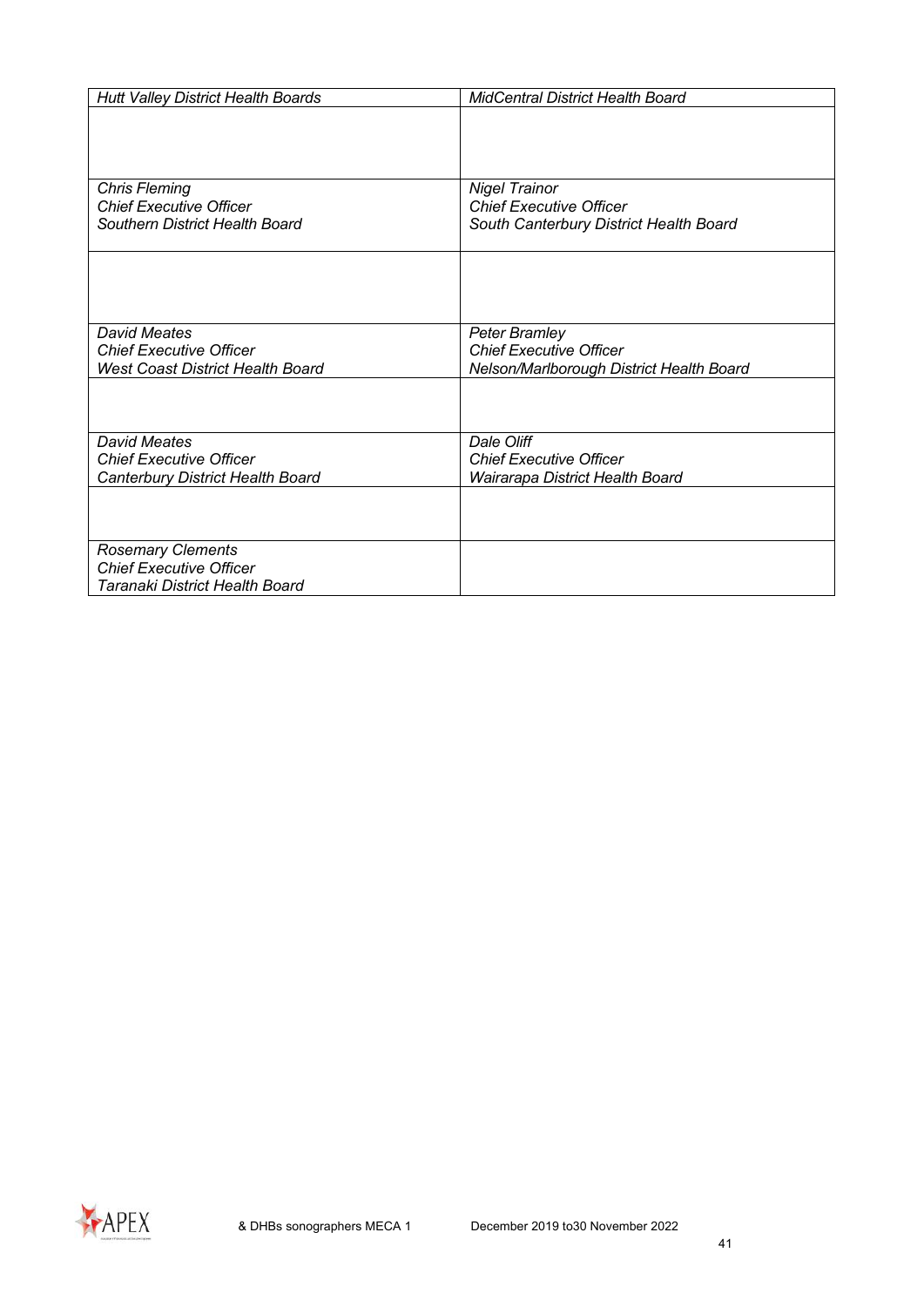# **SCHEDULE 1: RETIRING GRATUITIES**

TO REMAIN AS PER CONDITIONS OF EMPLOYMENT IMMEDIATELY PRIOR TO COMMENCEMENT OF THIS MECA. (THE PARTIES AGREE THAT THIS SCHEDULE IS INTENDED TO RECORD DHB RETIRING GRATUITY PROVISIONS IN PLACE PRIOR TO THE COMMENCEMENT OF THIS MECA) Retiring Gratuity Provisions do not apply to MidCentral, Canterbury, Wairarapa and Hawkes Bay **DHBs** 

#### **GENERALLY APPLICABLE CLAUSES**

- 3.1 For the purposes of establishing eligibility for a gratuity, total DHB service may be an aggregated, whether this be part-time or whole-time, or a combination of both at different periods. Part-time service is not to be converted to its whole-time equivalent for the purpose of establishing eligibility.
- 3.2 Where part-time service is involved the gratuity should be calculated to reflect this. The number of hours per week employed during the years of service is calculated as a percentage of the number of hours represented by a full week and this percentage is applied to the rate of pay established for gratuity purposes.
- 3.3 Gratuities "shall" ("may" in Tairawhiti, Otago and South Canterbury DHBs) be paid to the partner or if no surviving partner, the dependent child(ren) or the estate of employees who died before retirement or who died after retirement but before receiving a gratuity. Partner is defined as a person with whom a marriage Agreement has been made or who is in a de facto relationship.
- 3.4 The calculation of a gratuity entitlement shall be in accordance with the scale detailed below, provided that the amount of any gratuity previously received in respect of service taken into account in the calculation shall be deducted.
- 3.5 For the purposes of calculating the amount of gratuity which an employer "may" ("shall" in Southland) pay, the rate of pay on retirement shall be the basic rates of salary or wages plus adult allowance, dependants allowance and training allowance.
- 3.6 An employee who is granted leave without pay and who remains in the service of the employer, will, on retirement, have such leave aggregated with other service for gratuity purposes.
- 3.7 The scale for calculating gratuities referred to below is as follows (unless stated otherwise):

| <b>Scale of Maximum Gratuities</b>            |                         |
|-----------------------------------------------|-------------------------|
| <b>Period of Total Service</b>                | <b>Maximum Gratuity</b> |
| Not less than 10 years and less than 11 years | 31 days' pay            |
| Not less than 11 years and less than 12 years | 35 days' pay            |
| Not less than 12 years and less than 13 years | 39 days' pay            |
| Not less than 13 years and less than 14 years | 43 days' pay            |
| Not less than 14 years and less than 15 years | 47 days' pay            |
| Not less than 15 years and less than 16 years | 51 days' pay            |
| Not less than 16 years and less than 17 years | 55 days' pay            |
| Not less than 17 years and less than 18 years | 59 days' pay            |
| Not less than 18 years and less than 19 years | 63 days' pay            |
| Not less than 19 years and less than 20 years | 67 days' pay            |
| Not less than 20 years and less than 21 years | 71 days' pay            |
| Not less than 21 years and less than 22 years | 75 days' pay            |

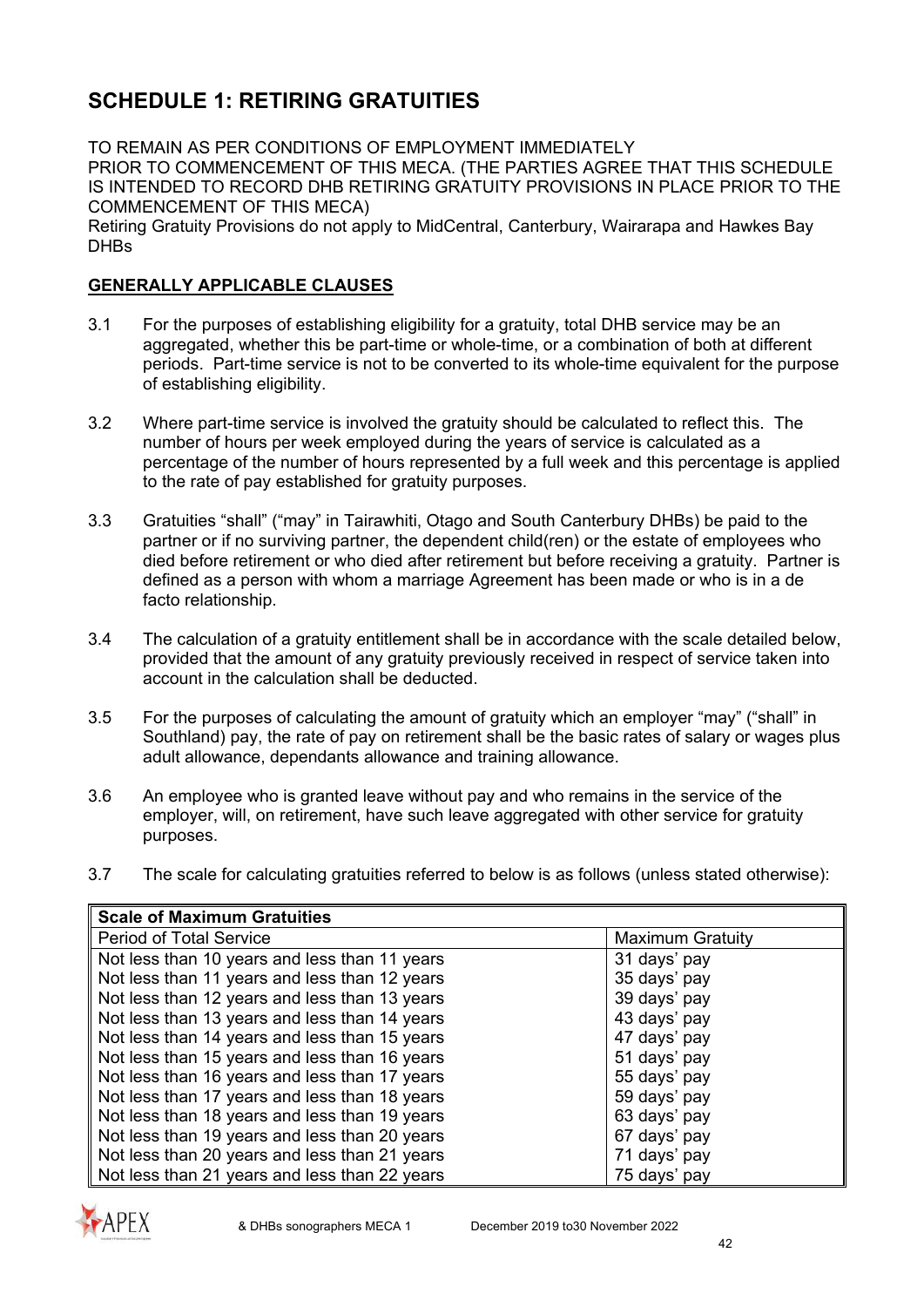| Not less than 22 years and less than 23 years         | 79 days' pay  |
|-------------------------------------------------------|---------------|
| Not less than 23 years and less than 24 years         | 83 days' pay  |
| Not less than 24 years and less than 25 years         | 87 days' pay  |
| Not less than 25 years and less than 26 years         | 92 days' pay  |
| Not less than 26 years and less than 27 years         | 98 days' pay  |
| Not less than 27 years and less than 28 years         | 104 days' pay |
| Not less than 28 years and less than 29 years         | 110 days' pay |
| Not less than 29 years and less than 30 years         | 116 days' pay |
| Not less than 30 years and less than 31 years         | 123 days' pay |
| Not less than 31 years and less than 32 years         | 129 days' pay |
| Not less than 32 years and less than 33 years         | 135 days' pay |
| Not less than 33 years and less than 34 years         | 141 days' pay |
| Not less than 34 years and less than 35 years         | 147 days' pay |
| Not less than 35 years and less than 36 years         | 153 days' pay |
| Not less than 36 years and less than 37 years         | 159 days' pay |
| Not less than 37 years and less than 38 years         | 165 days' pay |
| Not less than 38 years and less than 39 years         | 171 days' pay |
| Not less than 39 years and less than 40 years         | 177 days' pay |
| Not less than 40 years                                | 183 days' pay |
|                                                       |               |
| Note: These are consecutive rather than working days. |               |

#### **CAPITAL AND COAST RETIREMENT GRATUITIES**

- 2.1 The employer shall pay a retiring gratuity to employees retiring who have had not less than ten years' service recognised as at 10 August 1994.
- 2.2 For the purposes of establishing eligibility for a gratuity, total service may be aggregated whether this be part-time or whole-time or a combination of both at different periods. Parttime service is not to be converted to its whole-time equivalent for the purpose of establishing eligibility. Where part-time service is involved the gratuity should be calculated to reflect this.
- 2.3 Gratuities shall be paid to the estate of employees who die before retirement or who die after retirement but before receiving a gratuity.
- 2.4 For the purposes of calculating the amount of gratuity which the employer shall pay, the rate of pay on retirement shall be the ordinary rate of pay only.

From 10 August 1994 no further service shall accrue regarding the payment of retiring gratuities.

Employees who currently qualify for a gratuity payment will be advised of their entitlement in writing, with and a copy of the advice being placed on their personal file.

#### **WAIKATO RETIRING GRATUITIES**

NOTE: This clause shall not apply to employees employed after 23 June 1992.

6.1 The employer may pay a retiring gratuity to staff retiring from the organisation who have not had less than 10 years' service with the employer, with the employer and one or more other

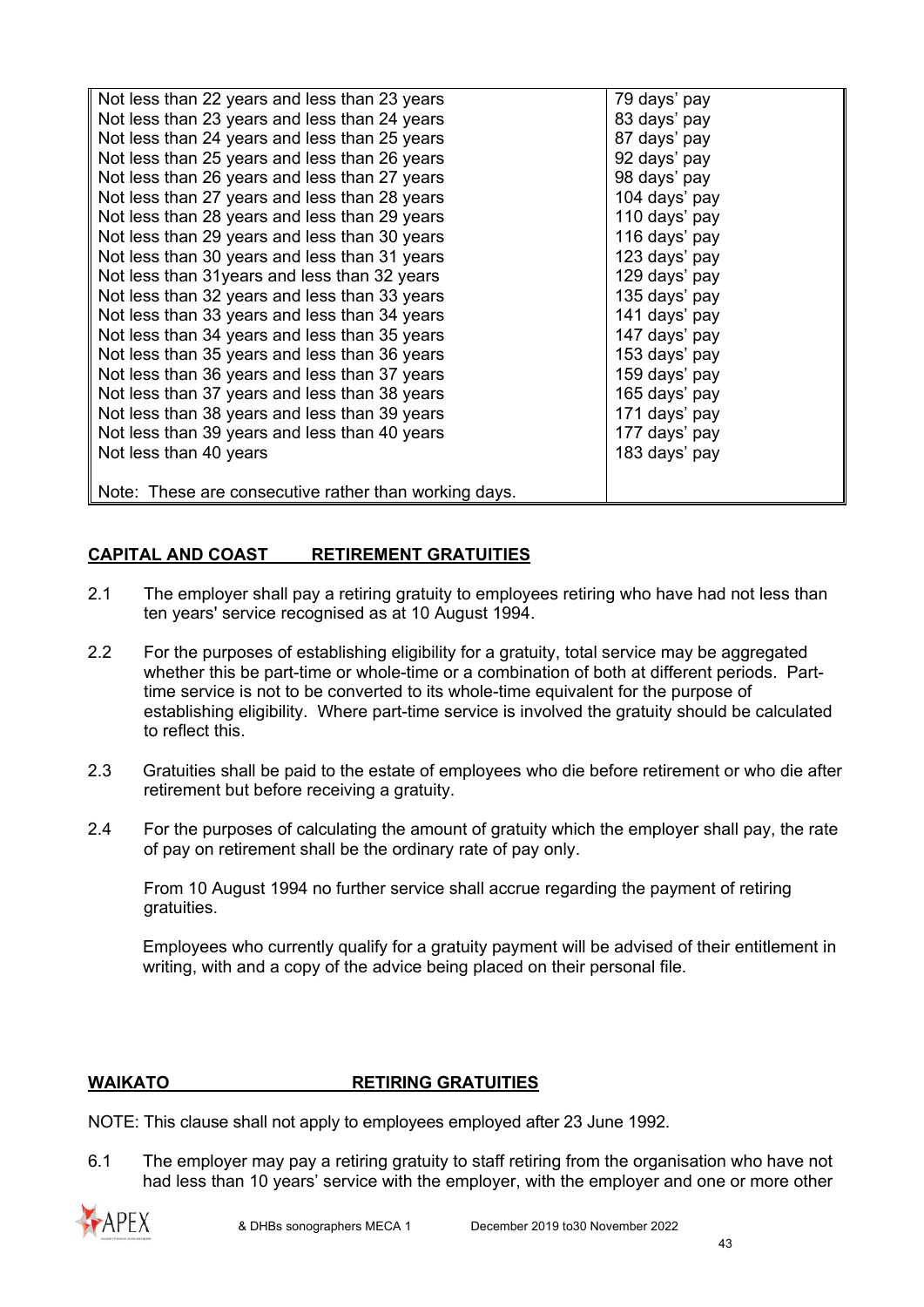District Health Board or its predecessor, and with one or more of the following services: the Public Service or any University in New Zealand.

- 6.2 Notwithstanding the above employees of the organisation employed prior to 21 April 1991 shall continue to have all periods of service recognised prior to that date credited for the purpose of calculating retirement gratuities.
- 6.3 The parties agree that it may be necessary to vary this clause during the term of the collective agreement to comply with the changes to the Human Rights Act 1993.

#### **WHANGANUI RETIRING GRATUITIES**

- 7 1 The employer may pay a retiring gratuity to all existing staff from the organisation who have had no less than 10 years continuous service. Employees who are employed after 29 May 1995 shall not receive or earn any retirement gratuity.
- 7.2 The employer may also grant half of their retirement gratuity entitlement to those employees resigning after not less than 10 years service as a result of ill health which prevents them from continuing in their position.
- 7.3 The amount of any gratuity previously received in respect of service taken into account in the calculation, shall be deducted.

#### **NELSON MARLBOROUGH RETIRING GRATUITIES**

- 8.1 For employees who were employed by the employer at 28 April 1999 the employer may pay a retiring gratuity to employees retiring from the company and who have had no less than twenty years' service with Nelson Marlborough District Health Board and its predecessors, provided that the existing qualifying service of employees employed by the employer at the commencement of this Collective Agreement is not affected by the coming into effect of this clause.
- 8.2 For the purposes of calculating the amount of gratuity which the employer may pay the rate of pay on retirement shall be the basic rates of salary or wages. The entitlement is calculated in consecutive days' pay.

#### WEST COAST **RETIRING GRATUITIES**

- 9.1 This provision shall only apply to those employees who employed by the employer prior to 31 May 1997.
- 9.2 The employer shall pay a retiring gratuity to staff retiring from the employer who have had no less than 10 years' service with the NZ Health Service.
- 9.3 Notwithstanding the above, employees of the employer employed prior to 1 June 1995 shall continue to have all periods of service recognised prior to that date credited for the purpose of calculating retirement gratuities.

#### **HUTT VALLEY DHB RETIRING GRATUITIES**

Staff who have completed ten (10) or more years' current continuous service with the Wellington Hospital Board, the Wellington Area Health Board and Hutt Valley District Health Board Corporation and who, as at the date of the previous applicable collective employment Agreement (HVDHB Corporation Ltd. Medical Radiation Technologists CEC, 21 August 1995 – 21 August 1997) coming

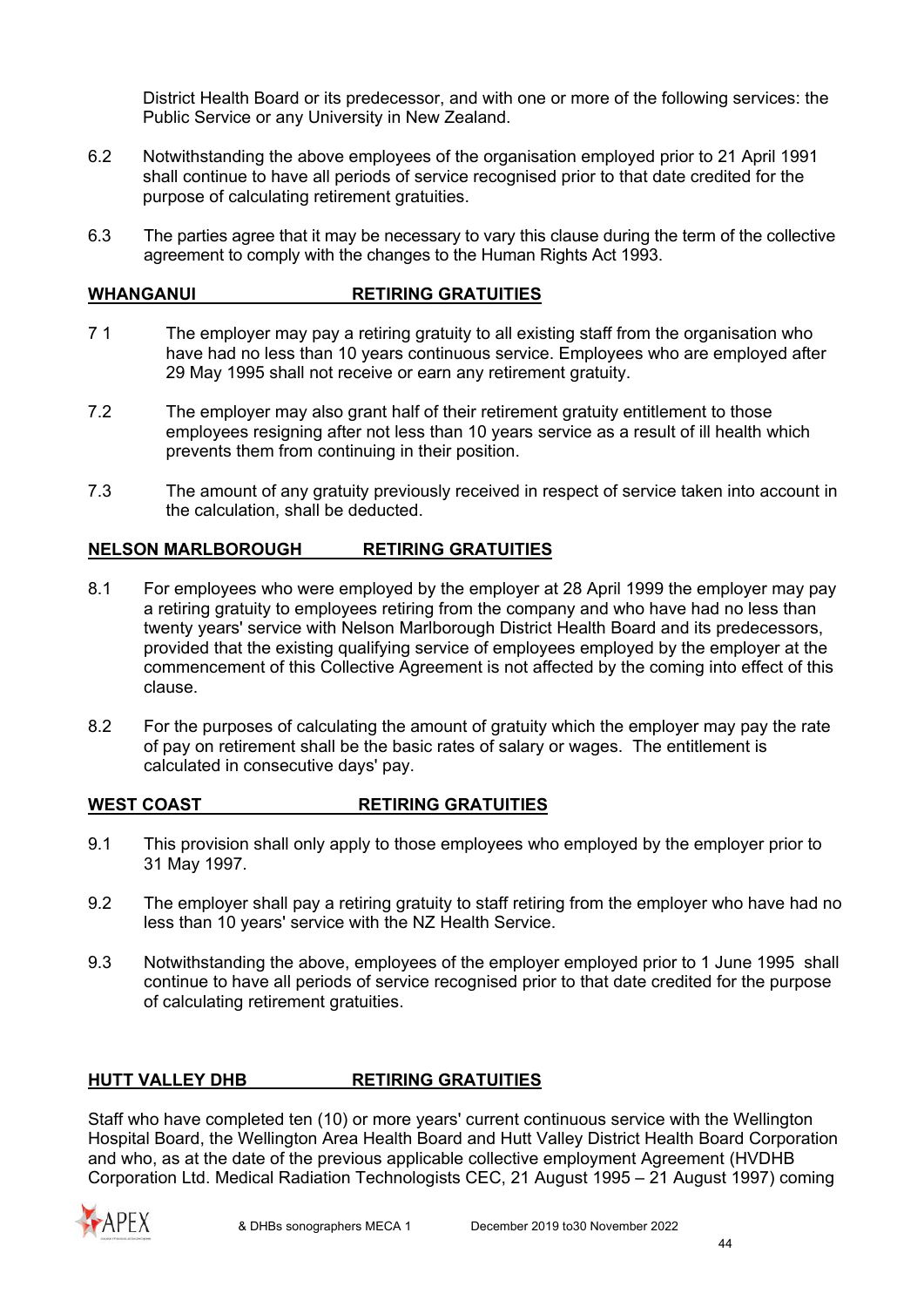into effect, had a retiring gratuity payment due to them as at the commencement date of the previous applicable collective employment Agreement, will have their number of days of retiring gratuity entitlement identified and will be advised the value.

The entitlement, which at the commencement of the previous applicable collective employment Agreement (HVDHB Corporation Ltd. Medical radiation Technologists CEC, 21 August 1995 – 21 August 1997) was assessed and frozen, will be paid if the employee can prove to the satisfaction of the Board that it is their intention to retire permanently from paid employment. The payment is also subject to the satisfactory performance of the employee."

Staff with less than ten (10) years' service will not be entitled to any gratuity on cessation of service.

#### **TAIRAWHITI DHB RETIRING GRATUITIES**

The employer may pay a retiring gratuity to an employee employed by the employer prior to 1 October 1993 and who is retiring from the employment of the employer where that employee has had not less than 10 years service with the employer.

For the purposes of establishing a gratuity, total service may be aggregated, whether this be parttime or whole time, or a combination of both at different periods. Part-time service is not to be converted to its whole-time equivalent for the purpose of establishing eligibility.

The definition of service for the purpose of gratuities for an employee engaged prior to 1<sup>st</sup> October 1993 shall include all periods of employment with the following services or organizations: Health service (Hospital Boards, Area Health Boards and Health Service Personnel Commission).

- i) Service with one or more of the above organisations, which is continuous with current employment in the health service may be credited provided the total period of service is continuous, i.e. broken by an interval of no more than one month.
- ii) Periods of service which are:
	- a. With the health service and of at least 6 months duration; or
	- b. With one or more other organizations listed above, and of at least two years duration; may be credited, provided the service ended within five years of the date of current appointment to the health service.
- iii) Service which has been recognized in a previous period of employment must be reconsidered in the new period of employment and meeting the provisions outlined in i) and ii) above.
- iv) Extended leave without pay at the end of a period of service which ends in a resignation or in termination of services is excluded from previous service for crediting, i.e. the effective date for deciding service is the last day actually on pay. Provided further that the employee is recruited directly into the health service or other approved organization within one month of ceasing previous employment and subsequent service is continuous, i.e. broken by an interval of no more that one month in each case.

For employees employed after 1<sup>st</sup> October 1993 the employer may pay a retiring gratuity to staff retiring from Tairawhiti District Health who have had no less than 10 years of current continuous service with Tairawhiti District Health.

Employees employed after  $1<sup>st</sup>$  September 1998 shall not be eligible for a gratuity.

For the purposes of calculating the amount of gratuity the rate of pay on retirement shall be the basic rate of salary.

#### **OTAGO DHB** RETIRING GRATUITIES

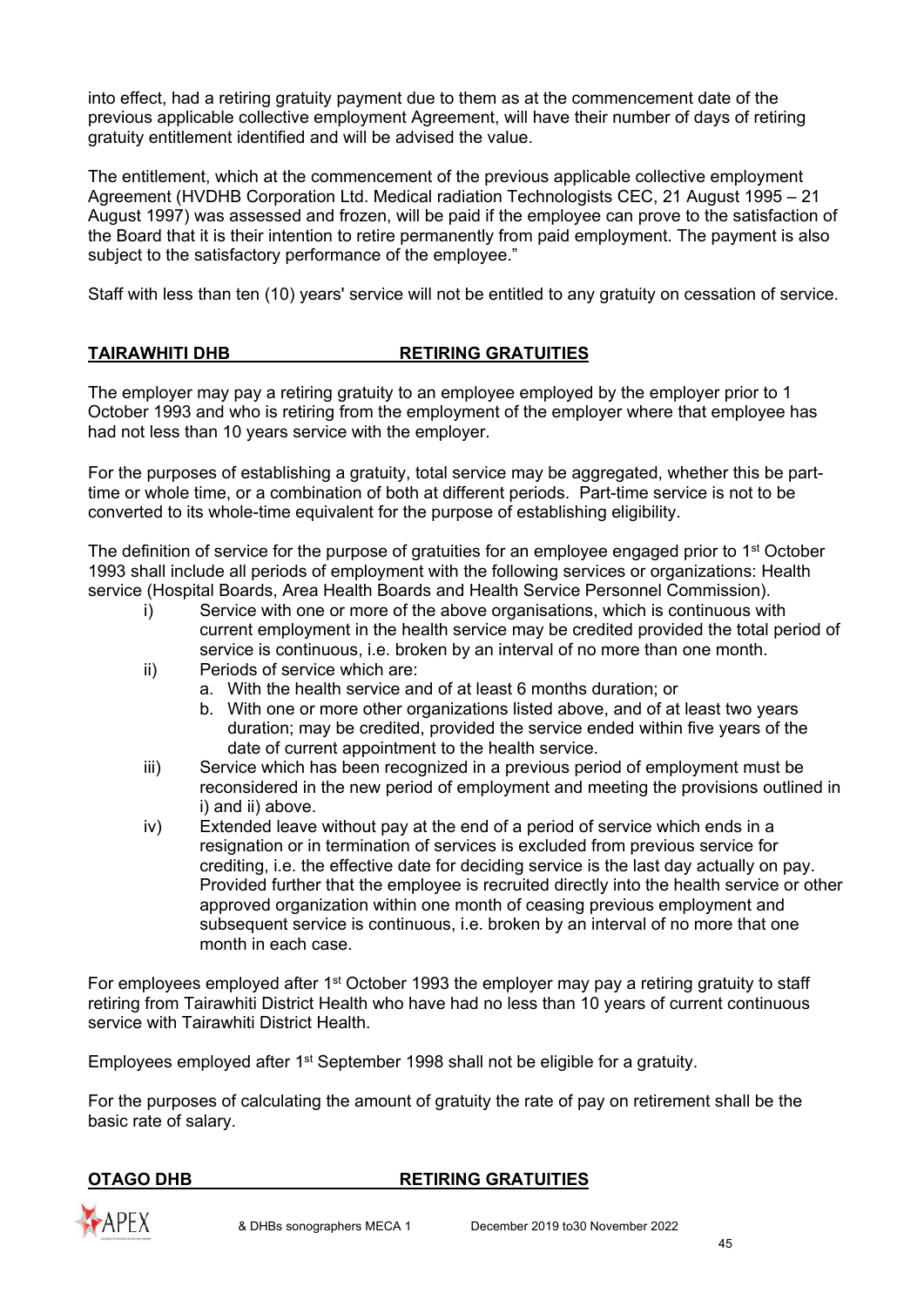This provision shall only apply to employees who were employed by Otago District Health Board on 1 April 2004.

The employer may pay a retiring gratuity to staff retiring who have had no less than 10 years' service with the employer, and any Area Health Board and with one or more of the following services: the Public Service, or any university in New Zealand.

Notwithstanding the above, employees of an area health board employed prior to 24 April 1991 shall continue to have all periods of service recognised prior to that date credited for the purpose of calculating retirement gratuities.

Notwithstanding the above, for employees who commenced employment with the Otago Area Health Board after 9 November 1992 service shall be deemed to comprise all periods of employment with the Otago Area Health Board and HealthCare Otago.

For the purposes of the scale for calculation of gratuities, a "day" is the equivalent to the number of hours worked a fortnight divided by 10. The parties acknowledge that, in terms of Section 30A of the Human Rights Act 1993, HealthCare Otago took into consideration the employee's age in determined the eligibility of entitlement for a retiring gratuity. The parties further acknowledge that clause 12 (Retiring Gratuities) was a term of the HealthCare Otago MRT CEC in force on 01 February 1999.

#### **SOUTHLAND RETIRING GRATUITIES**

Retiring Gratuities shall only apply to employees employed prior to 1 July 1996.

The employer shall pay a retiring gratuity to staff retiring from Southland District Health Board who have reached the age of 60 years, and who have had not less than 10 years' service with the employer, and one or more other DHB's and with the New Zealand Health Service.

For the purposes of establishing eligibility for a gratuity, total Southland District Health Board service may be aggregated, whether this be part-time or whole-time, or a combination of both at different periods.

Part-time service is not to be converted to its whole-time equivalent for the purpose of establishing eligibility.

#### **LAKES DHB RETIRING GRATUITIES**

The benefits of this clause were applicable only to those staff who were an employee of Lakeland Health on 21 November 1994. No gratuities payment was to be made to those staff who commenced at Lakeland Health or Lakes District Health Board after 21 November 1994.

All gratuities are to be capped at the current value as at 30 June 2000 and this capped value only to be paid out on retirement of an employee. There will be no further annual increase to the gratuity value. The exception to this clause are those employees listed in the MRT Lakes DHB/NZNO Collective Agreement (1 January 2005 to 30 June 2006).

#### **SOUTH CANTERBURY RETIRING GRATUITIES**

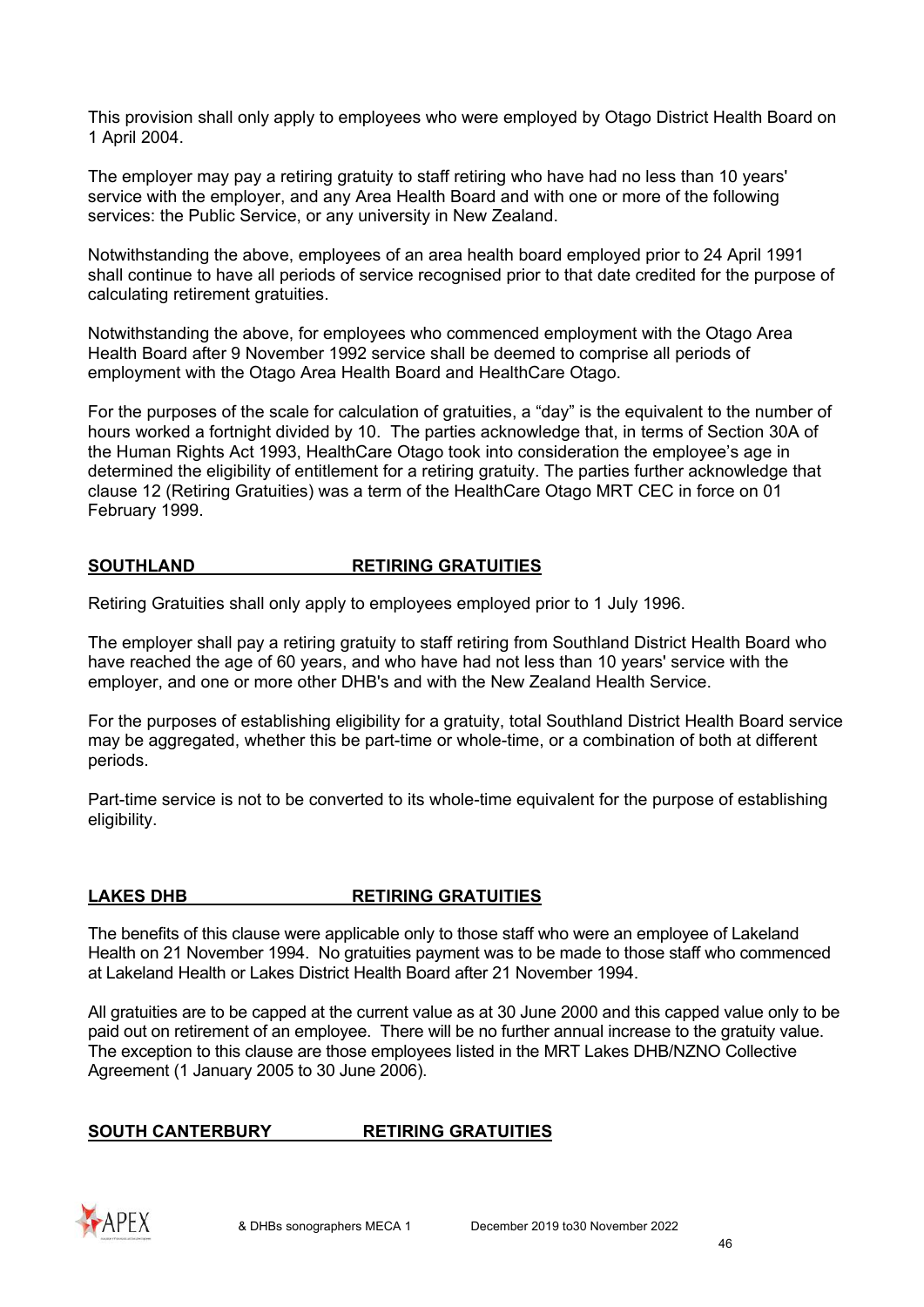- 1.1 The employer may pay a retiring gratuity to staff retiring from the Company who have had no less than 10 years' current continuous.
- 1.2 Service entitlements as at 1 January 2004 that recognise service with other employers shall continue to be recognised while the employee remains in current continuous service with that employer.
- 1.3 The gratuity is based on the following scale: **Current Continuous Service Maximum Gratuity**

Not less than 11 years<br>and up to 26 years

Not less than 10 years<br>
Not less than 11 years<br>
Not less than 11 years<br>
Not less than 11 years each full year of service in excess of 10 years.

Not less than 26 years<br>
and up to 40 years<br>
Additional 6 days for<br>
and up to 40 years each full year of service in excess of 25 years to a maximum of 40 years.

Note: These are consecutive rather than working days.

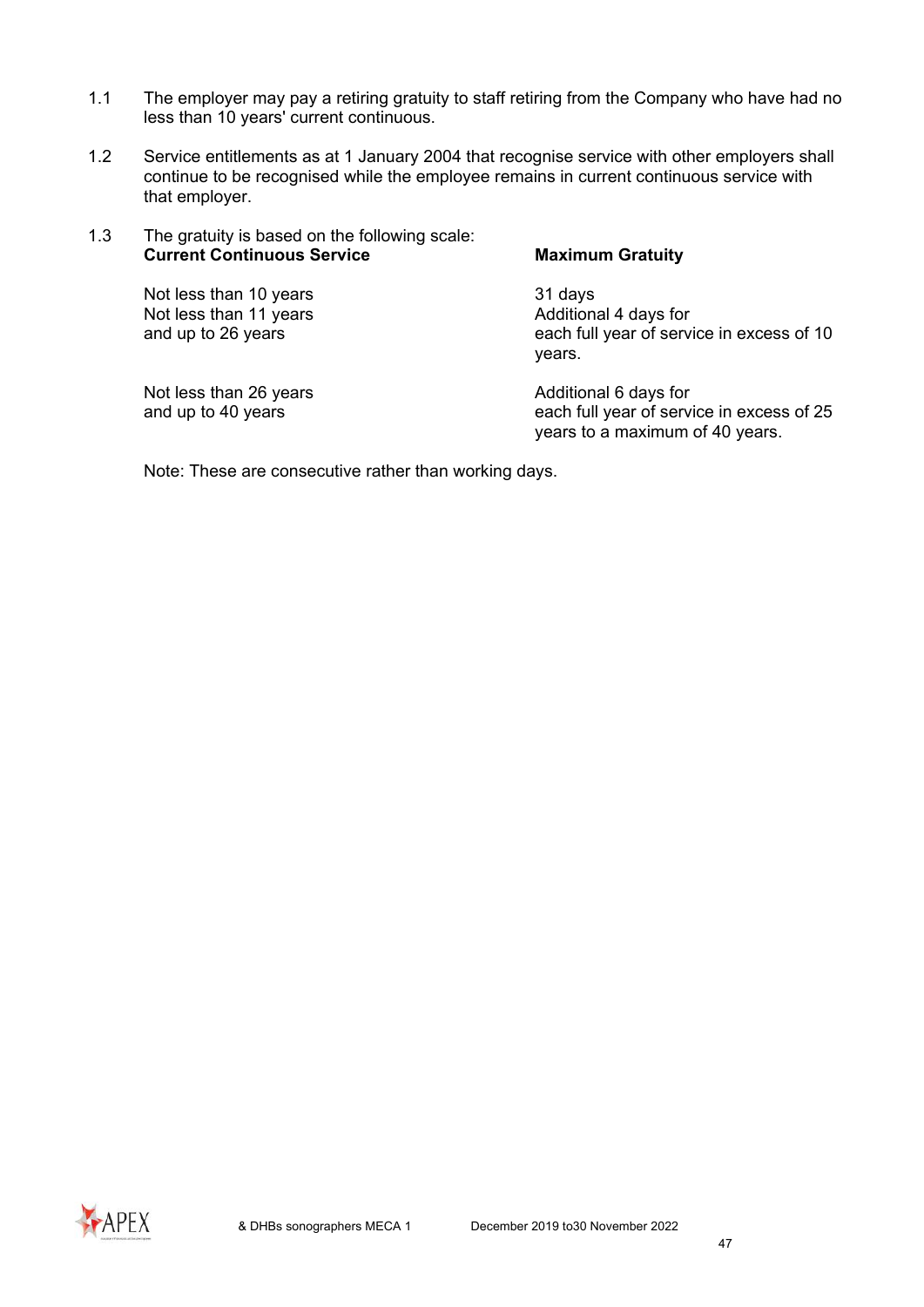# **SCHEDULE 2: CURRENT DHB BY DHB PROVISIONS**

# **WAIRARAPA DHB**

#### **Child Care Support (This clause shall not apply to employees employed after 12 January 2012**

Where an employee who is entitled to parental leave of up to 12 months returns to duty, before or at the expiration of extended leave, that employee qualifies for a childcare support payment.

- (a) Application for the childcare support payment must be made within two weeks of return from parental leave.
- (b) Where an application for the childcare support payment has been lodged and processed, a payment of \$200 per fortnight shall be paid in addition to the normal fortnightly payment.
- (c) The payment shall continue to be paid fortnightly until such time as the total amount paid reaches the equivalent of 30 working days pay of the individual's base salary (pro rata for part time staff).
- (d) If both partners are employed by the employer and are eligible for the payment then they are entitled to only one payment. The employees will indicate who will receive this payment.

#### **Maximum Consecutive Days**

An employee shall not be required to be on duty for more than 7 consecutive days unless otherwise mutually agreed and will be entitled to 2 periods of 24 hours off duty each week unless otherwise mutually agreed.

# **WEST COAST DHB**

**1 Roster Frequency Allowance – Grey Base Hospital** 

The Employer shall pay an employee on a roster an annual availability allowance calculated on the following basis:

| <b>Frequency of Roster</b> | <b>Payment</b> |
|----------------------------|----------------|
| One in Two                 | \$2,229        |
| One in three               | \$3,901        |

Note: the above annual availability allowance payment shall be paid pro rata as a weekly allowance when applicable. Any payment to a Part-time employee shall be paid as a pro rata payment.

#### **2.0 Meal/Telephone Provisions**

#### **Westport Only**

A shift worker works a qualifying shift (reference clause 7 below) of seven hours or more and who is required to work more than one hour beyond the end of the shift (excluding any break for a meal) shall be provided with a meal.

#### **Greymouth/Westport**

**Westport** - Telephone Allowance: - The Employer shall pay an annual allowance of \$446 per annum in recognition of line rental costs for employees participating on the on call roster

**Greymouth** – Telephone /Meal Allowance – The employer shall pay an annual allowance of \$891 per annum in recognition of telephone line rental costs for those employees participating in the on-

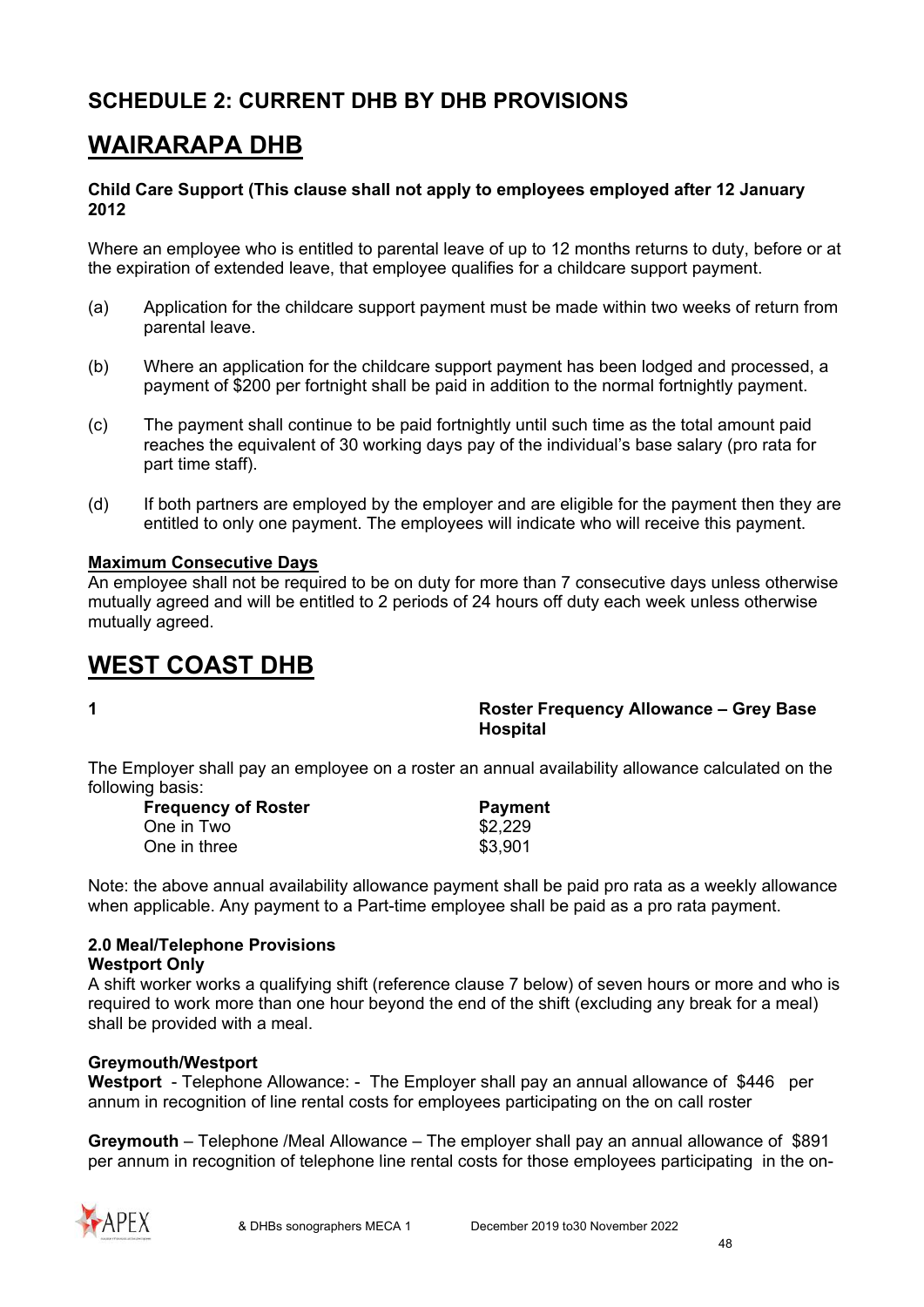call roster and for employees to purchase their own meals in the case of those employees who are required to work more than one hour beyond their normal rostered shift.

#### **3.0 Transport for Call Outs**

A pool vehicle is to be available to employees who are on-call. The vehicle will be available from 5pm and is to be returned by 8 am the following morning, or, when working weekend on-call, Monday morning at 8 am. The vehicle is to be used for on-call purposes only and is not intended for personal use under any circumstances. Staff who wish to use the pool vehicle are required to furnish the employer with a letter confirming that they do own their own vehicle, in compliance with fringe benefit tax legislation. This provision shall apply subject to prior approval being obtained from the Charge MRT.

#### **4.0 Public Holidays**

In addition to all other provisions of this CA, the employee will be entitled to 1 day each year as a company holiday on a day not being a public holiday, a Saturday or a Sunday. When an employee becomes entitled to additional annual leave after 5 years service, they shall not receive the additional 1 day as provided for under this clause.

#### **5.0 Footwear**

- 5.1 Where the employer specifies that a medical radiation technologist is to wear a particular type of duty shoe, two pairs shall be supplied free of charge to every whole time medical radiation technologist or an allowance of ( \$150 from 1 July 2006) per annum shall be paid in lieu.
- 5.2 Where duty shoes are specified, six pairs of duty; socks, stockings or pantihose shall be supplied free of charge or an allowance of (\$36.93 from 1 July 2006) per annum shall be paid in lieu.
- 5.3 In the case of a medical radiation technologist who is employed part time, a proportionate part of those allowances shall be paid as applicable.

# **6.0 Leave to attend meeting of statutory boards and committees**

- 6.1 the employer shall grant leave on full pay to employees attending meetings of boards or committees covered by the department of health provided that:
- 6.1.1 the appointment to the board or committee is by ministerial appointment
- 6.1.2 any remuneration received for the period that paid leave was granted shall be paid to the employer.
- **7.0 Shift work :** Should the need arise for shifts (outside of the current hours of work) to be worked, the parties agree to commence negotiations for payment of such. Existing employees would work these shifts by mutual agreement.

#### **8.0 Health And Safety**

- 8.1 The employer shall comply with the provisions of the Health And Safety in Employment Act 1992 concerning safety ,health and welfare matters.
- 8.2 The parties to this agreement agree that employers should be adequately protected from any safety and health hazard arising in the workplace. All reasonable precautions for the health and safety of employees shall be taken.
- 8.3 It shall be the responsibility of the employer to ensure that the workplace meets required standards and the adequate and sufficient safety equipment is provided.
- 8.4 It shall be the responsibility of the every employee covered by this agreement to work safely and to report any hazards, accidents or injuries immediately to his/her supervisor.
- 8.5 It is a condition of employment that safety equipment and clothing required by the employer to be worn or used by the employee must be worn or used and that safe working practices must be observed at all times.

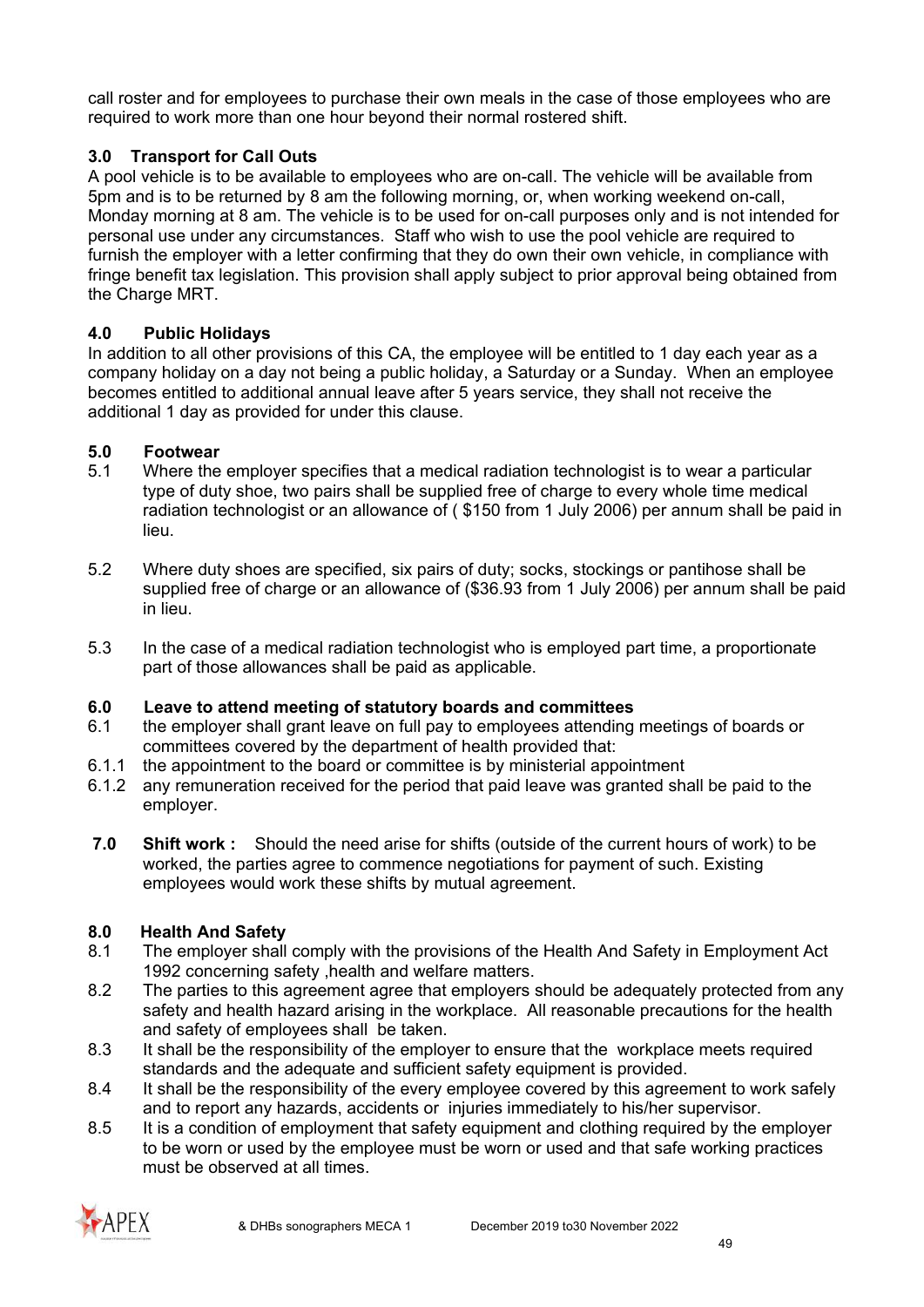- 8.6 As soon as practicable after commencing work the worker shall be advised of safety procedures peculiar to the hospital environment with particular attention to health hazards likely to be met in his/her day to day work.
- 8.7 The ventilation in the department in general and more specifically the automatic processor shall be tested periodically (at least annually) or more frequently if it is considered there is a problem with inadequate ventilation. If a problem is identified steps to resolve this shall be undertaken as soon as practicable.
- 8.8 The MRT health shall be monitored on regular basis (at least annually) with lung function and liver function tests.

#### **9.0 Maximum Consecutive Days**

Where practicable, ordinary days of work shall be worked on not more than 5 successive days each week except that in no circumstances are employees to work on more than 7 successive days at any one time.

# **Lakes DHB**

Staff attending scheduled and approved Radiographer Team Meetings on their rostered day off are to be paid at ordinary time.

If there is any planned significant increase in volumes, eg new contracts, then the FTE and number of procedures will be reviewed by the parties.

From 5.00 pm Saturday to Midnight Sunday Monday penal rates shall be paid at T1 in addition to the normal hourly rate.

#### **Maximum Consecutive Days**

Where practicable, ordinary days of work shall be worked on not more than 5 successive days each week except that in no circumstances are employees to work on more than 7 successive days at any one time.

# **Tairawhiti DHB**

Employees appointed to the position of Quality Manager (excluding those in a unit or area charge position) shall receive an allowance of \$2,500 PA pro rata in relation to FTE.

#### **Maximum Consecutive Days**

Where practicable, ordinary days of work shall be worked on not more than 5 successive days each week except that in no circumstances are employees to work on more than 7 successive days at any one time.

# **Hutt Valley DHB**

#### **Superannuation**

The employer shall continue to meet employer contributions to subsidised superannuation scheme(s) for any employee who is a contributor to a superannuation scheme subsidised by Hutt Valley DHB as 4th August 1999.

#### **Duties of Employees**

Duties of employees shall include any work which may be required of them in connection with the employer's business and for which employees have the requisite skills, training and experience or where employees can acquire same within a reasonable period.

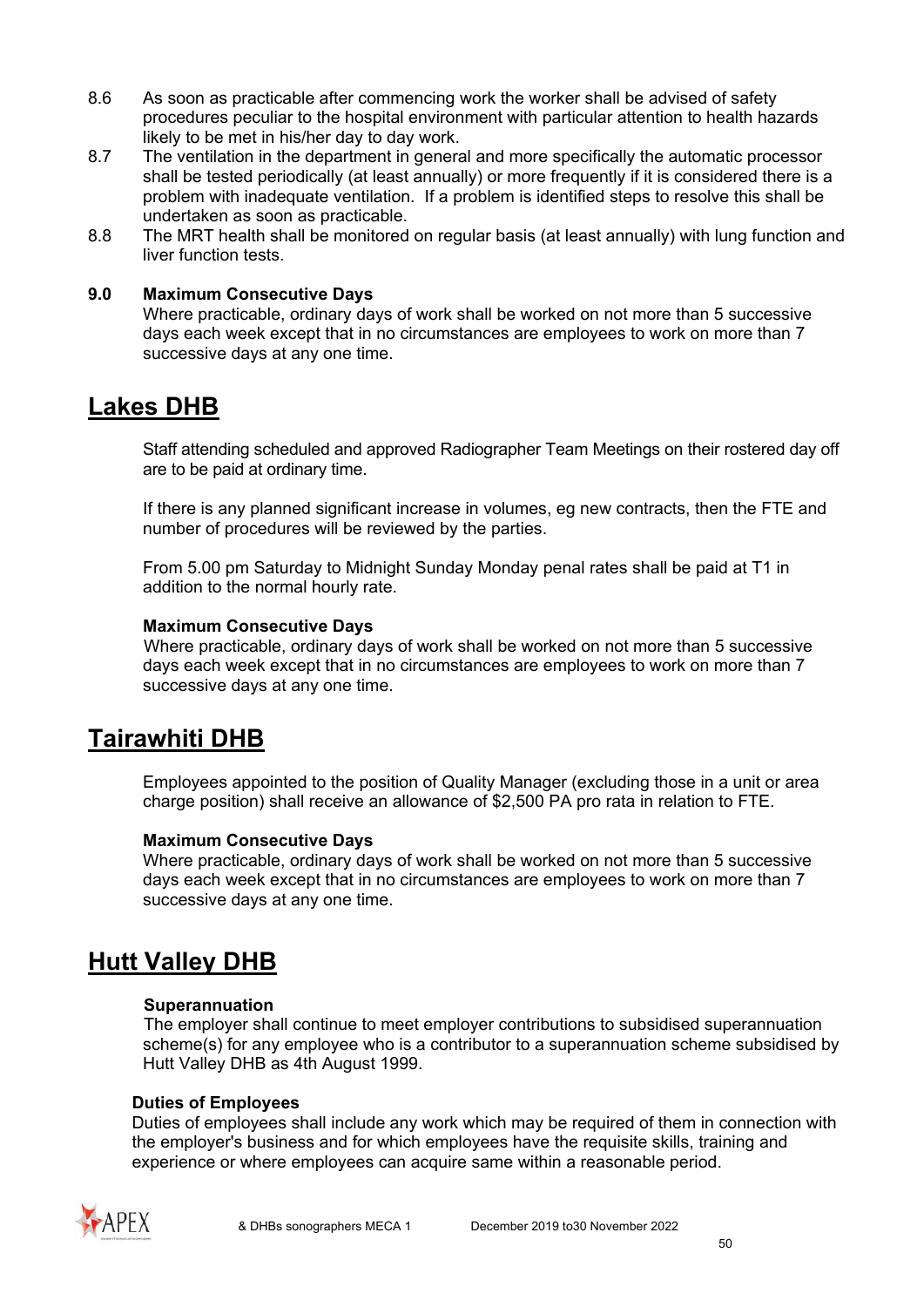Employees shall accurately record starting and finishing times, meal intervals, details of work carried out and maintain other records as required.

#### **Maximum Consecutive Days**

An employee shall not be required to be on duty for more than 7 consecutive days unless otherwise mutually agreed and will be entitled to 2 periods of 24 hours off duty each week unless otherwise mutually agreed.

# **Waikato DHB**

- 2.1 The revised heads of agreement dated 1/7/2002 continues to apply as part of this collective agreement.
- 2.2 An employee unable to take a meal after five hours' duty shall be paid at time-half rate in addition to normal salary from the expiry of five hours until the time when a meal can be taken. Except that on Saturdays, Sundays and Public Holidays an employee shall be paid at time three quarters (T1¾) in addition to normal salary.
- 2.3 No roster shall contain breaks between duties of less than 9 consecutive hours. If the actual break between worked duties is less than 9 overtime rates shall apply. Where an employee takes rostered time off to get this break they shall be paid at T1 rate for the time they are rostered to work.

# **MidCentral DHB**

3.1 **Educational Expenses** - Where an employee is undertaking, at the requirement of the employer, studies towards qualifications relevant to their work, the employer will reimburse all actual and reasonable expenses incurred including course fees, travel and accommodation.

# **Hawkes Bay DHB**

- 4.1 Alternatively, those employees who elect to work a rostered shift covering 0000 Monday to 0700 Friday, the midnight to 7.00 am shift, shall be paid a shift allowance of \$45.00 per shift.
- 4.2 For those employees taking part in this 0000 to 0700 roster, such payments set out in the night rate clause of the Agreement will not apply.
- 4.3 This roster will only commence when seven staff are available to work it on a no more than one in six rotation.
- 4.4 With the normal staff complement of no less than seven, annual leave will be self covered. Unexpected/additional leave will be covered by the on call provisions.
- 4.5 Current employees who volunteer to become part of the night shift roster will register their intent by signing a change to their hours of work, that will remain in place for a five year period. On the completion of the five years the employee may elect to no longer be part of the night shift roster at any time. This clause will not include those current employees who have already signed an agreement to work the nightshift as part of their terms and conditions.
- 4.6 The current evening shift, 1630 to 2400, shall incur a shift allowance of \$20.00 for each shift once clause 4.5 is operational.

# **Nelson Marlborough DHB**

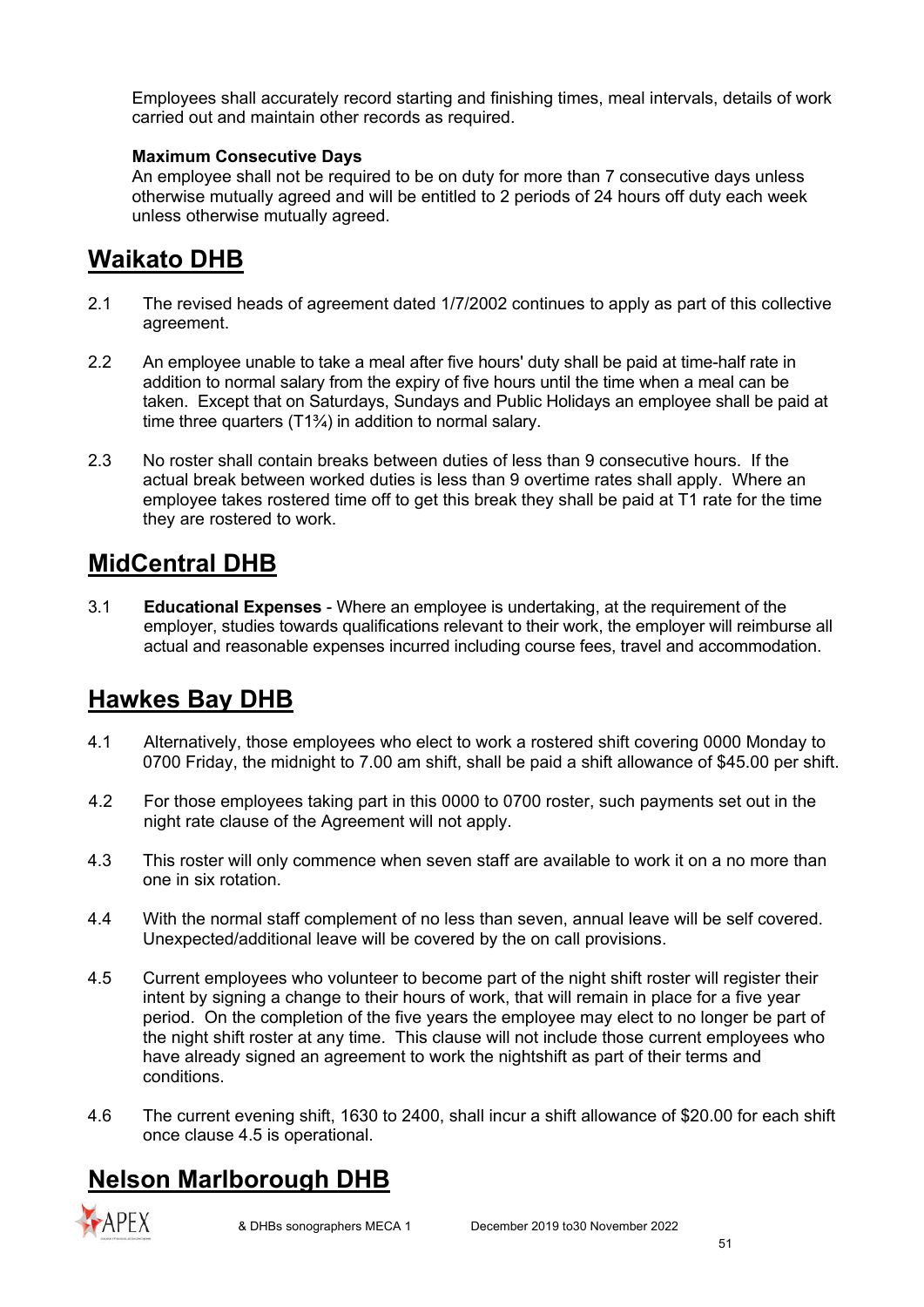5.1 Employees who fully participate in the on-call roster will receive two days annual leave in addition to 15.1 above. An additional two days annual leave will be granted to staff required to participate in shift work in accordance with clause 5.7. All leave will be on a pro-rata basis for part time employees. This clause shall cease to have effect from 1 December 2008.

# **Whanganui DHB**

7.1 Accident leave in addition to clause 22 of the agreement, if the accident is accepted by the Employer as a work-related accident the employee will be placed on accident leave for the first week and paid at the basic rate of salary. This does not affect any sick leave entitlement. Should the period of absence on accident leave be longer than the first week, the employee may apply to have any shortfall in the basic salary paid as earnings compensation paid by the employer and debited to sick leave entitlement. Approval is at the sole discretion of the employer.

# **Canterbury DHB**

#### **Maximum Consecutive Days**

An employee shall not be required to be on duty for more than 7 consecutive days unless otherwise mutually agreed and will be entitled to 2 periods of 24 hours off duty each week unless otherwise mutually agreed.

#### **Schedule One of the CDHB Clinical Support Services Collective Agreement (1 January 2002 – 31 December 2003)**

The following provisions shall continue to apply to those Employees who had previous grand parenting arrangements as referred to in Clause 3.3 (of the previous CDHB Clinical Support Services Collective Agreement) whilst they remain currently continuously employed with the Employer. They take the place of those previously held on payroll files.

#### **1. For those Employees previously covered by the Area Health Boards' Medical Radiation Technologists' in the Whole of New Zealand Award which expired on 23 June 1992:**

#### **Service**

 Where the Agreement provides a benefit by way of length of service (e.g. long service leave), service shall be calculated in accordance with the appropriate definitions in the Area Health Boards' Medical Radiation Technologists' in the Whole of New Zealand Award, which expired on 23 June 1992.

#### **2. For those Employees previously covered by the Allied Health Professionals' Collective Employment Contract (10 May 1993 – 30 June 1994)**

#### **Severance Provisions (if these ever apply)**

The provisions of Clause 27.4 of the Allied Health Professionals' Collective Employment Contract, which expired on 30 June 1994, shall apply in lieu of Clause 30 of the MRT MECA.

#### **Redeployment (if these ever apply**)

As an alternative to the lump sum payment in Clause 25.3.iii of the MRT MECA, the Employee may choose to receive an ongoing equalisation allowance for two years equivalent to the difference between the previous base salary and the new base salary, which allowance is abated by any salary increase.

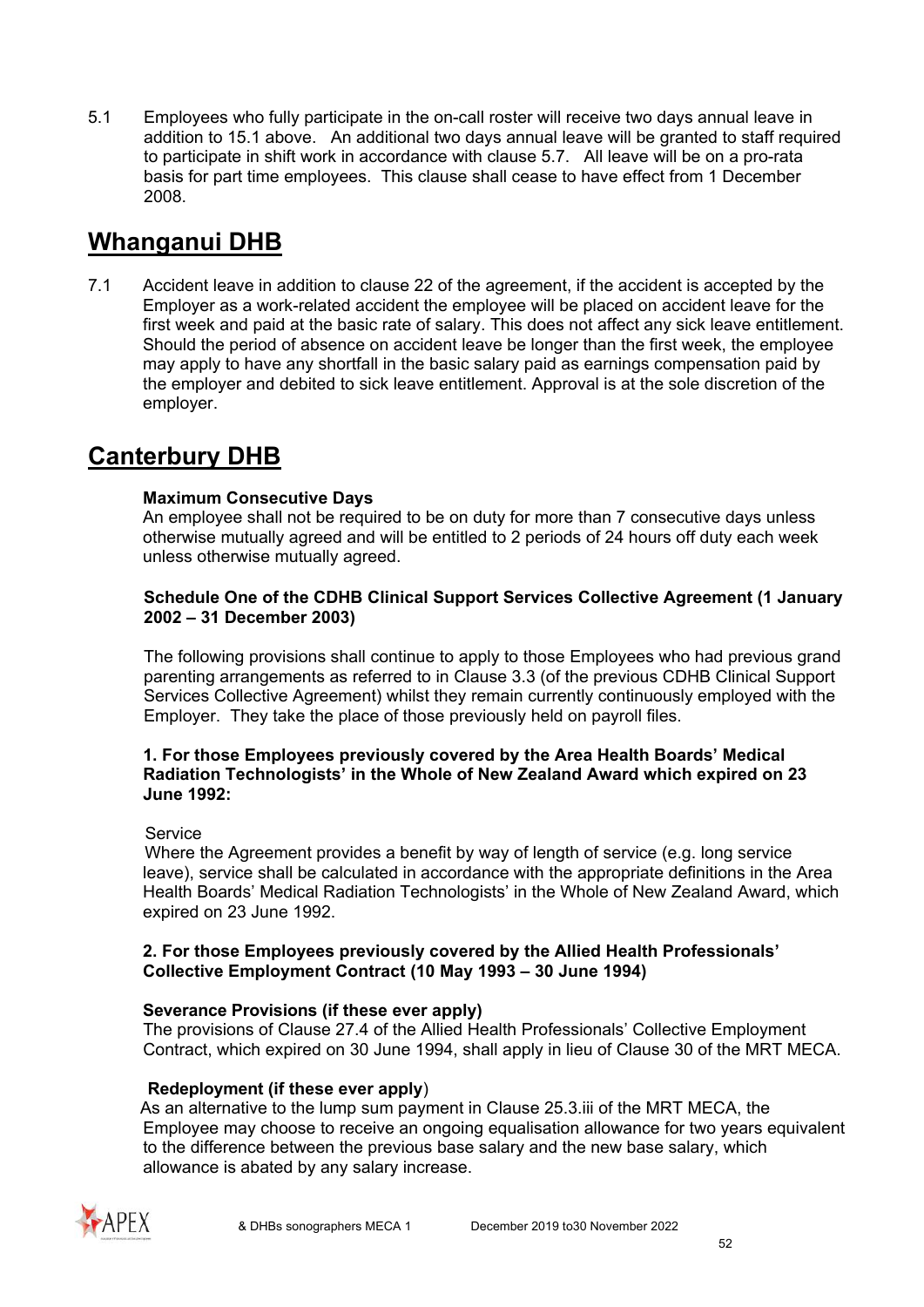#### **Service**

 Where the MRT MECA provides a benefit by way of length of service (e.g. long service leave), service shall be calculated in accordance with the appropriate definitions in the Allied Health Professionals' Collective Employment Contract, which expired on 30 June 1994.

**Schedule One of the previous CDHB Clinical Support Services Collective Agreement** The following provisions shall continue to apply to those Employees who had previous grand parenting arrangements as referred to in Clause 3.3 (of the previous CDHB Clinical Support Services Collective Agreement) whilst they remain currently continuously employed with the Employer. They take the place of those previously held on payroll files.

#### **1. For those Employees previously covered by the Area Health Boards' Medical Radiation Technologists' in the Whole of New Zealand Award which expired on 23 June 1992:**

#### **Service**

Where the Agreement provides a benefit by way of length of service (e.g. long service leave), service shall be calculated in accordance with the appropriate definitions in the Area Health Boards' Medical Radiation Technologists' in the Whole of New Zealand Award, which expired on 23 June 1992.

#### **Penal**

Where the Employee is regularly required to work and continues to regularly work on a Saturday or Sunday and would have previously been paid under Clause 6(5)(a) and (b) of the Area Health Boards' Medical Radiation Technologists' in the Whole of New Zealand Award, which expired on 28 June 1992, but is now paid under Clause 8 of the MRT MECA, the difference between the old payment rate (previous contract) at penal T2 and the new payment rate (new Agreement) at ordinary time plus weekend duty allowance under the new Agreement shall be paid (grand parented) until the difference reduces and disappears over a period of time.

#### **2. For those Employees previously covered by the Allied Health Professionals' Collective Employment Contract:**

#### **Severance Provisions (if these ever apply)**

In accordance with Clause 25.8 of the MRT MECA, the provisions of Clause 27.4 of the Allied Health Professionals' Collective Employment Contract, which expired on 30 June 1994, shall apply in lieu of Clause 25.5 of the MRT MECA.

#### **Redeployment (if these ever apply)**

As an alternative to the lump sum payment in Clause 25.3.iii of the MRT MECA, the Employee may choose to receive an ongoing equalisation allowance for two years equivalent to the difference between the previous base salary and the new base salary, which allowance is abated by any salary increase.

#### **Service**

Where the MRT MECA provides a benefit by way of length of service (e.g. long service leave), service shall be calculated in accordance with the appropriate definitions in the Allied Health Professionals' Collective Employment Contract, which expired on 30 June 1994.

#### **Penal**

Where the Employee is regularly required to work and continues to regularly work on a Saturday or Sunday and would have previously been paid under Clause 7 of the Allied Health Professionals' Collective Contract, which expired on 30 June 1994, but is now paid under Clause 8 of the MRT MECA, the difference between the old payment rate (previous contract) at penal T2 and the new payment rate (new Agreement) at ordinary time plus

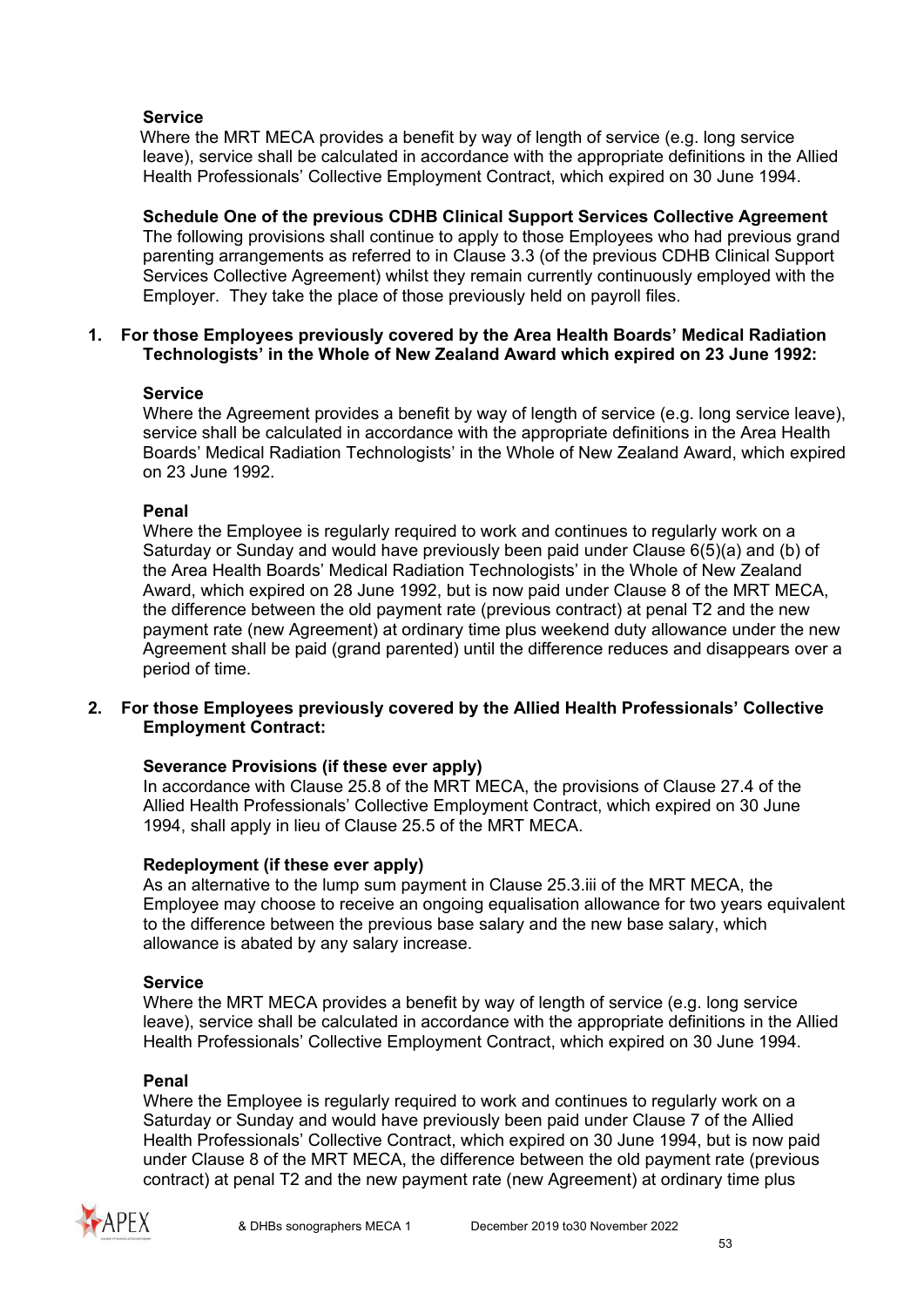weekend duty allowance under the new Agreements shall be paid (grand parented) until the difference reduces and disappears over a period of time.

# **Otago DHB**

- The parties agree to convene from time to time as required a joint working group to consider and recommend criteria to the employer for the granting of Certificates of Proficiency, such criteria to be specific to the different work specialty areas with Otago DHB that this Agreement covers.
- (b) Employees who gain a ODHB Certificate of Proficiency will be paid an annual lump sum of \$500 (net). Otago District Health Board will pay up to 65% of the cost towards training (up to a maximum of \$950) for MRT's who undertake external courses of proficiency.

Only one Certificate of Proficiency will be recognised for payment per employee in any one year (01 July to 30 June). Despite this, an employee may hold more than one Certificate.

Each ODHB Certificate of Proficiency will be current for a two year period.

(c) For MRT's who complete the NZIMRT Certificate of Proficiency in Mammography or another mammography training programme recognised by the NZIMRT, the employer will pay up to 65% of the costs towards training (up to a maximum of \$950).

#### **Mammography**

A daily incidentals reimbursing allowance of \$50 shall be paid to each employee working in the mobile screening unit when there is no overnight stay required. This figure is non taxable and linked to wage increases. Receipts are not required.

#### **Maximum Consecutive Days**

An employee shall not be required to be on duty for more than 7 consecutive days unless otherwise mutually agreed and will be entitled to 2 periods of 24 hours off duty each week unless otherwise mutually agreed.

# **Bay of Plenty DHB**

#### **Tauranga Hospital; Maximum Consecutive Days**

For those employees who commenced work prior to 23/1/1995, the following provisions shall apply: Where practicable, ordinary days of work shall be worked on not more than 5 consecutive days each week with a maximum number of consecutive duties to be 7 (and up to 10 by agreement).

By mutual agreement, for those employees who commenced work after 23/1/1995, where the ordinary hours are 40, the following provisions apply: Where practicable ordinary days of work shall be worked on 5 consecutive days with the maximum number of consecutive duties to be 7 – extendable to 10 by mutual agreement.

#### **Whakatane Hospital:Maximum Consecutive Days**

Generally no more than 5 consecutive periods of duty may be worked at a time, however to meet service needs up to 7 consecutive periods of duty may be worked. When 7 consecutive periods are worked these shall be followed by no less than 2 consecutive days off.

# **South Canterbury DHB**

#### **Maximum Consecutive Days**

An employee shall not be required to be on duty for more than 7 consecutive days unless otherwise mutually agreed and will be entitled to 2 periods of 24 hours off duty each week unless otherwise mutually agreed.

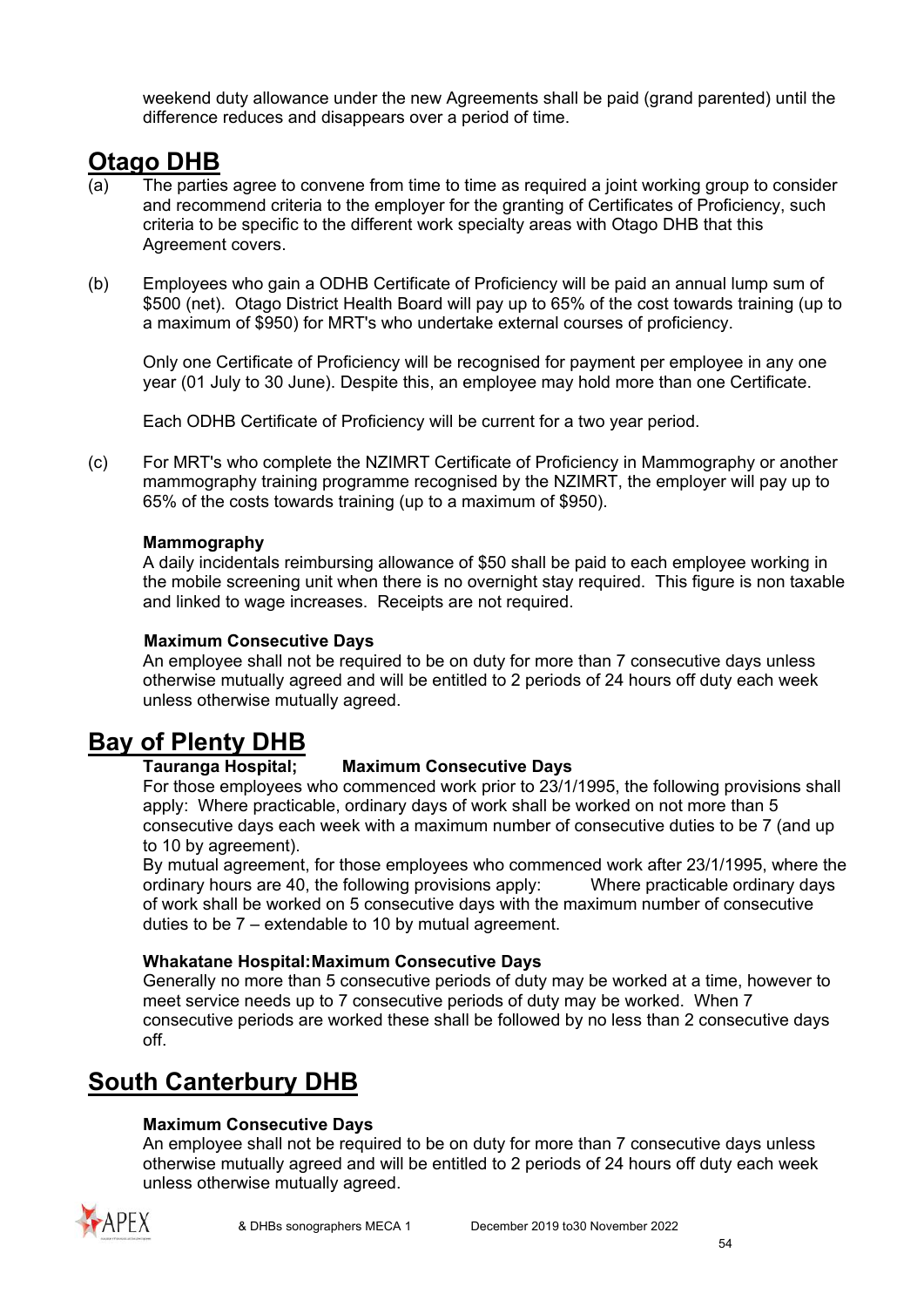# **Southland DHB**

#### **Qualification Allowance**

An employee will be paid a one off payment of \$400 on achievement of a Certificate Level Post Graduate Qualification, which has a benefit to the Medical Imaging Service. Only employees employed at the 22 April 2005 qualify for this payment.

#### **Maximum Consecutive Days**

An employee shall not be required to be on duty for more than 7 consecutive days unless otherwise mutually agreed and will be entitled to 2 periods of 24 hours off duty each week unless otherwise mutually agreed.

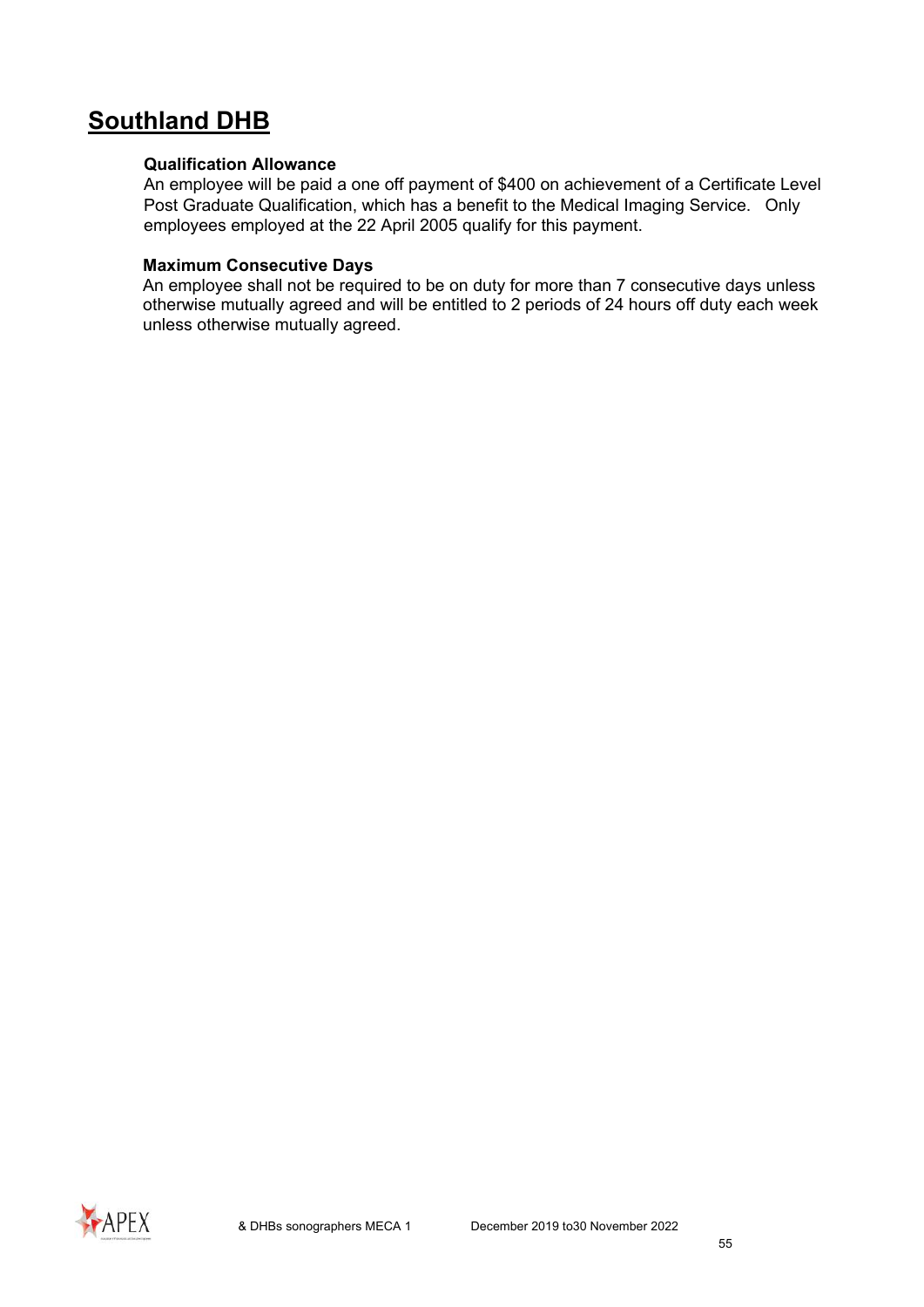# **SCHEDULE THREE: CURRENT SICK LEAVE PROVISIONS**

#### **Grandparented Accumulation of Sick Leave Entitlements**

#### **Waikato DHB**

Sick leave shall accumulate by carrying forward from one year to another any unused sick leave, but shall not exceed 320 days for employees employed before 23 June 1992.

#### **Hawkes Bay DHB**

Notwithstanding the above, any employee who was employed by the employer prior to 1 October 2011 shall have previous maximum accumulation entitlements preserved.

#### **HUTT VALLEY DHB SICK LEAVE**

Where the absence is due to sickness the following provisions, will apply.

1.2 The availability of sick leave in terms of this clause relies on mutual trust between the employer and employees and their colleagues, and the belief that, if ill, staff should be allowed to recover from any incapacity without fear of immediate termination of employment or loss of pay.

However, any employee who is found to be abusing this trust by taking time off for illness when not ill will be regarded as having committed serious misconduct and may be summarily dismissed.

- 1.3 During the first six (6) months of service an employee shall be entitled to ten (10) days' sick leave on pay.
- 1.4 After completing six (6) months' continuous service an employee if ill is able to take such time off work on pay as is necessary to recover from the illness and return to work.
- 1.5 An employee who is absent for reasons of ill health for a period of three (3) days or more shall, if so required, supply a medical certificate to the manager setting out the nature of the illness and the date by which the employee may be expected to return to work.
- 1.6 If the absence is long term in nature and work related the employee shall be entitled to full ordinary pay for up to six (6) months. The manager may approve a second period of six (6) months or longer on full pay.

If the absence is not work related the manager may reduce the employees pay to half ordinary pay after the first three (3) months.

Throughout the period of absence the employer may make periodic checks on progress of recovery or rehabilitation. If after three (3) months' absence a medical certificate indicates that an employee is unlikely to return to normal work within a further three (3) months', redeployment will be considered. Employment may be terminated if the employee is unable to return to work at the six (6) month point.

1.7 The employer shall have the right in exceptional circumstances to request the employee to visit a registered medical practitioner nominated by and at the expense of the employer.

#### **2. Injury**

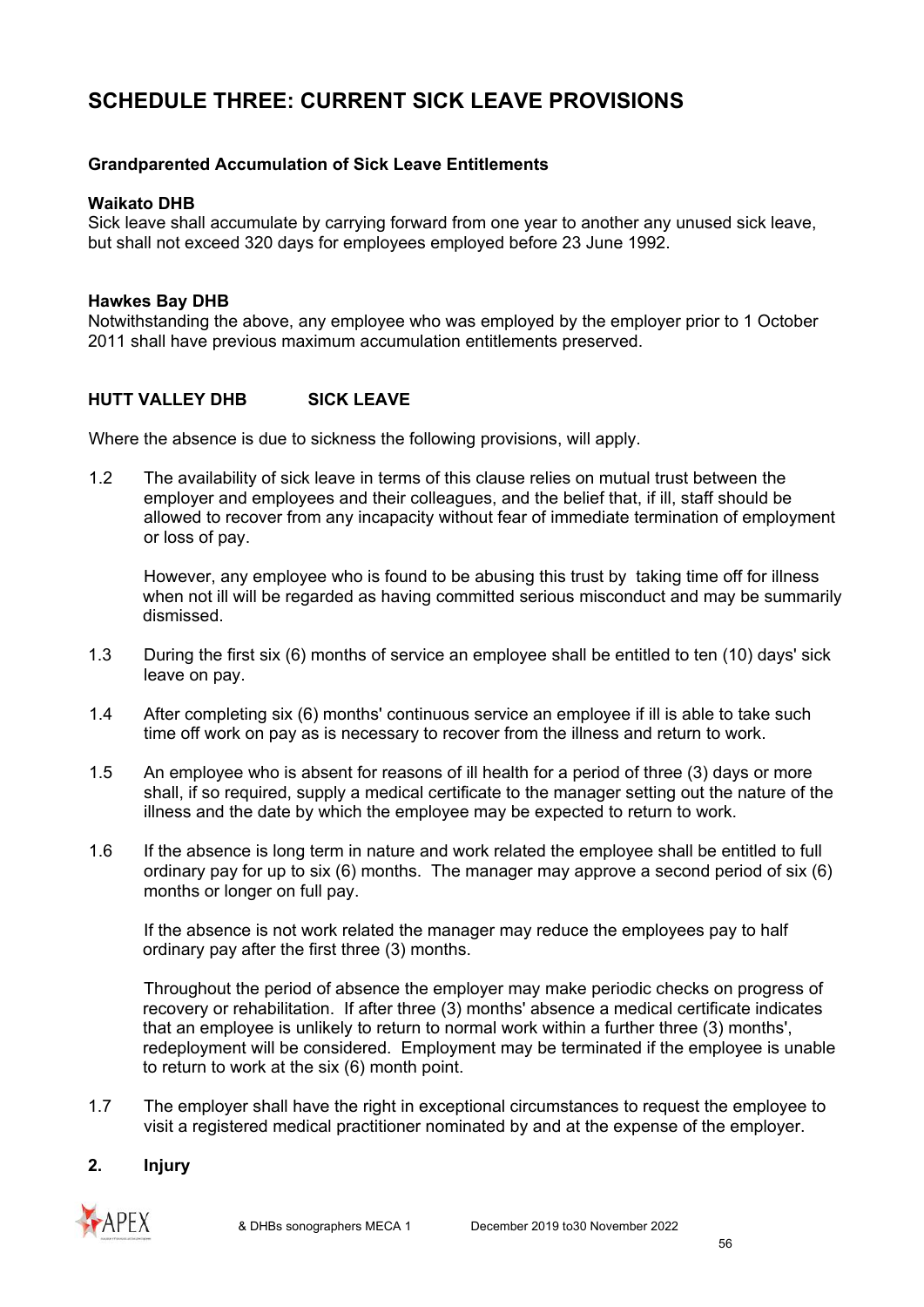- 2.1 The provisions of the Accident Insurance Act 1998 or any amendment or Act passed in substitution for this Act shall apply.
- 2.2 Where the absence from work as a result of an injury (work or non-work or motor vehicle) accident the employee must provide copies of the claim for cover and expenses, initial medical certificate and any further medical certificates.
- 2.3 Employees must report any work accident and any resulting injury to their manager, and complete the necessary documentation as soon as possible after the event.
- 2.4 Employees requiring treatment as a result of an accident or emergency during a period of duty shall be entitled to free emergency treatment provided by the employer through a nominated registered medical practitioner or other health care provider as approved by the employer.
- 2.5 Where absence from work is due to injury arising from a work related injury or motor vehicle accident the employer shall:
	- a) Make up the balance of pay between full ordinary pay and the 80% of earnings-relatedcompensation covered by the employer's workers compensation insurer. The duration of the make up payment will be subject to active compliance with Hutt Valley DHB's rehabilitation programme that has been mutually agreed between the parties.
	- b) Make up any difference between the amount accepted by the employer's workers compensation insurer and the fee paid by the employee for treatment in relation to the accident where that course of treatment has been approved by Hutt Valley DHB.
- 2.6 Where absence from work is due to injury arising from a non-work related injury the employer shall make up the balance of pay between full ordinary pay and the 80% of earnings-related-compensation covered by the employer's workers compensation insurer. The duration of the make up payment will be subject to active compliance with Hutt Valley DHB's rehabilitation programme as mutually agreed between the parties, and will be for a maximum of 3 months.

#### **WAIRARAPA SICK LEAVE**

#### **Sickness**

- (a)Where an employee is absent from work due to sickness or injury the provisions of this clause will apply, depending on whether the absence is due to sickness, or work-related injury, or non-work related injury.
- (b)In all cases of absence covered by these provisions the employee shall:
	- (i) provide the appropriate medical certificates as detailed in 1.2(e) and 1.2(g)
	- (ii) following agreement by both parties consult the Consultant in Occupational Medicine engaged by the employer or an agreed medical advisor to assess progress and treatment relating to fitness for work;
	- (iii) agree that the Consultant in Occupational Medicine will have access to the employee's chosen medical practitioner to discuss those aspects of the employee's condition relating to fitness for work; and
	- (iv) participate in an agreed rehabilitation programme which may include undertaking a different role.

1.2

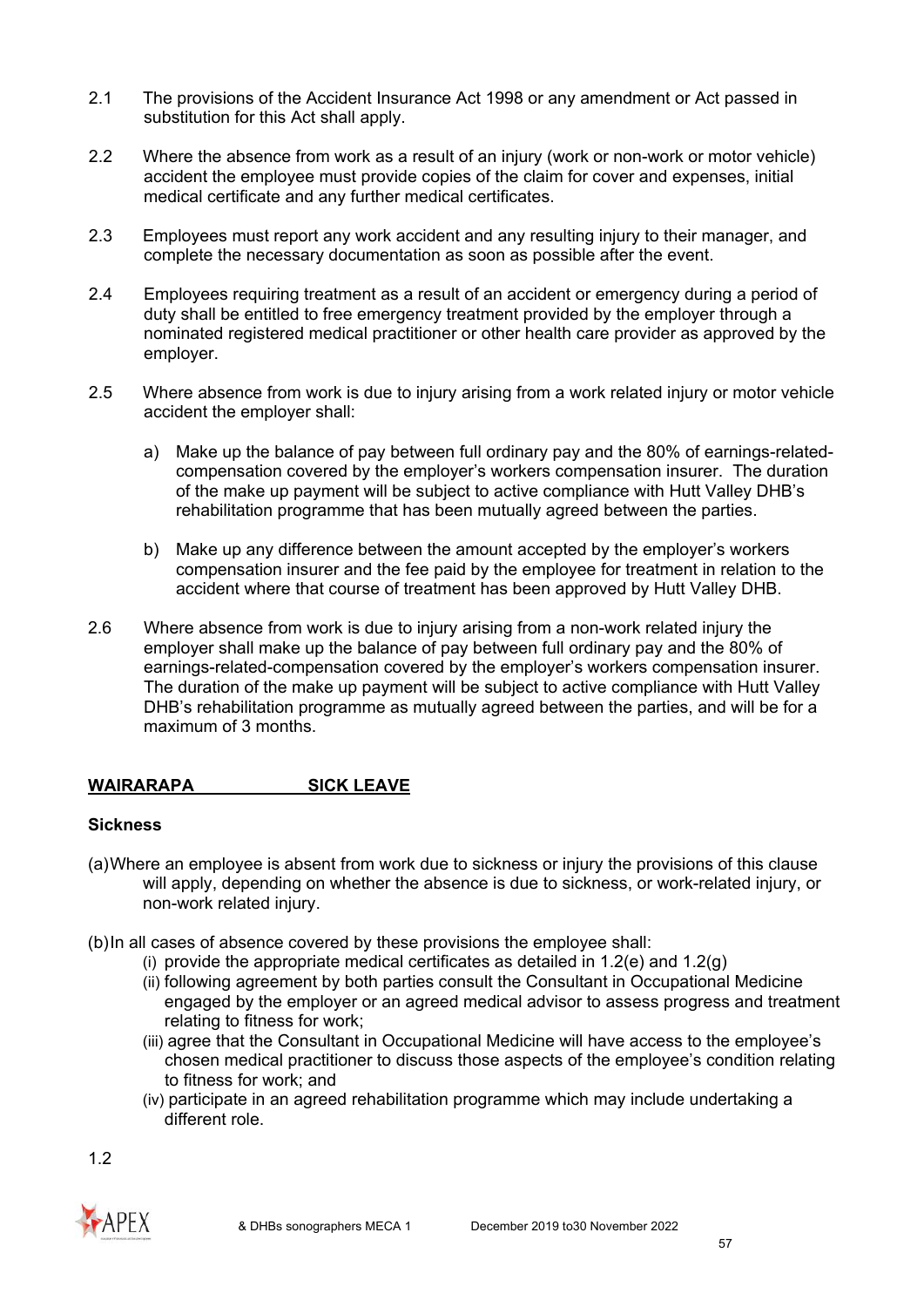- (a) Where the absence is due to sickness clause 1.2(b) to 1.2(h) applies instead of the provisions for special leave in the Holidays Act 2003.
- (b) The availability of sick leave in terms of this clause relies on mutual trust between the employer and employees and their colleagues, and the belief that, if ill, staff should be allowed to recover from any incapacity without fear of immediate termination of employment or loss of pay.
- (c) During the first six months of service, an employee shall be entitled to ten days sick leave on pay.
- (d) After completing six months continuous service an employee, if ill, is able to take such time off work on pay as is necessary to recover from the illness and return to work.
- (e) An employee who is absent for reasons of illness of ill health for a period of three days or more shall, if so required, supply a medical certificate to the manager setting out the date by which the employee may be expected to return to work.
- (f) If the absence is long term in nature, the employee shall be entitled to full ordinary pay for up to six months.
- (g) Throughout the period of absence, the employer may make periodic checks on progress of recovery or rehabilitation. If after three months' absence a medical certificate indicates that an employee is unlikely to return to normal work within a further three (3) months' time, redeployment will be considered. Employment may be terminated if the employee is unable to return to work at the 6-month point.
- (h) The employer shall have the right in exceptional circumstances to request the employee to visit a registered medical practitioner for a second opinion at the expense of the employer.

#### **CAPITAL AND COAST SICK LEAVE**

Absence from work due to sickness or injury is covered by the employer's Wellness Policy. The following is a summary of the provisions in the policy. The policy must be referred to for further details.

- 2.1 When an employee is absent from work due to sickness or injury the following provisions will apply, depending on whether the absence is due to sickness, work-related injury or non work-related injury.
- 2.2 During the first six (6) calendar months of service an employee shall be entitled to a maximum of ten (10) days sick leave on pay
- 2.3 After completing six (6) months continuous service an employee, if ill, is able to take such time off work on pay as is necessary to recover from illness and return to work
- 2.4 An employee who is absent for reasons of ill health beyond three (3) consecutive working days may be required to supply a medical certificate to the manager, setting out the date by which the employee will be expected to return to work. A medical certificate and Health Workforce team review may be requested if there is any suspicion of abuse of the policy.
- 2.5 If absence is long term in nature the employee shall be entitled to full ordinary pay for up to six (6) months, subject to a full review and decision-making process.
- 2.6 The wellness policy may be subject to review and alteration by the employer, after appropriate consultation, provided that any alteration/termination may only occur after the

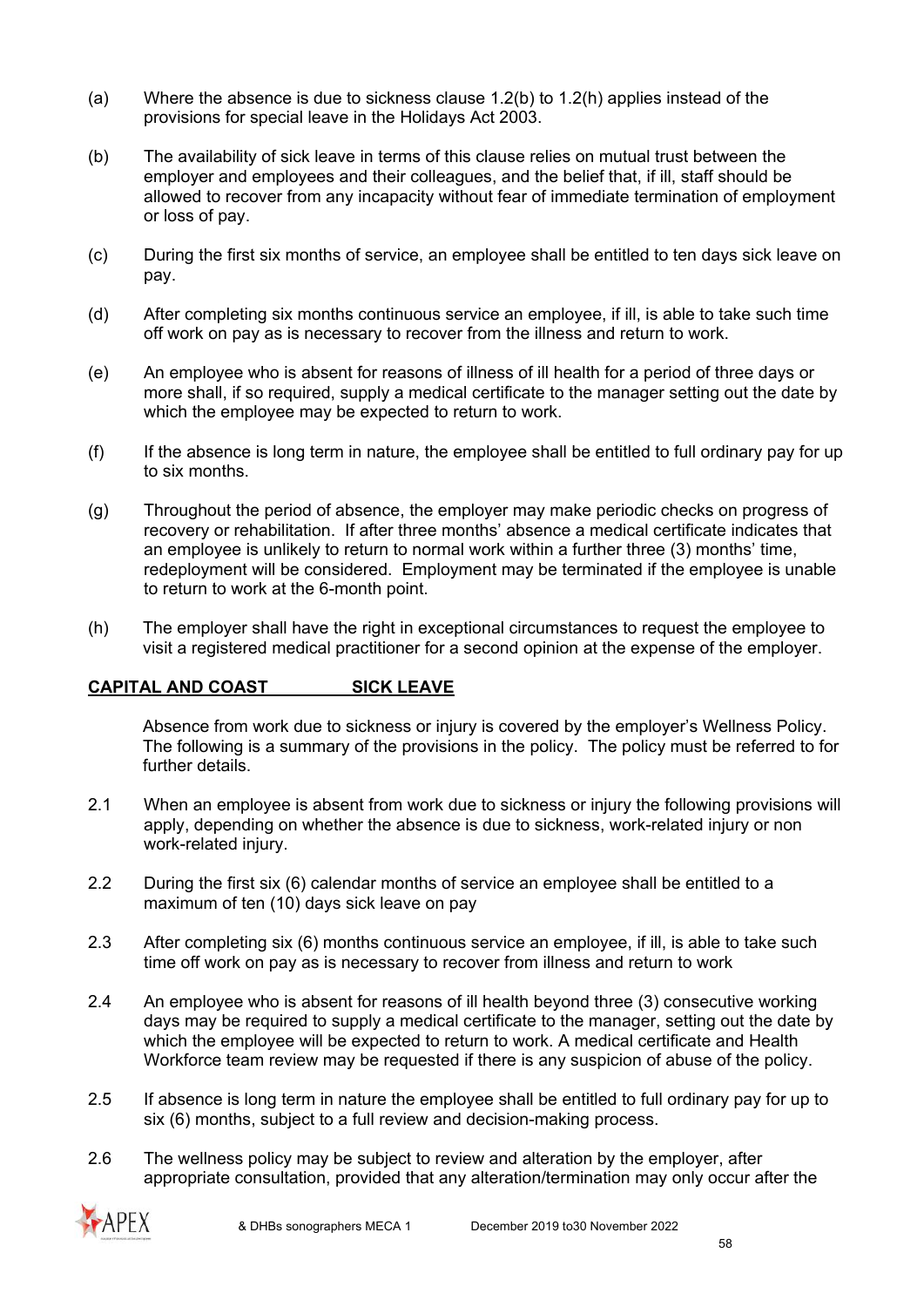term of this collective agreement. In the event of termination the previous Collective Employment Contract (1 January 2000 to 30 September 2001) sick leave provisions will be reinstated.

- 2.7 Partial absence due to illness or injury not covered by ACC by employees will be recorded in the following way:
	- (a) absence of less than two hours in any one working day  $\frac{1}{2}$  nil leave (b) absence of between two hours and six hours in any one working day  $\frac{1}{2}$  day
	- absence of between two hours and six hours in any one working day
	- (c) absence of more than six hours in any one working day **1** day
- 2.8 Domestic Leave
- 2.8.1 Employees may be granted reasonable leave on pay as a charge against sick leave entitlement when the employee must be absent from work to attend to a member of the household who, through illness, becomes dependent on the employee.
- 2.8.2 A medical certificate may be required in support of a claim for domestic leave.

#### **BAY OF PLENTY DHB SICK LEAVE**

- 1.1 Where an employee is granted leave of absence from duty on account of sickness or nonwork related accident he/she shall be entitled to payment for such leave at ordinary (T1) rates.
- 1.2 Where leave of absence is granted on account of work related accidents then payment for such absence shall:

(a) For the day of the accident and subsequent six days be at the employees ordinary (T1) rate of pay or be based on 80% of the employee's earnings in the week prior to the accident (or such other amount as the Accident Insurance Act 1998 may specify), whichever is the greater.

(b) For any absence from the eighth day after the accident be at the employee's ordinary T1 rate of pay or such greater amount as will be recovered/payable from the Insurer.

1.3 In the case of accidents, payment is conditional on the employee reporting the accident in accordance with the employers accident reporting requirements, and satisfying all of the requirements under the Accident Insurance Act 1998, and assisting the employer recover earnings related compensation payable by the Insurer.

- 1.4 Sick pay will be for an employee's ordinary rostered days of work that fall within the period of leave granted.
- 1.5 The granting of sick pay is conditional on the employee notifying their employer of their illness, and the likely duration and anticipated return to duty not less than one hour (or as varied by Unit/Service Co-ordinators) before the commencement of their rostered duty or as soon as is reasonably practical.
- 1.6 Where an employee has a consistent pattern of short-term sick leave absences or where the employee's manager is concerned about the employees' sick record, then the employee's situation may be reviewed in accordance with current guidelines.
	- (a) The Review Panel shall comprise of the employer, the employee, the employee's representative and the Occupational Health Practitioner. The panel shall consult with

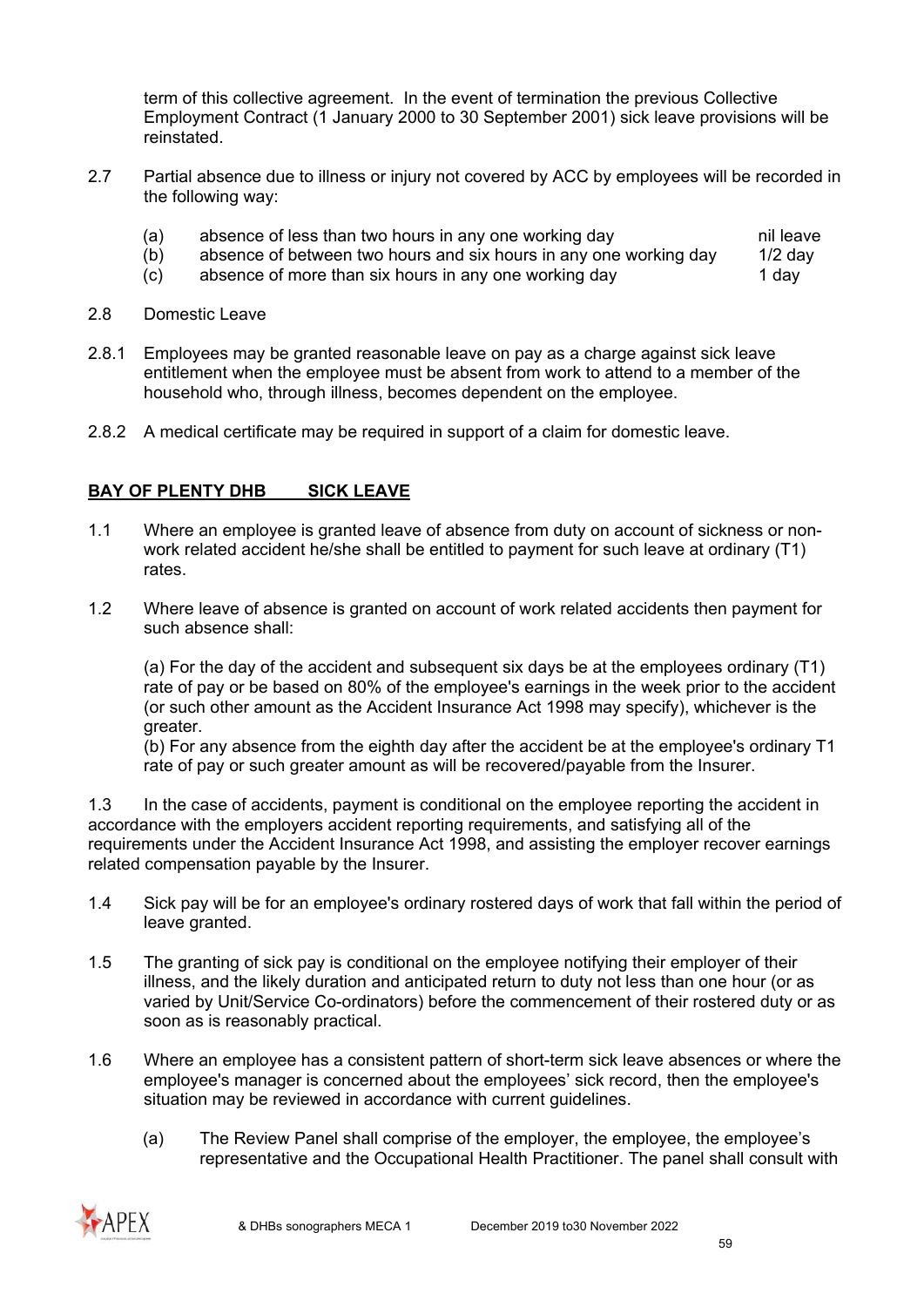the employee and his/her manager before making any decisions. The employee may choose not to have representation.

- (b) Require the employee to support all future sick pay claims with a medical certificate and/or
- (c) Require the employee to undergo an examination by a medical practitioner nominated by the employer and at the employers expense, and/or,
- (d) Restrict or withdraw for a specified period the sick pay provisions of this Clause, such action being limited by the Special Leave provisions of the Holidays Act 1991, and/or
- (e) Recommend that the employee attend an Employee Assistance Programme and/or
- (f) Other as appropriate.
- 1.7 Domestic Leave
	- (a) Employees may be granted leave of absence on ordinary pay (as defined in (2) and (5) above) when an employee must, because of any unforeseen illness or accident, stay at home to attend a member of the employee's household who through illness, or accident has become dependent on the employee provided that: - The production of a medical certificate or other evidence of illness, or accident may be required.
	- (b) The same review procedures set out above will apply to Domestic Leave.
- 1.8 Casual employees have no entitlement to sick pay, except to the extent provided by the Holidays Act 2003, except that a casual employee may be granted sick leave if that employee had by prior arrangement been rostered for work on the day they are sick. "Prior arrangement" in this clause means the employee's name and the pre-arranged hours of work have been entered on the published roster prior to the employee becoming ill or incapacitated.
- 1.9 Where an employee is suffering from a minor illness, which could have a detrimental effect on patients or colleagues, Managers may, at their discretion, either:
	- (i) Place the employee on suitable alternative duties; or
	- (ii) direct the employee to take leave on payment at base rates (T1 only).
- 1.10 Sick leave in relation to Annual and Long Service and Bereavement Leave
	- (i) When sickness occurs during annual or long service or bereavement leave the employer shall permit the period of sickness to be debited against sick leave entitlement, except where the sickness occurs during leave following relinquishment of office, provided:
		- The period of sickness is more than three days;
		- a medical certificate is produced, showing the nature and duration of the illness.
	- (ii) In cases where the period of sickness extended beyond the approved period of annual or long service leave; approval shall also be given to debiting the portion, which occurred within the annual or long service leave period against sick leave entitlement if the total continuous period of sickness exceeds three days. (iii) Annual or long service or bereavement leave may not be split to allow periods of illness of three days or less to be taken as sick leave.

### **LAKES DHB SICK LEAVE**

(1) (a) The general policy is that your normal salary continues when you are absent due to genuine illness or the illness or injury of your partner, a dependant or another member of your family or household. Where the frequency or pattern of absence is regarded as problematic or excessive or where your absence is prolonged or where you do not participate in an employer rehabilitation programme, your Employer may refer the matter to the Review Panel. It is acknowledged that sick leave is a joint responsibility of staff, the employer and the Union.

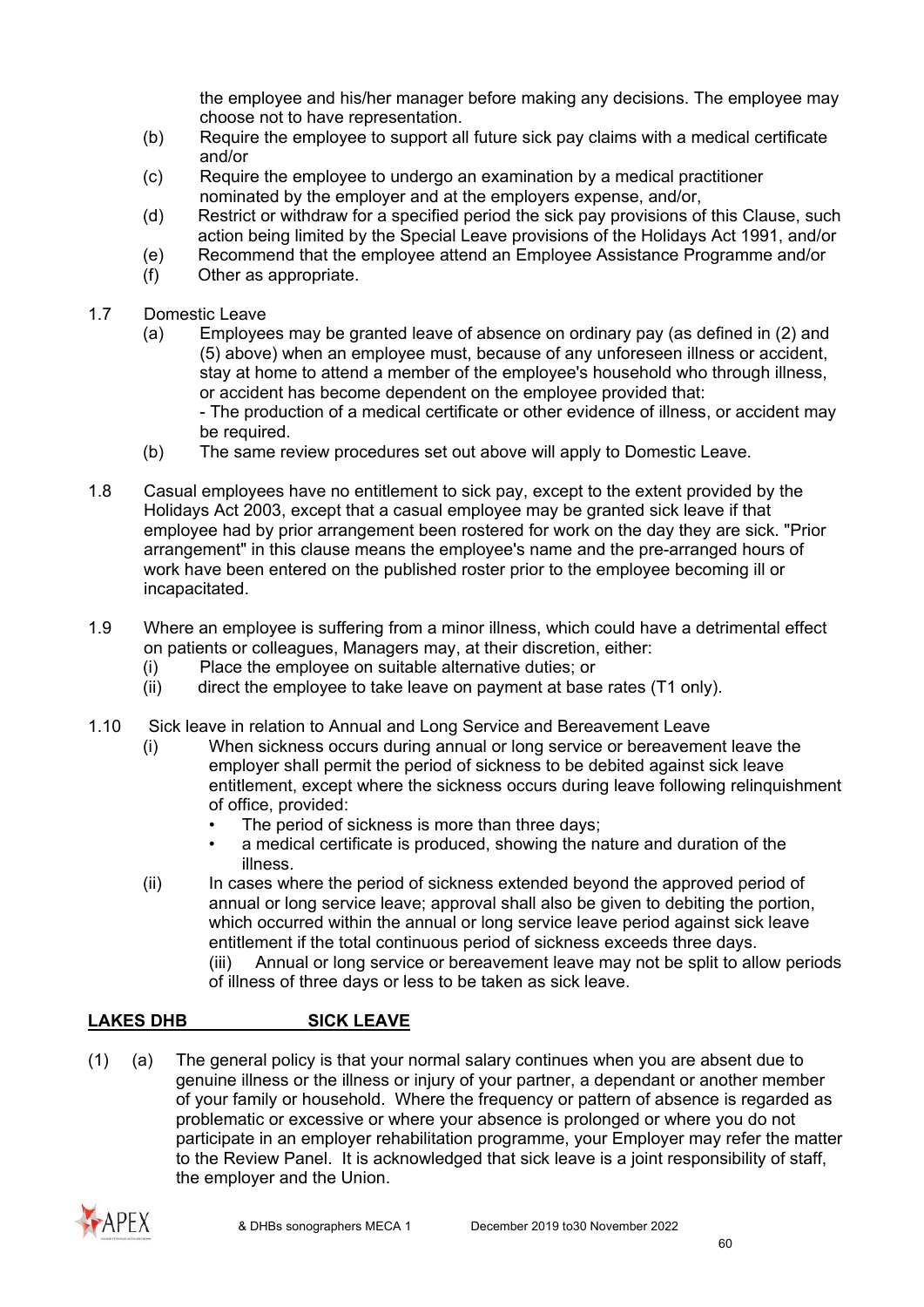The Review Panel is outlined in point 2.

- (b) Generally you will not be required to produce a medical certificate for leave due to illness but may be requested to do so. A medical certificate will be required for any absence due to work injury and for any absence of greater than 3 days for personal/non work injury.
- (c) Where your Manager has concerns about your frequency or pattern of absences on sick leave then, after discussion, you may be required to present a medical certificate for such absences in future.

Where the employer has concern's regarding illness or fitness to work, the employer may, at its expense, require an opinion from a doctor nominated by the employer, with due consideration for gender and cultural preferences.

- (d) Please ensure you assist the smooth running of the organisation by making every reasonable effort to advise your Manager well before your normal start time on any day of absence.
- (e) If you suffer a work-related injury the employer has the discretion to pay you the difference between any payments received from ACC and your normal salary.
- (f) Following the Review Panel, the employer may decide not to continue to provide paid leave to you.
- (g) APEX and the employer will work jointly on the current unspecified sick leave system , and put in initiatives to improve the system, using some targets to work towards. Progress will be reviewed with agreed terms of reference after 6 months (from the targets being set).
- (h) These provisions are agreed to be inclusive of and satisfy the requirements of the Holidays Act 2003 to provide for sick leave.
- (i) For employees, the maximum amount of sick leave that can be taken for any one period of absence shall not exceed 10 weeks paid leave with a provision for a further period of up to 16 weeks unpaid leave.

#### **(2) Sick Leave Review**

- (a) The Review Panel will comprise two employer representatives (one of whom will be the Health & Safety Advisor, or, in their absence, an HR representative), one APEX staff representative and the appropriate service manager. Participation in the panel by the staff representative will be paid for at ordinary pay.
- (b) Referral of a concern to the panel will be done via Human Resources. If a matter is referred to the panel, Human Resources will:
	- (i) arrange the panel meeting
	- (ii) notify the employee in writing, including invitation to bring support and provide a copy of this clause.

The review will endeavour to assist the employee in establishing practical arrangements to recover from sickness and/or identify the possible issues contributing to the sickness and make recommendations where appropriate.

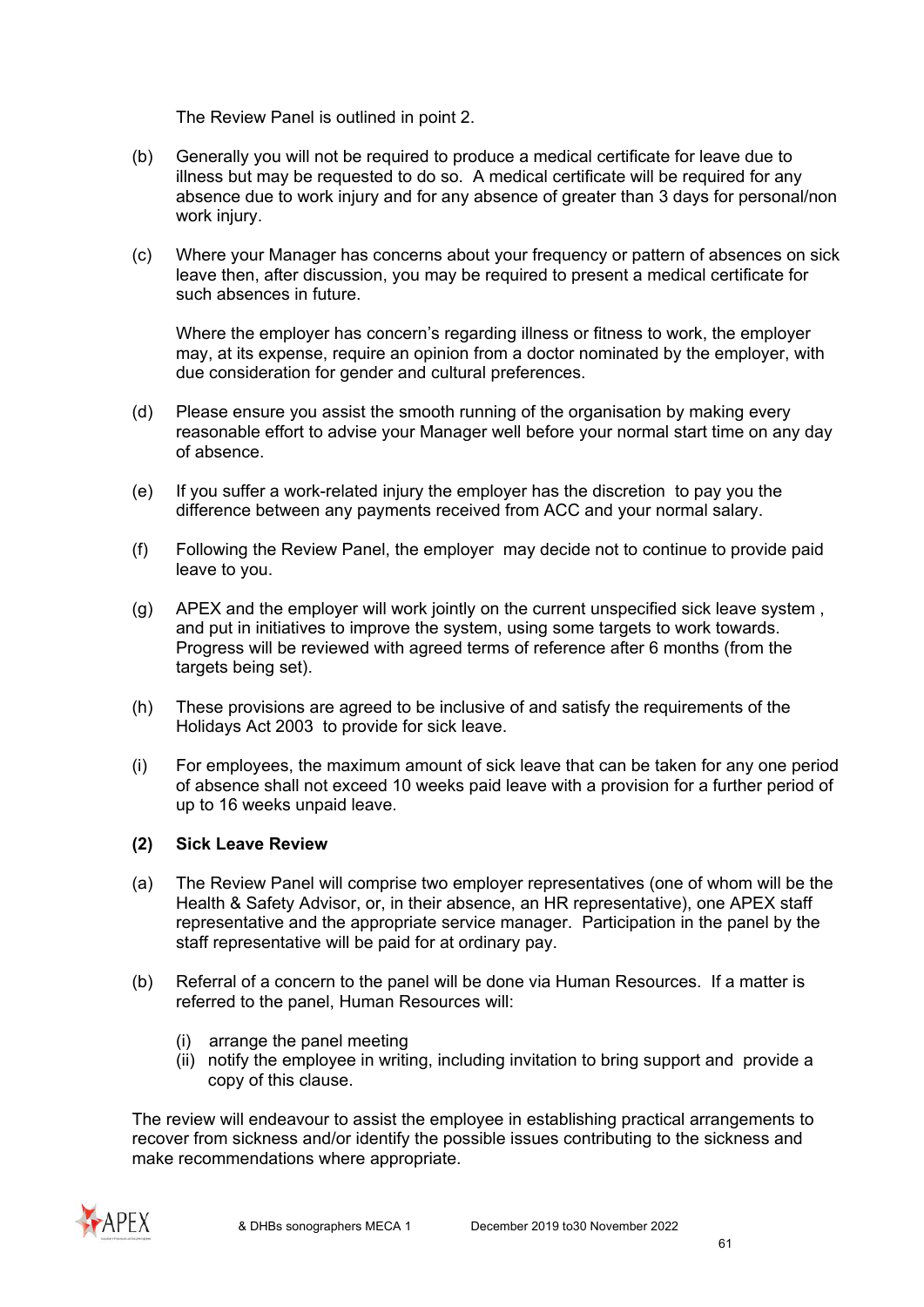The panel will:

- (i) explain the concern to the employee
- (ii) ask for explanation
- (iii) consider the explanation and any evidence available
- (iv) make a recommendation to Human Resources.
- (c) Where the review panel finds that the employee is required to have time off for a period of greater than the 10 weeks and it is unlikely that the employee will after the 26 week period be able to return to their normal duties as set out in the job description, then the employer may terminate the employment prior to the 10 weeks period. The date of commencement of the 10 week period will be from the day the employee advised their manager or designate of their sickness. Where employment is terminated prior to the 10 week period the employee will be paid at their ordinary hourly rate, 10 weeks pay, less any sick leave paid from the date they notified their manager or designate of their sickness.
- (d) Work and non work related accidents:

The maximum period of leave will be 26 weeks at any one time and a review in accordance with clause 15.4 (c) may be instituted prior to the expiry of the 26 weeks.

All panel members acknowledge that the proceedings of the panel are confidential.

Members of the panel have full access to any documentation of the employee's absences and sick leave history.

The employee has the right to request a review by the CEO or their nominee.

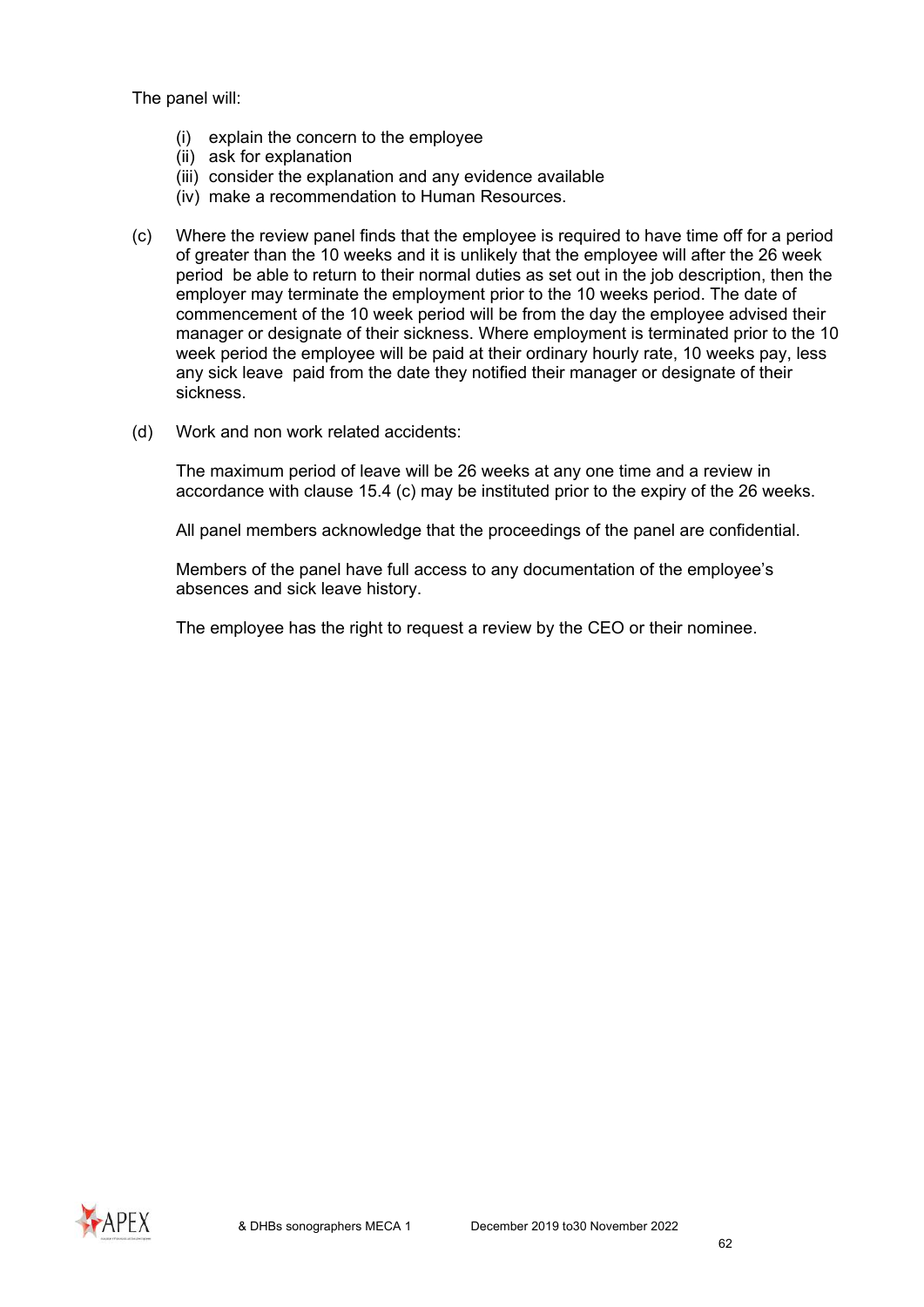# **SCHEDULE 4: OVERTIME, PENAL TIME AND CALLBACK RATES**

# **Overtime and Penal Provisions**

- Note: As DHBs move to increase ordinary hours to 40 (80 hour fortnight) hours, overtime / penal payments shall be adjusted where necessary to reflect overtime / penal payment 8 (40/80) hours a day (week/fortnight). Except that:
- 1. those individuals who chose to grandparent the old 35 or 37.5 ordinary hours provision (as per clause 3.1(i)) shall continue to be treated as full timers and the overtime provisions of the previous MECA (1 October 2014 to 31 July 2016) shall continue to apply to them.
- 2. Until such time as a DHB moves to 40 hours (see clause 3.1) the overtime, penal time and call back rates of the previous MECA shall continue to apply.

### **Tairawhiti DHB**

- 1 Overtime: Overtime is incurred when 8 hours have been exceeded in any one shift or 40 hours in a week.
- 2 Overtime and weekend/public holiday or night rates shall not be paid in respect of the same hours, the higher rate will apply.
- 3 In computing overtime, each day shall stand-alone.
- 4 Overtime will be paid:
	- from midnight Sunday/Monday to midday on the following Saturday at one and one-half times the normal hourly rate of pay (T1.5) for the first three hours and at double the normal hourly rate of pay (T2) thereafter.
	- from midday Saturday to midnight Sunday/Monday or on a public holiday at double the normal hourly rate of pay (T2).
- 5 Penal Rates as per Clause 6.2 to 6.4
- 6 When staffing levels are adequate, the option of working either a weekend shift or call may be agreed with management.

## **South Canterbury, Canterbury, Wairarapa, Hutt Valley and Southern DHBs**

1.1 Overtime

Overtime is time worked in excess of eight (8) hours per day or eighty hours per fortnight as authorised in advance by the Manager. Employees agree to work a reasonable amount of overtime on occasion if required by the employer to do so.

Overtime will be paid at time and one half (T1.5) of ordinary rate for the first three hours worked, thereafter double time (T2).

1.2 Shift Allowance

Penal Rates as per Clause 6.2 to 6.4. (i)

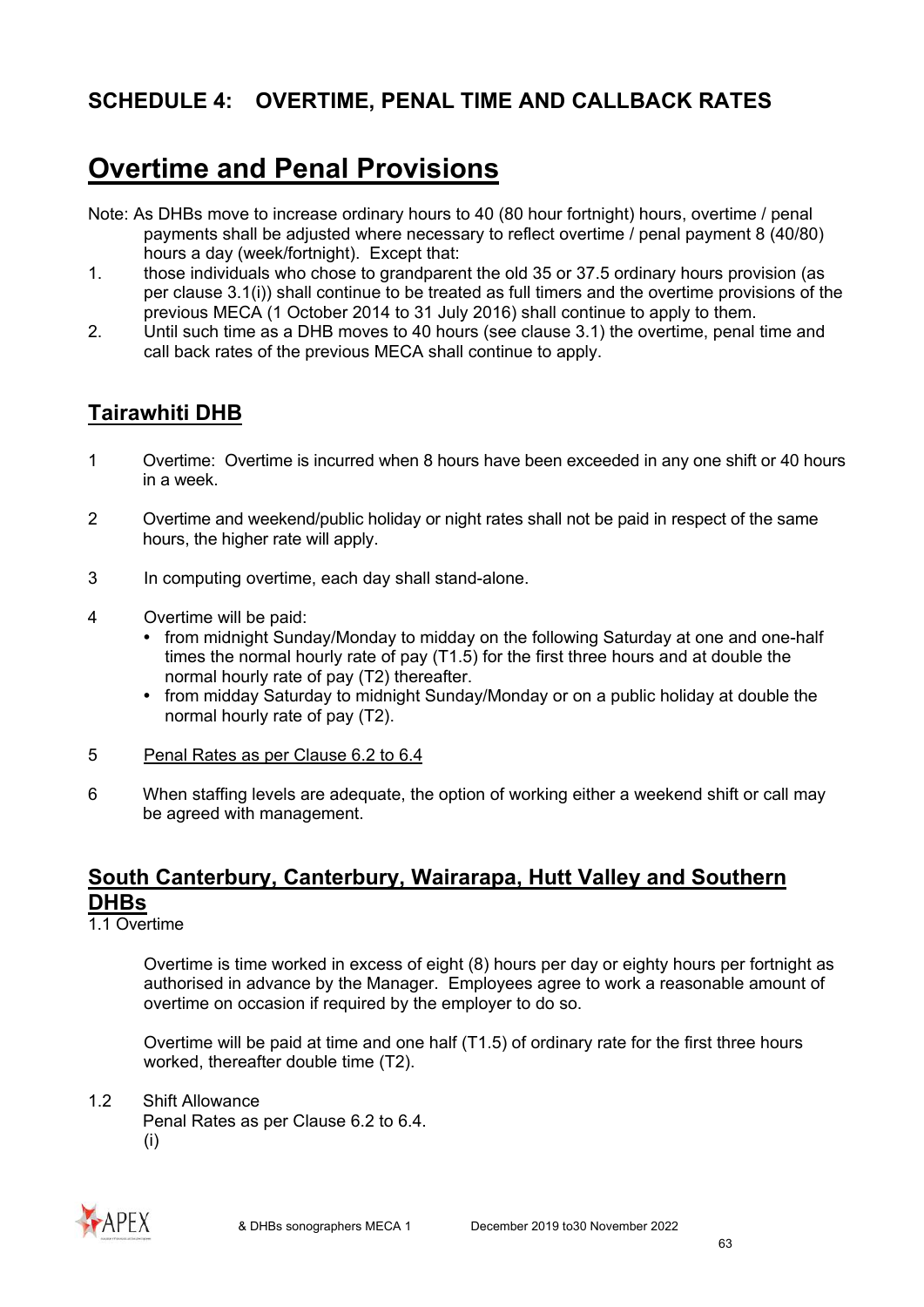# **Bay Of Plenty DHB**

#### **TAURANGA HOSPITAL**

- 1) PART A will apply to employees who commenced work prior to 23 January 1995 and shall continue in force until changed in accordance with Part C of this clause.
	- (a) Ordinary hours of work shall be 35 per week and not more than seven per day, computed over any two weekly period and, where practicable, shall be worked on not more than 5 consecutive days each week, with the maximum number of consecutive duties to be 7 (and up to 10 by agreement).

#### 2) PART B

- Part B may apply to employees who commenced work after 23 January 1995, and to those whose hours are changed in accordance with Part C of this clause.
	- (a) Ordinary hours of work shall be 40 per week and not more than 8 per day, computed over any two week period, and, where practicable, shall be worked on 5 consecutive days, with the maximum number of consecutive duties to be 7 extendable to 10 by mutual agreement.
- 3) PART C Transitional Provisions
	- (a) Staff employed prior to 23 January 1995 shall be given 6 weeks notice of a request to increase their hours to 40. During the 6-week notice period, discussion/consultation will be held with the employee(s), who may involve the employees' representative, as to the reasons for change and the span of hours to be worked. The increase in hours shall be by mutual agreement (such agreement shall not be unreasonably withheld).

#### 4) Definitions

- (a) For the purposes of overtime and penal; time, the normal hourly rate will be:
	- i) For those on Part A hours One one thousand eight hundred and twentieth (1820) part, correct to three decimal places of a dollar, of the yearly rate payable.
	- ii) For those on Part B and Part C one two thousand and eighty-sixth (2086) part, correct to three decimal places of a dollar, of the yearly rate payable.
- (b) i) Overtime for those on Part A is defined as authorised time worked in excess of the rostered 7 hour duty or 70 hours a fortnight. Part-time employees rostered to work duties of less than 7 hours shall be paid overtime after 7 hours have been worked, except that call-back overtime rates are as per (5) below, and excepting those employees to whom clause 3 (3) (b) applies.
	- ii) Overtime for those on Part B and Part C hours is defined as authorised time worked in excess of the rostered 8 hour duty, or 80 hours a fortnight. Part-time employees rostered to work duties of less than 8 hours shall be paid overtime after 8 hours have been worked.

#### 5) Overtime Rates

- (a) From midnight Sunday to 1200 Saturday at one and one-half times (T1.5) the normal hourly rate of pay for the first three hours and at double the normal hourly rate of pay (T2) thereafter.
- (b) From 1200 Saturday to midnight Sunday or on a public holiday at double the normal hourly rate of pay (T2)
- 6)If an employee is absent for any day, days or part of a day on account of annual, sick or other leave, either with or without pay, the qualifying period for the payment of overtime shall be reduced by the employee's ordinary or rostered hours of duty (not exceeding 7 per day) for such absences.

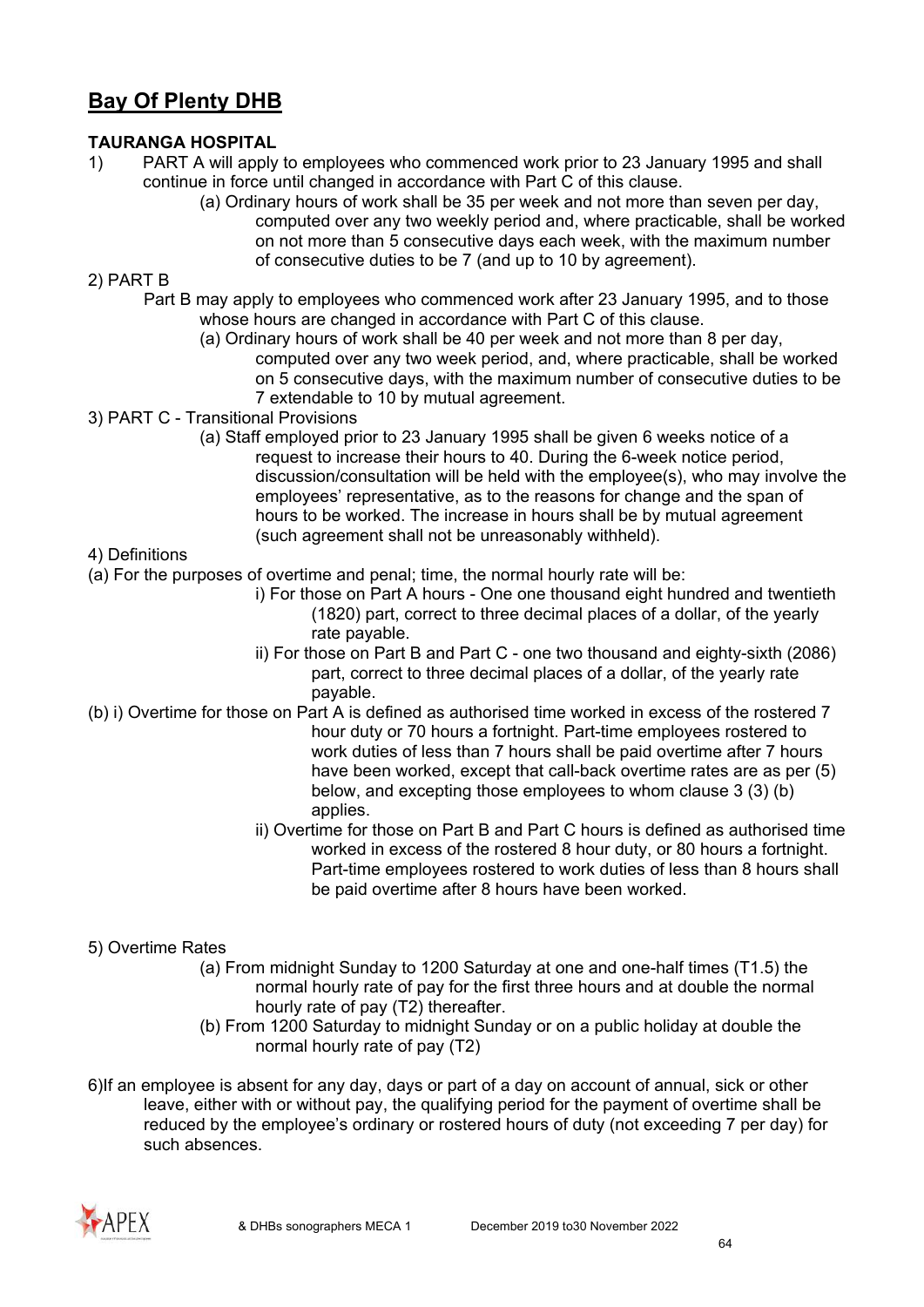- 7) An employee who, is not entitled to overtime payment, shall be granted equivalent time off for authorised work performed on a public holiday. Equivalent time off at other times for work performed outside normal hours may be granted at the discretion of the Manager concerned.
- 8) Overtime and penal time shall not be paid in respect of the same hours.

#### **WHAKATANE HOSPITAL**

(a) Definitions:

i. Ordinary hourly rates of pay: The ordinary hourly rate (T1) shall be one, one thousand nine hundred and fiftieth part, correct to three decimal places of a dollar, of the yearly rate of salary payable.

ii. Overtime: Overtime is time worked in excess of the rostered duty or 75 hours per fortnight. For the purpose of this clause, "the rostered duty" shall be not less than 7½ hours.

All overtime must be properly authorised.

Penal time: Penal time is time (other than overtime) worked within ordinary weekly hours of work on a Saturday, Sunday or public holiday.

Overtime Rates

i. Overtime shall be paid at the rate of one and a half  $(T1\frac{1}{2})$  the ordinary hourly rate of pay for all hours except:

- That overtime worked between 2200 hours and 0800 hours shall be paid at twice (T2) the ordinary hourly rate. T2 rates shall be payable for the minimum two hour payment period.
- That overtime worked on a public holiday shall be paid at twice (T2) the ordinary hourly rate.

ii. As an alternative to payment of overtime, and as agreed between employee and employer, an employee may take time off equivalent to the extra time worked at the convenience of the employer.

iii. If an employee is absent for any day, days or part of a day on account of annual, sick or other leave, either with or without pay,

The qualifying period for the payment of overtime shall be reduced by the employee's ordinary or rostered hours of duty for such absences.

ii. Penal rates are not payable for work on a Board holiday.

(g)

### **Lakes DHB**

### (1) **Definitions:**

(a) For the purposes of calculation of overtime, penal time. and night rate payments the normal hourly rate shall be:

- (i) For 40 hour/week staff, one two thousand and eighty sixth (2086) part (correct to three decimal places of a dollar) of the annual rate of salary payable.
- (ii) For 35 hour/week staff, one, one thousand eight hundred and twenty fifth (1825) part (correct to three decimal places of a dollar) of the annual rate of salary payable.
- (b) **Overtime** Overtime is defined as time worked in excess of eight hours a day, and in excess of seven hours a day for those staff in Appendix C when such work has been properly authorised.

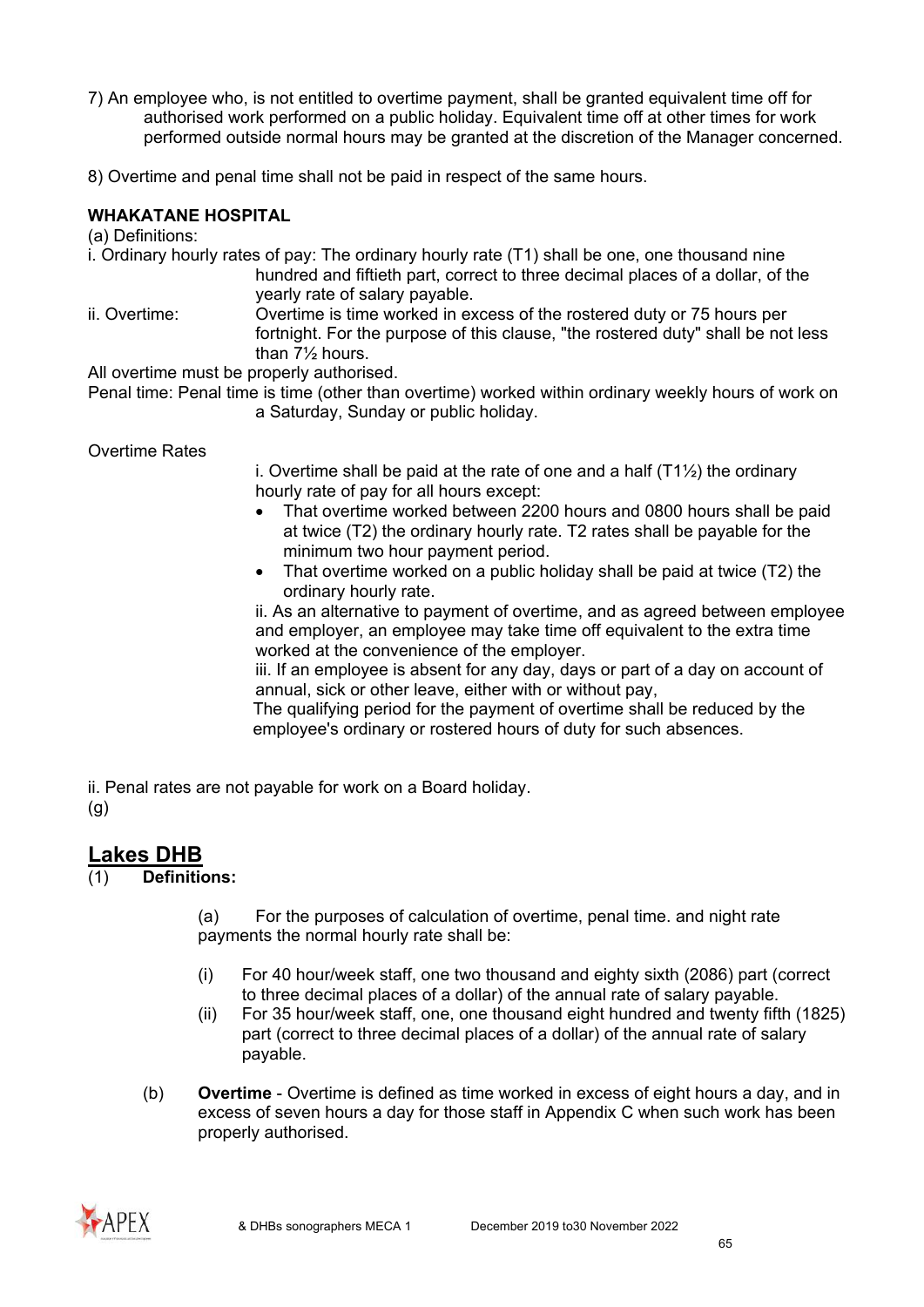- (c) **Penal time** Penal time is time (other than overtime) worked within ordinary weekly hours of work on a Saturday, Sunday or Public Holiday.
- (d) **Equivalent time off** in lieu of payment for work performed outside normal hours may be granted at the discretion of the Radiology Manager, Lakes District Health Board.
- (2) Overtime rates Overtime shall be paid at the following rates. In computing overtime, each day shall stand alone.
	- (a) In respect of overtime worked on any day (other than a public holiday), from midnight Sunday/Monday to midday on the following Saturday at one and one-half times the normal hourly rate of pay (T1.5) for the first three hours and at double the normal hourly rate of pay (T2) thereafter except that employees working overtime between 10pm and 6am will be paid at the rate of T2.
	- (b) In respect of overtime worked from midday Saturday to midnight Sunday/Monday or on a public holiday at double the normal hourly rate of pay (T2).
- (3) Penal rates Penal time shall be paid at the following rates.
	- (a) From midnight Friday to 5.00pm Saturday at  $T\frac{1}{2}$  in addition to the normal hourly rate.
	- (a) From 5.00pm Saturday to midnight Sunday/Monday at T1 in addition to the normal hourly rate.
	- (b) On public holidays at T1 in addition to the normal hourly rate.
- (4) Limits of payment for overtime and penal time.
	- (a) Overtime and penal time shall not be paid in respect of the same hours.
	- (b) In lieu of payment for overtime and penal time an annual allowance may be provided.
- (5) Night rate:

(a) An employee whose normal hours of duty fall between 8pm and 6am will be paid at time  $\frac{1}{4}$  rate in addition to normal salary for all hours which so fall, provided that the minimum payment under this provision shall not be less than payment for two hours at time  $\frac{1}{4}$  rate even if the part of a shift which falls between the hours of 8pm and 6am is less than two hours;

(b) Night rate is not to be paid for the same hours as either overtime or penal rates.

### **West Coast DHB**

### **1.0 Overtime and Penal Time**

1.1 Equivalent time off in lieu of payment for work performed outside normal hours may be granted at the discretion of the employer

**1.2 Overtime Rates**: - Overtime shall be paid at the following rates. In computing overtime each day shall stand alone.

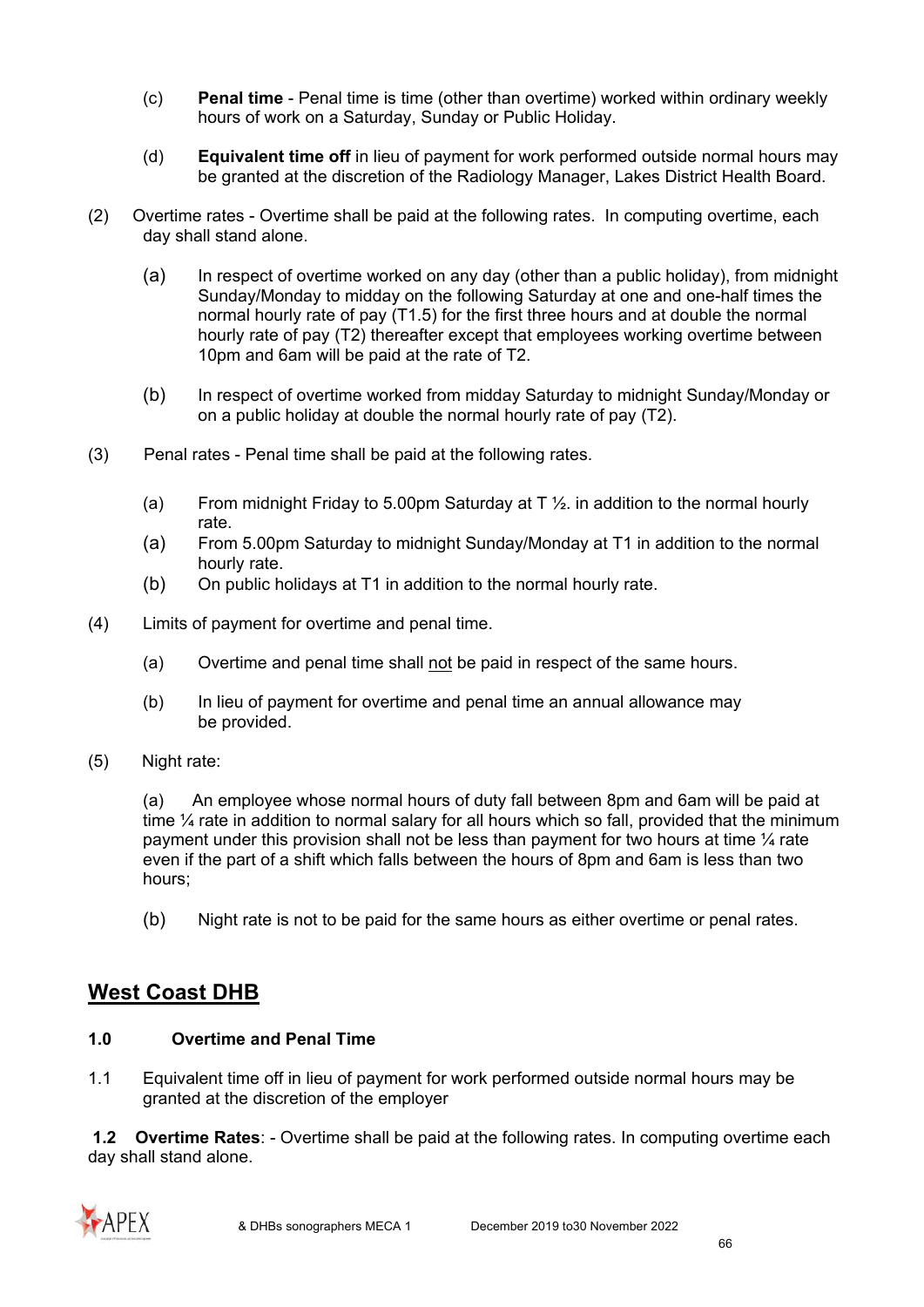1.2.1 For employees whose normal hours of work are 70 per fortnight the first hour of overtime, exclusive of call back, on any day (i.e. the eighth hour) at the normal hourly rate of pay (T1)

1.2.2 For the second and third hours of overtime worked on any day (other than a *public holiday*) from midnight Sunday/Monday to midday on the following Saturday at one and one-half times the normal hourly rate of pay (T1-1/2) and at double the normal hourly rate of pay (T2) thereafter except that employees working overtime between 10pm and 6am will be paid at the rate of T2.

1.2.3 For employees whose normal hours of work are eighty per fortnight, in respect of overtime worked on any day (other than a *public holiday)* from midnight Sunday/Monday to midday on the following Saturday at one and one-half times the normal hourly rate of pay (T1-1/2) for the first three hours and at double the normal hourly rate of pay (T2) thereafter except that employees working overtime between 10pm and 6am will be paid at the rate of T2.

1.2.4 In respect of overtime worked from midday Saturday to midnight Sunday/Monday or on a *public holiday* at double the normal hourly rate of pay (T2).

In lieu of payment for overtime and penal time an annual allowance may be provided.

### **Waikato DHB**

4.1 Overtime shall be paid time one and one half the normal hourly rate of pay (T1½).

### **Hawkes Bay DHB**

- 5.1 Equivalent time off in lieu of payment for work performed outside ordinary hours may be granted by agreement between the employer and employee.
- 5.2 Overtime rates Overtime shall be paid at the following rates. In computing overtime, each day shall stand alone.
- 5.2.1 In respect of overtime worked on any day (other than a public or State Service holiday), from midnight Sunday/Monday to midday on the following Saturday at one and one-half times the normal hourly rate of pay (T1-½) for the first three hours and at double the normal hourly rate of pay (T2) thereafter except that employees working overtime between 10 pm and 6 am will be paid at the rate of T2.
- 5.2.2 In respect of overtime worked from midday Saturday to midnight Sunday/Monday or on a public or State Service holiday at double the normal hourly rate of pay (T2).
- 5.3 Penal rates Penal time shall be paid at the following rates in addition to normal salary:<br>5.3.1 From midnight Friday/Saturday to midday Saturday at half the normal hourly rate of pay
- 5.3.1 From midnight Friday/Saturday to midday Saturday at half the normal hourly rate of pay (T1-  $\frac{1}{2}$ ) for the first three hours and at the normal hourly rate of pay (T2) thereafter).
- 5.3.2 From midday Saturday to midnight Sunday/Monday at the normal hourly rate of pay (T2).<br>5.3.3 On public holidays at double the normal hourly rate of pay (T2).
- 5.3.3 On public holidays at double the normal hourly rate of pay (T2).
- 5.4 In lieu of payment for overtime and penal time an annual allowance may be provided except in so far as this allowance shall not provide for lesser payment than the employee would otherwise have been entitled to under the provisions of this Collective Agreement.

### **Whanganui DHB**

6.1 Overtime shall be paid at one and one-half times the normal hourly rate of pay (T1.5) except on public holidays when it shall be paid at double the normal hourly rate of pay (T2). In computing overtime, each day shall stand alone.

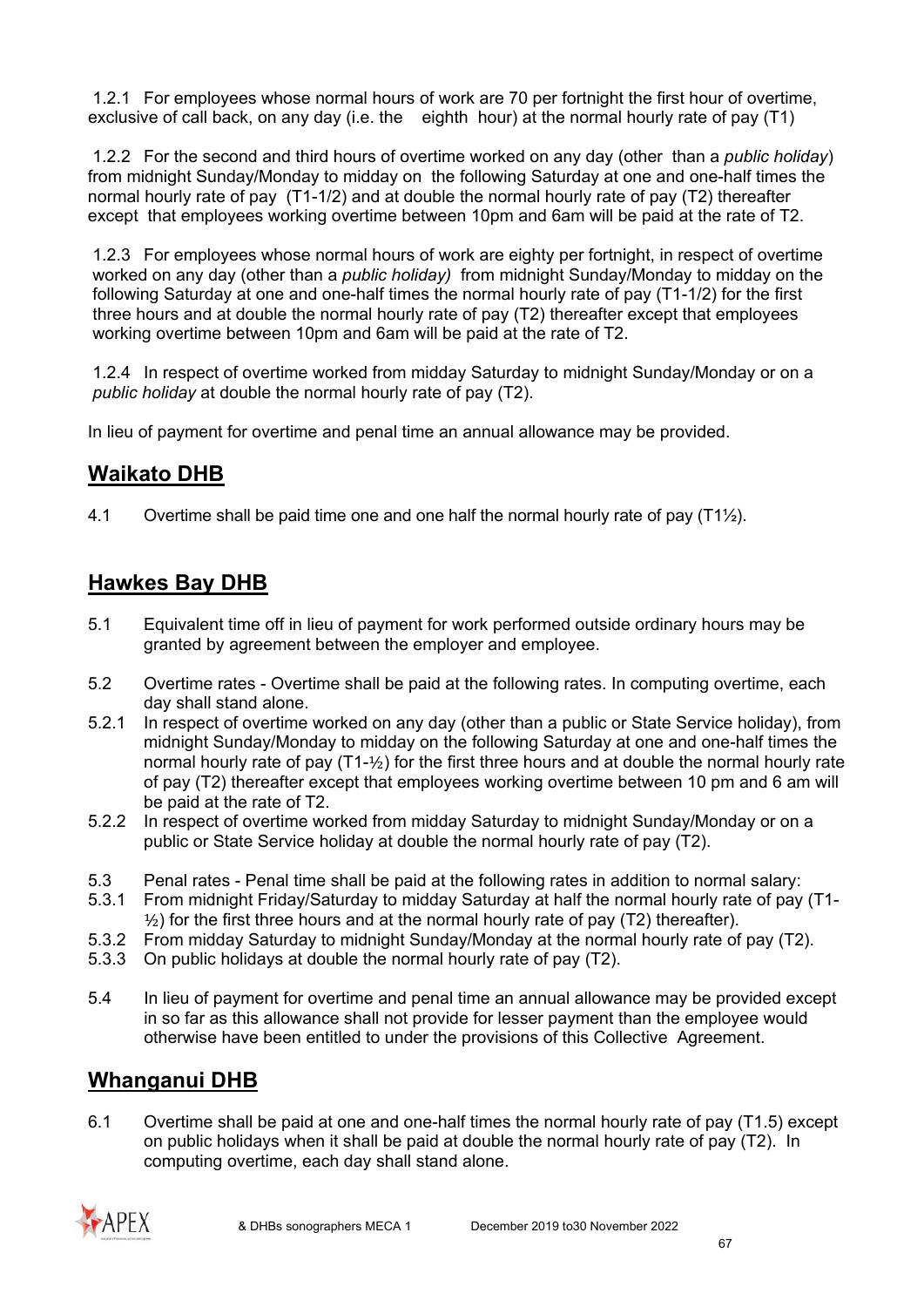6.2 **Time off in lieu**: An employee who is eligible to be paid overtime shall as an alternative to such payment be entitled to choose time off equivalent to the extra time worked at the convenience of the employer.

## **MidCentral DHB**

- 7.1 Overtime shall be paid at one and one-half times the normal hourly rate of pay (T1-<sup>1/2</sup>) except on public holidays when it shall be paid at double the normal hourly rate of pay (T2). In computing overtime, each day shall stand alone.
- 7.2 An employee who is eligible to be paid overtime shall as an alternative to such payment be entitled to choose time off equivalent to the extra time worked at the convenience of the Chief Executive Officer.

### **Capital & Coast DHB**

- 8.1 Overtime shall be paid at the following rates:
- 8.1.1 for the first three hours worked on any day, between midnight Sunday/Monday and midday Saturday at one and one half times the hourly rate of pay (T1-1/2) and at double the rate of pay thereafter.
- 8.1.2 in respect of overtime worked from midday Saturday to midnight Sunday/Monday, or on a public holiday, or when night rate is payable, at double the hourly rate of pay (T2).
- 8.1.3 in respect of overtime worked from midnight Friday/Saturday to 0800 hours Saturday, at double the hourly rate of pay (T2).
- 8.2 Penal time shall be paid at a rate of T1 times the normal hourly rate in addition to the normal hourly rate of pay for all hours which so fall.

# **Nelson Marlborough DHB**

- 9.1 Overtime shall be paid at the following rates:
- 9.1.1 In respect of overtime worked on any day of the week between 0600 hours and 2000 hours, one and a half times the hourly rate of pay (T1 1/2) shall be paid.
- 9.1.2 In respect of overtime worked on any day of the week between 2000 hours and 0600 hours or for overtime worked on a public holiday, double the hourly rate of pay shall be paid.
- 9.1.3 Notwithstanding the above, authorised overtime of up to one hour performed at the end of a 7 hour duty will be paid at the ordinary hourly rate of pay only. This clause will be deleted when shifts are introduced at Nelson Hospital in accordance with the following. It is agreed that shifts may be worked until 10.00 pm, Monday to Friday. The shift concluding at 10.00 pm will consist of 7 hours inclusive of meal breaks.
- 9.2 Notwithstanding the above, the employer may require the employee to take time off in lieu for hours worked in excess of the rostered hours of duty, or the employee may opt to take time off in lieu, where such excess time has been properly authorised.

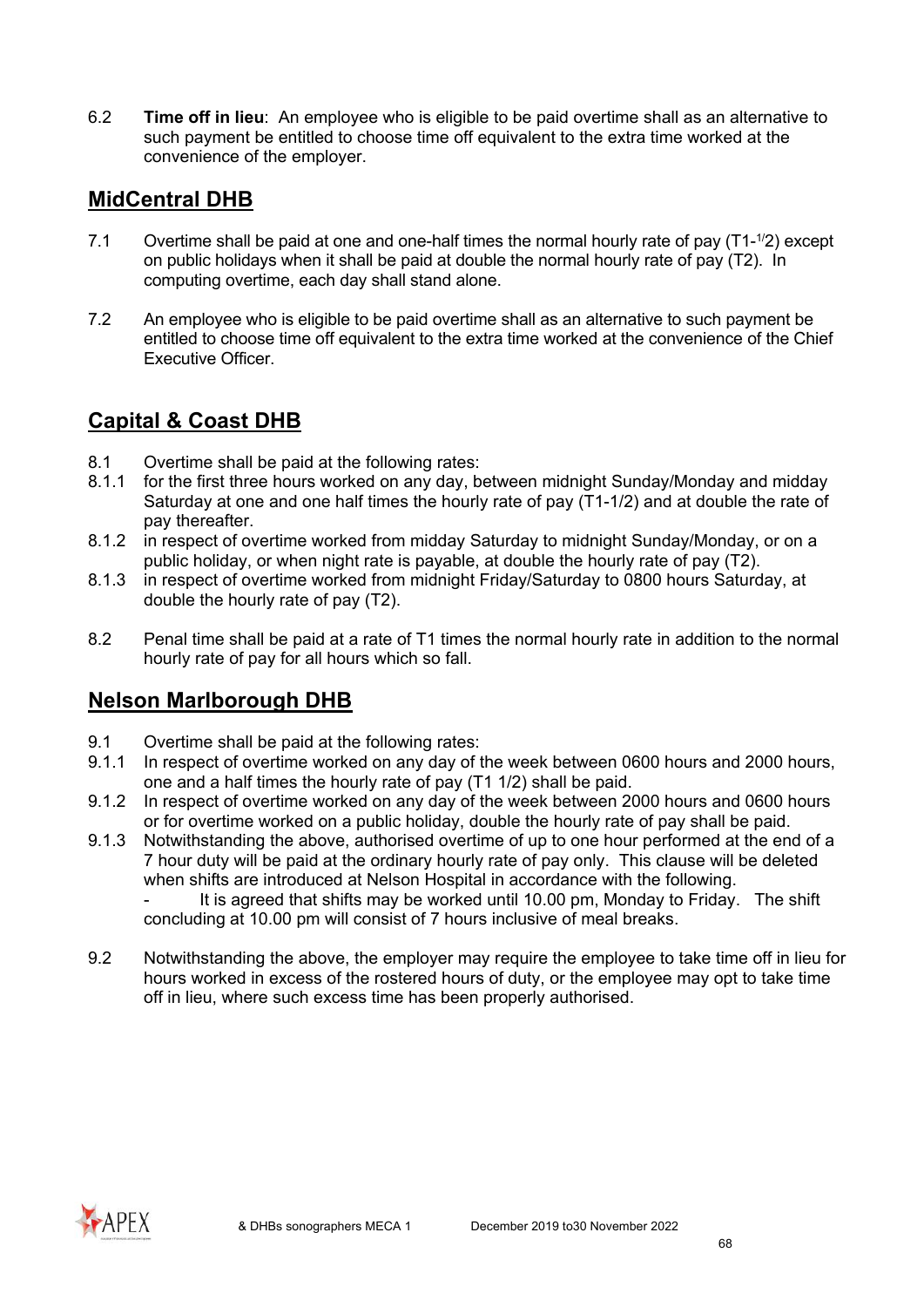# **On Call Rates** (subject to the provisions of clause 9)

## **Bay of Plenty DHB**

For those employees who are called back to work after completing their normal rostered shift (7, 7.5 or 8) payment shall be at a minimum of T1.5.

TAURANGA HOSPITAL: An employee shall be paid for a minimum of three hours, or for actual working and travelling time, whichever is the greater at T1.5 except that calls between 2000 – 0800, Saturday midday to Sunday/Monday midnight, on a Public Holiday and from Midnight Friday to 0800 Saturday shall be paid at T2

WHAKATANE HOSPITAL: An employee shall be paid for a minimum 2 hours or for actual traveling and working time whichever is the greater, at the appropriate overtime rate. Except that from 23 December 2011, all callbacks on statutory holidays shall be paid at T2.

### **Lakes DHB**

An employee shall be paid for a minimum of three hours, or for actual working and travelling time, whichever is the greater at the appropriate overtime rate.

# **Tairawhiti DHB**

Call backs will be paid as follows subject to clause 9:

- from midnight Sunday/Monday to midday on the following Saturday at one and one-half times the normal hourly rate of pay (T1.5) for the first three hours and at double the normal hourly rate of pay (T2) thereafter.
- from midday Saturday to midnight Sunday/Monday or on a public holiday at double the normal hourly rate of pay (T2).

# **Canterbury, South Canterbury, Wairarapa, Southern and Hutt Valley DHBs**

- Where practicable an employee who is instructed to be on call and report on duty within 30 minutes shall be supplied with an appropriate locator.
- 1.2 Call Back An employee shall be paid for actual working and travel time or for a minimum of two hours at T2 whichever is the greater; where the call back exceeds two hours the first two hours shall be paid at T2 and the remainder at the appropriate overtime rate.
- 1.3 Except that call backs commencing and finishing within the minimum period covered by an earlier call back shall not be paid for where a call back commences before and continues beyond the end of a minimum period for a previous call back, payment shall be made as if the employee had worked continuously from the beginning of the previous call back to the end of the later call back.
- 1.4 Where an employee is called back to duty outside that employees rostered hours of work the employer shall at their discretion either:
	- Provide the employee with transport:
	- Reimburse the employee for actual and reasonable travelling expenses;
	- Where the employee uses their private vehicle they shall be reimbursed at the applicable IRD rate.

Note: This is to and from duty.

# **Waikato DHB**

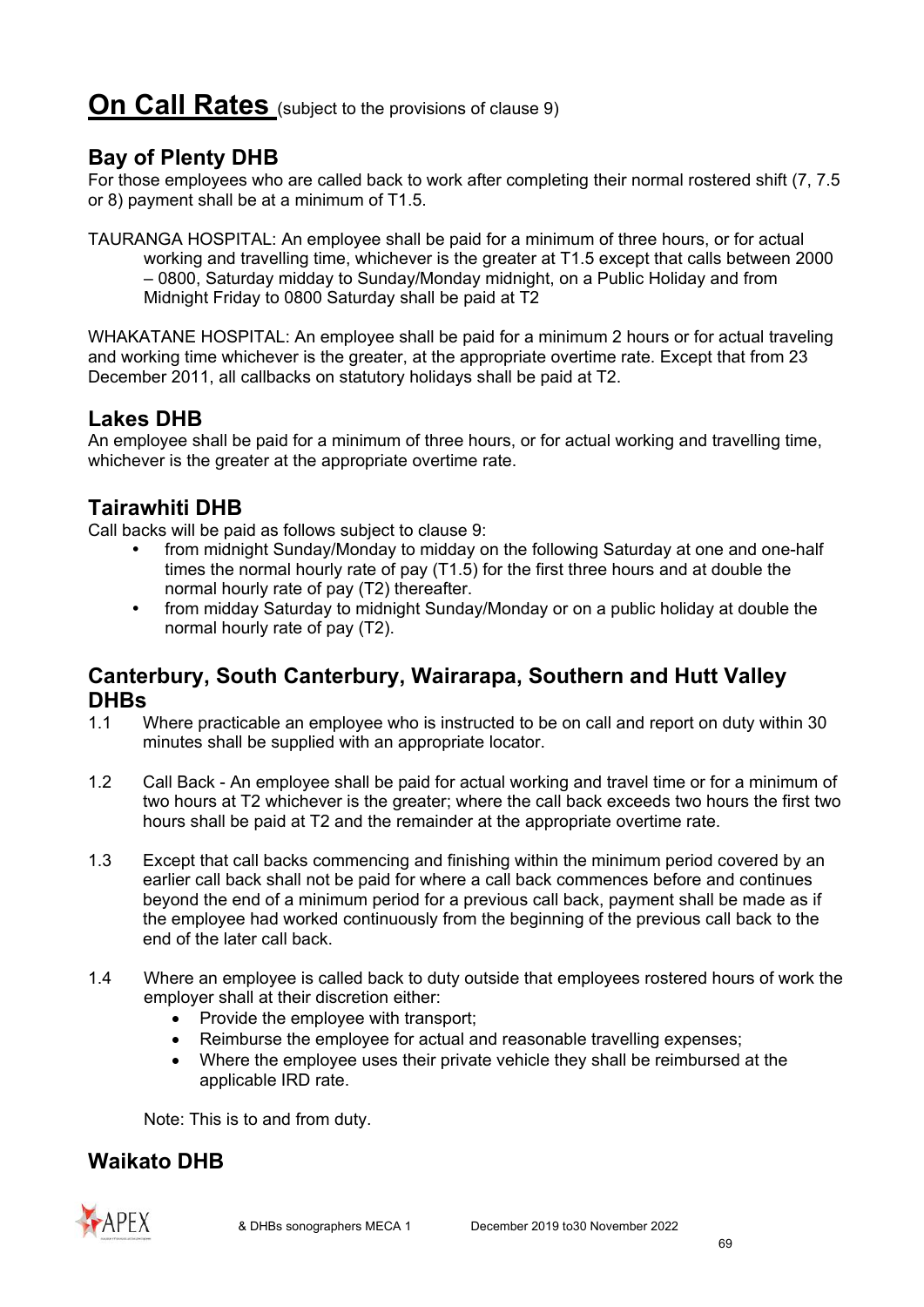Mandatory Call-Backs: This provision only applies to employees who are instructed by the employer to be on-call during normal off duty hours.

Call-back – A full time employee or a part time employee who is instructed to be on-call shall be paid for a minimum of two hours, or for actual working and travelling time, whichever is the greater, at the rate of double the normal hourly rate of pay (T2) for the first two hours and one and one-half the normal hourly rate of pay (T1½) for any hours worked in excess of two.

Voluntary Call-Backs - This provision only applies to employees who voluntarily respond to emergency/acute call-back situations as determined by the employer (e.g. Manager, Team Leaders, shift co-ordinators etc).

Call-back – A full time employee or a part time employee shall be paid for a minimum of two hours at the rate of double the normal hourly rate of pay (T2) for the first two hours and one and one-half the normal hourly rate of pay (T1½) for any hours worked in excess of two, (except that the payment for voluntary call-backs for part time staff who volunteer at short notice to work on days they are not rostered to work is T2 for the first two hours, then the prevailing rate for the rest of the duty, or until such time as overtime rates become applicable i.e., have completed 40 hours that week, or 8 hours that day).

### **Hawkes Bay DHB**

An employee shall be paid for a minimum of three hours, or for actual working and traveling time, whichever is the greater at overtime rates.

### **West Coast DHB**

All employees shall be paid for a minimum of three hours or for actual working and traveling time, whichever is the greater – at double the normal hourly rate (T2).

### **Whanganui, MidCentral and Capital & Coast DHBs**

An employee shall be paid for a minimum of two hours, or the working and travelling time, whichever is the greater, at the rate of T2.

### **Nelson Marlborough DHB**

An employee shall be paid for a minimum of two hours, or for actual working and traveling time, whichever is the greater, at the appropriate overtime rate except that an employee shall be paid for a minimum of three hours for call-outs between the hours of 10.00 pm and 6.00 am.

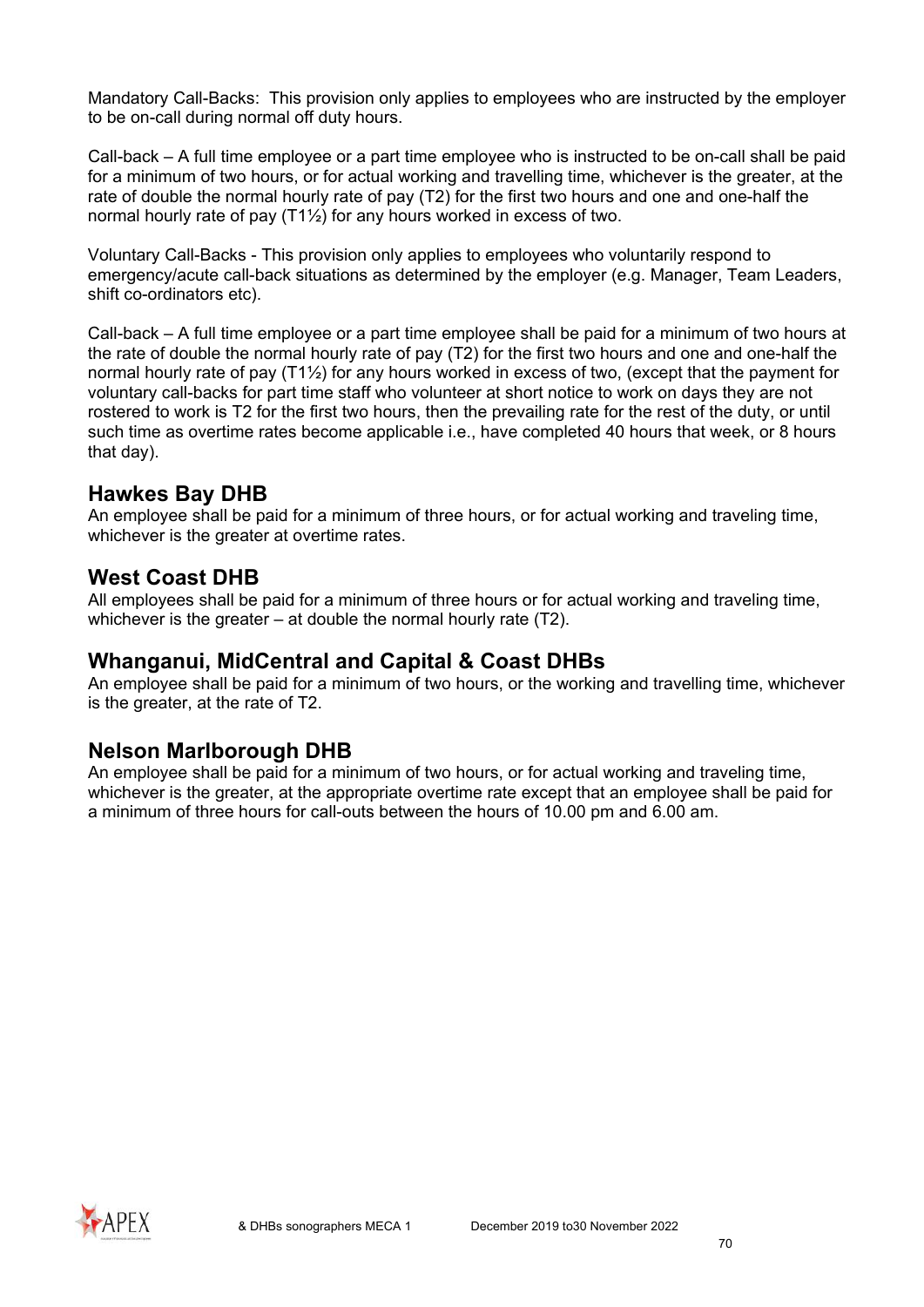#### **SCHEDULE 5 PARTNERSHIP AGREEMENT**

#### **(Shared between MRTs and Sonographers under the banner of APEX)**

#### **Objectives and Principles of the Partnership**

The parties recognise the value of working more cooperatively and constructively to contribute appropriately to the over-arching goal of maintaining and advancing a Medical Radiation Technologists and sonographer workforce that takes shared responsibility for providing high quality healthcare on a sustainable basis. The objectives of the partnership are:

To ensure the parties' dealings with each other are in accord with the principles of good faith and are characterised by constructive engagement based on honesty, openness, respect and trust;

- Assist in the delivery of a modern, sustainable and high quality Medical Radiation Technologists and sonographer workforce
- To support and work within the overarching approach and priorities set by the existing collective Future Workforce activity (which includes DHB, Unions and other stakeholders);
- That efforts are made to improve the party's relationship, decision making and inter party cooperation;
- To co-ordinate the trialling, and where appropriate, introduction of innovative initiatives which will improve healthcare delivery;
- To ensure the MECAs are applied in an effective and consistent way to those covered in all DHB parties.

#### **Principles of the Partnership**

The DHBs and APEX acknowledge that they must work cooperatively to achieve their overarching goal of maintaining and advancing a medical workforce which provides high quality healthcare on a sustainable basis to the New Zealand population.

The parties agree that they will:

- To the extent they are capable, provide appropriate health care to the communities they serve in an efficient and effective manner.
- To the extent they are capable, ensure the availability and retention of an appropriate trained and educated workforce both now, and in the future.
- Promote the provision of a safe, healthy and supportive work environment.
- Recognise the environmental and fiscal pressures which impinge upon the parties and work practices and accept the need to constantly review and improve on productivity, cost effectiveness and the sustainable delivery of high quality health services.
- Be good employers and employees.
- To the extent they are capable, ensure MRT and sonographer workforce planning and rostering meets patient and healthcare service requirements, whilst providing sufficient training opportunities and a reasonable work/life balance.
- Recognise the interdependence of various elements of the health workforce, their collegiality and the need for a team approach to the delivery of health care.
- Accept accountability for actions.
- Accept that the need to deploy resources appropriately may lead to a review of traditional job functions and the reallocation or substitution of tasks.
- Work towards enhanced job satisfaction for MRTs and sonographers.

#### **Oversight and Operationalisation of the Partnership**

The partnership, and the undertaking of activities required by it, shall be overseen by a committee of 6 members, known as the MRT Action Committee (MRTAC). The parties will decide their respective membership with 5 members representing APEX and its membership and 5 representing the DHBs.

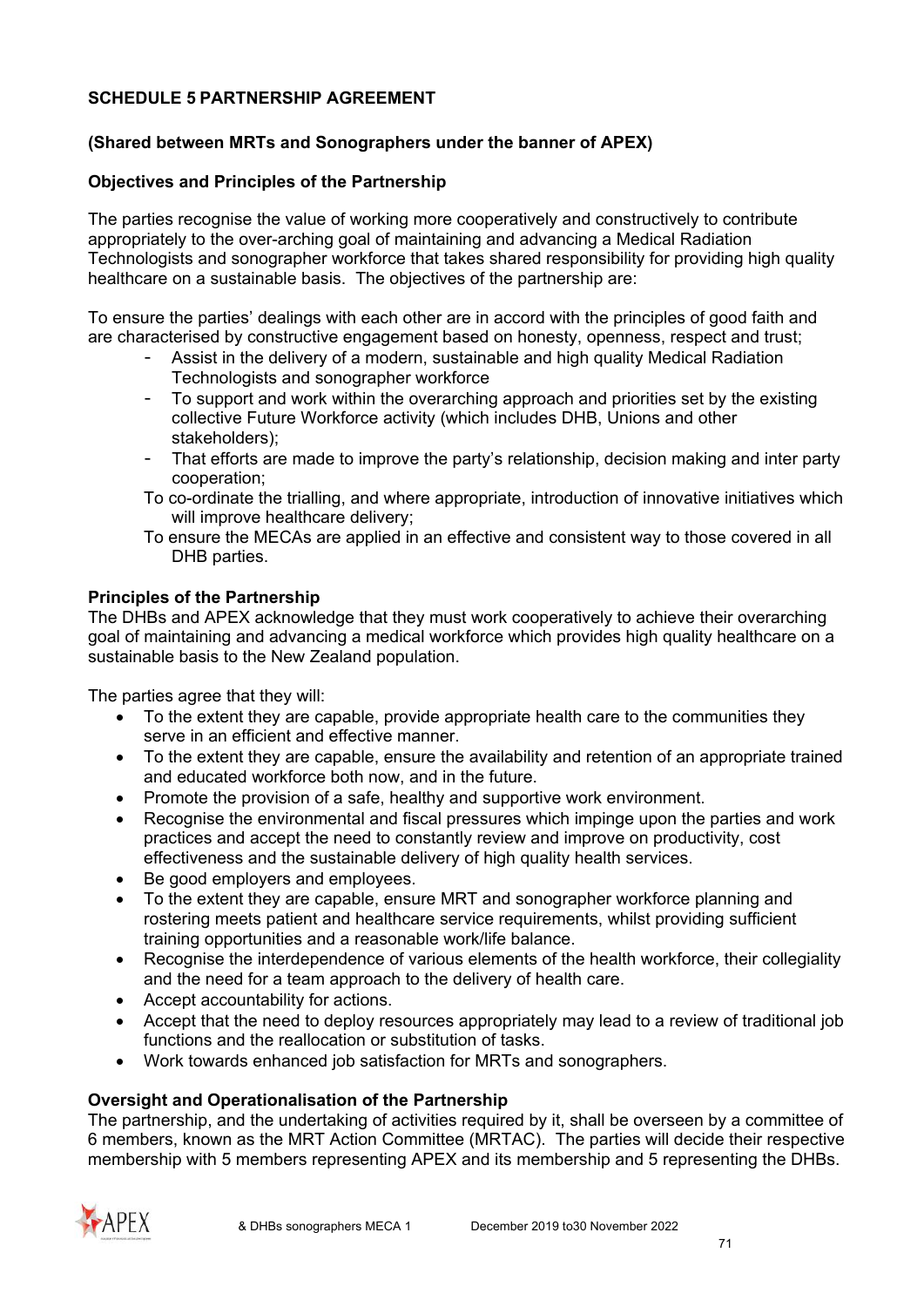MRTAC will be chaired by the operational manager who holds the national workforce portfolio related to employees covered by this MECA.

MRTAC will action the attached work programme, which may be amended from time to time as agreed.

The committee will meet through voice and or video conferencing as required and hold face to face meetings at periods to be agreed but no less frequently than bi-annually. DHBs are required to support the functioning of the MRTAC through ensuring parties are able to be released from other duties for this purpose.

It is recognised that both parties to the partnership have an interest in promoting the work of the MRTAC and will in the first instance seek to agree on the content and form of any communications relating to the work programme and work of the MRTAC.

As a new initiative it is recognised that it is important to formally review progress. The parties agree to formally do so at the mid point of the MECA document.

The MRTAC may develop proposals / projects for the improvement of workforce practices and planning involving Medical Radiation Technologists and/or sonogrpahers or receive such initiatives from others. Where appropriate, MRTAC may arrange trials to validate the benefits that may arise from adoption of the proposal and in the event of a trial which the committee deems successful consider general adoption of the proposal and facilitate such adoption (whilst accepting that may require variation of a CA). It is noted that some trials may not be possible without a variation to a CA. Such a variation:

- Must be recorded in writing;
- May only operate for a finite period which does not exceed six months unless otherwise extended by the agreement of the Committee along with affected employees and DHBs; and
- On completion of a trial, all terms and conditions shall revert to those applying prior to the trial and any rosters that have been implemented shall be replaced by those that existed prior to the trial.

Secretarial services shall be provided by the employers.

#### **Process**

#### 1 **Decision making**

- 1.1 Every endeavour shall be made to achieve consensus in decision making except that failing consensus, decisions shall be made by majority vote.
- 1.2 In the event of a tied vote a proposal will not proceed.
- 1.3 Discussion on any proposal shall be broad and informal and constrained as to time by the guidance of the Chair (or proxy) rather than through procedural motions.
- 1.4 Where decisions under consideration have the potential to exceed the authorised mandate of representatives, they will ensure that they have specific mandate for the issue under consideration prior to a vote being held.

# 2 **Observers and Experts**

- Observers may only be present with the agreement of the Parties.
- 2.2 Either party may invite experts by notifying the Parties.

#### 3 **Minutes & Reporting**

- 3.1 Minutes shall be prepared but are in note form and not a verbatim record of proceedings.
- 3.2 Minutes shall have no status until confirmed by the committee, and may be amended before confirmation.

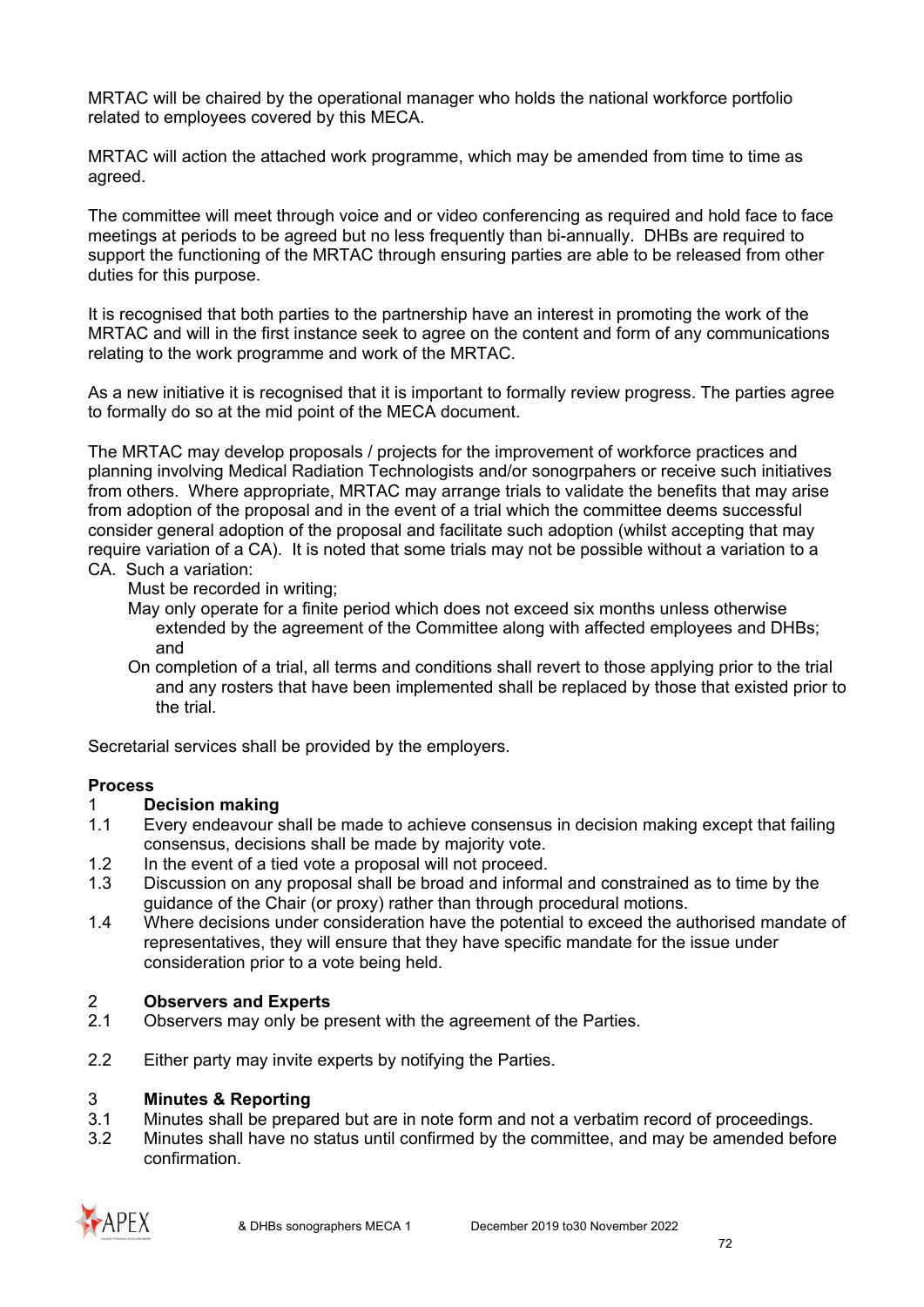- 3.3 Where minutes cannot be confirmed and agreed the minutes shall record the differing views of participants.
- 3.4 Confirmed minutes shall be made available to interested parties unless the Committee agrees otherwise. Individual names shall not be recorded without the express agreement of the individual concerned.
- 3.5 Reporting to stakeholders will be active and transparent covering all key activity of the Committee.

# 4 **Agendas**

- Executive Members shall advise the Chair of items to be included on the agenda not less than two working days before the meeting.
- 4.3 Items raised but not on the agenda shall be dealt with according to a majority decision of the Committee; however, form is not to get in the way of addressing and seeking resolution of outstanding issues.

# 5 **Quorum**<br>5.1 The Com

- The Committee can exercise no authority, power, or discretion, and no business can be transacted unless a quorum of members is present. A quorum requires at least 100% of the permanently appointed members (or their proxy) to be present.
- 5.2 Members of the Committee may authorise a proxy if they are unable to attend a meeting. Notice must be given to the Chair as soon as practicably possible. The proxy will have the speaking and voting rights of the Member they are deputising for – in addition to their own if already a member of the Committee.

# 6 **Resolution of differences**

- The parties accept that differences are a natural occurrence and that a constructive approach to seeking solutions will be taken at all times. The object of this clause is to encourage the committee to work cooperatively to resolve any differences and share in the responsibility for quality outcomes.
- 6.2 Any matter that cannot be resolved will be referred by the committee to a mutually agreed third party who will help facilitate an agreement between the parties. Failing identification of a mutually acceptable third party, the matter shall be referred to the Mediation Service of the Department of Labour (or its successors) to appoint someone.
- 6.3 In the event that the parties can not reach an agreed solution and unless the parties agree otherwise, after no less that two facilitation meetings, the third party will, after considering relevant evidence and submissions, provide a written but non-binding recommendation to the parties.
- 6.4 Nothing in this agreement shall have the effect of restricting either parties right to access statutory resolution processes and forums such the Employment Relations Authority or the Employment Court or seek other lawful remedies.

### **MRT ACTION COMMITTEE - WORKPLAN**

#### **PROJECT 1: PARTNERSHIP IN OPERATION**

#### **Practical Partnership: Expected outcomes**

- o Development and delivery of training in "constructive working arrangements"
- o Defining the behaviors and roles of Leaders/Delegates in improving the workplace
- $\circ$  Clear mutual outcomes of how partnership behaviors will be displayed both at the national and DHB level
- o Oversight of, support for and assistance to local engagement processes

#### **Timeframe: Immediate and ongoing**

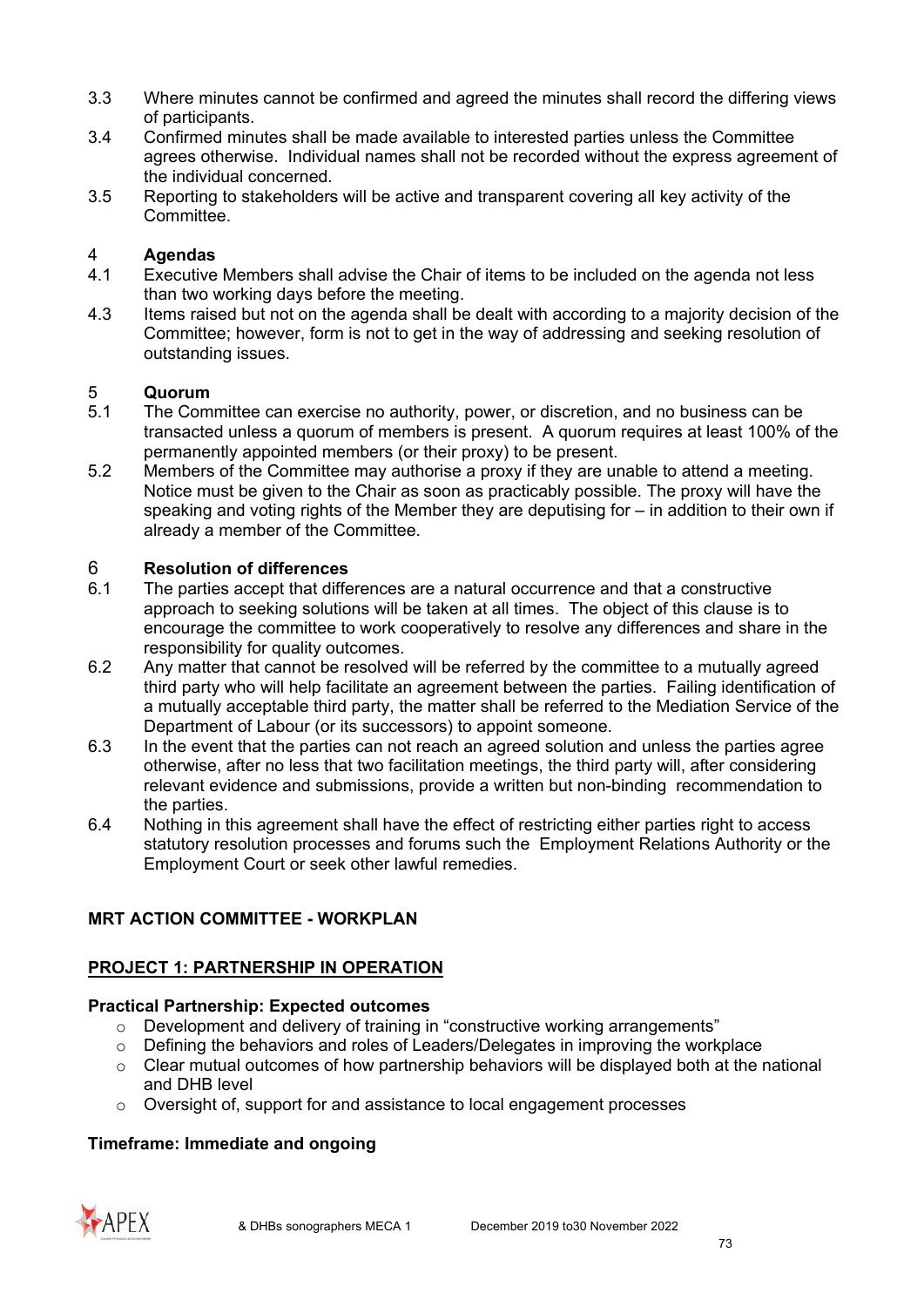## **PROJECT 2: SHARED BEST PRACTICE**

#### **Shared best practice:**

 $\circ$  Identification and profiling of best practice success stories across the sector

#### **Timeframe: Immediate and ongoing**

#### **PROJECT 3: ADHB & Waitemata DHB MRT 80 Hour Fortnight Roster**

Auckland DHB, Waitemata DHB and APEX will work together to investigate the introduction of an 80 hour working fortnight (minus breast screening at Waitemata).

The purpose of the project is to introduce an hours of work model that will contribute to service delivery and productivity improvements, work life balance for the MRT, best rostering practice with respect to minimising fatigue and health & safety issues.

This project is undertaken within the framework of the Partnership Agreement of the MRT MECA, and as such the parties take particular note of the "Objectives and Principles of the Partnership" outlined at the commencement of Schedule 5 to the MECA.

The parties may agree to the introduction of an 80 hour fortnight on a trial basis. The terms of reference for such a trial will be agreed prior to commencement.

If the parties reach agreement around the introduction of an 80 fortnight in one area of the Radiology Service, the 80 hour fortnight it can be implemented separately from the rest of the Service.

The project team membership will include two union and two DHB representatives. A DHB and APEX member of MRTAC will also participate in the project team. Progress reports will be made to MRTAC on a quarterly basis.

**PROJECT 4:** Increasing consistency across the document.

- Review of 2009 schedule reconciliation work.
- Review opportunities for improved consistency within the schedules in MECA.
- Overseeing cost analysis by DHB of the various schedule provisions and what "consistency" might look like.
- As rostering changes occur, do an analysis of % movement within provisions within top 5 changes for "statistical application to subsequent considerations. View current changing parameters rather than historical analysis if weave consistency work plan into current changes rather than historical…

#### **PROJECT 5: Best Rostering Practice**

MRTAC to build on the work already completed on safe rostering practices incorporating and progressing the initiatives in the heads of agreement MRTAC to form a central resource for utilization by radiology departments to assist implementation of our shared goals.

**PROJECT 6:** Follow up on the health and safety issues included in this heads of agreement: MRTAC to share mechanisms and investigate opportunities for assisting DHBs in this, plus follow up on local implementation of MECA provisions.

**PROJECT 7:** Work plan for review of MRT CPD (national approach….) and any subsequent work that arises.

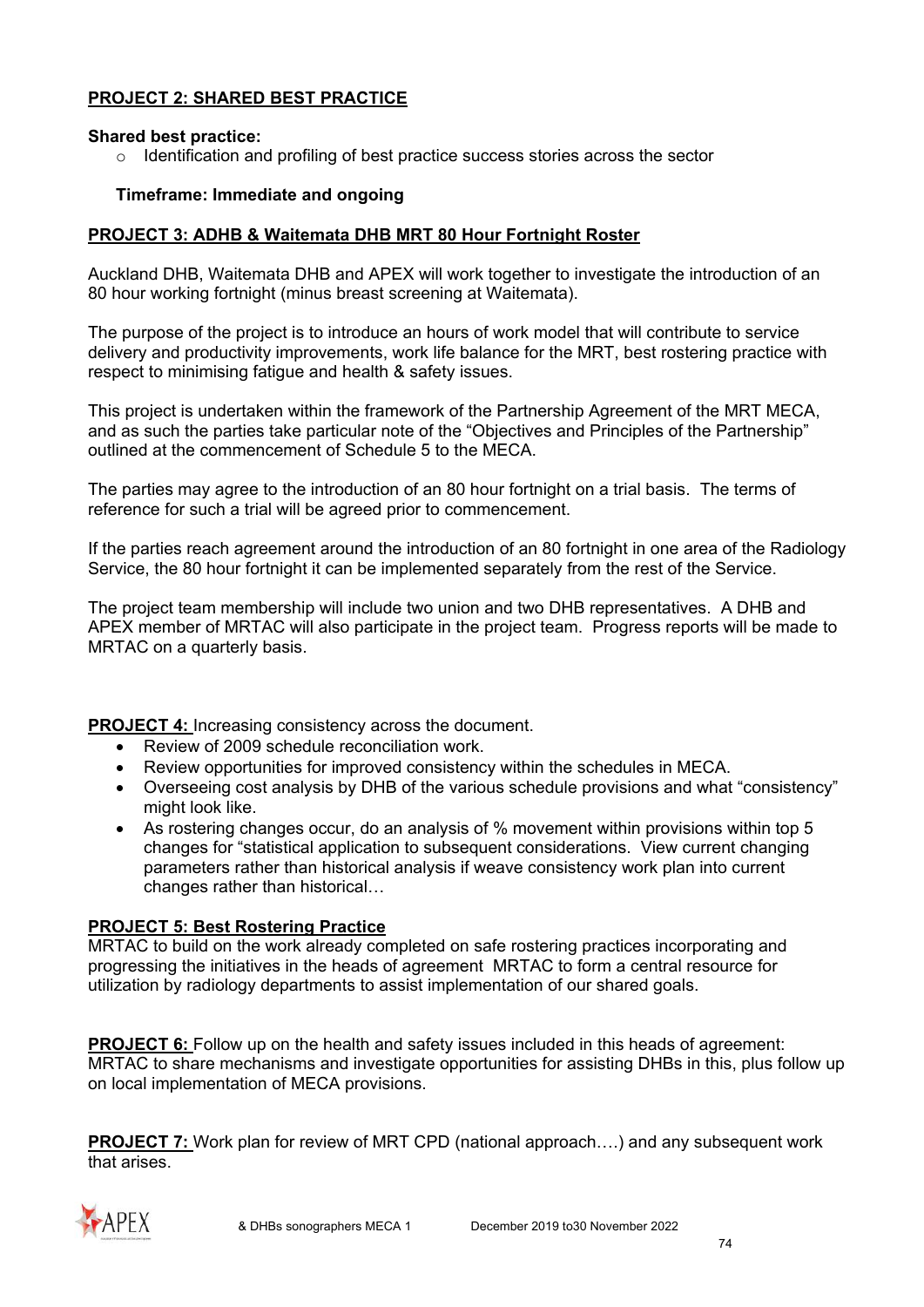Without limiting current application, MRTAC shall provide guidance and clarity as to what desirable CPD encompasses and assist with the implementation of MECA.

**PROJECT 8:** Oversight of the future demand work stream.

MRTAC shall sponsor a project that:

- Acts as a resource to assist DHBs to achieve this workstream;
- Share knowledge, skills and information on successes (and failures to avoid repetition) in achieving the above

**PROJECT 9: Review of nuisance calls.** 

#### **Other projects as agreed by the committee**

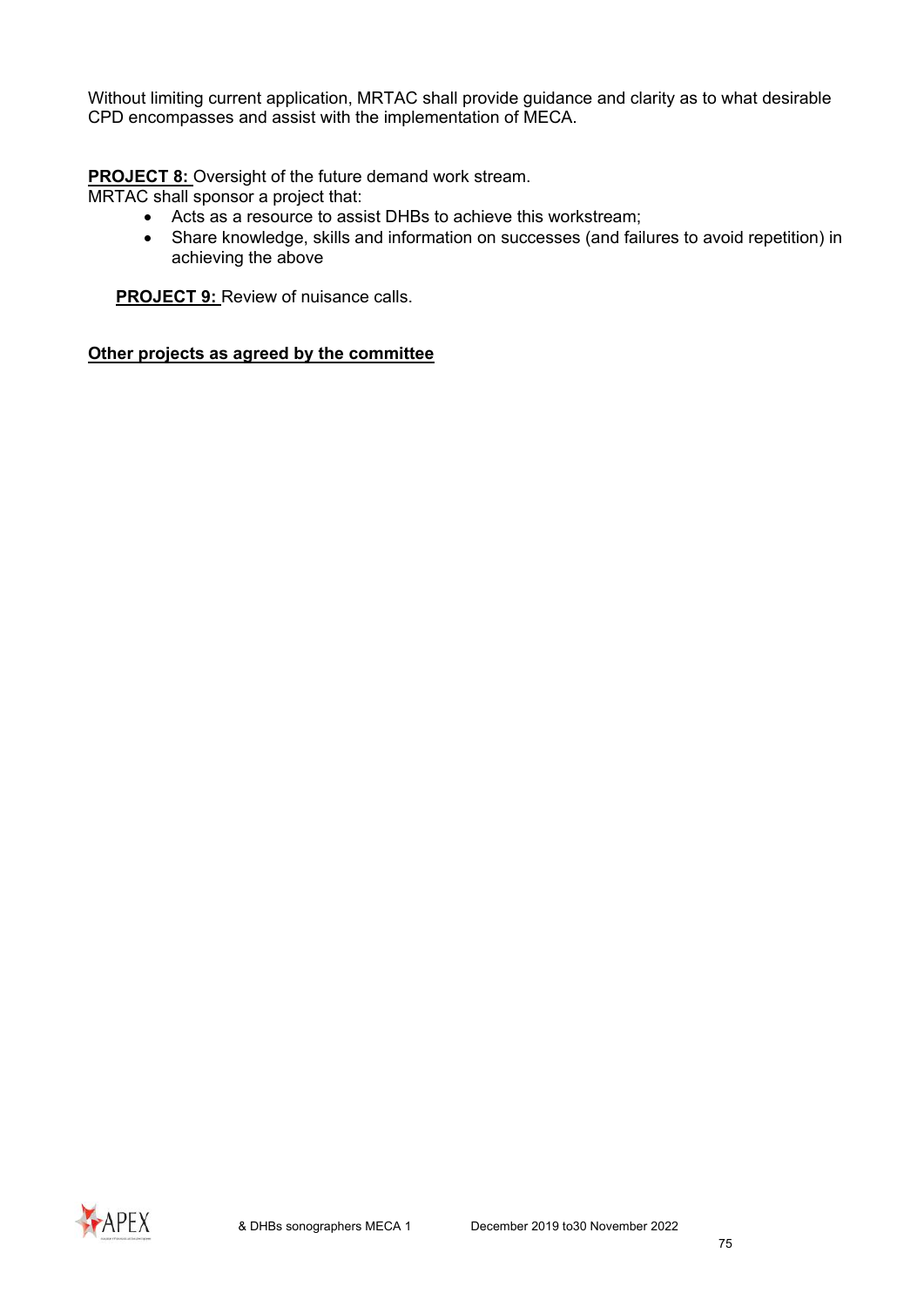# **SCHEDULE 6 SERVICE PROVISIONS FOR ANNUAL LEAVE PURPOSES**

#### **MidCentral, Capital and Coast, Waikato, Hawkes Bay, Nelson Marlborough and Whanganui DHBs:**

**"Service"** means all service as a medical radiation technologist, student medical radiation technologist, mammographer, sonographer, trainee sonographer, dark room technician, MRI technologist, nuclear medicine technologist, clinical assistant, in health and service teaching radiation technology and/or sonography unless specifically stated otherwise in this collective agreement. Provided that existing employees shall have all previous service under a previous employment agreement recognised.

#### **Southern, South Canterbury, Canterbury, Hutt Valley, Wairarapa DHBs:**

**"Service"** means the period of current unbroken full time or part-time service with the Employer and, within New Zealand, with the Department/Ministry of Health and other Hospital Boards/Area Health Boards/Crown Health Enterprises, Hospital and Health Services, and District Health Boards, from the date of commencement of employment up to the current reference time. However service shall not be deemed to be broken by a break in employment of up to three months.

#### **Lakes DHB**

 "Service" for staff employed by Lakeland Health Ltd prior to 21 November 1994 means previous service as a Medical Radiology Technologist in New Zealand, along with the service of employees employed at 21 November 1994 and recognised under a previous employment agreement.

For employees who commence after21 November 1994 service shall be from the date of employment with Lakeland Health Ltd or Lakes District Health Board. No service prior to joining Lakeland Health Ltd or Lakes District Health Board will be recognised.

#### **Tairawhiti DHB**

Current continuous service shall refer to the period of current unbroken service with the employer (inclusive of paid or unpaid leave), from the date of commencement of employment up to the current reference time.

#### **West Coast DHB**

The service of an employee employed prior to 31/5/1997 shall be deemed to comprise all periods of employment in the NZ Health Service.

An employee employed after 31/5/1997 the service of an employee shall be deemed to comprise employment with the employer only while they remain employed by the employer. Notwithstanding the above, employees employed prior to 1/6/1995 shall continue to have all periods of service recognised prior to that date credited for the purpose of annual leave while they remain employed by the employer.

#### **Bay Of Plenty DHB**

#### *For Whakatane employees:*

- (a) For new employees joining BOPDHB or Eastbay Health after 2 October 1995: service with BOPDHB, Eastbay Health, Bay of Plenty Area Health Board, Area Health Boards, Hospital Boards and the Department of Health.
- (b) For employees who are employed by Eastbay Health as at 2 October 1995: service which was recognised under their previous collective employment contract shall continue to be recognised for the remainder of their current continuous service, except that in the event of any such employee leaving BOPDHB and then rejoining BOPDHB or Eastbay Health at a later date, the provisions of sub-clause (a) shall apply.
- (c) A break in service of one month or less shall not break the continuity of service.

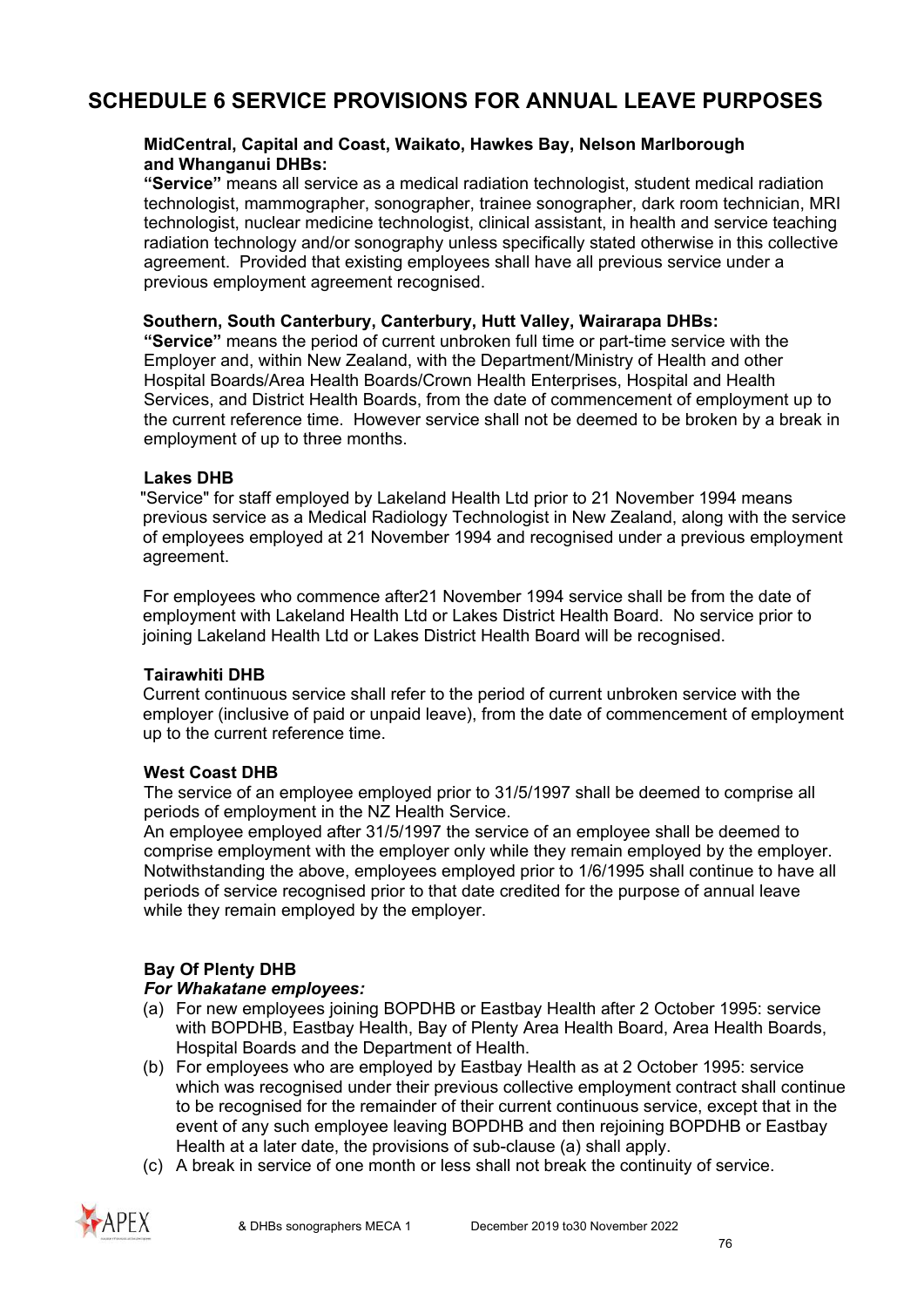#### *For Tauranga employees:*

- a) for those employed at BOP DHB Tauranga on or before 22 January 1995 all recognition of previous service is carried forward
- b) For those employed after 23 January 1995 service with BOPDHB only will be recognised.

This definition will not diminish the entitlement of any current employees (as at 23 January 1995) of BOPDHB.

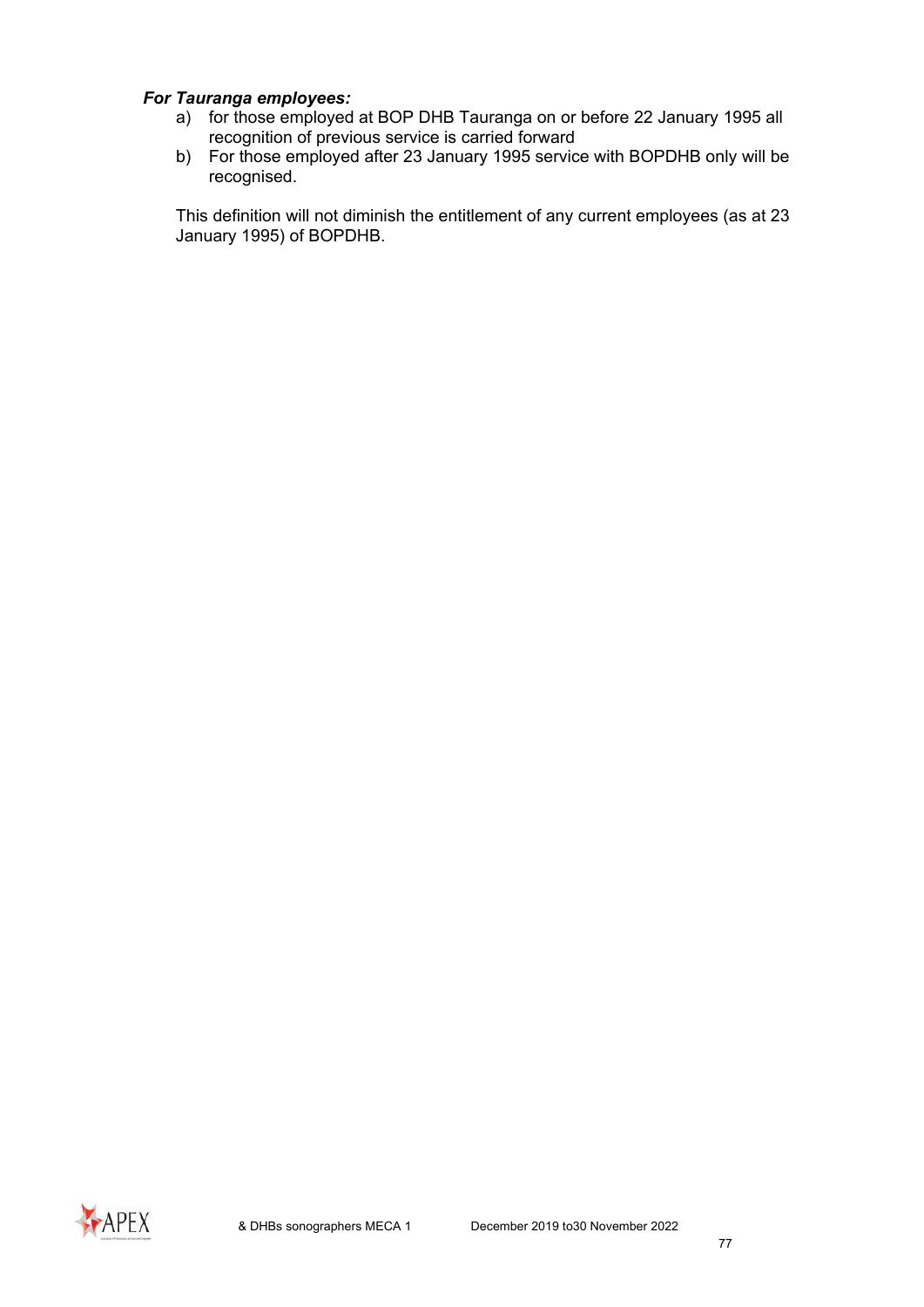### **APPENDIX 1**

#### **SONOGRAPHER GUIDELINES – REDUCTION of MSI (MUSCULOSKELETAL INJURIES) HAZARDS in ULTRASOUND**

These guidelines are agreed during bargaining and should reside in Radiology Departments where they can be viewed and if necessary reviewed in a joint process outside of the bargaining environment.

#### **Purpose**:

To provide guidelines for sonographers to self-manage work related/induced injury in partnership with their employer.

Coverage includes guidelines for management of obese, unco-operative or technically challenging patients.

This guideline compliments the Health and Safety at Work Act 2015

#### **Areas of risk**:

- Workplace environment ergonomics
- Excessive or prolonged compression force required to obtain an image
- Obtaining diagnostic quality images for those patients who are unco-operative, immobile, and/or obese Frequency of these cohorts of patients presenting for imaging
- Identification and management of MSI

#### **Considerations to maintain good patient care and imaging; and minimise work related injury**

- On appointment, sonographer makes a Health Declaration that should include any current MSI. If declared, an Occupational Safety and Health assessment should be made available. As a result an individualised plan may be developed.
- Ensure sonographer worksheets, or RIS entry outline the difficulties to obtain diagnostic quality images with a reasonable level of effort pursued
- If, following a reasonable level of effort by the sonographer, the images are inadequate; the sonographer should consult with a peer or supporting Radiologist. It is not recommended that the original sonographer continues, after reasonable effort, to image the patient.
- Develop limited imaging protocols targeted to the clinical question to manage this cohort of patients. Eg, right upper quadrant pain to include gall bladder, liver imaging, right kidney

#### **Sonographer good practice guidelines**:

- Make individual adjustments required to optimise available resources to support an ergonomically safe work environment
- Have the patient positioned as close as possible to the sonographer
- Lower the couch to reduce arm abduction. This also allows gravity to assist when applying pressure with the transducer and allow a more comfortable transducer grip. If the arm is abducted, support it either by a cushion or rest on the patient.
- Rest and stretch hand and wrist during procedures to relax working muscles
- Refocus eyes onto distant objects every few minutes to reduce eye fatigue.
- Where possible avoid performing successive similar challenging scanning.
- Take short regular breaks from scanning
- Stretch before commencing work, during and between examinations and at the end of the day
- Ensure that meal breaks are taken and use this time to relax